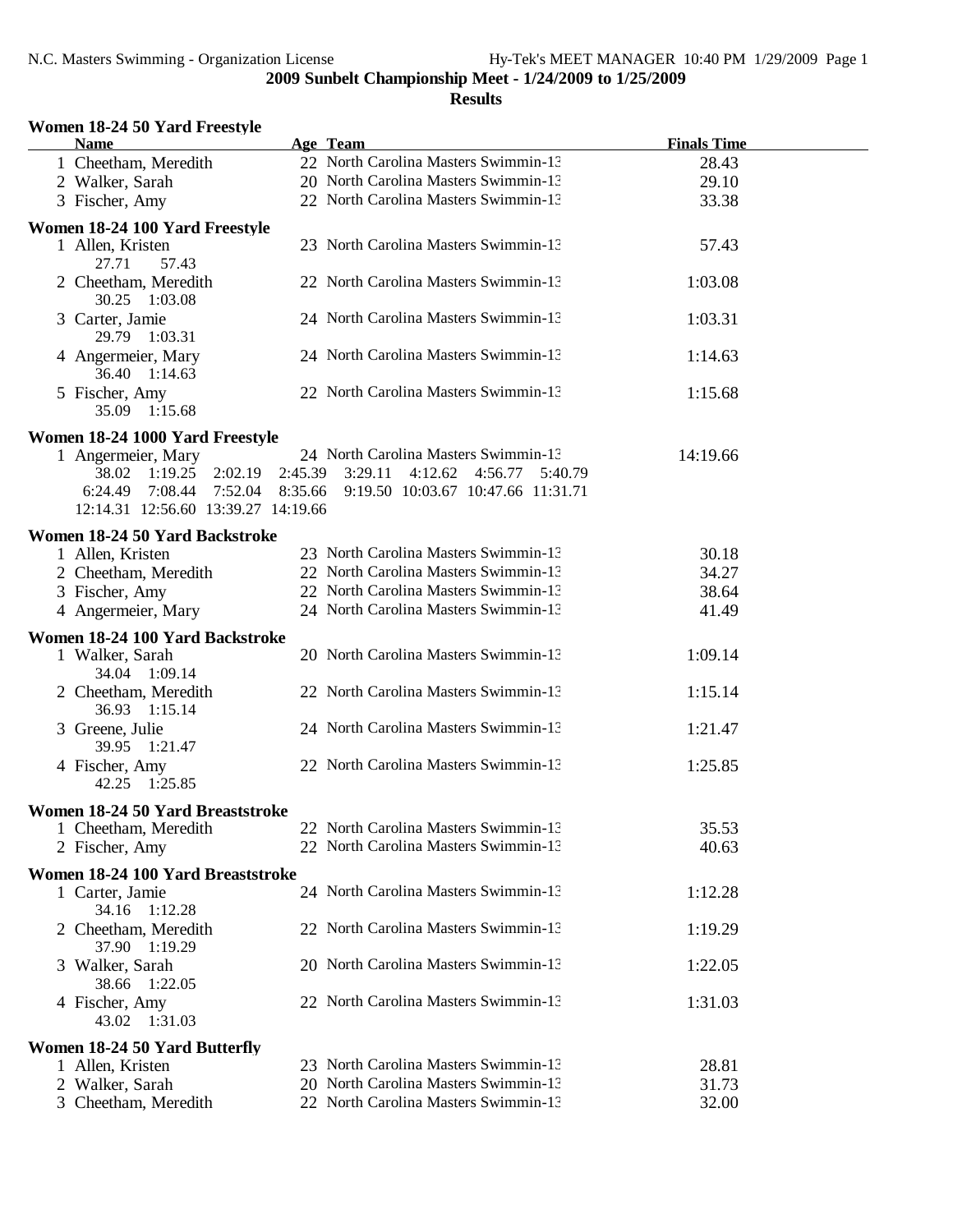|                                                   | <b>Results</b>                                  |         |
|---------------------------------------------------|-------------------------------------------------|---------|
| (Women 18-24 50 Yard Butterfly)<br>4 Fischer, Amy | 22 North Carolina Masters Swimmin-13            | 35.11   |
| Women 18-24 100 Yard Butterfly                    |                                                 |         |
| 1 Walker, Sarah<br>31.54 1:06.77                  | 20 North Carolina Masters Swimmin-13            | 1:06.77 |
| 2 Fischer, Amy<br>38.01 1:23.47                   | 22 North Carolina Masters Swimmin-13            | 1:23.47 |
| 3 Greene, Julie                                   | 24 North Carolina Masters Swimmin-13            | 1:24.98 |
| <b>Women 18-24 100 Yard IM</b>                    |                                                 |         |
| 1 Walker, Sarah<br>33.41 1:10.91                  | 20 North Carolina Masters Swimmin-13            | 1:10.91 |
| 2 Cheetham, Meredith<br>34.62 1:12.63             | 22 North Carolina Masters Swimmin-13            | 1:12.63 |
| 3 Fischer, Amy<br>38.35 1:21.25                   | 22 North Carolina Masters Swimmin-13            | 1:21.25 |
| 4 Angermeier, Mary<br>42.59 1:25.43               | 24 North Carolina Masters Swimmin-13            | 1:25.43 |
| <b>Women 18-24 200 Yard IM</b>                    |                                                 |         |
| 1 Walker, Sarah<br>33.02 1:11.82 1:56.07          | 20 North Carolina Masters Swimmin-13<br>2:32.98 | 2:32.98 |
| 2 Carter, Jamie<br>34.25 1:14.60 1:55.71          | 24 North Carolina Masters Swimmin-13<br>2:33.67 | 2:33.67 |
| 3 Fischer, Amy<br>37.15 1:23.54<br>2:12.87        | 22 North Carolina Masters Swimmin-13<br>2:54.03 | 2:54.03 |
| 4 Angermeier, Mary<br>39.91 1:28.22<br>2:18.88    | 24 North Carolina Masters Swimmin-13<br>2:59.72 | 2:59.72 |
| <b>Women 18-24 400 Yard IM</b>                    |                                                 |         |
| 1 Greene, Julie                                   | 24 North Carolina Masters Swimmin-13            | 6:20.97 |
| 41.87 1:31.13 2:18.54                             | 4:00.24 4:54.29 5:39.40 6:20.97<br>3:06.55      |         |
| Women 25-29 50 Yard Freestyle                     |                                                 |         |
| 1 Pollock, Julia                                  | 28 North Carolina Masters Swimmin-13            | 27.15   |
| 2 Hester, Heidi                                   | 28 Unattached                                   | 27.16   |
| 3 Russo, Claire                                   | 25 North Carolina Masters Swimmin-13            | 27.54   |
| 4 Higgins, Nicole                                 | 25 North Carolina Masters Swimmin-13            | 28.50   |
| 5 Proud, Jessica                                  | 27 North Carolina Masters Swimmin-13            | 28.62   |
| 6 Long, Ashley                                    | 27 Team Greenville Masters-55                   | 30.17   |
| 7 Koontz, Lani                                    | 26 North Carolina Masters Swimmin-13            | 30.41   |
| 8 Potochnik, Sarah                                | 25 North Carolina Masters Swimmin-13            | 30.71   |
| 9 Mendez, Katie                                   | 25 Team Greenville Masters-55                   | 31.17   |
| 10 Hawley, Kate                                   | 28 North Carolina Masters Swimmin-13            | 31.89   |
| 11 Gangloff, Karen                                | 26 North Carolina Masters Swimmin-13            | 32.75   |
| 12 Kennedy, Katie                                 | 28 North Carolina Masters Swimmin-13            | 34.78   |
| 13 Vogel, Melissa                                 | 27 North Carolina Masters Swimmin-13            | 35.67   |
| Women 25-29 100 Yard Freestyle                    |                                                 |         |
| 1 Hester, Heidi<br>28.13<br>57.70                 | 28 Unattached                                   | 57.70   |
| *2 Russo, Claire<br>28.68<br>59.89                | 25 North Carolina Masters Swimmin-13            | 59.89   |
| *2 Pollock, Julia<br>59.89<br>29.18               | 28 North Carolina Masters Swimmin-13            | 59.89   |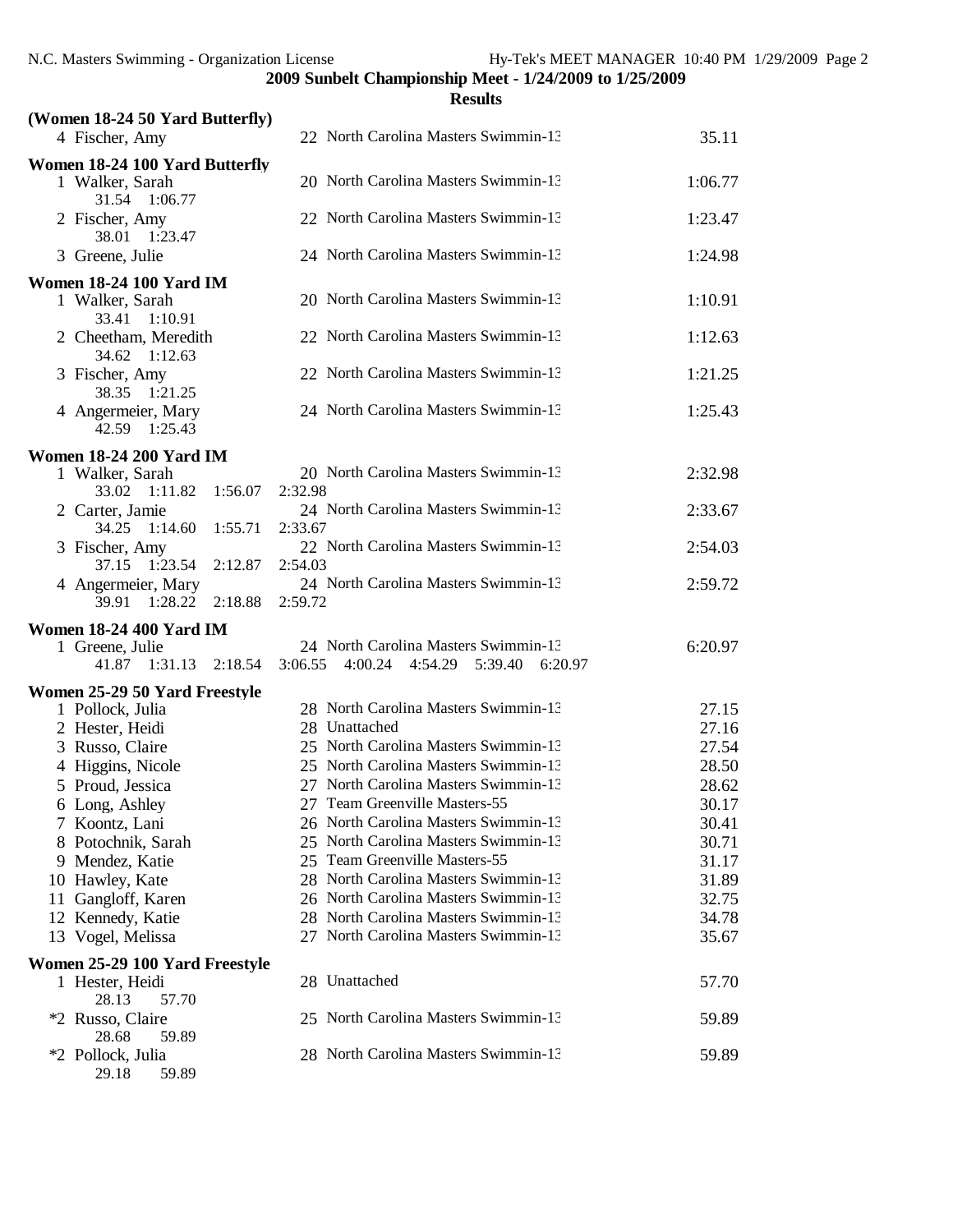|                                                           |         | <b>Results</b>                                                            |          |
|-----------------------------------------------------------|---------|---------------------------------------------------------------------------|----------|
| (Women 25-29 100 Yard Freestyle)                          |         |                                                                           |          |
| 4 Proud, Jessica<br>29.79 1:02.55                         |         | 27 North Carolina Masters Swimmin-13                                      | 1:02.55  |
| 5 Higgins, Nicole<br>30.15<br>1:03.49                     |         | 25 North Carolina Masters Swimmin-13                                      | 1:03.49  |
| 6 Long, Ashley<br>32.01<br>1:08.13                        |         | 27 Team Greenville Masters-55                                             | 1:08.13  |
| 7 Hawley, Kate<br>33.83<br>1:11.53                        |         | 28 North Carolina Masters Swimmin-13                                      | 1:11.53  |
| 8 Koontz, Lani<br>34.84<br>1:12.02                        |         | 26 North Carolina Masters Swimmin-13                                      | 1:12.02  |
| 9 Vogel, Melissa<br>39.17 1:23.07                         |         | 27 North Carolina Masters Swimmin-13                                      | 1:23.07  |
| Women 25-29 200 Yard Freestyle                            |         |                                                                           |          |
| 1 Hester, Heidi                                           |         | 28 Unattached                                                             | 2:02.45  |
| 28.61<br>59.28                                            | 1:30.69 | 2:02.45                                                                   |          |
| 2 Kleber, Shaynah<br>32.47 1:07.39                        |         | 26 North Carolina Masters Swimmin-13<br>2:17.90                           | 2:17.90  |
| 3 Lawrence, Kari                                          | 1:43.10 | 27 North Carolina Masters Swimmin-13                                      | 2:17.96  |
| 32.13 1:07.07                                             | 1:42.62 | 2:17.96                                                                   |          |
| 4 Long, Ashley<br>33.93 1:10.31                           | 1:49.35 | 27 Team Greenville Masters-55<br>2:29.63                                  | 2:29.63  |
| 5 Mendez, Katie<br>35.71 1:14.00                          | 1:55.02 | 25 Team Greenville Masters-55<br>2:37.12                                  | 2:37.12  |
| 6 Gangloff, Karen                                         |         | 26 North Carolina Masters Swimmin-13                                      | 3:06.04  |
| 40.56 1:28.94                                             | 2:19.65 | 3:06.04                                                                   |          |
| 7 Vogel, Melissa<br>39.20 1:25.42                         | 2:15.96 | 27 North Carolina Masters Swimmin-13<br>3:08.00                           | 3:08.00  |
| Women 25-29 500 Yard Freestyle                            |         |                                                                           |          |
| 1 Hester, Heidi                                           |         | 28 Unattached                                                             | 5:32.38  |
| 1:03.52<br>30.65<br>4:59.61<br>5:32.38                    | 1:37.13 | 2:10.86<br>2:44.72<br>3:18.64<br>3:52.37 4:26.13                          |          |
| 2 Hawley, Kate                                            |         | 28 North Carolina Masters Swimmin-13                                      | 6:34.96  |
| 35.56<br>1:15.38                                          | 1:56.37 | 2:36.11<br>3:16.29<br>3:56.26<br>6:34.96<br>27 Team Greenville Masters-55 |          |
| 3 Long, Ashley<br>1:17.76<br>37.66<br>6:16.80 6:58.73     | 1:59.40 | 2:41.66<br>3:24.26<br>4:07.11<br>4:50.11<br>5:33.38                       | 6:58.73  |
| 4 Vogel, Melissa                                          |         | 27 North Carolina Masters Swimmin-13                                      | 8:57.91  |
| 41.87<br>1:31.53<br>8:57.91                               | 2:28.29 | 3:27.13<br>5:22.37<br>6:18.97<br>8:08.04                                  |          |
| Women 25-29 1000 Yard Freestyle                           |         |                                                                           |          |
| 1 Hawley, Kate                                            |         | 28 North Carolina Masters Swimmin-13                                      | 13:37.66 |
| 36.10<br>1:19.27                                          | 2:00.11 | 2:41.50<br>3:23.09<br>4:04.09<br>4:45.37<br>5:27.33                       |          |
| 6:50.71<br>6:08.91<br>11:39.33 12:19.42 12:59.66 13:37.66 | 7:32.83 | 8:14.15<br>8:55.33<br>9:36.34 10:17.38 10:58.36                           |          |
|                                                           |         |                                                                           |          |
| Women 25-29 50 Yard Backstroke<br>1 Hester, Heidi         |         | 28 Unattached                                                             | 32.77    |
| 2 Proud, Jessica                                          |         | 27 North Carolina Masters Swimmin-13                                      | 33.62    |
| 3 Higgins, Nicole                                         |         | 25 North Carolina Masters Swimmin-13                                      | 34.24    |
| 4 Long, Ashley                                            |         | 27 Team Greenville Masters-55                                             | 40.16    |
| 5 Koontz, Lani                                            |         | 26 North Carolina Masters Swimmin-13                                      | 40.65    |
| --- Vogel, Melissa                                        |         | 27 North Carolina Masters Swimmin-13                                      | DQ       |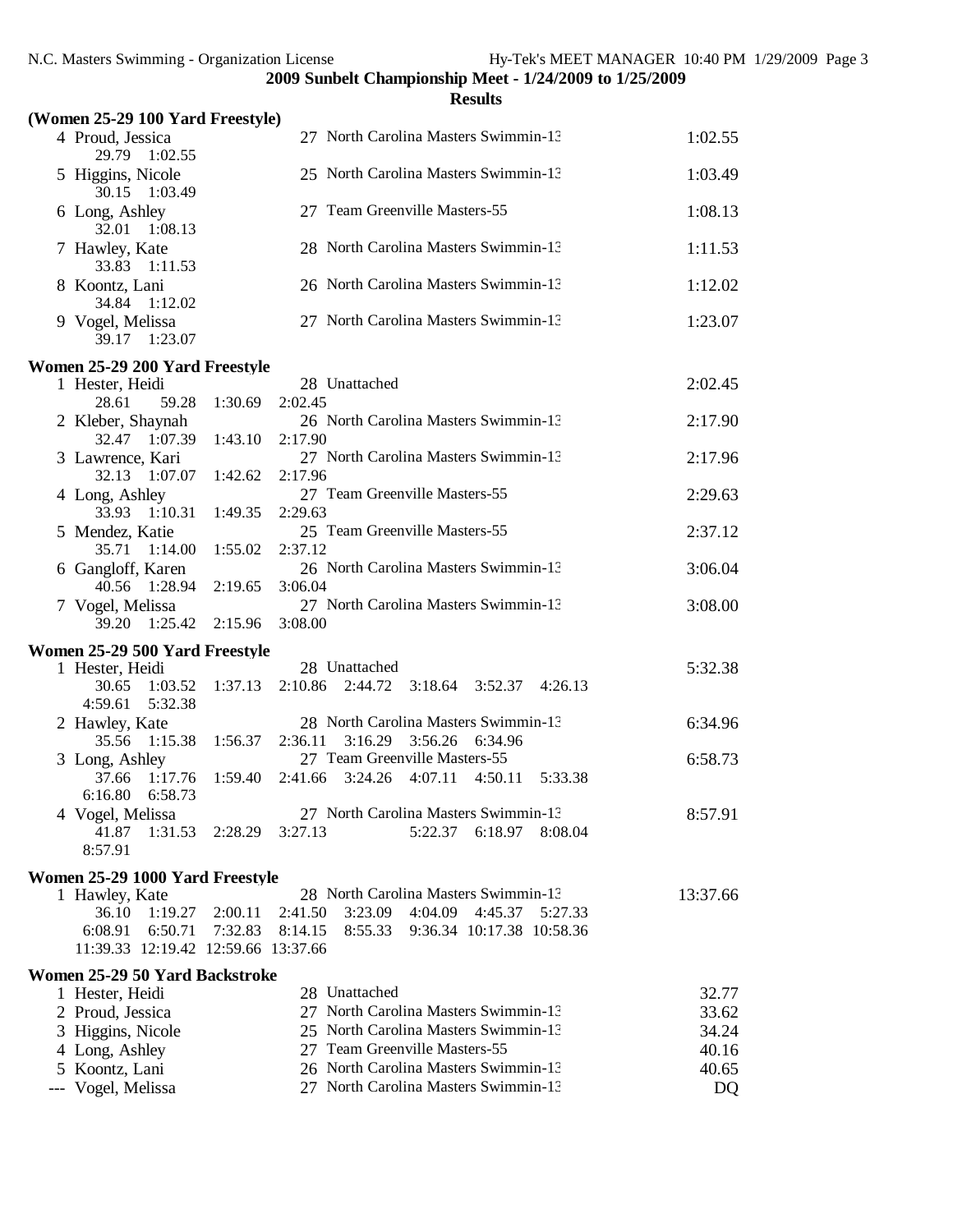| Women 25-29 100 Yard Backstroke                      |         |                                      |         |
|------------------------------------------------------|---------|--------------------------------------|---------|
| 1 Hester, Heidi<br>33.72<br>1:09.62                  |         | 28 Unattached                        | 1:09.62 |
| 2 Higgins, Nicole<br>35.06<br>1:12.38                |         | 25 North Carolina Masters Swimmin-13 | 1:12.38 |
| 3 Proud, Jessica<br>35.45<br>1:12.42                 |         | 27 North Carolina Masters Swimmin-13 | 1:12.42 |
| 4 Kleber, Shaynah<br>37.19 1:16.09                   |         | 26 North Carolina Masters Swimmin-13 | 1:16.09 |
| 5 Potochnik, Sarah<br>37.50<br>1:19.26               |         | 25 North Carolina Masters Swimmin-13 | 1:19.26 |
| 6 Mendez, Katie<br>43.43<br>1:24.24                  |         | 25 Team Greenville Masters-55        | 1:24.24 |
| Women 25-29 200 Yard Backstroke                      |         |                                      |         |
| 1 Hester, Heidi                                      |         | 28 Unattached                        | 2:26.97 |
| 34.77<br>1:11.36<br>1:49.13                          | 2:26.97 |                                      |         |
| Women 25-29 50 Yard Breaststroke                     |         |                                      |         |
| 1 Lawrence, Kari                                     |         | 27 North Carolina Masters Swimmin-13 | 34.96   |
| 2 Russo, Claire                                      |         | 25 North Carolina Masters Swimmin-13 | 35.44   |
| 3 Pollock, Julia                                     |         | 28 North Carolina Masters Swimmin-13 | 36.05   |
| 4 Hester, Heidi                                      |         | 28 Unattached                        | 37.91   |
| 5 Hawley, Kate                                       |         | 28 North Carolina Masters Swimmin-13 | 43.12   |
| 6 Mendez, Katie                                      |         | 25 Team Greenville Masters-55        | 45.06   |
| 7 Vogel, Melissa                                     |         | 27 North Carolina Masters Swimmin-13 | 45.89   |
| 8 Koontz, Lani                                       |         | 26 North Carolina Masters Swimmin-13 | 51.03   |
|                                                      |         |                                      |         |
| Women 25-29 100 Yard Breaststroke<br>1 Russo, Claire |         | 25 North Carolina Masters Swimmin-13 | 1:17.87 |
| 37.05<br>1:17.87                                     |         |                                      |         |
| 2 Lawrence, Kari<br>37.05 1:18.19                    |         | 27 North Carolina Masters Swimmin-13 | 1:18.19 |
| 3 Hawley, Kate<br>44.22 1:33.01                      |         | 28 North Carolina Masters Swimmin-13 | 1:33.01 |
| Women 25-29 50 Yard Butterfly                        |         |                                      |         |
| 1 Lawrence, Kari                                     |         | 27 North Carolina Masters Swimmin-13 | 29.49   |
| 2 Higgins, Nicole                                    |         | 25 North Carolina Masters Swimmin-13 | 30.87   |
| 3 Russo, Claire                                      |         | 25 North Carolina Masters Swimmin-13 | 31.21   |
| 4 Proud, Jessica                                     |         | 27 North Carolina Masters Swimmin-13 | 32.63   |
| 5 Koontz, Lani                                       |         | 26 North Carolina Masters Swimmin-13 | 41.18   |
| Women 25-29 100 Yard Butterfly                       |         |                                      |         |
| 1 Kleber, Shaynah<br>1:09.03<br>31.82                |         | 26 North Carolina Masters Swimmin-13 | 1:09.03 |
| <b>Women 25-29 100 Yard IM</b>                       |         |                                      |         |
| 1 Russo, Claire<br>32.46<br>1:08.89                  |         | 25 North Carolina Masters Swimmin-13 | 1:08.89 |
| 2 Pollock, Julia<br>33.40<br>1:10.12                 |         | 28 North Carolina Masters Swimmin-13 | 1:10.12 |
| 3 Lawrence, Kari<br>32.67 1:10.28                    |         | 27 North Carolina Masters Swimmin-13 | 1:10.28 |
| 4 Higgins, Nicole<br>32.15 1:13.05                   |         | 25 North Carolina Masters Swimmin-13 | 1:13.05 |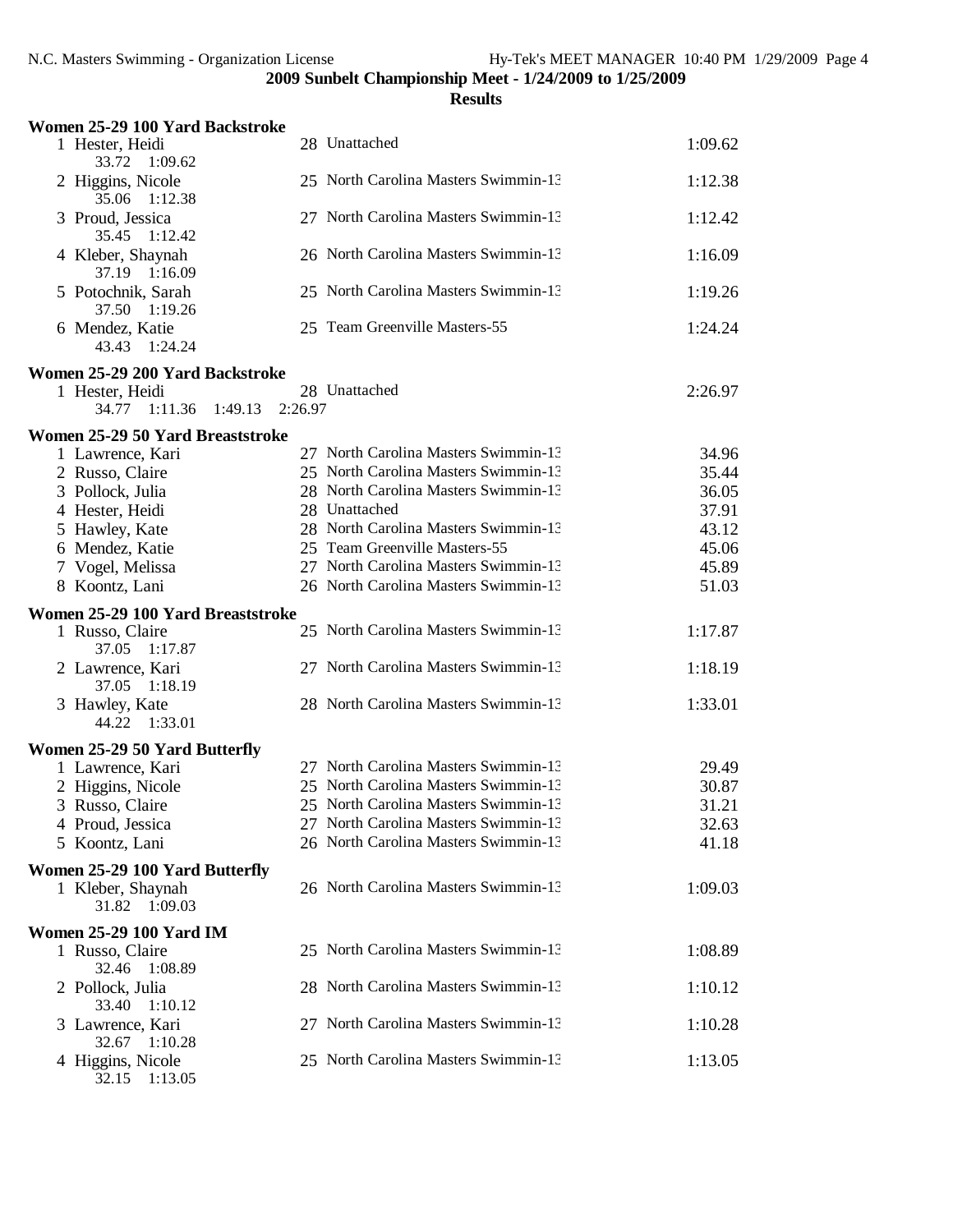|                                                                      | <b>Results</b>                                                                   |          |
|----------------------------------------------------------------------|----------------------------------------------------------------------------------|----------|
| (Women 25-29 100 Yard IM)                                            |                                                                                  |          |
| 5 Proud, Jessica<br>33.96<br>1:13.57                                 | 27 North Carolina Masters Swimmin-13                                             | 1:13.57  |
| 6 Potochnik, Sarah<br>36.69 1:19.49                                  | 25 North Carolina Masters Swimmin-13                                             | 1:19.49  |
| 7 Mendez, Katie<br>37.94 1:22.48                                     | 25 Team Greenville Masters-55                                                    | 1:22.48  |
| 8 Hawley, Kate<br>40.16<br>1:24.70                                   | 28 North Carolina Masters Swimmin-13                                             | 1:24.70  |
| 9 Koontz, Lani<br>45.32 1:42.57                                      | 26 North Carolina Masters Swimmin-13                                             | 1:42.57  |
| <b>Women 25-29 200 Yard IM</b>                                       |                                                                                  |          |
| 1 Lawrence, Kari<br>31.16 1:09.34<br>1:52.98                         | 27 North Carolina Masters Swimmin-13<br>2:28.64                                  | 2:28.64  |
| Women 30-34 50 Yard Freestyle                                        |                                                                                  |          |
| 1 Uhl, Alicia                                                        | 32 Wilmington-13                                                                 | 26.74    |
| Women 30-34 100 Yard Freestyle<br>1 Caldas, Hannah<br>27.81<br>57.73 | 31 North Carolina Masters Swimmin-13                                             | 57.73    |
| Women 30-34 200 Yard Freestyle                                       |                                                                                  |          |
| 1 Uhl, Alicia<br>1:01.97 1:35.90<br>29.81                            | 32 Wilmington-13<br>2:09.30                                                      | 2:09.30  |
| Women 30-34 500 Yard Freestyle                                       |                                                                                  |          |
| 1 Fritchie, Karen                                                    | 31 North Carolina Masters Swimmin-13                                             | 5:46.65  |
| 1:07.81<br>1:42.73<br>32.95<br>5:13.52    5:46.65                    | 2:17.77 2:52.96 3:28.60 4:03.72 4:39.08                                          |          |
| Women 30-34 1650 Yard Freestyle                                      |                                                                                  |          |
| 1 Herrold, Catherine                                                 | 31 North Carolina Masters Swimmin-13                                             | 22:44.94 |
| 38.63<br>1:19.67<br>2:00.68                                          | 3:23.14<br>4:04.29<br>2:41.83<br>4:45.98<br>5:28.07                              |          |
| 6:09.63<br>6:51.14<br>7:33.06                                        | 8:56.71<br>9:38.48 10:20.18 11:01.90<br>8:14.91                                  |          |
|                                                                      | 11:43.40 12:25.41 13:07.46 13:49.37 14:30.91 15:12.40 15:53.97 16:35.36          |          |
|                                                                      | 17:16.72 17:57.83 18:39.21 19:20.59 20:02.20 20:43.55 21:24.78 22:05.82 22:44.94 |          |
| Women 30-34 50 Yard Breaststroke                                     |                                                                                  |          |
| 1 Caldas, Hannah                                                     | 31 North Carolina Masters Swimmin-13                                             | 33.57    |
| Women 30-34 100 Yard Breaststroke                                    |                                                                                  |          |
| 1 Caldas, Hannah<br>34.49 1:13.90                                    | 31 North Carolina Masters Swimmin-13                                             | 1:13.90  |
| 2 Fritchie, Karen<br>36.42 1:15.11                                   | 31 North Carolina Masters Swimmin-13                                             | 1:15.11  |
| Women 30-34 200 Yard Breaststroke                                    |                                                                                  |          |
| 1 Fritchie, Karen<br>37.38<br>1:17.56<br>1:56.01                     | 31 North Carolina Masters Swimmin-13<br>2:34.23                                  | 2:34.23  |
| 2 Caldas, Hannah<br>36.45<br>1:16.31<br>1:58.14                      | 31 North Carolina Masters Swimmin-13<br>2:42.85                                  | 2:42.85  |
|                                                                      |                                                                                  |          |
| Women 30-34 50 Yard Butterfly<br>1 Caldas, Hannah                    | 31 North Carolina Masters Swimmin-13                                             | 28.91    |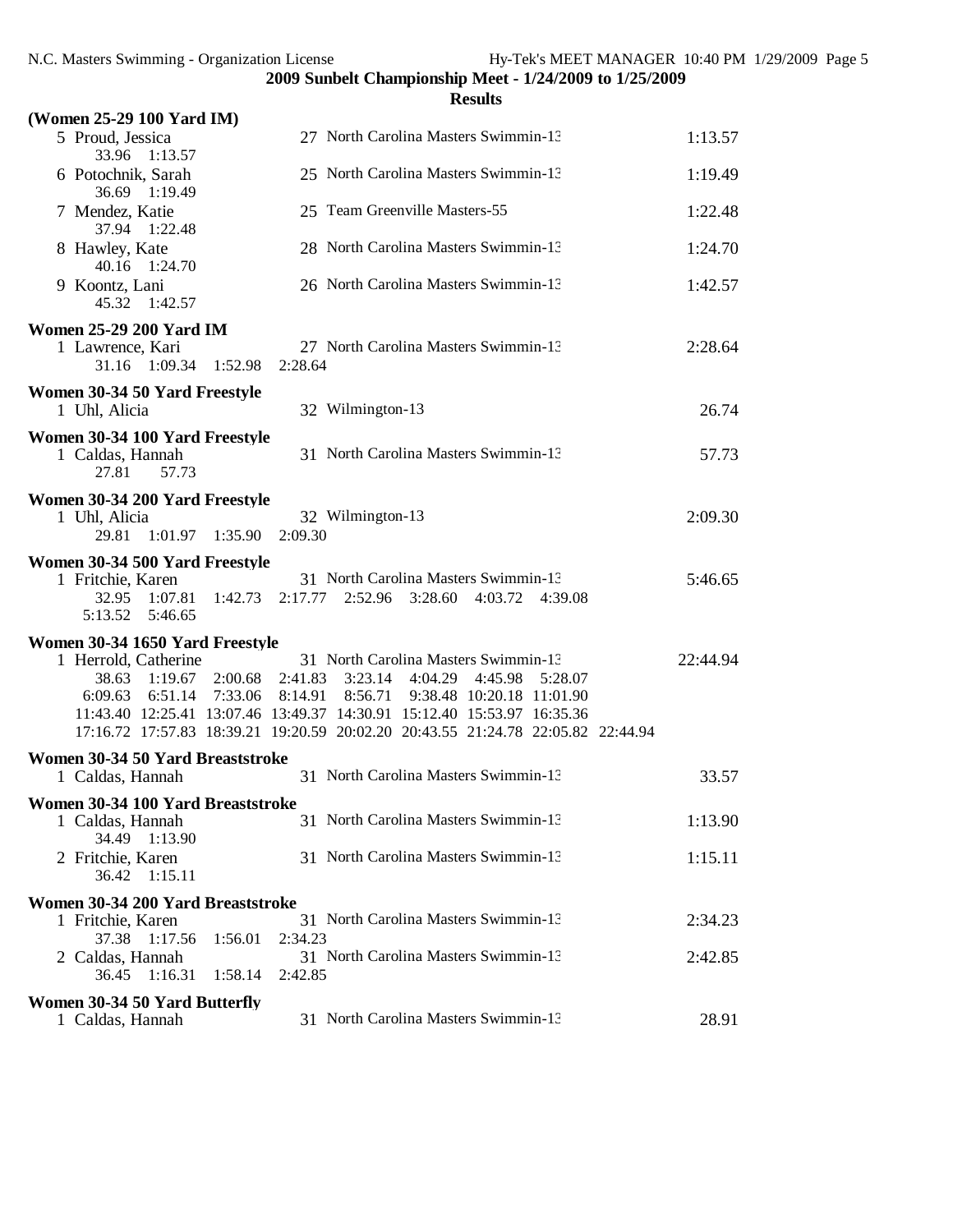| Women 30-34 100 Yard Butterfly<br>1 Uhl, Alicia<br>1:08.55<br>32.08 | 32 Wilmington-13                                    | 1:08.55  |
|---------------------------------------------------------------------|-----------------------------------------------------|----------|
| <b>Women 30-34 100 Yard IM</b>                                      |                                                     |          |
| 1 Caldas, Hannah<br>31.03 1:06.56                                   | 31 North Carolina Masters Swimmin-13                | 1:06.56  |
| 2 Uhl, Alicia<br>31.70<br>1:08.20                                   | 32 Wilmington-13                                    | 1:08.20  |
| <b>Women 30-34 200 Yard IM</b>                                      |                                                     |          |
| 1 Fritchie, Karen                                                   | 31 North Carolina Masters Swimmin-13                | 2:24.52  |
| 32.28<br>1:10.77<br>1:51.42                                         | 2:24.52                                             |          |
| <b>Women 30-34 400 Yard IM</b>                                      |                                                     |          |
| 1 Fritchie, Karen                                                   | 31 North Carolina Masters Swimmin-13                | 4:54.71  |
| 1:07.16<br>31.51<br>1:46.44                                         | 3:05.34<br>3:46.91<br>4:21.40<br>2:24.92<br>4:54.71 |          |
| Women 35-39 50 Yard Freestyle                                       |                                                     |          |
| 1 Braun, Erika                                                      | 36 North Carolina Masters Swimmin-13                | 24.79    |
| 2 Holland, Amy                                                      | 37 North Carolina Masters Swimmin-13                | 25.88    |
| 3 Williams, Heidi                                                   | 39 North Carolina Masters Swimmin-13                | 28.22    |
| 4 St Jean, Rebecca                                                  | 38 Charleston Family YMCA-12                        | 28.78    |
| 5 Mensh, Reedy                                                      | 35 North Carolina Masters Swimmin-13                | 33.86    |
| 6 Manassah, Susan                                                   | 37 North Carolina Masters Swimmin-13                | 34.27    |
|                                                                     |                                                     |          |
| Women 35-39 100 Yard Freestyle<br>1 Braun, Erika                    | 36 North Carolina Masters Swimmin-13                | 55.23    |
| 26.10<br>55.23<br>2 Holland, Amy                                    | 37 North Carolina Masters Swimmin-13                | 56.83    |
| 27.27<br>56.83                                                      |                                                     |          |
| 3 St Jean, Rebecca<br>32.33<br>1:07.21                              | 38 Charleston Family YMCA-12                        | 1:07.21  |
| 4 Mensh, Reedy<br>1:16.44<br>36.45                                  | 35 North Carolina Masters Swimmin-13                | 1:16.44  |
| Women 35-39 200 Yard Freestyle                                      |                                                     |          |
| 1 Holland, Amy                                                      | 37 North Carolina Masters Swimmin-13                | 2:07.07  |
| 1:00.74<br>29.16<br>1:33.75                                         | 2:07.07                                             |          |
| 2 Williams, Heidi                                                   | 39 North Carolina Masters Swimmin-13                | 2:09.65  |
| 31.08 1:04.21<br>1:37.64                                            | 2:09.65                                             |          |
| 3 St Jean, Rebecca                                                  | 38 Charleston Family YMCA-12                        | 2:24.62  |
| 32.46 1:08.11 1:46.09 2:24.62                                       |                                                     |          |
| Women 35-39 500 Yard Freestyle                                      |                                                     |          |
| 1 Williams, Heidi                                                   | 39 North Carolina Masters Swimmin-13                | 5:51.86  |
| 33.60<br>1:09.70<br>1:47.16                                         | 3:37.09<br>2:24.86<br>3:02.80<br>4:11.19<br>4:44.96 |          |
| 5:51.86<br>5:18.96                                                  |                                                     |          |
| Women 35-39 1000 Yard Freestyle                                     |                                                     |          |
| 1 Williams, Heidi                                                   | 39 North Carolina Masters Swimmin-13                | 11:59.45 |
| 33.45<br>1:10.61<br>1:47.97                                         | $3:03.37$ $3:41.02$ $4:18.65$<br>2:25.51<br>4:56.17 |          |
| 6:10.19 6:45.17<br>5:33.18                                          | 7:20.25<br>7:55.19 8:30.43 9:05.26 9:40.29          |          |
| 10:15.77 10:51.01 11:25.63 11:59.45                                 |                                                     |          |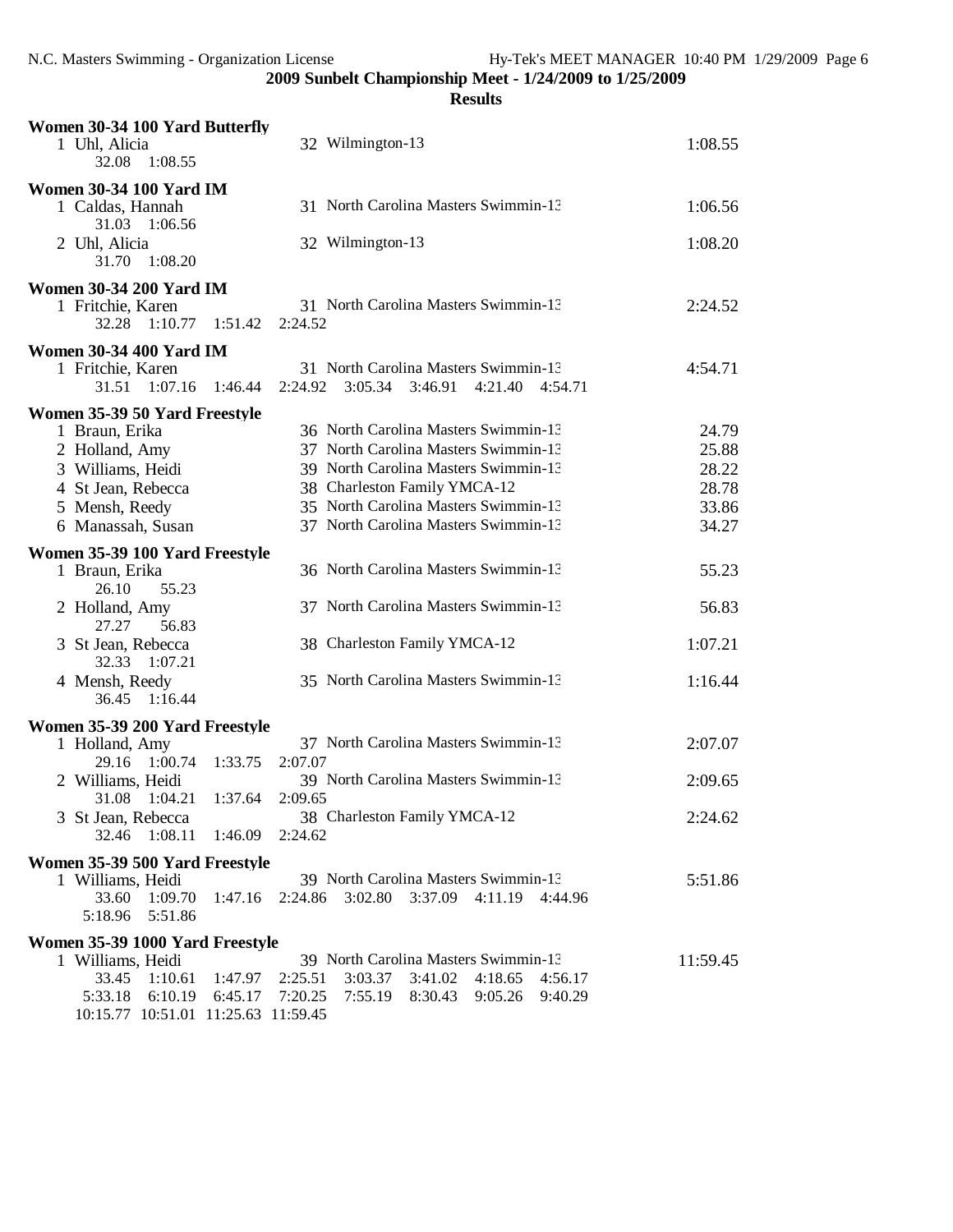| Women 35-39 1650 Yard Freestyle                                                              |                            |                                                                                                                                                                                                                                                                                                       |                                           |
|----------------------------------------------------------------------------------------------|----------------------------|-------------------------------------------------------------------------------------------------------------------------------------------------------------------------------------------------------------------------------------------------------------------------------------------------------|-------------------------------------------|
| 1 Williams, Heidi<br>34.15<br>1:10.12<br>5:32.61                                             | 1:47.17<br>6:10.57 6:47.15 | 39 North Carolina Masters Swimmin-13<br>2:24.76<br>3:02.16<br>3:40.02 4:17.49 4:55.07<br>7:23.31 7:59.61<br>8:36.06 9:12.82<br>9:49.43<br>10:26.13 11:02.50 11:38.13 12:14.19 12:49.27 13:24.62 14:00.37 14:35.80<br>15:10.78 15:45.89 16:21.24 16:56.58 17:31.83 18:06.75 18:43.42 19:18.71 19:53.06 | 19:53.06                                  |
| Women 35-39 50 Yard Backstroke                                                               |                            |                                                                                                                                                                                                                                                                                                       |                                           |
| 1 Lane, Tanya<br>2 Braun, Erika<br>3 Holland, Amy<br>4 Williams, Heidi<br>5 St Jean, Rebecca |                            | 37 North Carolina Masters Swimmin-13<br>36 North Carolina Masters Swimmin-13<br>37 North Carolina Masters Swimmin-13<br>39 North Carolina Masters Swimmin-13<br>38 Charleston Family YMCA-12                                                                                                          | 29.08<br>29.50<br>31.19<br>32.18<br>37.03 |
| Women 35-39 100 Yard Backstroke                                                              |                            |                                                                                                                                                                                                                                                                                                       |                                           |
| 1 Lane, Tanya<br>29.94 1:02.21<br>2 Williams, Heidi                                          |                            | 37 North Carolina Masters Swimmin-13<br>39 North Carolina Masters Swimmin-13                                                                                                                                                                                                                          | 1:02.21<br>1:10.64                        |
| 34.70<br>1:10.64<br>3 St Jean, Rebecca                                                       |                            | 38 Charleston Family YMCA-12                                                                                                                                                                                                                                                                          | 1:18.70                                   |
| 38.41<br>1:18.70                                                                             |                            |                                                                                                                                                                                                                                                                                                       |                                           |
| Women 35-39 200 Yard Backstroke                                                              |                            |                                                                                                                                                                                                                                                                                                       |                                           |
| 1 Lane, Tanya<br>32.94 1:08.07                                                               | 1:42.53                    | 37 North Carolina Masters Swimmin-13<br>2:16.81                                                                                                                                                                                                                                                       | 2:16.81                                   |
| 2 Williams, Heidi<br>36.21 1:15.33                                                           | 1:54.95                    | 39 North Carolina Masters Swimmin-13<br>2:35.22                                                                                                                                                                                                                                                       | 2:35.22                                   |
| 3 St Jean, Rebecca<br>42.38 1:27.43                                                          | 2:14.12                    | 38 Charleston Family YMCA-12<br>3:00.56                                                                                                                                                                                                                                                               | 3:00.56                                   |
| Women 35-39 50 Yard Breaststroke                                                             |                            |                                                                                                                                                                                                                                                                                                       |                                           |
| 1 Lane, Tanya                                                                                |                            | 37 North Carolina Masters Swimmin-13                                                                                                                                                                                                                                                                  | 32.91                                     |
| 2 St Jean, Rebecca<br>3 Mensh, Reedy                                                         |                            | 38 Charleston Family YMCA-12<br>35 North Carolina Masters Swimmin-13                                                                                                                                                                                                                                  | 37.96<br>41.91                            |
| Women 35-39 100 Yard Breaststroke                                                            |                            |                                                                                                                                                                                                                                                                                                       |                                           |
| 1 St Jean, Rebecca<br>42.25 1:28.41                                                          |                            | 38 Charleston Family YMCA-12                                                                                                                                                                                                                                                                          | 1:28.41                                   |
| 2 Mensh, Reedy<br>1:29.27<br>42.14                                                           |                            | 35 North Carolina Masters Swimmin-13                                                                                                                                                                                                                                                                  | 1:29.27                                   |
| Women 35-39 200 Yard Breaststroke                                                            |                            |                                                                                                                                                                                                                                                                                                       |                                           |
| 1 Lane, Tanya<br>1:14.66<br>35.05                                                            | 1:55.00                    | 37 North Carolina Masters Swimmin-13<br>2:36.21                                                                                                                                                                                                                                                       | 2:36.21                                   |
| 2 Mensh, Reedy<br>43.57 1:32.80                                                              | 2:23.21                    | 35 North Carolina Masters Swimmin-13<br>3:14.55                                                                                                                                                                                                                                                       | 3:14.55                                   |
| Women 35-39 50 Yard Butterfly                                                                |                            |                                                                                                                                                                                                                                                                                                       |                                           |
| 1 Braun, Erika                                                                               |                            | 36 North Carolina Masters Swimmin-13                                                                                                                                                                                                                                                                  | 27.91                                     |
| 2 Holland, Amy                                                                               |                            | 37 North Carolina Masters Swimmin-13                                                                                                                                                                                                                                                                  | 28.99                                     |
| 3 Williams, Heidi                                                                            |                            | 39 North Carolina Masters Swimmin-13                                                                                                                                                                                                                                                                  | 30.64                                     |
| 4 St Jean, Rebecca                                                                           |                            | 38 Charleston Family YMCA-12                                                                                                                                                                                                                                                                          | 34.71                                     |
| Women 35-39 100 Yard Butterfly                                                               |                            |                                                                                                                                                                                                                                                                                                       |                                           |
| 1 Braun, Erika<br>28.61 1:02.60                                                              |                            | 36 North Carolina Masters Swimmin-13                                                                                                                                                                                                                                                                  | 1:02.60                                   |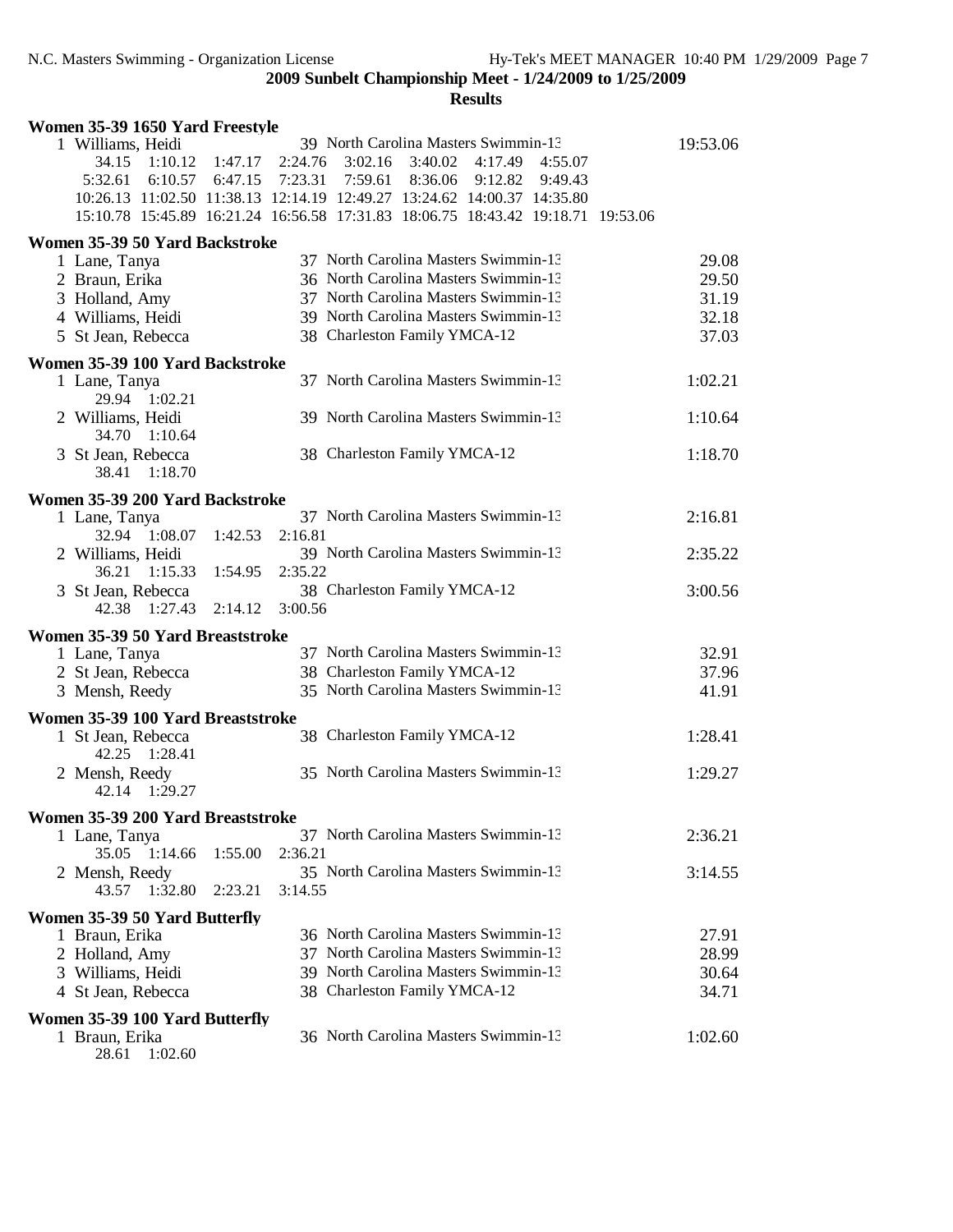| Women 35-39 200 Yard Butterfly                                    |                 |                                                    |         |
|-------------------------------------------------------------------|-----------------|----------------------------------------------------|---------|
| 1 Williams, Heidi<br>36.52 1:17.39                                | 2:00.67         | 39 North Carolina Masters Swimmin-13<br>2:40.47    | 2:40.47 |
|                                                                   |                 |                                                    |         |
| <b>Women 35-39 100 Yard IM</b><br>1 Braun, Erika<br>28.76 1:02.92 |                 | 36 North Carolina Masters Swimmin-13               | 1:02.92 |
| 2 Lane, Tanya<br>28.86 1:03.43                                    |                 | 37 North Carolina Masters Swimmin-13               | 1:03.43 |
| 3 Holland, Amy<br>30.93 1:06.54                                   |                 | 37 North Carolina Masters Swimmin-13               | 1:06.54 |
| 4 St Jean, Rebecca<br>36.39 1:15.50                               |                 | 38 Charleston Family YMCA-12                       | 1:15.50 |
| 5 Mensh, Reedy<br>40.56 1:25.72                                   |                 | 35 North Carolina Masters Swimmin-13               | 1:25.72 |
| <b>Women 35-39 200 Yard IM</b>                                    |                 |                                                    |         |
|                                                                   |                 | 37 North Carolina Masters Swimmin-13               | 2:18.76 |
| 1 Lane, Tanya<br>29.79 1:04.27                                    | 1:44.59         | 2:18.76                                            |         |
| Women 40-44 50 Yard Freestyle                                     |                 |                                                    |         |
| 1 Alston, Anne                                                    |                 | 40 North Carolina Masters Swimmin-13               | 28.79   |
| 2 Bear, Shelley                                                   |                 | 41 North Carolina Masters Swimmin-13               | 30.86   |
| 3 Blanchar, Jill                                                  |                 | 44 North Carolina Masters Swimmin-13               | 31.58   |
| 4 Hamilton, April                                                 |                 | 41 Charleston Family YMCA-12                       | 32.01   |
|                                                                   |                 |                                                    |         |
| Women 40-44 100 Yard Freestyle                                    |                 |                                                    |         |
| 1 Alston, Anne<br>29.80 1:01.40                                   |                 | 40 North Carolina Masters Swimmin-13               | 1:01.40 |
| 2 Gillman, Regina<br>31.58 1:07.21                                |                 | 43 North Carolina Masters Swimmin-13               | 1:07.21 |
| 3 Bear, Shelley<br>32.01 1:07.77                                  |                 | 41 North Carolina Masters Swimmin-13               | 1:07.77 |
| 4 Hamilton, April<br>35.01 1:13.75                                |                 | 41 Charleston Family YMCA-12                       | 1:13.75 |
| Women 40-44 200 Yard Freestyle                                    |                 |                                                    |         |
| 1 Alston, Anne                                                    |                 | 40 North Carolina Masters Swimmin-13               | 2:12.39 |
| 1:02.77<br>30.08                                                  | 1:37.19         | 2:12.39                                            |         |
| 2 Bear, Shelley                                                   |                 | 41 North Carolina Masters Swimmin-13               | 2:30.49 |
|                                                                   | 1:11.20 1:50.89 | 2:30.49                                            |         |
| 3 Blanchar, Jill                                                  |                 | 44 North Carolina Masters Swimmin-13               | 2:31.88 |
| 34.37 1:12.94 1:53.36 2:31.88                                     |                 |                                                    |         |
| Women 40-44 500 Yard Freestyle                                    |                 |                                                    |         |
| 1 Alston, Anne                                                    |                 | 40 North Carolina Masters Swimmin-13               | 5:51.87 |
| 31.27 1:05.54 1:40.34                                             |                 | 2:16.10 2:52.18 3:28.29 4:04.29 4:40.74            |         |
| 5:51.87<br>5:16.71                                                |                 |                                                    |         |
| 2 Bear, Shelley                                                   |                 | 41 North Carolina Masters Swimmin-13               | 6:42.84 |
|                                                                   |                 | 2:38.46 3:19.58 4:00.74 4:41.78 5:22.68            |         |
| 6:03.32 6:42.84                                                   |                 |                                                    |         |
| 3 Roberts, Connie                                                 |                 | 41 North Carolina Masters Swimmin-13               | 7:08.13 |
| 37.83<br>1:20.95                                                  | 2:05.11         | 2:48.99 3:32.72 4:16.39 4:59.39 5:43.19            |         |
| 6:26.49 7:08.13                                                   |                 |                                                    |         |
| 4 Hamilton, April                                                 |                 | 41 Charleston Family YMCA-12                       | 7:35.89 |
| 37.52 1:22.37                                                     |                 | 2:09.15 2:55.92 3:43.15 4:30.20 5:17.82<br>6:05.14 |         |
| 6:52.03 7:35.89                                                   |                 |                                                    |         |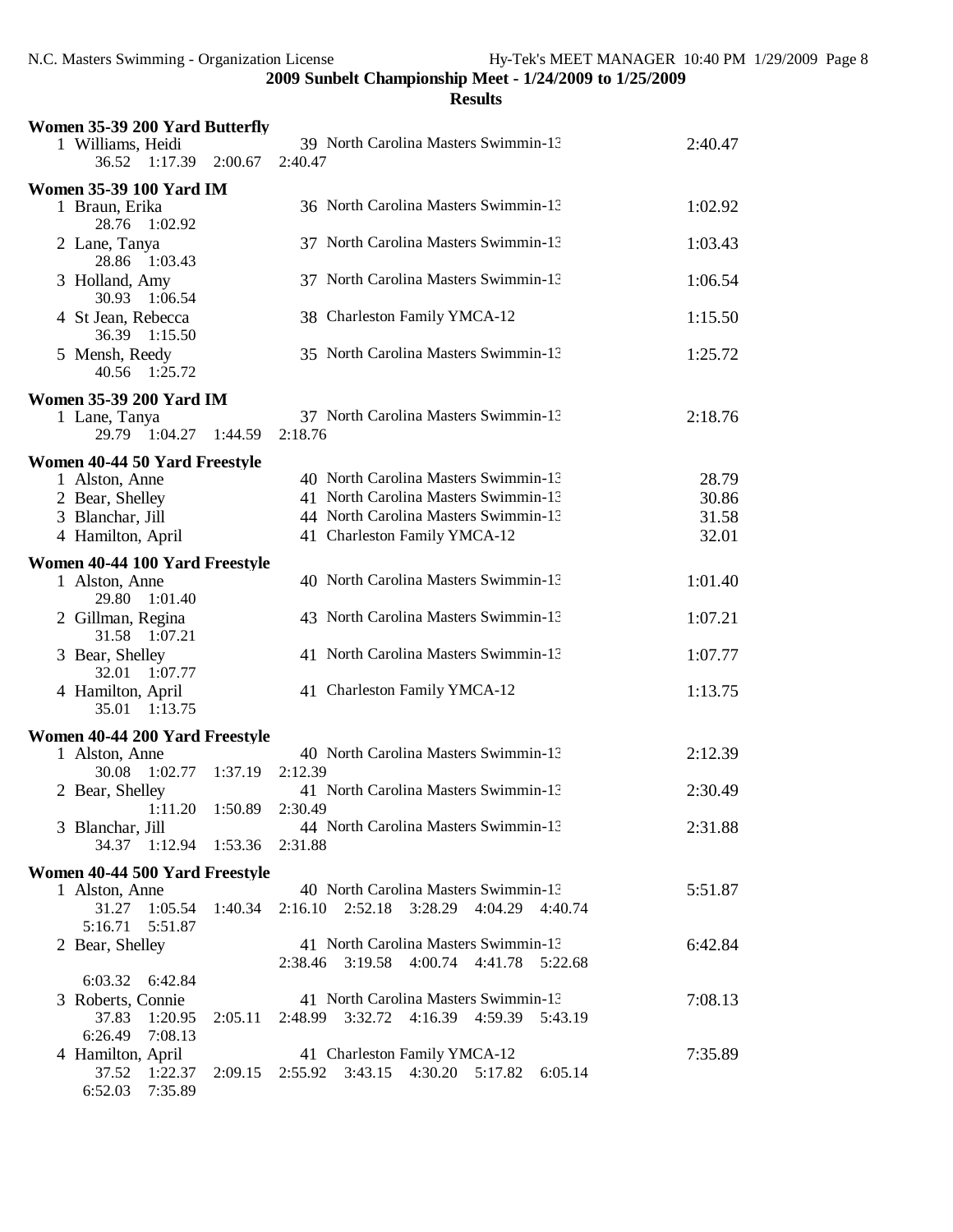|  | Women 40-44 1650 Yard Freestyle                                                  |         |         |         |                               |                                                            |         |         |          |
|--|----------------------------------------------------------------------------------|---------|---------|---------|-------------------------------|------------------------------------------------------------|---------|---------|----------|
|  | 1 Blanchar, Jill                                                                 |         |         |         |                               | 44 North Carolina Masters Swimmin-13                       |         |         | 23:44.46 |
|  | 35.74 1:15.21                                                                    |         | 1:57.04 | 2:39.28 | 3:22.26                       | 4:05.97                                                    | 4:49.38 | 5:33.10 |          |
|  | 6:16.58 7:00.26 7:43.45 8:27.07 9:10.37 9:54.08 10:38.03 11:21.84                |         |         |         |                               |                                                            |         |         |          |
|  | 12:05.67 12:49.12 13:33.06 14:16.64 15:00.23 15:43.75 16:27.72 17:11.72          |         |         |         |                               |                                                            |         |         |          |
|  | 17:55.62 18:39.51 19:23.50 20:07.49 20:51.47 21:35.57 22:19.96 23:03.58 23:44.46 |         |         |         |                               |                                                            |         |         |          |
|  | 2 Roberts, Connie                                                                |         |         |         |                               | 41 North Carolina Masters Swimmin-13                       |         |         | 24:24.35 |
|  | 39.50                                                                            | 1:22.53 |         |         | $2:07.02$ $2:52.16$ $3:36.77$ | 4:22.04                                                    | 5:06.47 | 5:50.74 |          |
|  | 6:34.63                                                                          |         |         |         |                               | 7:18.76 8:02.04 8:45.74 9:29.83 10:13.65 10:57.82 11:41.95 |         |         |          |
|  | 12:26.21 13:11.18 13:55.78 14:40.69 15:25.69 16:10.76 16:55.63 17:40.18          |         |         |         |                               |                                                            |         |         |          |
|  | 18:25.01 19:09.71 19:54.96 20:40.01 21:24.71 22:09.56 22:54.38 23:39.25 24:24.35 |         |         |         |                               |                                                            |         |         |          |
|  | Women 40-44 50 Yard Backstroke                                                   |         |         |         |                               |                                                            |         |         |          |
|  | 1 Alston, Anne                                                                   |         |         |         |                               | 40 North Carolina Masters Swimmin-13                       |         |         | 34.73    |
|  |                                                                                  |         |         |         |                               | 41 North Carolina Masters Swimmin-13                       |         |         | 38.36    |
|  | 2 Bear, Shelley                                                                  |         |         |         |                               | 41 Charleston Family YMCA-12                               |         |         | 40.24    |
|  | 3 Hamilton, April                                                                |         |         |         |                               |                                                            |         |         |          |
|  | Women 40-44 100 Yard Backstroke                                                  |         |         |         |                               |                                                            |         |         |          |
|  | 1 Blanchar, Jill                                                                 |         |         |         |                               | 44 North Carolina Masters Swimmin-13                       |         |         | 1:23.31  |
|  | 39.53 1:23.31                                                                    |         |         |         |                               |                                                            |         |         |          |
|  | Women 40-44 50 Yard Breaststroke                                                 |         |         |         |                               |                                                            |         |         |          |
|  | 1 Bear, Shelley                                                                  |         |         |         |                               | 41 North Carolina Masters Swimmin-13                       |         |         | 38.89    |
|  | 2 Blanchar, Jill                                                                 |         |         |         |                               | 44 North Carolina Masters Swimmin-13                       |         |         | 42.46    |
|  | 3 Hamilton, April                                                                |         |         |         |                               | 41 Charleston Family YMCA-12                               |         |         | 43.61    |
|  |                                                                                  |         |         |         |                               |                                                            |         |         |          |
|  | Women 40-44 100 Yard Breaststroke                                                |         |         |         |                               |                                                            |         |         |          |
|  | 1 Gillman, Regina                                                                |         |         |         |                               | 43 North Carolina Masters Swimmin-13                       |         |         | 1:20.38  |
|  | 37.96 1:20.38                                                                    |         |         |         |                               |                                                            |         |         |          |
|  | 2 Hamilton, April                                                                |         |         |         |                               | 41 Charleston Family YMCA-12                               |         |         | 1:39.89  |
|  |                                                                                  |         |         |         |                               |                                                            |         |         |          |
|  | 46.73 1:39.89                                                                    |         |         |         |                               |                                                            |         |         |          |
|  |                                                                                  |         |         |         |                               |                                                            |         |         |          |
|  | Women 40-44 200 Yard Breaststroke                                                |         |         |         |                               | 43 North Carolina Masters Swimmin-13                       |         |         | 2:50.89  |
|  | 1 Gillman, Regina<br>38.21 1:20.39                                               |         | 2:04.38 | 2:50.89 |                               |                                                            |         |         |          |
|  |                                                                                  |         |         |         |                               |                                                            |         |         |          |
|  | 2 Hamilton, April<br>47.04 1:40.27                                               |         | 2:37.41 | 3:30.30 |                               | 41 Charleston Family YMCA-12                               |         |         | 3:30.30  |
|  |                                                                                  |         |         |         |                               |                                                            |         |         |          |
|  | Women 40-44 50 Yard Butterfly                                                    |         |         |         |                               |                                                            |         |         |          |
|  | 1 Bear, Shelley                                                                  |         |         |         |                               | 41 North Carolina Masters Swimmin-13                       |         |         | 34.42    |
|  | Women 40-44 100 Yard Butterfly                                                   |         |         |         |                               |                                                            |         |         |          |
|  | 1 Gillman, Regina                                                                |         |         |         |                               | 43 North Carolina Masters Swimmin-13                       |         |         | 1:12.61  |
|  | 33.39                                                                            | 1:12.61 |         |         |                               |                                                            |         |         |          |
|  |                                                                                  |         |         |         |                               |                                                            |         |         |          |
|  | <b>Women 40-44 100 Yard IM</b>                                                   |         |         |         |                               |                                                            |         |         |          |
|  | 1 Gillman, Regina                                                                |         |         |         |                               | 43 North Carolina Masters Swimmin-13                       |         |         | 1:13.36  |
|  | 34.53                                                                            | 1:13.36 |         |         |                               |                                                            |         |         |          |
|  | 2 Alston, Anne                                                                   |         |         |         |                               | 40 North Carolina Masters Swimmin-13                       |         |         | 1:16.50  |
|  | 35.72                                                                            | 1:16.50 |         |         |                               |                                                            |         |         |          |
|  | 3 Bear, Shelley                                                                  |         |         |         |                               | 41 North Carolina Masters Swimmin-13                       |         |         | 1:17.11  |
|  | 36.28                                                                            | 1:17.11 |         |         |                               |                                                            |         |         |          |
|  | 4 Hamilton, April                                                                |         |         |         |                               | 41 Charleston Family YMCA-12                               |         |         | 1:27.35  |
|  | 41.33 1:27.35                                                                    |         |         |         |                               |                                                            |         |         |          |
|  | <b>Women 40-44 200 Yard IM</b>                                                   |         |         |         |                               |                                                            |         |         |          |
|  | 1 Gillman, Regina<br>35.47                                                       | 1:16.06 | 2:01.46 | 2:40.41 |                               | 43 North Carolina Masters Swimmin-13                       |         |         | 2:40.41  |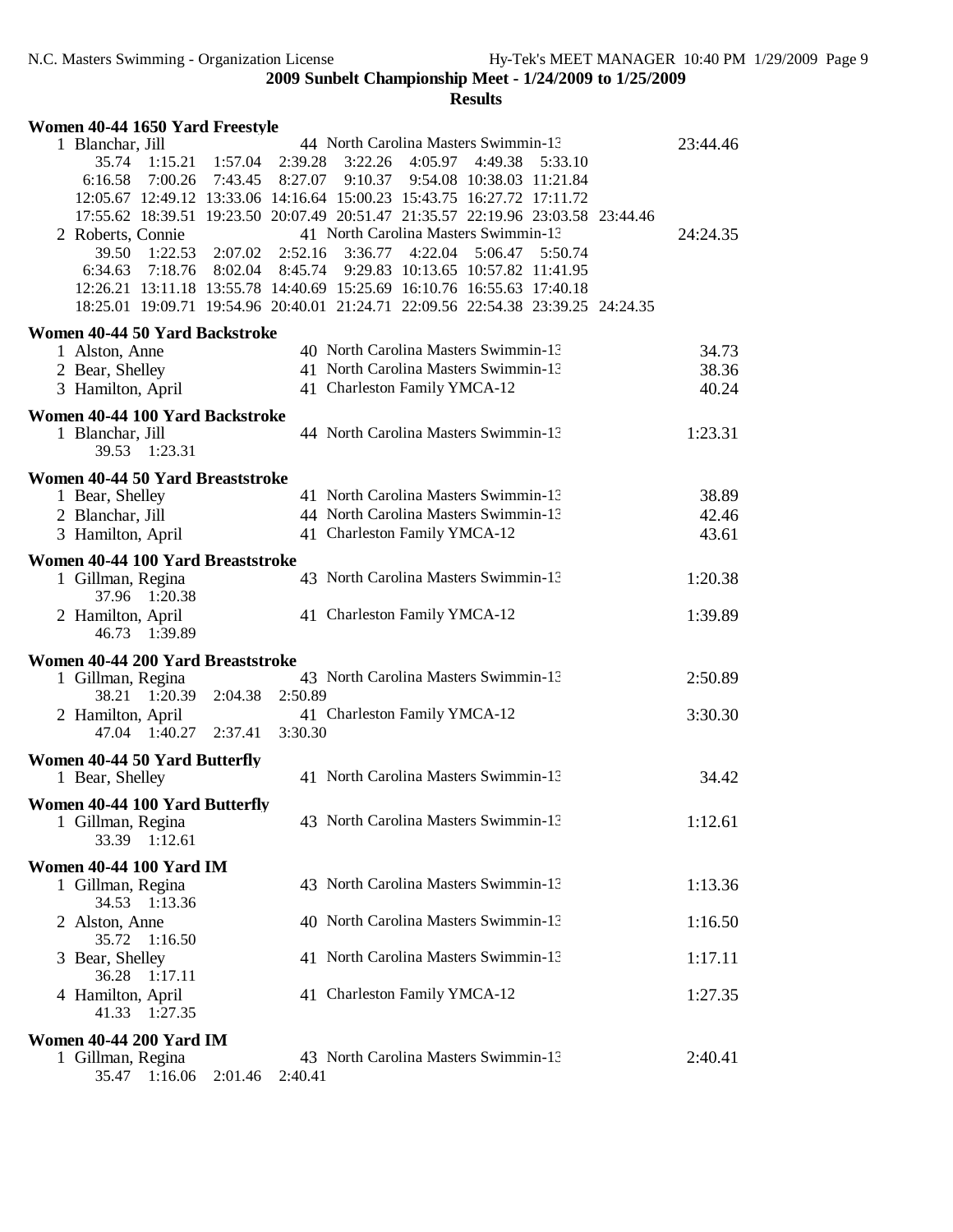| (Women 40-44 200 Yard IM)                   |                     |                                                                                  |          |
|---------------------------------------------|---------------------|----------------------------------------------------------------------------------|----------|
| 2 Bear, Shelley<br>36.16 1:19.74            | 2:06.61             | 41 North Carolina Masters Swimmin-13<br>2:46.42                                  | 2:46.42  |
| 3 Roberts, Connie                           |                     | 41 North Carolina Masters Swimmin-13                                             | 3:03.60  |
| 42.37 1:31.69<br>4 Hamilton, April          | 2:24.31             | 3:03.60<br>41 Charleston Family YMCA-12                                          | 3:08.78  |
| 40.60 1:30.97                               | 2:27.92             | 3:08.78                                                                          |          |
| Women 40-44 400 Yard IM                     |                     |                                                                                  |          |
| 1 Roberts, Connie                           |                     | 41 North Carolina Masters Swimmin-13                                             | 6:30.51  |
| 45.99 1:37.25                               | 2:28.95             | $3:19.84$ $4:12.11$<br>5:04.73<br>5:48.10<br>6:30.51                             |          |
| 2 Hamilton, April                           |                     | 41 Charleston Family YMCA-12                                                     | 6:48.35  |
| 41.78 1:34.76                               | 2:29.85             | 3:22.73 4:19.48 5:17.47 6:04.56<br>6:48.35                                       |          |
| Women 45-49 50 Yard Freestyle               |                     |                                                                                  |          |
| 1 Dore, Mary                                |                     | 45 North Carolina Masters Swimmin-13                                             | 29.85    |
| 2 Roeth, Cynthia                            |                     | 47 North Carolina Masters Swimmin-13                                             | 33.89    |
| 3 Gilchrist, Eleanor                        |                     | 48 Middle Tennessee Masters Swim-15                                              | 46.69    |
| Women 45-49 100 Yard Freestyle              |                     |                                                                                  |          |
| 1 Dore, Mary<br>30.02 1:02.24               |                     | 45 North Carolina Masters Swimmin-13                                             | 1:02.24  |
| 2 Roeth, Cynthia                            |                     | 47 North Carolina Masters Swimmin-13                                             | 1:16.83  |
| 36.40 1:16.83                               |                     |                                                                                  |          |
| Women 45-49 200 Yard Freestyle              |                     |                                                                                  |          |
| 1 Dore, Mary                                |                     | 45 North Carolina Masters Swimmin-13                                             | 2:19.08  |
| 31.94 1:07.24                               | 1:43.18             | 2:19.08                                                                          |          |
| 2 Fisher, Barbie                            |                     | 49 North Carolina Masters Swimmin-13                                             | 2:34.30  |
| 36.66 1:15.99                               | 1:55.39             | 2:34.30                                                                          |          |
| Women 45-49 500 Yard Freestyle              |                     |                                                                                  |          |
| 1 Dore, Mary                                |                     | 45 North Carolina Masters Swimmin-13                                             | 6:14.13  |
| 34.30 1:12.94 1:51.75<br>5:38.29<br>6:14.13 |                     | 2:30.17<br>$3:08.75$ $3:46.48$ $4:24.02$<br>5:01.29                              |          |
| 2 Fahnline, Kathryn                         |                     | 45 Team Greenville Masters-55                                                    | 8:08.39  |
| 46.00<br>1:35.22                            | 2:25.73             | 3:15.40 4:04.80 4:54.06<br>5:43.12<br>6:32.51                                    |          |
| 7:21.43<br>8:08.39                          |                     |                                                                                  |          |
| 3 Roeth, Cynthia                            |                     | 47 North Carolina Masters Swimmin-13                                             | 8:09.27  |
| 40.80 1:27.39<br>7:21.12<br>8:09.27         | 2:16.50             | 3:05.81<br>3:56.85<br>4:46.99<br>5:38.77<br>6:30.04                              |          |
|                                             |                     |                                                                                  |          |
| Women 45-49 1000 Yard Freestyle             |                     | 45 North Carolina Masters Swimmin-13                                             | 12:47.75 |
| 1 Dore, Mary<br>34.35<br>1:12.36            | 1:51.79             | 2:31.07<br>3:10.67<br>3:49.87<br>4:28.83<br>5:08.02                              |          |
| 6:26.21<br>5:47.15                          | 7:05.05             | 7:43.64<br>8:22.11<br>9:00.58<br>9:38.81 10:17.43                                |          |
| 10:55.10 11:32.99 12:11.22 12:47.75         |                     |                                                                                  |          |
| Women 45-49 1650 Yard Freestyle             |                     |                                                                                  |          |
| 1 Mortensen, Carol                          |                     | 49 Unattached                                                                    | 21:26.18 |
| 34.18                                       | $1:10.67$ $1:48.51$ | 2:27.43<br>3:06.43<br>3:45.82 4:25.12<br>5:04.61                                 |          |
| 5:44.31                                     |                     | 6:23.72 7:02.82 7:42.23 8:21.79 9:01.08<br>9:40.63 10:20.12                      |          |
|                                             |                     | 10:59.65 11:39.13 12:18.51 12:57.69 13:37.01 14:15.82 14:55.25 15:34.56          |          |
|                                             |                     | 16:13.68 16:53.18 17:32.64 18:11.87 18:51.29 19:30.56 20:09.76 20:48.90 21:26.18 |          |
|                                             |                     |                                                                                  |          |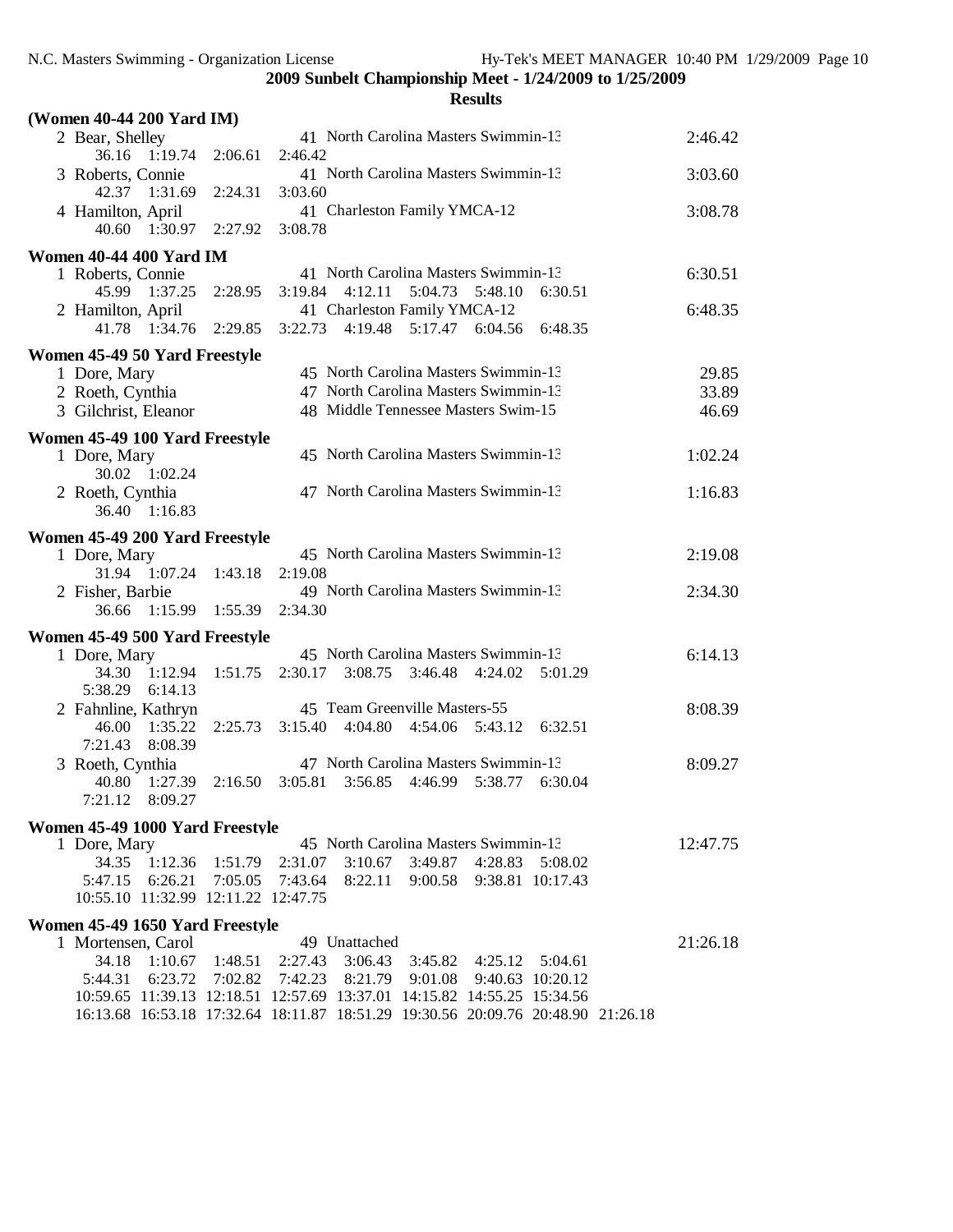| (Women 45-49 1650 Yard Freestyle)                     |                 |                                                                                                                                                                                                                   |          |
|-------------------------------------------------------|-----------------|-------------------------------------------------------------------------------------------------------------------------------------------------------------------------------------------------------------------|----------|
| 2 Montgomery, Victoria<br>38.91 1:21.89               |                 | 48 North Carolina Masters Swimmin-13<br>2:05.65 2:49.70 3:33.78<br>4:18.31<br>5:02.87<br>5:47.66                                                                                                                  | 23:57.80 |
| 6:32.40<br>7:16.81                                    |                 | 8:00.65 8:44.00 9:27.56 10:11.39 10:55.76 11:39.83<br>12:23.84 13:07.67 13:51.13 14:34.49 15:17.86 16:01.00 16:44.07 17:27.28<br>18:10.63 18:54.35 19:37.92 20:21.85 21:05.65 21:49.09 22:32.25 23:15.35 23:57.80 |          |
| 3 Fahnline, Kathryn                                   |                 | 45 Team Greenville Masters-55                                                                                                                                                                                     | 27:45.62 |
| 1:33.49<br>44.61<br>7:22.48                           | 8:13.06 9:04.10 | 2:22.42 3:11.73 4:01.86<br>4:52.04<br>5:42.16<br>6:32.83<br>9:55.05 10:44.84 11:35.07 12:26.14 13:16.73<br>14:07.73 14:58.52 15:49.40 16:39.85 17:30.06 18:20.80 19:11.37 20:02.18                                |          |
|                                                       |                 | 20:53.22 21:44.21 22:36.00 23:27.56 24:18.78 25:10.85 26:02.77 26:54.41 27:45.62                                                                                                                                  |          |
| Women 45-49 50 Yard Backstroke<br>1 Fahnline, Kathryn |                 | 45 Team Greenville Masters-55                                                                                                                                                                                     | 45.43    |
| Women 45-49 100 Yard Backstroke                       |                 |                                                                                                                                                                                                                   |          |
| 1 Whalen, Marie<br>39.29 1:22.36                      |                 | 46 North Carolina Masters Swimmin-13                                                                                                                                                                              | 1:22.36  |
| Women 45-49 200 Yard Backstroke                       |                 |                                                                                                                                                                                                                   |          |
| 1 Fahnline, Kathryn<br>49.09 1:41.98 2:35.96 3:28.31  |                 | 45 Team Greenville Masters-55                                                                                                                                                                                     | 3:28.31  |
| Women 45-49 50 Yard Breaststroke                      |                 |                                                                                                                                                                                                                   |          |
| 1 Battle, Ruth                                        |                 | 46 North Carolina Masters Swimmin-13                                                                                                                                                                              | 36.83    |
| 2 Whalen, Marie                                       |                 | 46 North Carolina Masters Swimmin-13                                                                                                                                                                              | 40.95    |
| 3 Roeth, Cynthia                                      |                 | 47 North Carolina Masters Swimmin-13                                                                                                                                                                              | 43.92    |
| 4 Fahnline, Kathryn                                   |                 | 45 Team Greenville Masters-55                                                                                                                                                                                     | 46.63    |
| Women 45-49 100 Yard Breaststroke                     |                 |                                                                                                                                                                                                                   |          |
|                                                       |                 | 47 North Carolina Masters Swimmin-13                                                                                                                                                                              |          |
| 1 Roeth, Cynthia<br>45.36 1:35.09                     |                 |                                                                                                                                                                                                                   | 1:35.09  |
| 2 Fahnline, Kathryn<br>48.32 1:41.49                  |                 | 45 Team Greenville Masters-55                                                                                                                                                                                     | 1:41.49  |
| Women 45-49 200 Yard Breaststroke                     |                 |                                                                                                                                                                                                                   |          |
| 1 Whalen, Marie<br>43.74 1:33.75 2:29.95 3:26.80      |                 | 46 North Carolina Masters Swimmin-13                                                                                                                                                                              | 3:26.80  |
| 2 Fahnline, Kathryn<br>49.41 1:42.81 2:37.38 3:30.78  |                 | 45 Team Greenville Masters-55                                                                                                                                                                                     | 3:30.78  |
| Women 45-49 50 Yard Butterfly                         |                 |                                                                                                                                                                                                                   |          |
| 1 Fisher, Barbie                                      |                 | 49 North Carolina Masters Swimmin-13                                                                                                                                                                              | 35.20    |
| 2 Roeth, Cynthia                                      |                 | 47 North Carolina Masters Swimmin-13                                                                                                                                                                              | 40.77    |
| 3 Fahnline, Kathryn                                   |                 | 45 Team Greenville Masters-55                                                                                                                                                                                     | 44.07    |
| Women 45-49 100 Yard Butterfly                        |                 |                                                                                                                                                                                                                   |          |
| 1 Fisher, Barbie<br>35.21<br>1:17.50                  |                 | 49 North Carolina Masters Swimmin-13                                                                                                                                                                              | 1:17.50  |
| 2 Whalen, Marie<br>40.86<br>1:32.35                   |                 | 46 North Carolina Masters Swimmin-13                                                                                                                                                                              | 1:32.35  |
| Women 45-49 200 Yard Butterfly                        |                 |                                                                                                                                                                                                                   |          |
| 1 Dore, Mary<br>37.67                                 |                 | 45 North Carolina Masters Swimmin-13<br>2:46.98                                                                                                                                                                   | 2:46.98  |
| 1:20.64<br>2 Fisher, Barbie                           | 2:04.01         | 49 North Carolina Masters Swimmin-13                                                                                                                                                                              | 2:57.92  |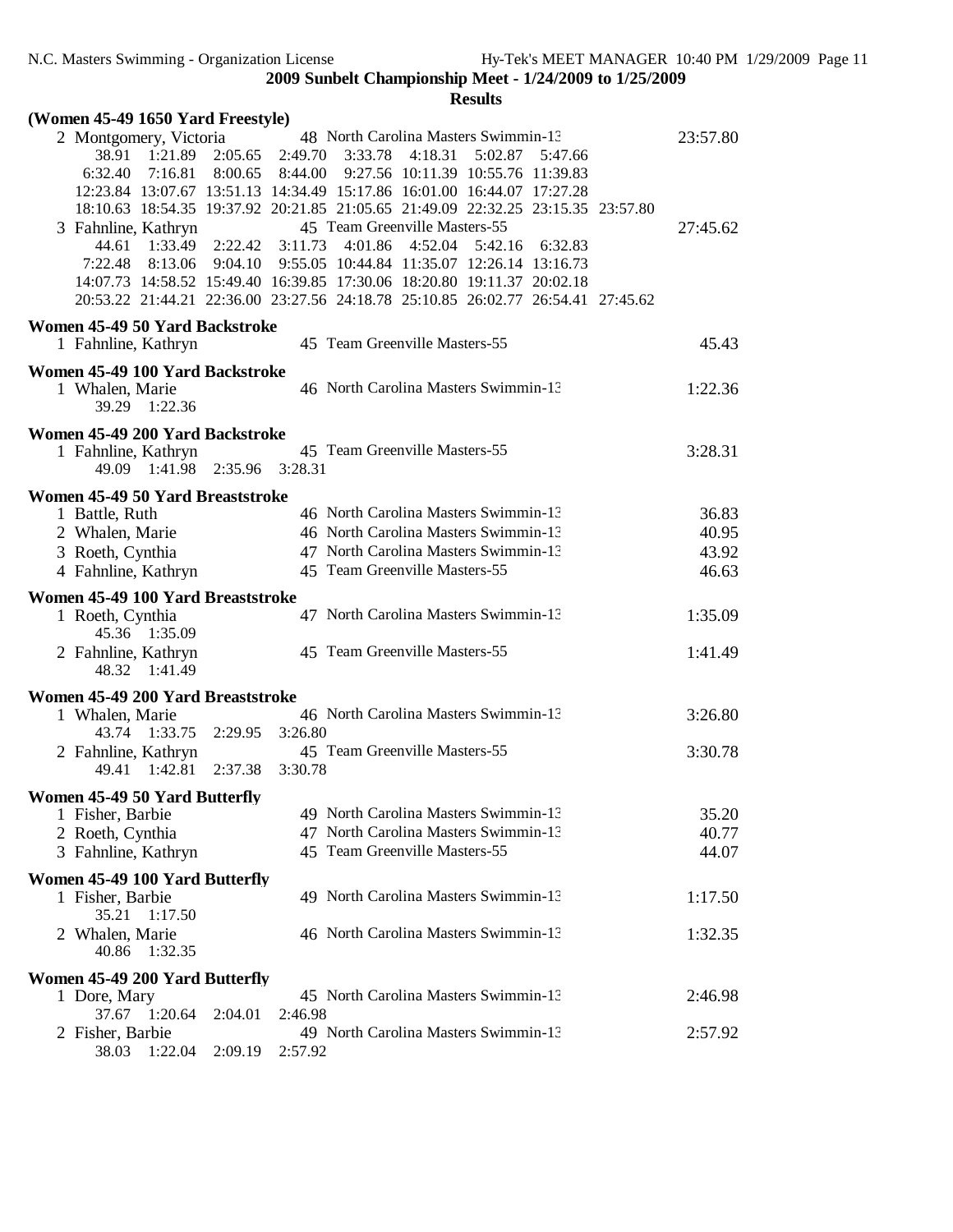| <b>Women 45-49 100 Yard IM</b>                    |                                                             |         |
|---------------------------------------------------|-------------------------------------------------------------|---------|
| 1 Whalen, Marie<br>38.04 1:19.99                  | 46 North Carolina Masters Swimmin-13                        | 1:19.99 |
| 2 Roeth, Cynthia<br>43.03<br>1:30.81              | 47 North Carolina Masters Swimmin-13                        | 1:30.81 |
| 3 Fahnline, Kathryn<br>48.64 1:37.81              | 45 Team Greenville Masters-55                               | 1:37.81 |
| --- Gilchrist, Eleanor<br>DQ<br>46.65             | 48 Middle Tennessee Masters Swim-15                         | DQ      |
| <b>Women 45-49 200 Yard IM</b>                    |                                                             |         |
| 1 Dore, Mary<br>34.72 1:16.68                     | 45 North Carolina Masters Swimmin-13<br>2:40.77<br>2:04.83  | 2:40.77 |
| <b>Women 45-49 400 Yard IM</b>                    |                                                             |         |
| 1 Dore, Mary                                      | 45 North Carolina Masters Swimmin-13                        | 5:48.24 |
| 36.84 1:19.17                                     | 3:42.07<br>4:31.99 5:10.77<br>2:05.78<br>2:50.95<br>5:48.24 |         |
| 2 Fahnline, Kathryn                               | 45 Team Greenville Masters-55                               | 7:12.61 |
| 48.83<br>1:45.68                                  | 2:42.52<br>3:39.22 4:35.34 5:30.74 6:22.84<br>7:12.61       |         |
| Women 50-54 50 Yard Freestyle                     |                                                             |         |
| 1 Adams, Martita                                  | 50 Charleston Family YMCA-12                                | 28.98   |
| 2 Hardison, Kathleen                              | 50 North Carolina Masters Swimmin-13                        | 34.49   |
| 3 Castro, Paige                                   | 52 Charlotte SwimMasters-13                                 | 35.38   |
| 4 Ruebel, Deb                                     | 52 North Carolina Masters Swimmin-13                        | 36.31   |
| 5 Richardson, Anita                               | 53 Nemsnems                                                 | 44.87   |
| Women 50-54 100 Yard Freestyle                    |                                                             |         |
|                                                   | 50 Charleston Family YMCA-12                                |         |
| 1 Adams, Martita<br>31.82 1:06.03                 |                                                             | 1:06.03 |
| 2 Hardison, Kathleen<br>35.92 1:13.66             | 50 North Carolina Masters Swimmin-13                        | 1:13.66 |
| 3 Goggin, Eimear                                  | 51 North Carolina Masters Swimmin-13                        | 1:16.09 |
| 37.39 1:16.09<br>4 Ruebel, Deb<br>40.35 1:24.87   | 52 North Carolina Masters Swimmin-13                        | 1:24.87 |
| 5 Williamson, Cile<br>45.85 1:38.11               | 53 Team Greenville Masters-55                               | 1:38.11 |
|                                                   |                                                             |         |
| Women 50-54 200 Yard Freestyle<br>1 Smith, Alison | 54 Ncmsunat                                                 | 2:59.94 |
| 39.84 1:25.87                                     | 2:59.94<br>2:13.49                                          |         |
| 2 Richardson, Anita                               | 53 Nemsnems                                                 | 3:45.80 |
| 49.80<br>1:45.54                                  | 2:45.70<br>3:45.80                                          |         |
| Women 50-54 500 Yard Freestyle                    |                                                             |         |
| 1 Smith, Alison                                   | 54 Nemsunat                                                 | 8:19.20 |
| 45.37<br>1:35.10<br>7:29.42<br>8:19.20            | 3:17.04 4:07.88<br>2:26.03<br>4:58.30<br>6:39.99<br>5:48.80 |         |
| 2 Williamson, Cile                                | 53 Team Greenville Masters-55<br>4:31.69<br>5:28.49         | 9:14.64 |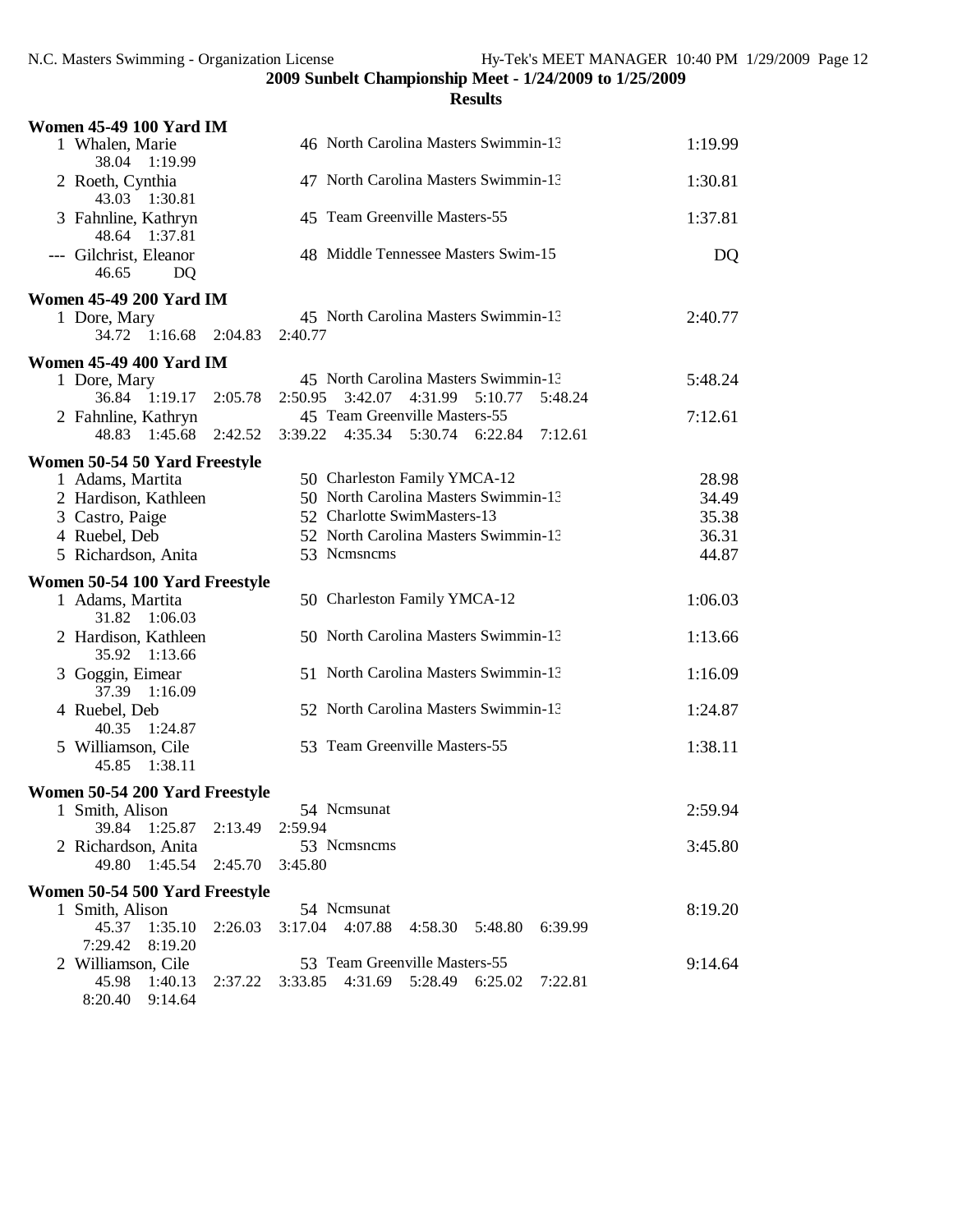| Women 50-54 1000 Yard Freestyle                                                  |                                                               |                 |                                                      |         |         |         |          |
|----------------------------------------------------------------------------------|---------------------------------------------------------------|-----------------|------------------------------------------------------|---------|---------|---------|----------|
| 1 Smith, Alison                                                                  |                                                               |                 | 54 Nemsunat                                          |         |         |         | 16:41.12 |
| 45.32                                                                            | 1:34.24 2:23.86 3:14.24                                       |                 | 4:04.73                                              | 4:55.08 | 5:45.43 | 6:35.73 |          |
| 7:26.18                                                                          | 8:16.42 9:06.87                                               |                 | 9:57.05 10:47.39 11:37.89 12:28.64 13:19.66          |         |         |         |          |
| 14:10.45 15:02.01 15:52.29 16:41.12                                              |                                                               |                 |                                                      |         |         |         |          |
| 2 Norris, Melonie                                                                |                                                               |                 | 53 North Carolina Masters Swimmin-13                 |         |         |         | 17:03.24 |
| 41.31<br>1:29.50                                                                 |                                                               | 2:19.97 3:12.09 | 4:04.79                                              | 4:57.72 | 5:50.88 | 6:44.80 |          |
| 7:37.13<br>8:30.01                                                               |                                                               |                 | 9:21.55 10:12.02 11:03.31 11:53.98 12:45.33 13:36.53 |         |         |         |          |
|                                                                                  | 14:28.12 15:19.60 17:03.24                                    |                 |                                                      |         |         |         |          |
| Women 50-54 1650 Yard Freestyle                                                  |                                                               |                 |                                                      |         |         |         |          |
| 1 Duffy, Lisa                                                                    |                                                               |                 | 50 North Carolina Masters Swimmin-13                 |         |         |         | 29:22.45 |
| 49.55                                                                            | 1:41.20 2:33.18                                               | 3:25.81         | 4:19.18                                              | 5:12.59 | 6:06.64 | 6:59.38 |          |
| 7:52.22                                                                          | 8:45.19 9:38.33 10:32.20 11:25.61 12:18.98 13:12.57 14:06.25  |                 |                                                      |         |         |         |          |
| 14:59.92 15:53.87 16:48.14 17:42.18 18:35.76 19:29.19 20:23.16 21:16.98          |                                                               |                 |                                                      |         |         |         |          |
| 22:11.07 23:05.10 23:59.07 24:53.01 25:46.98 26:41.13 27:35.26 28:29.49 29:22.45 |                                                               |                 |                                                      |         |         |         |          |
| 2 Sanders, Ann                                                                   |                                                               |                 | 51 North Carolina Masters Swimmin-13                 |         |         |         | 29:50.51 |
| 44.27<br>1:35.65                                                                 | 2:29.25                                                       | 3:23.86         | 4:18.57                                              | 5:12.66 | 6:07.04 | 7:01.99 |          |
| 7:56.54<br>8:52.04                                                               |                                                               |                 | 9:47.28 10:43.19 11:38.08 12:31.98 13:27.57 14:21.81 |         |         |         |          |
| 15:16.35 16:11.16 17:07.09 18:00.94 18:56.90 19:52.26 20:45.22 21:39.58          |                                                               |                 |                                                      |         |         |         |          |
| 22:36.00 23:30.82 24:26.56 25:21.50 26:19.93 27:11.23 28:05.35 29:00.66 29:50.51 |                                                               |                 |                                                      |         |         |         |          |
| 3 Airheart, Susan                                                                |                                                               |                 | 50 North Carolina Masters Swimmin-13                 |         |         |         | 30:03.39 |
| 45.11<br>1:35.53                                                                 | 2:26.73                                                       | 3:19.45         | 4:13.72                                              | 5:08.06 | 6:03.40 | 6:58.27 |          |
| 7:53.24 8:47.81 9:42.02 10:37.42 11:32.74 12:29.57 13:24.32 14:19.76             |                                                               |                 |                                                      |         |         |         |          |
| 15:15.06 16:12.00 17:05.98 18:02.66 18:58.24 19:54.61 20:50.81 21:46.42          |                                                               |                 |                                                      |         |         |         |          |
| 22:42.56 23:39.88 24:34.45 25:29.93 26:25.51 27:21.61 28:15.44 29:11.61 30:03.39 |                                                               |                 |                                                      |         |         |         |          |
| 4 Moseley, Kim                                                                   |                                                               |                 | 50 North Carolina Masters Swimmin-13                 |         |         |         | 30:36.22 |
| 1:40.35<br>46.85                                                                 |                                                               | 2:36.53 3:32.43 | 4:29.16                                              | 5:25.40 | 6:21.98 | 7:18.46 |          |
| 8:14.30                                                                          | 9:11.30 10:07.38 11:02.97 11:58.47 12:53.87 13:49.15 14:45.32 |                 |                                                      |         |         |         |          |
| 15:40.63 16:36.18 17:32.20 18:27.84 19:23.77 20:19.27 21:15.93 22:13.65          |                                                               |                 |                                                      |         |         |         |          |
| 23:10.24 24:05.06 25:01.57 25:59.88 26:56.28 27:52.04 28:46.75 29:43.14 30:36.22 |                                                               |                 |                                                      |         |         |         |          |
| Women 50-54 50 Yard Backstroke                                                   |                                                               |                 |                                                      |         |         |         |          |
| 1 Adams, Martita                                                                 |                                                               |                 | 50 Charleston Family YMCA-12                         |         |         |         | 36.44    |
| 2 Hardison, Kathleen                                                             |                                                               |                 | 50 North Carolina Masters Swimmin-13                 |         |         |         | 40.99    |
| 3 Ruebel, Deb                                                                    |                                                               |                 | 52 North Carolina Masters Swimmin-13                 |         |         |         | 46.33    |
|                                                                                  |                                                               |                 |                                                      |         |         |         |          |
| Women 50-54 100 Yard Backstroke                                                  |                                                               |                 |                                                      |         |         |         |          |
| 1 Goggin, Eimear                                                                 |                                                               |                 | 51 North Carolina Masters Swimmin-13                 |         |         |         | 1:24.91  |
| 1:24.91<br>41.67                                                                 |                                                               |                 |                                                      |         |         |         |          |
| 2 Adams, Martita                                                                 |                                                               |                 | 50 Charleston Family YMCA-12                         |         |         |         | 1:25.54  |
| 1:25.54<br>40.92                                                                 |                                                               |                 |                                                      |         |         |         |          |
| 3 Richardson, Anita                                                              |                                                               |                 | 53 Nemsnems                                          |         |         |         | 1:44.45  |
| 4 Smith, Alison                                                                  |                                                               |                 | 54 Ncmsunat                                          |         |         |         | 1:56.58  |
| 56.49<br>1:56.58                                                                 |                                                               |                 |                                                      |         |         |         |          |
| 5 Williamson, Cile                                                               |                                                               |                 | 53 Team Greenville Masters-55                        |         |         |         | 2:02.54  |
| 59.06 2:02.54                                                                    |                                                               |                 |                                                      |         |         |         |          |
| Women 50-54 200 Yard Backstroke                                                  |                                                               |                 |                                                      |         |         |         |          |
| 1 Adams, Martita                                                                 |                                                               |                 | 50 Charleston Family YMCA-12                         |         |         |         | 3:06.50  |
| 43.46 1:29.66                                                                    | 2:19.57                                                       | 3:06.50         |                                                      |         |         |         |          |
| 2 Smith, Alison                                                                  |                                                               |                 | 54 Ncmsunat                                          |         |         |         | 4:00.56  |
| 59.51<br>2:01.62                                                                 | 3:02.69                                                       | 4:00.56         |                                                      |         |         |         |          |
|                                                                                  |                                                               |                 |                                                      |         |         |         |          |
| Women 50-54 50 Yard Breaststroke                                                 |                                                               |                 |                                                      |         |         |         |          |
| 1 Adams, Martita                                                                 |                                                               |                 | 50 Charleston Family YMCA-12                         |         |         |         | 43.17    |
| 2 Hardison, Kathleen                                                             |                                                               |                 | 50 North Carolina Masters Swimmin-13                 |         |         |         | 43.81    |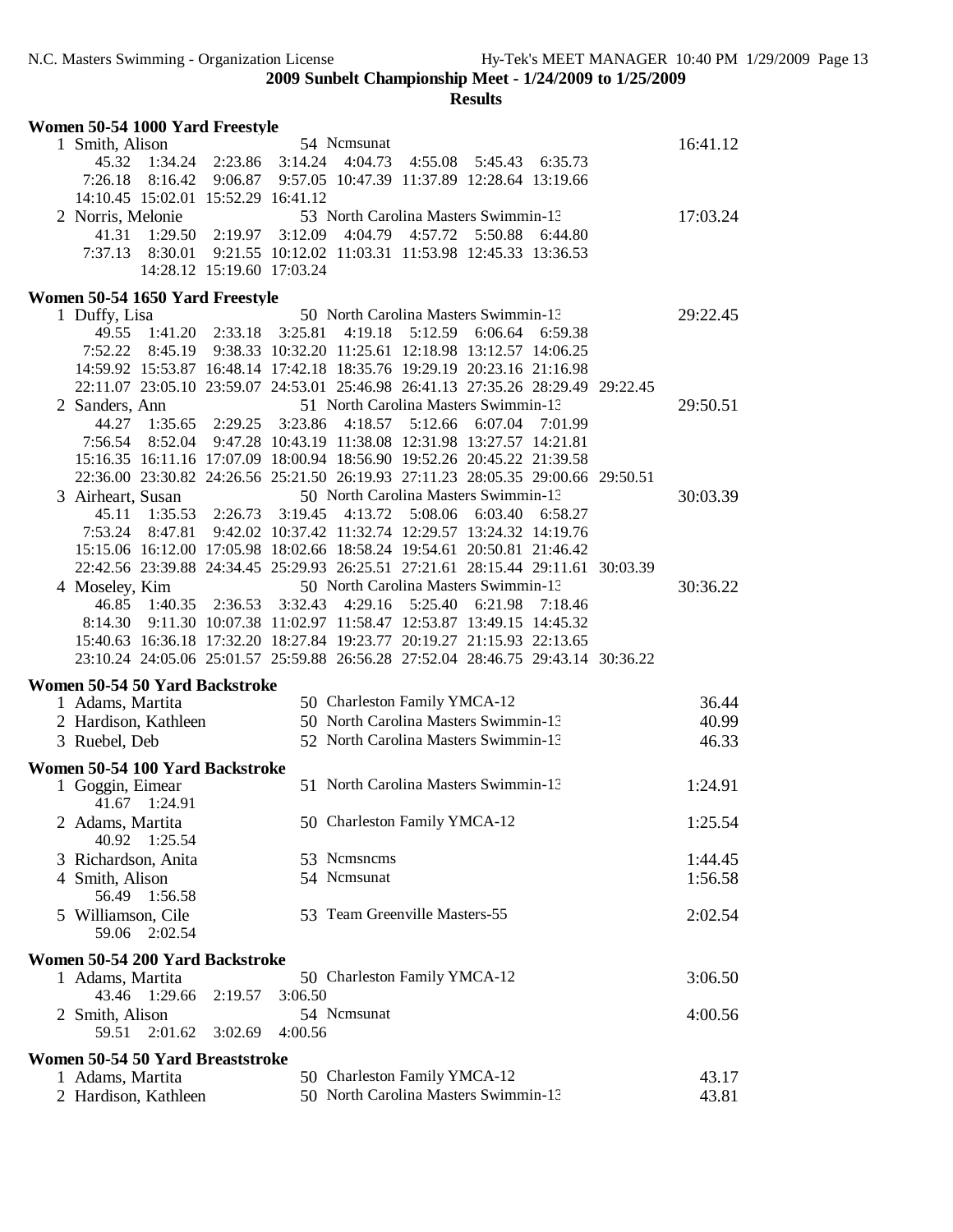| (Women 50-54 50 Yard Breaststroke)     |                                      |         |
|----------------------------------------|--------------------------------------|---------|
| 3 Airheart, Susan                      | 50 North Carolina Masters Swimmin-13 | 46.23   |
| 4 Castro, Paige                        | 52 Charlotte SwimMasters-13          | 46.62   |
| 5 Williamson, Cile                     | 53 Team Greenville Masters-55        | 50.14   |
| Women 50-54 100 Yard Breaststroke      |                                      |         |
| 1 Hardison, Kathleen<br>46.29 1:37.30  | 50 North Carolina Masters Swimmin-13 | 1:37.30 |
| 2 Williamson, Cile<br>56.86 2:00.28    | 53 Team Greenville Masters-55        | 2:00.28 |
| 3 Smith, Alison<br>1:00.03<br>2:02.73  | 54 Ncmsunat                          | 2:02.73 |
| Women 50-54 200 Yard Breaststroke      |                                      |         |
| 1 Smith, Alison                        | 54 Nemsunat                          | 4:18.75 |
| $1:00.69$ $2:06.71$ $3:13.69$          | 4:18.75                              |         |
| 2 Williamson, Cile                     | 53 Team Greenville Masters-55        | 4:20.72 |
| 57.35 2:04.81 3:14.15                  | 4:20.72                              |         |
| Women 50-54 50 Yard Butterfly          |                                      |         |
| 1 Adams, Martita                       | 50 Charleston Family YMCA-12         | 33.94   |
| 2 Ruebel, Deb                          | 52 North Carolina Masters Swimmin-13 | 44.53   |
| 3 Williamson, Cile                     | 53 Team Greenville Masters-55        | 1:00.62 |
| <b>Women 50-54 100 Yard IM</b>         |                                      |         |
| 1 Adams, Martita                       | 50 Charleston Family YMCA-12         | 1:18.45 |
| 35.76 1:18.45                          |                                      |         |
| 2 Goggin, Eimear<br>39.24 1:24.88      | 51 North Carolina Masters Swimmin-13 | 1:24.88 |
| 3 Ruebel, Deb<br>45.03 1:38.14         | 52 North Carolina Masters Swimmin-13 | 1:38.14 |
| 4 Williamson, Cile<br>57.98 1:53.85    | 53 Team Greenville Masters-55        | 1:53.85 |
| <b>Women 50-54 200 Yard IM</b>         |                                      |         |
| 1 Goggin, Eimear                       | 51 North Carolina Masters Swimmin-13 | 3:03.45 |
| 39.57 1:26.37<br>2:21.34               | 3:03.45                              |         |
| 2 Smith, Alison                        | 54 Ncmsunat                          | 3:40.22 |
| 50.03 1:50.77 2:55.50                  | 3:40.22                              |         |
| Women 55-59 100 Yard Freestyle         |                                      |         |
| 1 Casey, Peg<br>34.36<br>1:12.78       | 56 North Carolina Masters Swimmin-13 | 1:12.78 |
| 2 Starnes, Rebecca<br>42.56<br>1:26.29 | 55 North Carolina Masters Swimmin-13 | 1:26.29 |
| 3 Parsons, Donna<br>43.80<br>1:32.23   | 58 North Carolina Masters Swimmin-13 | 1:32.23 |
| Women 55-59 200 Yard Freestyle         |                                      |         |
| 1 Starnes, Rebecca                     | 55 North Carolina Masters Swimmin-13 | 3:09.61 |
| 43.30<br>1:31.12<br>2:21.54            | 3:09.61                              |         |
| 2 Parsons, Donna                       | 58 North Carolina Masters Swimmin-13 | 3:20.47 |
| 43.75<br>1:34.36<br>2:27.39            | 3:20.47                              |         |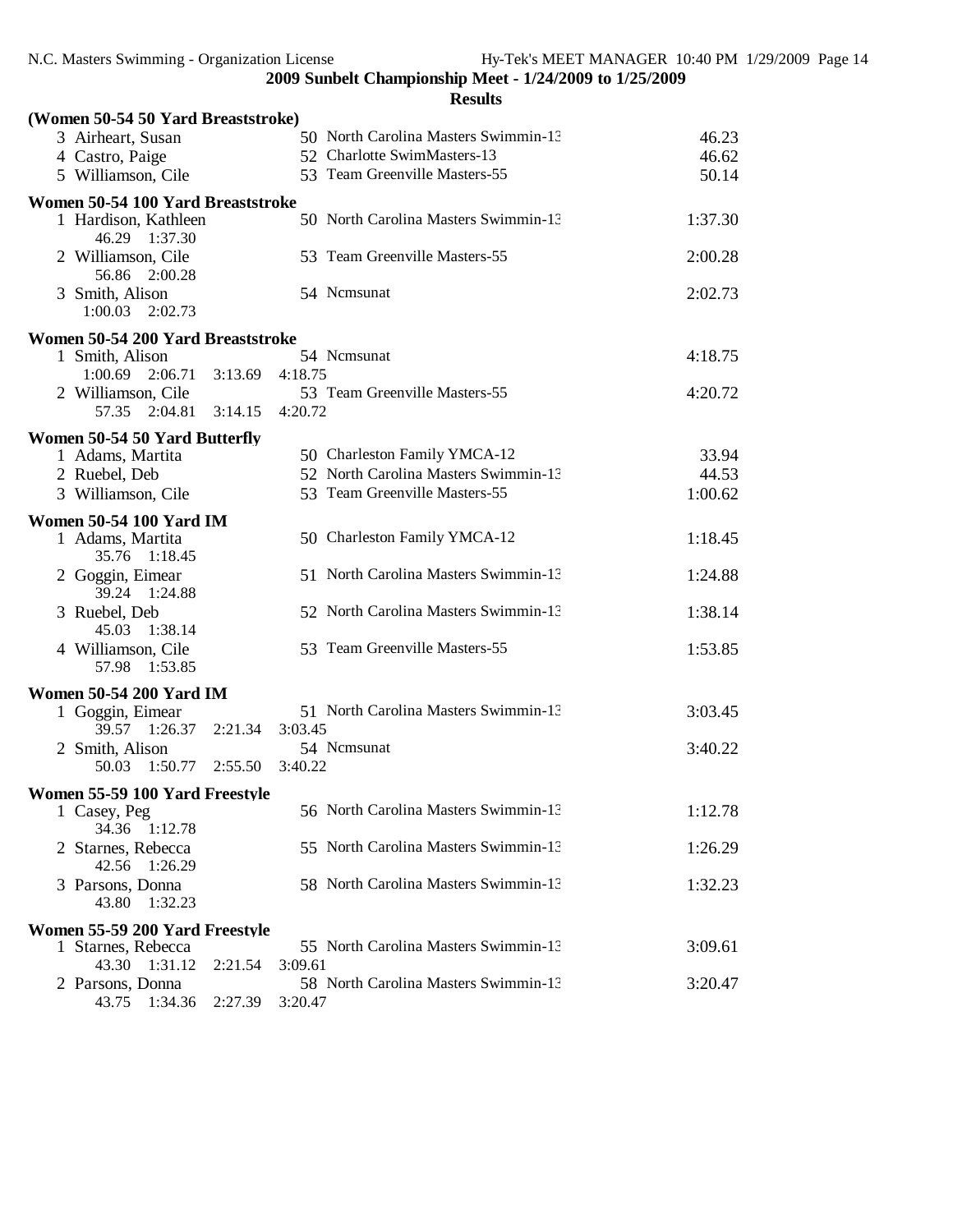| Women 55-59 500 Yard Freestyle                                                                                                                                                                                                                              |                    |                                                                                 |                                      |         |                                                                                                |         |                |
|-------------------------------------------------------------------------------------------------------------------------------------------------------------------------------------------------------------------------------------------------------------|--------------------|---------------------------------------------------------------------------------|--------------------------------------|---------|------------------------------------------------------------------------------------------------|---------|----------------|
| 1 Rogers, Eugenia (Jennie<br>40.52<br>1:24.98<br>6:38.57 7:20.92                                                                                                                                                                                            | 2:10.65            | 2:56.13                                                                         | 3:40.69                              | 4:25.24 | 56 North Carolina Masters Swimmin-13<br>5:09.55                                                | 5:54.32 | 7:20.92        |
| 2 Starnes, Rebecca<br>46.66<br>1:37.19<br>7:51.28<br>8:42.79                                                                                                                                                                                                | 2:29.01            |                                                                                 |                                      |         | 55 North Carolina Masters Swimmin-13<br>3:21.37 4:15.06 5:08.59 6:03.27 6:57.51                |         | 8:42.79        |
| 3 Parsons, Donna<br>44.98<br>1:37.95<br>8:07.32<br>8:59.05                                                                                                                                                                                                  | 2:33.58            |                                                                                 |                                      |         | 58 North Carolina Masters Swimmin-13<br>3:28.23 4:24.27 5:19.81 6:15.63                        | 7:11.99 | 8:59.05        |
| Women 55-59 1000 Yard Freestyle                                                                                                                                                                                                                             |                    |                                                                                 |                                      |         |                                                                                                |         |                |
| 1 Starnes, Rebecca<br>45.13<br>1:32.70<br>7:25.63<br>8:18.01<br>14:15.06 15:07.61 15:59.97 16:51.51                                                                                                                                                         | 2:22.11<br>9:07.64 | 3:12.35                                                                         | 4:02.61                              | 4:52.42 | 55 North Carolina Masters Swimmin-13<br>5:44.27<br>9:57.59 10:48.50 11:39.37 12:30.50 13:23.87 | 6:35.01 | 16:51.51       |
|                                                                                                                                                                                                                                                             |                    |                                                                                 |                                      |         |                                                                                                |         |                |
| Women 55-59 1650 Yard Freestyle<br>1 Starnes, Rebecca<br>44.90 1:32.22<br>7:19.17<br>8:09.42<br>14:01.77 14:51.44 15:42.10 16:33.23 17:24.99 18:15.80 19:06.14 19:56.23<br>20:48.07 21:39.67 22:30.46 23:20.39 24:12.53 25:02.92 25:53.63 26:44.47 27:34.88 |                    | $2:20.80$ $3:10.15$<br>9:00.85  9:50.69  10:40.37  11:31.10  12:20.93  13:11.23 | 3:59.34                              | 4:48.71 | 55 North Carolina Masters Swimmin-13<br>5:39.06                                                | 6:28.91 | 27:34.88       |
| Women 55-59 50 Yard Backstroke                                                                                                                                                                                                                              |                    |                                                                                 |                                      |         |                                                                                                |         |                |
| 1 Rogers, Eugenia (Jennie<br>2 Starnes, Rebecca                                                                                                                                                                                                             |                    |                                                                                 |                                      |         | 56 North Carolina Masters Swimmin-13<br>55 North Carolina Masters Swimmin-13                   |         | 40.48<br>53.48 |
| Women 55-59 100 Yard Backstroke                                                                                                                                                                                                                             |                    |                                                                                 |                                      |         |                                                                                                |         | 1:24.75        |
| 1 Rogers, Eugenia (Jennie<br>41.27 1:24.75                                                                                                                                                                                                                  |                    |                                                                                 | 56 North Carolina Masters Swimmin-13 |         |                                                                                                |         |                |
| 2 Starnes, Rebecca<br>54.34 1:51.69                                                                                                                                                                                                                         |                    |                                                                                 |                                      |         | 55 North Carolina Masters Swimmin-13                                                           |         | 1:51.69        |
| 3 Parsons, Donna<br>55.91<br>1:55.24                                                                                                                                                                                                                        |                    |                                                                                 |                                      |         | 58 North Carolina Masters Swimmin-13                                                           |         | 1:55.24        |
| Women 55-59 200 Yard Backstroke<br>1 Rogers, Eugenia (Jennie                                                                                                                                                                                                |                    |                                                                                 |                                      |         | 56 North Carolina Masters Swimmin-13                                                           |         | 3:04.15        |
| 43.11 1:29.60<br>2 Starnes, Rebecca<br>56.51<br>1:55.53                                                                                                                                                                                                     | 2:56.58            | 2:16.49 3:04.15<br>3:56.23                                                      |                                      |         | 55 North Carolina Masters Swimmin-13                                                           |         | 3:56.23        |
| Women 55-59 100 Yard Breaststroke<br>1 Starnes, Rebecca<br>55.00 1:51.84                                                                                                                                                                                    |                    |                                                                                 |                                      |         | 55 North Carolina Masters Swimmin-13                                                           |         | 1:51.84        |
| Women 55-59 200 Yard Breaststroke<br>1 Starnes, Rebecca<br>53.89<br>1:52.33                                                                                                                                                                                 | 2:52.53            | 3:53.07                                                                         |                                      |         | 55 North Carolina Masters Swimmin-13                                                           |         | 3:53.07        |
| Women 55-59 50 Yard Butterfly<br>1 Casey, Peg                                                                                                                                                                                                               |                    |                                                                                 |                                      |         | 56 North Carolina Masters Swimmin-13                                                           |         | 35.05          |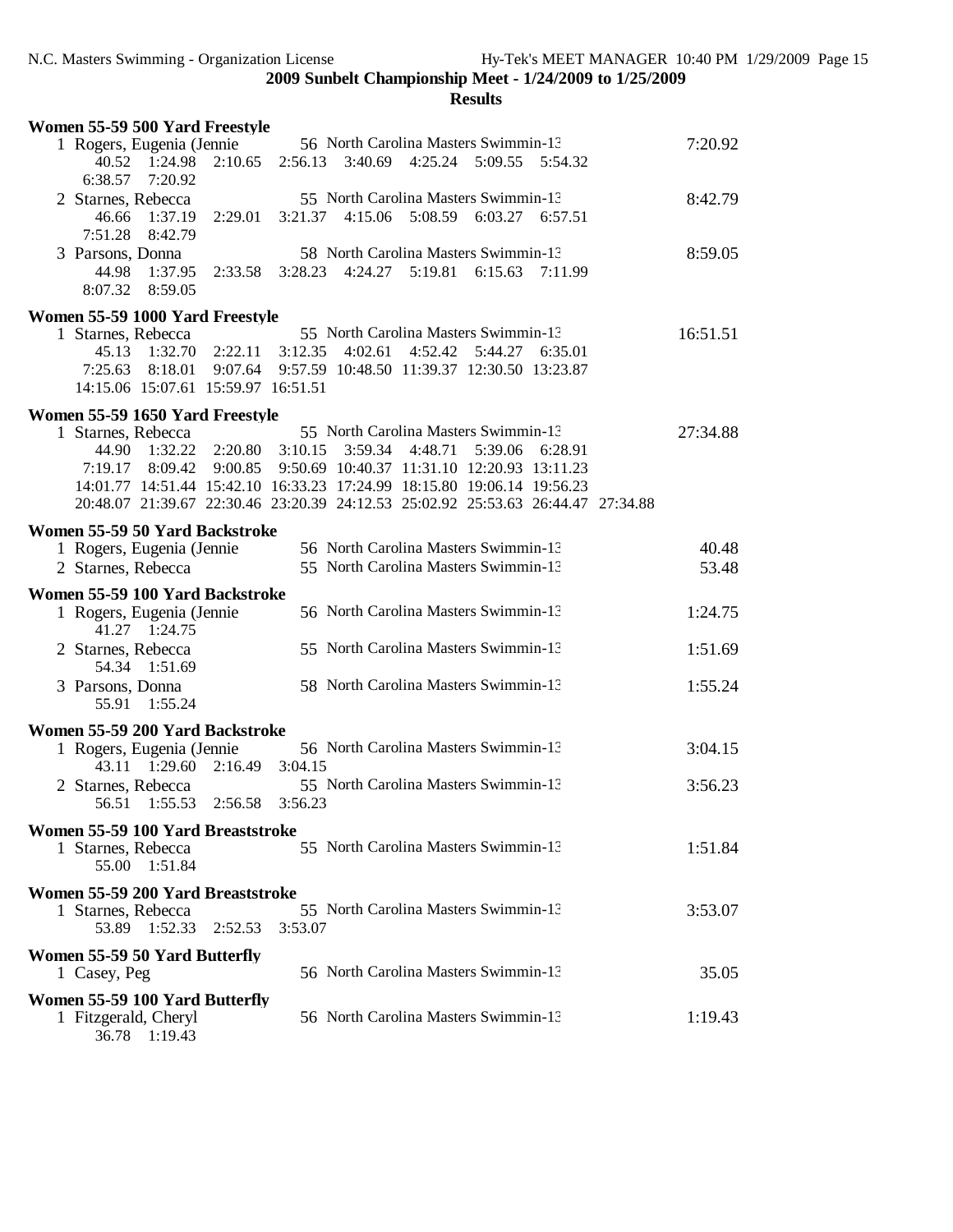14:05.56 14:54.41 15:43.52 16:31.76

| <b>Women 55-59 100 Yard IM</b>                     |                                                     |          |
|----------------------------------------------------|-----------------------------------------------------|----------|
| 1 Rogers, Eugenia (Jennie<br>40.90 1:27.97         | 56 North Carolina Masters Swimmin-13                | 1:27.97  |
| 2 Parsons, Donna<br>53.32 1:53.04                  | 58 North Carolina Masters Swimmin-13                | 1:53.04  |
| <b>Women 55-59 200 Yard IM</b>                     |                                                     |          |
| 1 Rogers, Eugenia (Jennie<br>45.02 1:31.79 2:30.21 | 56 North Carolina Masters Swimmin-13<br>3:14.41     | 3:14.41  |
| <b>Women 55-59 400 Yard IM</b>                     |                                                     |          |
| 1 Fitzgerald, Cheryl                               | 56 North Carolina Masters Swimmin-13                | 6:12.11  |
| 39.05 1:26.64 2:16.11                              | 3:59.18<br>4:53.74<br>5:34.09<br>3:05.39<br>6:12.11 |          |
| 2 Rogers, Eugenia (Jennie                          | 56 North Carolina Masters Swimmin-13                | 6:52.74  |
| 47.64 1:46.16 2:36.25                              | 4:23.29 5:22.46<br>3:25.06<br>6:08.86<br>6:52.74    |          |
| Women 60-64 50 Yard Freestyle                      |                                                     |          |
| 1 Barry, Marcia                                    | 60 Virginia Masters Swim Team                       | 31.74    |
| 2 Wingerter, Pamela                                | 64 Team Greenville Masters-55                       | 34.16    |
| 3 Klotz, Camille                                   | 63 North Carolina Masters Swimmin-13                | 51.77    |
| Women 60-64 100 Yard Freestyle                     |                                                     |          |
| 1 Barry, Marcia                                    | 60 Virginia Masters Swim Team                       | 1:10.86  |
| 34.89 1:10.86                                      |                                                     |          |
| 2 Wingerter, Pamela                                | 64 Team Greenville Masters-55                       | 1:17.17  |
| 36.88 1:17.17                                      |                                                     |          |
| 3 Klotz, Camille<br>58.61<br>2:31.11               | 63 North Carolina Masters Swimmin-13                | 2:31.11  |
| Women 60-64 200 Yard Freestyle                     |                                                     |          |
| 1 Barry, Marcia                                    | 60 Virginia Masters Swim Team                       | 2:32.97  |
| 35.39 1:14.74<br>1:54.49                           | 2:32.97                                             |          |
| 2 Wingerter, Pamela                                | 64 Team Greenville Masters-55                       | 3:00.15  |
| 39.36 1:24.86<br>2:12.95                           | 3:00.15                                             |          |
| 3 Klotz, Camille                                   | 63 North Carolina Masters Swimmin-13                | 4:31.36  |
| 2:10.92 3:23.58<br>58.21                           | 4:31.36                                             |          |
| Women 60-64 500 Yard Freestyle                     |                                                     |          |
| 1 Barry, Marcia                                    | 60 Virginia Masters Swim Team                       | 6:35.07  |
| 35.73<br>1:15.44<br>1:55.53                        | 2:36.13 3:16.63 3:57.03 4:37.57<br>5:18.12          |          |
| 5:58.21<br>6:35.07                                 |                                                     |          |
| 2 Wingerter, Pamela                                | 64 Team Greenville Masters-55                       | 7:47.90  |
| 40.35<br>1:26.38<br>2:13.83                        | $3:02.17$ $3:49.74$ $4:36.97$<br>5:25.17 6:12.90    |          |
| 7:01.43<br>7:47.90                                 |                                                     |          |
| 3 Van Meeteren, Greta                              | 62 North Carolina Masters Swimmin-13                | 8:10.75  |
| 45.46 1:34.71<br>2:25.05                           | 3:15.27 4:05.50 4:54.29 5:43.27 6:33.00             |          |
| 7:22.16 8:10.75                                    |                                                     |          |
| 4 Klotz, Camille                                   | 63 North Carolina Masters Swimmin-13                | 12:28.25 |
| 1:05.42<br>2:24.65<br>3:40.86                      | 4:55.40 6:11.51 7:25.37 8:42.01 10:00.17            |          |
| 11:16.53 12:28.25                                  |                                                     |          |
| Women 60-64 1000 Yard Freestyle                    |                                                     |          |
| 1 Van Meeteren, Greta                              | 62 North Carolina Masters Swimmin-13                | 16:31.76 |
| 45.78<br>1:36.48<br>2:27.33                        | 3:18.02<br>4:08.61<br>4:59.17<br>5:49.61<br>6:39.73 |          |
| 9:08.04<br>7:29.37<br>8:18.94                      | 9:58.15 10:47.95 11:37.57 12:26.26 13:16.12         |          |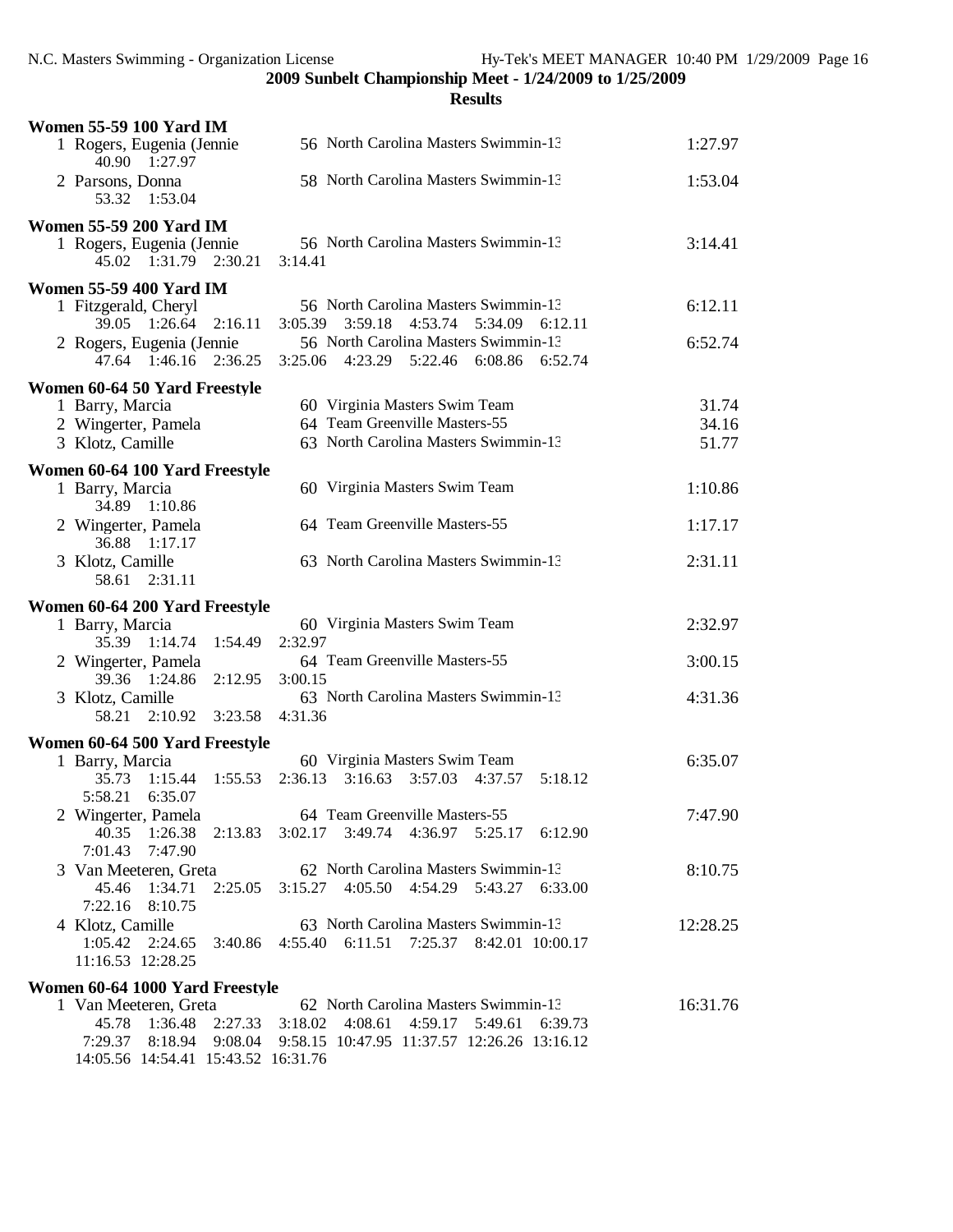| Women 60-64 1650 Yard Freestyle                                                                                                                                                                                                                                                                                                                                                              |                |
|----------------------------------------------------------------------------------------------------------------------------------------------------------------------------------------------------------------------------------------------------------------------------------------------------------------------------------------------------------------------------------------------|----------------|
| 60 Virginia Masters Swim Team<br>1 Barry, Marcia<br>36.83 1:16.85<br>1:57.86<br>$2:39.20 \quad 3:20.50 \quad 4:02.11$<br>4:43.33<br>5:24.78<br>6:47.59 7:29.34<br>$8:11.12$ $8:52.25$<br>6:06.14<br>9:33.74 10:15.23 10:56.71<br>11:38.09 12:19.27 13:00.72 13:42.17 14:23.39 15:04.56 15:45.93 16:27.42<br>17:08.83 17:50.01 18:31.17 19:12.19 19:53.38 20:34.13 21:15.06 21:56.01 22:36.59 | 22:36.59       |
| Women 60-64 50 Yard Backstroke<br>60 Virginia Masters Swim Team<br>1 Barry, Marcia<br>64 Team Greenville Masters-55<br>2 Wingerter, Pamela                                                                                                                                                                                                                                                   | 38.27<br>41.71 |
| Women 60-64 100 Yard Backstroke<br>1 Barry, Marcia<br>60 Virginia Masters Swim Team<br>40.38 1:21.32                                                                                                                                                                                                                                                                                         | 1:21.32        |
| Women 60-64 200 Yard Backstroke<br>60 Virginia Masters Swim Team<br>1 Barry, Marcia<br>42.67 1:27.62 2:14.14<br>2:57.55                                                                                                                                                                                                                                                                      | 2:57.55        |
| Women 60-64 50 Yard Breaststroke<br>64 Team Greenville Masters-55<br>1 Wingerter, Pamela<br>62 North Carolina Masters Swimmin-13<br>2 Van Meeteren, Greta                                                                                                                                                                                                                                    | 43.10<br>46.69 |
| Women 60-64 100 Yard Breaststroke<br>62 North Carolina Masters Swimmin-13<br>1 Van Meeteren, Greta<br>49.72 1:43.80                                                                                                                                                                                                                                                                          | 1:43.80        |
| Women 60-64 200 Yard Breaststroke<br>62 North Carolina Masters Swimmin-13<br>1 Van Meeteren, Greta<br>51.97 1:50.52 2:49.37<br>3:49.20                                                                                                                                                                                                                                                       | 3:49.20        |
| Women 60-64 50 Yard Butterfly<br>1 Wingerter, Pamela<br>64 Team Greenville Masters-55                                                                                                                                                                                                                                                                                                        | 43.42          |
| <b>Women 60-64 100 Yard IM</b><br>60 Virginia Masters Swim Team<br>1 Barry, Marcia<br>41.53 1:27.48                                                                                                                                                                                                                                                                                          | 1:27.48        |
| 64 Team Greenville Masters-55<br>2 Wingerter, Pamela<br>44.49 1:31.36                                                                                                                                                                                                                                                                                                                        | 1:31.36        |
| Women 65-69 100 Yard Freestyle<br>65 North Carolina Masters Swimmin-13<br>1 Hovey, Mary Anna<br>46.73 1:38.47                                                                                                                                                                                                                                                                                | 1:38.47        |
| Women 65-69 200 Yard Freestyle<br>65 North Carolina Masters Swimmin-13<br>1 Hovey, Mary Anna<br>1:43.87 2:41.59<br>49.01<br>3:35.52                                                                                                                                                                                                                                                          | 3:35.52        |
| Women 65-69 500 Yard Freestyle<br>65 North Carolina Masters Swimmin-13<br>1 Hovey, Mary Anna<br>4:37.33<br>1:44.19<br>3:39.90<br>5:34.92<br>6:32.21<br>49.16<br>2:42.54<br>7:28.90<br>8:26.67<br>9:19.47                                                                                                                                                                                     | 9:19.47        |
| Women 65-69 100 Yard Backstroke<br>65 North Carolina Masters Swimmin-13<br>1 Hovey, Mary Anna<br>52.08 1:50.69                                                                                                                                                                                                                                                                               | 1:50.69        |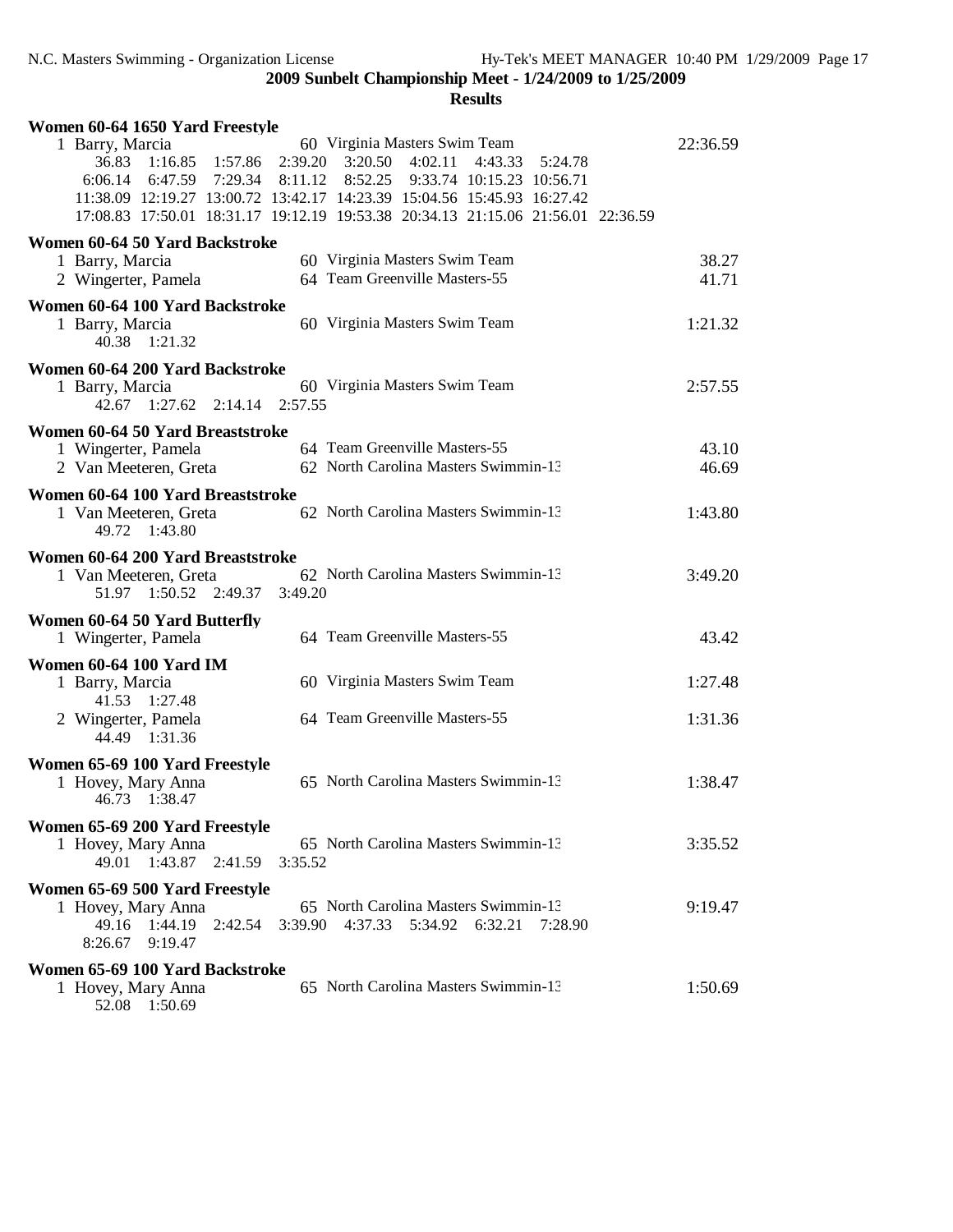| <b>Women 65-69 100 Yard IM</b><br>1 Hovey, Mary Anna<br>52.51 1:54.70                                      | 65 North Carolina Masters Swimmin-13                                                  | 1:54.70        |
|------------------------------------------------------------------------------------------------------------|---------------------------------------------------------------------------------------|----------------|
| Women 70-74 50 Yard Freestyle<br>1 Vass, Mary Katherine                                                    | 72 North Carolina Masters Swimmin-13                                                  | 50.80          |
| Women 70-74 100 Yard Backstroke<br>1 Vass, Mary Katherine<br>58.66 2:01.08                                 | 72 North Carolina Masters Swimmin-13                                                  | 2:01.08        |
| Women 70-74 50 Yard Breaststroke<br>1 Vass, Mary Katherine                                                 | 72 North Carolina Masters Swimmin-13                                                  | 1:06.17        |
| Women 80-84 50 Yard Freestyle<br>1 Derr, Carolyn                                                           | 80 Charlotte SwimMasters-13                                                           | 52.46          |
| Women 80-84 100 Yard Freestyle<br>1 Derr, Carolyn<br>59.01 2:04.49                                         | 80 Charlotte SwimMasters-13                                                           | 2:04.49        |
| Women 80-84 50 Yard Backstroke<br>1 Derr, Carolyn                                                          | 80 Charlotte SwimMasters-13                                                           | 1:07.54        |
| Women 80-84 50 Yard Butterfly<br>1 Derr, Carolyn                                                           | 80 Charlotte SwimMasters-13                                                           | 1:22.36        |
| Women 85-89 50 Yard Freestyle<br>1 Willard, Juanita                                                        | 88 North Carolina Masters Swimmin-13                                                  | 1:18.73        |
| Women 85-89 100 Yard Freestyle<br>1 Willard, Juanita<br>1:39.97 3:14.25                                    | 88 North Carolina Masters Swimmin-13                                                  | 3:14.25        |
| Women 85-89 200 Yard Freestyle<br>1 Willard, Juanita<br>3:38.47<br>1:40.23<br>5:37.57                      | 88 North Carolina Masters Swimmin-13<br>7:20.54                                       | 7:20.54        |
| Women 85-89 500 Yard Freestyle<br>1 Willard, Juanita<br>1:40.68<br>3:37.74<br>5:32.92<br>17:22.75 19:05.58 | 88 North Carolina Masters Swimmin-13<br>7:23.64<br>9:12.97 11:16.90 13:24.67 15:25.73 | 19:05.58       |
| Women 85-89 50 Yard Breaststroke<br>1 Willard, Juanita                                                     | 88 North Carolina Masters Swimmin-13                                                  | 2:13.16        |
| Men 18-24 50 Yard Freestyle<br>1 Moran, Brian<br>2 Thompson, Jeff                                          | 22 Unattached<br>24 North Carolina Masters Swimmin-13                                 | 23.02<br>23.72 |
| Men 18-24 100 Yard Freestyle<br>1 Moran, Brian<br>24.39<br>51.72                                           | 22 Unattached                                                                         | 51.72          |
| 2 Thompson, Jeff<br>25.46<br>54.28                                                                         | 24 North Carolina Masters Swimmin-13                                                  | 54.28          |
| Men 18-24 200 Yard Freestyle<br>1 Wisthoff, Matthew<br>27.22<br>56.73<br>1:26.38                           | 23 Wilmington-13<br>1:55.90                                                           | 1:55.90        |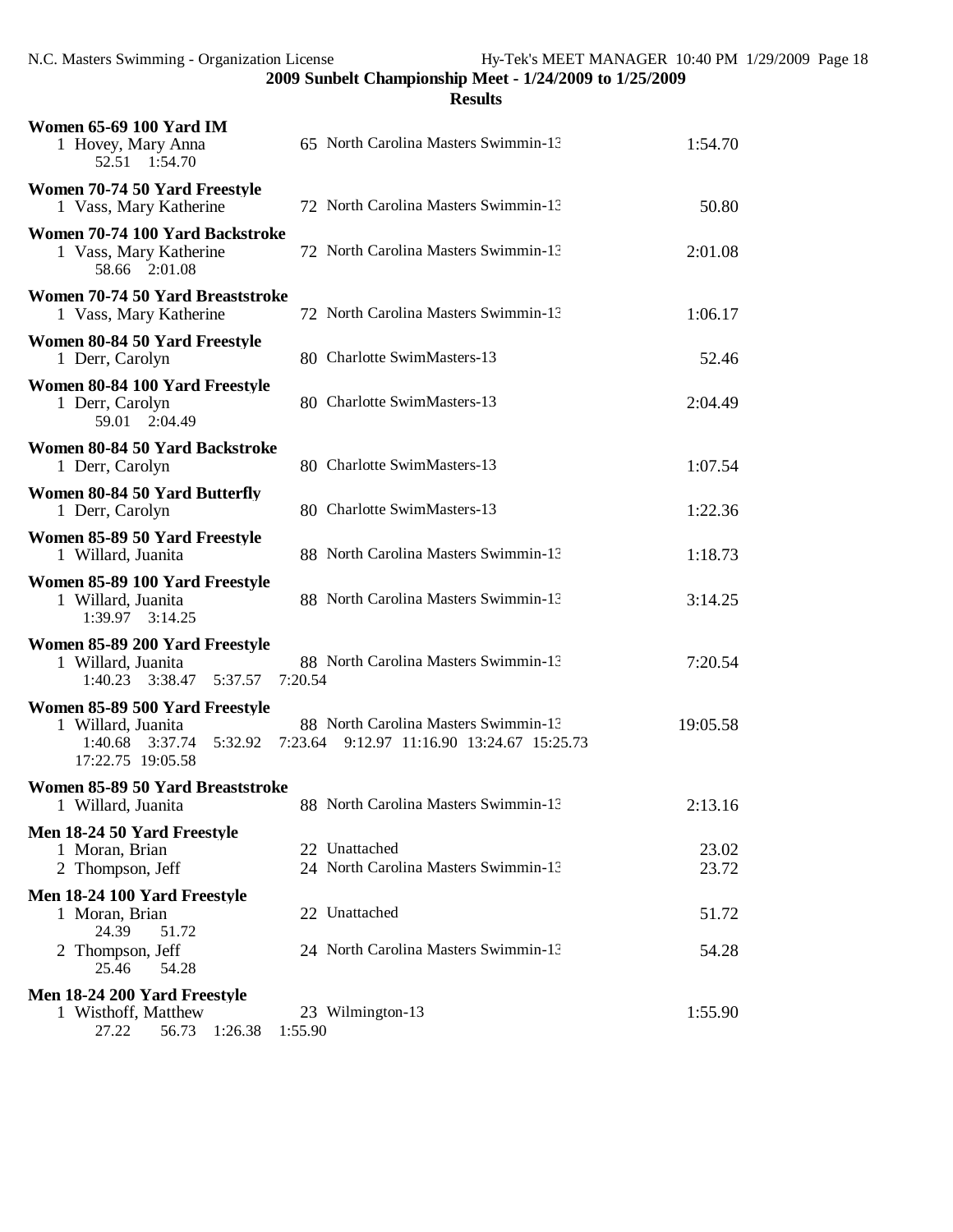| Men 18-24 500 Yard Freestyle          |                                                                                  |          |
|---------------------------------------|----------------------------------------------------------------------------------|----------|
| 1 Wisthoff, Matthew                   | 23 Wilmington-13                                                                 | 5:08.72  |
| 27.57<br>57.98<br>1:28.80             | 2:31.80<br>2:00.14<br>3:03.34 3:34.87<br>4:06.85                                 |          |
| 4:38.30<br>5:08.72                    |                                                                                  |          |
| Men 18-24 1650 Yard Freestyle         |                                                                                  |          |
| 1 Wisthoff, Matthew                   | 23 Wilmington-13                                                                 | 17:55.52 |
| 28.52<br>59.91<br>1:31.61             | 2:03.76<br>2:36.23<br>3:08.74<br>4:13.79<br>3:41.42                              |          |
| 5:18.69<br>5:50.83<br>4:46.37         | 6:23.63<br>6:56.56<br>7:29.54<br>8:02.25<br>8:35.14                              |          |
| 9:08.31                               | 9:41.36 10:14.55 10:47.65 11:20.36 11:53.74 12:27.04 13:00.35                    |          |
|                                       | 13:33.55 14:06.50 14:39.71 15:13.09 15:46.00 16:18.95 16:51.68 17:24.25 17:55.52 |          |
| Men 18-24 50 Yard Backstroke          |                                                                                  |          |
| 1 Moran, Brian                        | 22 Unattached                                                                    | 27.05    |
| 2 Thompson, Jeff                      | 24 North Carolina Masters Swimmin-13                                             | 29.42    |
|                                       |                                                                                  |          |
| Men 18-24 50 Yard Breaststroke        | 24 North Carolina Masters Swimmin-13                                             |          |
| 1 Thompson, Jeff                      |                                                                                  | 32.44    |
| Men 18-24 50 Yard Butterfly           |                                                                                  |          |
| 1 Moran, Brian                        | 22 Unattached                                                                    | 24.11    |
| 2 Thompson, Jeff                      | 24 North Carolina Masters Swimmin-13                                             | 27.07    |
| Men 18-24 100 Yard Butterfly          |                                                                                  |          |
| 1 Moran, Brian                        | 22 Unattached                                                                    | 54.99    |
| 25.63<br>54.99                        |                                                                                  |          |
|                                       |                                                                                  |          |
| <b>Men 18-24 100 Yard IM</b>          | 22 Unattached                                                                    |          |
| 1 Moran, Brian<br>26.55<br>59.36      |                                                                                  | 59.36    |
|                                       |                                                                                  |          |
| <b>Men 18-24 200 Yard IM</b>          |                                                                                  |          |
| 1 Wisthoff, Matthew                   | 23 Wilmington-13                                                                 | 2:08.46  |
| 26.71<br>58.95<br>1:38.26             | 2:08.46                                                                          |          |
| <b>Men 18-24 400 Yard IM</b>          |                                                                                  |          |
| 1 Wisthoff, Matthew                   | 23 Wilmington-13                                                                 | 4:35.29  |
| 1:01.46<br>1:37.22<br>28.74           | 2:10.91<br>$2:52.25$ $3:33.67$<br>4:35.29<br>4:05.57                             |          |
| Men 25-29 50 Yard Freestyle           |                                                                                  |          |
| 1 Squires, Jacob                      | 27 North Carolina Masters Swimmin-13                                             | 22.93    |
| 2 Miller, Christopher                 | 27 North Carolina Masters Swimmin-13                                             | 23.09    |
| 3 Gentile, Anthony                    | 25 North Carolina Masters Swimmin-13                                             | 23.23    |
| *4 Black, Kevin                       | 25 North Carolina Masters Swimmin-13                                             | 23.30    |
| *4 Faro, Aaron                        | 27 North Carolina Masters Swimmin-13                                             | 23.30    |
| 6 Bowker, Chris                       | 25 North Carolina Masters Swimmin-13                                             | 23.53    |
| Shuford, Adam<br>7                    | 27 North Carolina Masters Swimmin-13                                             | 24.08    |
| 8 Houck, Andrew                       | 28 North Carolina Masters Swimmin-13                                             | 24.70    |
| Caruth, Joseph<br>9                   | 27 North Carolina Masters Swimmin-13                                             | 25.54    |
|                                       | 27 North Carolina Masters Swimmin-13                                             | 27.30    |
| 10 Susong, Matt                       | 26 North Carolina Masters Swimmin-13                                             | 29.69    |
| 11 Eudailey, Joshua<br>12 Shue, Billy | 25 North Carolina Masters Swimmin-13                                             | 35.32    |
|                                       |                                                                                  |          |
| Men 25-29 100 Yard Freestyle          |                                                                                  |          |
| 1 Squires, Jacob                      | 27 North Carolina Masters Swimmin-13                                             | 50.41    |
| 24.08<br>50.41                        |                                                                                  |          |
| 2 Bowker, Chris<br>25.06<br>52.11     | 25 North Carolina Masters Swimmin-13                                             | 52.11    |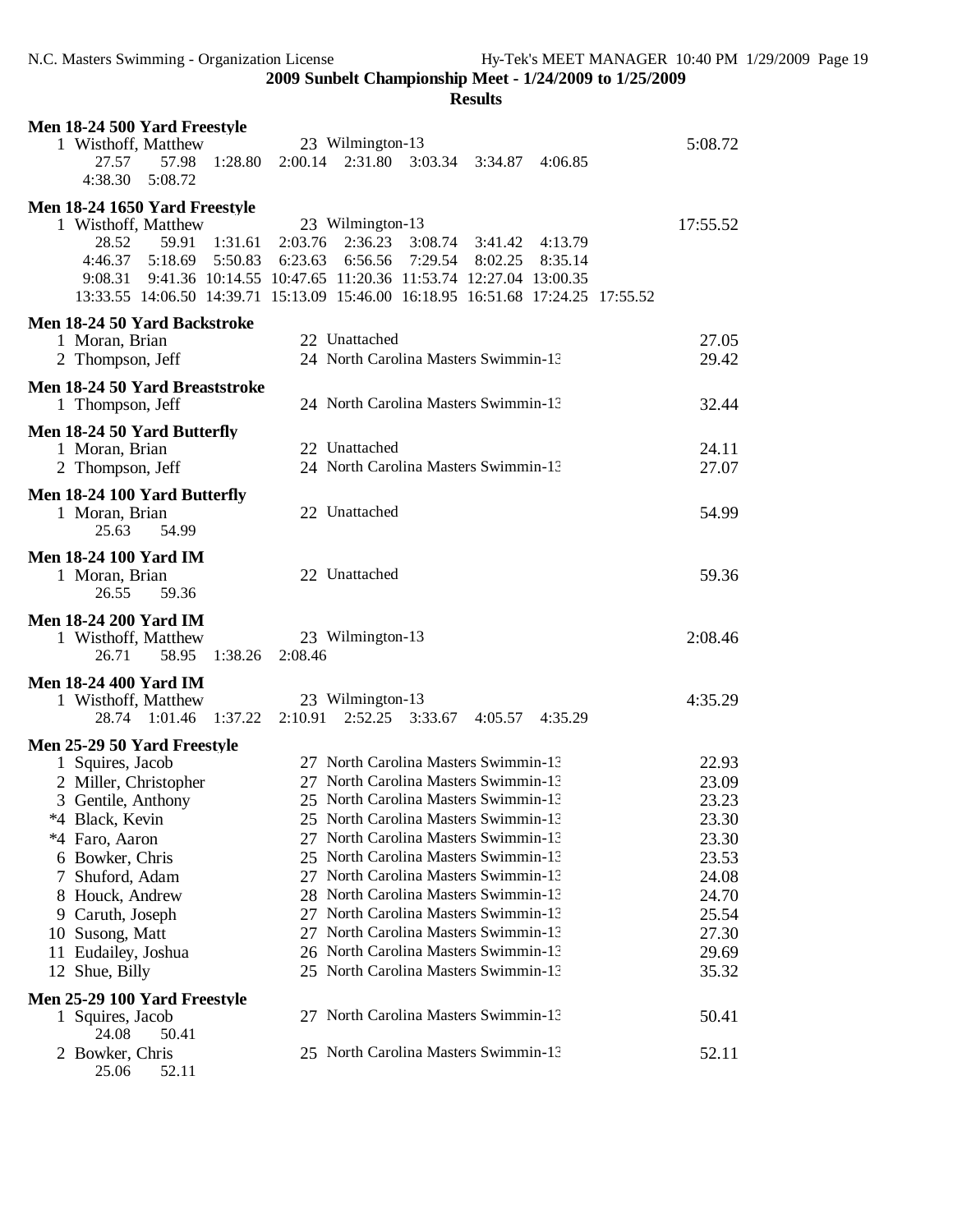|                                               |         |                                      |                                                                              |         | <b>Results</b> |         |          |
|-----------------------------------------------|---------|--------------------------------------|------------------------------------------------------------------------------|---------|----------------|---------|----------|
| (Men 25-29 100 Yard Freestyle)                |         |                                      |                                                                              |         |                |         |          |
| 3 Faro, Aaron<br>24.79<br>52.31               |         |                                      | 27 North Carolina Masters Swimmin-13                                         |         |                |         | 52.31    |
| 4 Miller, Christopher<br>24.79<br>52.63       |         |                                      | 27 North Carolina Masters Swimmin-13                                         |         |                |         | 52.63    |
| 5 Mikrut, Joel<br>25.62<br>54.04              |         |                                      | 26 North Carolina Masters Swimmin-13                                         |         |                |         | 54.04    |
| 6 Houck, Andrew<br>26.59<br>55.39             |         |                                      | 28 North Carolina Masters Swimmin-13                                         |         |                |         | 55.39    |
| 7 Caruth, Joseph<br>27.48<br>57.70            |         |                                      | 27 North Carolina Masters Swimmin-13                                         |         |                |         | 57.70    |
| 8 Susong, Matt<br>30.86 1:03.38               |         |                                      | 27 North Carolina Masters Swimmin-13                                         |         |                |         | 1:03.38  |
| 9 Eudailey, Joshua<br>33.37 1:08.18           |         |                                      | 26 North Carolina Masters Swimmin-13                                         |         |                |         | 1:08.18  |
| 10 Shue, Billy<br>36.40 1:16.41               |         |                                      | 25 North Carolina Masters Swimmin-13                                         |         |                |         | 1:16.41  |
| Men 25-29 200 Yard Freestyle                  |         |                                      |                                                                              |         |                |         |          |
| 1 Faro, Aaron<br>27.53<br>58.49               | 1:29.78 | 2:00.42                              | 27 North Carolina Masters Swimmin-13                                         |         |                |         | 2:00.42  |
| 2 Caruth, Joseph<br>31.91 1:07.57             | 1:42.64 | 2:14.95                              | 27 North Carolina Masters Swimmin-13                                         |         |                |         | 2:14.95  |
| 3 Eudailey, Joshua<br>35.54 1:15.52           | 2:41.57 |                                      | 26 North Carolina Masters Swimmin-13                                         |         |                |         | 2:41.57  |
| 4 Shue, Billy<br>39.41 1:25.35                | 2:12.87 | 2:57.41                              | 25 North Carolina Masters Swimmin-13                                         |         |                |         | 2:57.41  |
|                                               |         |                                      |                                                                              |         |                |         |          |
| Men 25-29 500 Yard Freestyle<br>1 Faro, Aaron |         |                                      | 27 North Carolina Masters Swimmin-13                                         |         |                |         | 5:45.86  |
| 1:03.88<br>30.14<br>5:12.36<br>5:45.86        | 1:38.66 | 2:14.41                              | 2:50.25                                                                      | 3:26.06 | 4:01.53        | 4:36.89 |          |
| 2 Caruth, Joseph                              |         |                                      | 27 North Carolina Masters Swimmin-13                                         |         |                |         | 6:20.99  |
| 33.67<br>1:10.22<br>5:45.55<br>6:20.99        | 1:47.40 | 2:25.45                              | 3:04.78                                                                      | 3:45.52 | 4:26.00        | 5:06.76 |          |
| 3 Eudailey, Joshua                            |         |                                      | 26 North Carolina Masters Swimmin-13                                         |         |                |         | 7:39.80  |
| 37.59<br>6:54.14<br>7:39.80                   | 2:05.67 | 2:52.55                              | 3:40.63                                                                      | 4:29.25 | 5:18.23        | 6:07.87 |          |
| 4 Shue, Billy                                 |         |                                      | 25 North Carolina Masters Swimmin-13                                         |         |                |         | 7:59.03  |
| 38.01<br>1:23.36<br>7:11.69<br>7:59.03        | 2:11.88 | 3:01.43                              | 3:51.29                                                                      | 4:41.29 | 5:31.85        | 6:22.00 |          |
| Men 25-29 1000 Yard Freestyle                 |         |                                      |                                                                              |         |                |         |          |
| 1 Bowker, Chris                               |         |                                      | 25 North Carolina Masters Swimmin-13                                         |         |                |         | 10:57.53 |
| 29.09<br>1:00.48                              | 1:32.11 | 2:04.05                              | 2:36.48                                                                      | 3:08.87 | 3:41.98        | 4:15.05 |          |
| 4:48.27<br>5:21.85<br>9:16.49                 | 5:54.91 | 6:27.94<br>9:50.33 10:23.86 10:57.53 | 7:00.58                                                                      | 7:34.66 | 8:08.60        | 8:42.44 |          |
| <b>Men 25-29 50 Yard Backstroke</b>           |         |                                      |                                                                              |         |                |         |          |
| 1 Miller, Christopher                         |         |                                      | 27 North Carolina Masters Swimmin-13                                         |         |                |         | 26.75    |
| 2 Black, Douglas                              |         |                                      | 25 North Carolina Masters Swimmin-13                                         |         |                |         | 27.27    |
| 3 Gentile, Anthony                            |         |                                      | 25 North Carolina Masters Swimmin-13                                         |         |                |         | 27.40    |
| 4 Houck, Andrew                               |         |                                      | 28 North Carolina Masters Swimmin-13                                         |         |                |         | 28.59    |
| 5 Black, Kevin                                |         |                                      | 25 North Carolina Masters Swimmin-13                                         |         |                |         | 29.09    |
| 6 Caruth, Joseph                              |         |                                      | 27 North Carolina Masters Swimmin-13<br>26 North Carolina Masters Swimmin-13 |         |                |         | 32.40    |
| 7 Eudailey, Joshua                            |         |                                      |                                                                              |         |                |         | 37.40    |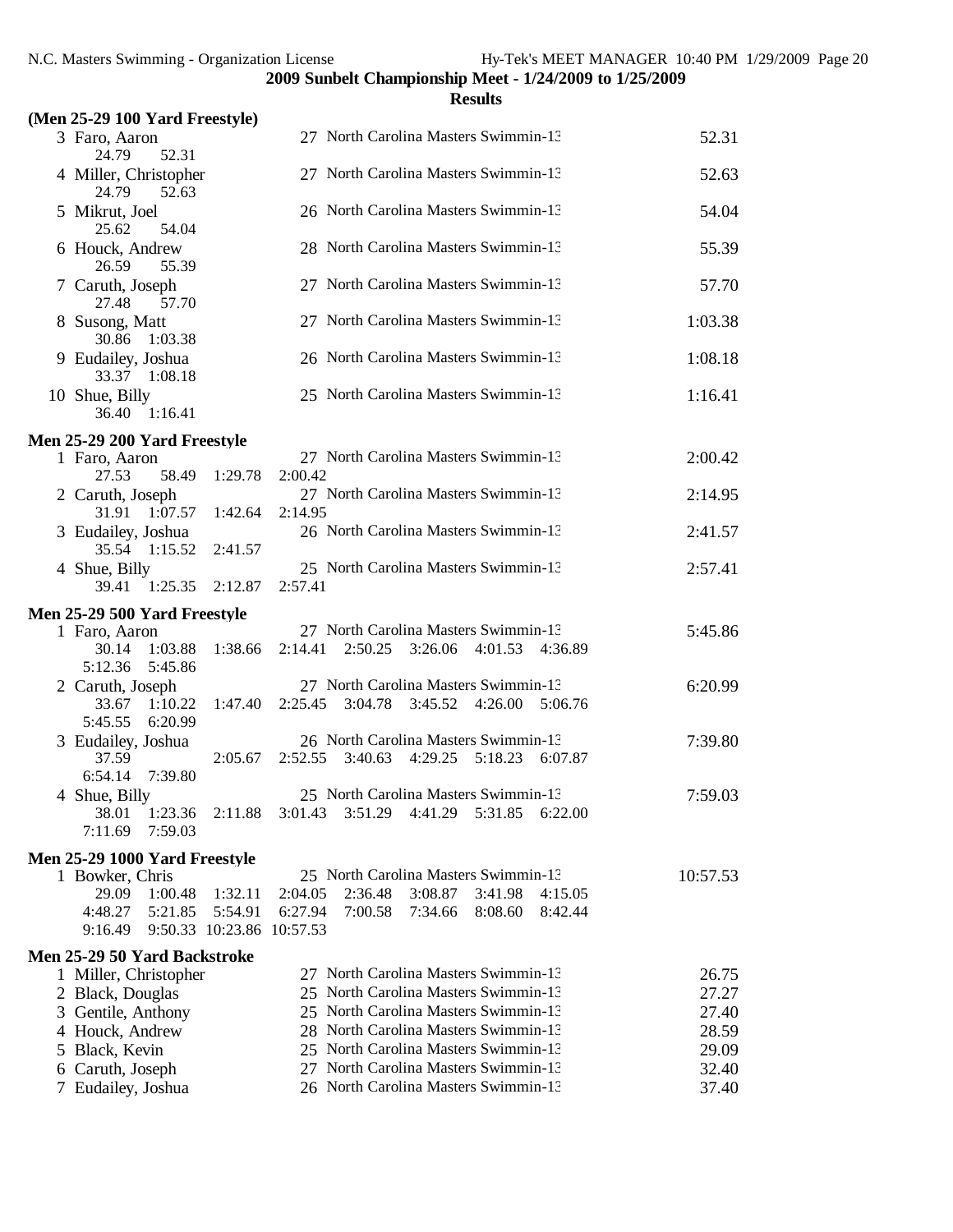|                                           |         |         | <b>Results</b>                       |         |
|-------------------------------------------|---------|---------|--------------------------------------|---------|
| (Men 25-29 50 Yard Backstroke)            |         |         |                                      |         |
| 8 Shue, Billy                             |         |         | 25 North Carolina Masters Swimmin-13 | 43.20   |
| Men 25-29 100 Yard Backstroke             |         |         |                                      |         |
| 1 Miller, Christopher<br>29.16<br>1:00.62 |         |         | 27 North Carolina Masters Swimmin-13 | 1:00.62 |
| 2 Faro, Aaron<br>1:06.65<br>32.45         |         |         | 27 North Carolina Masters Swimmin-13 | 1:06.65 |
| 3 Caruth, Joseph<br>36.38<br>1:13.28      |         |         | 27 North Carolina Masters Swimmin-13 | 1:13.28 |
| 4 Eudailey, Joshua<br>39.42<br>1:23.16    |         |         | 26 North Carolina Masters Swimmin-13 | 1:23.16 |
| Men 25-29 200 Yard Backstroke             |         |         |                                      |         |
| 1 Caruth, Joseph<br>41.40 1:25.53         | 2:11.28 | 2:54.58 | 27 North Carolina Masters Swimmin-13 | 2:54.58 |
| Men 25-29 50 Yard Breaststroke            |         |         |                                      |         |
| 1 Joyce, Sean                             |         |         | 27 Georgia Masters-45                | 27.27   |
| 2 Squires, Jacob                          |         |         | 27 North Carolina Masters Swimmin-13 | 30.06   |
| 3 Black, Kevin                            |         |         | 25 North Carolina Masters Swimmin-13 | 30.20   |
| 4 Black, Douglas                          |         |         | 25 North Carolina Masters Swimmin-13 | 30.39   |
| 5 Faro, Aaron                             |         |         | 27 North Carolina Masters Swimmin-13 | 30.76   |
| 6 Houck, Andrew                           |         |         | 28 North Carolina Masters Swimmin-13 | 32.36   |
| 7 Shuford, Adam                           |         |         | 27 North Carolina Masters Swimmin-13 | 33.56   |
|                                           |         |         | 27 North Carolina Masters Swimmin-13 | 33.75   |
| 8 Susong, Matt                            |         |         |                                      |         |
| 9 Caruth, Joseph                          |         |         | 27 North Carolina Masters Swimmin-13 | 35.79   |
| 10 Shue, Billy                            |         |         | 25 North Carolina Masters Swimmin-13 | 42.48   |
| 11 Eudailey, Joshua                       |         |         | 26 North Carolina Masters Swimmin-13 | 43.17   |
| Men 25-29 100 Yard Breaststroke           |         |         |                                      |         |
| 1 Joyce, Sean<br>27.23<br>59.32           |         |         | 27 Georgia Masters-45                | 59.32   |
| 2 Squires, Jacob<br>1:06.21<br>31.88      |         |         | 27 North Carolina Masters Swimmin-13 | 1:06.21 |
| 3 Black, Kevin<br>31.47<br>1:07.67        |         |         | 25 North Carolina Masters Swimmin-13 | 1:07.67 |
| 4 Faro, Aaron<br>32.99 1:10.08            |         |         | 27 North Carolina Masters Swimmin-13 | 1:10.08 |
| 5 Mikrut, Joel<br>33.72<br>1:10.36        |         |         | 26 North Carolina Masters Swimmin-13 | 1:10.36 |
| 6 Susong, Matt<br>36.33<br>1:18.05        |         |         | 27 North Carolina Masters Swimmin-13 | 1:18.05 |
| 7 Caruth, Joseph<br>36.94 1:20.57         |         |         | 27 North Carolina Masters Swimmin-13 | 1:20.57 |
| 8 Eudailey, Joshua<br>44.41<br>1:32.98    |         |         | 26 North Carolina Masters Swimmin-13 | 1:32.98 |
| 9 Shue, Billy<br>43.71<br>1:34.20         |         |         | 25 North Carolina Masters Swimmin-13 | 1:34.20 |
| Men 25-29 200 Yard Breaststroke           |         |         |                                      |         |
| 1 Joyce, Sean                             |         |         | 27 Georgia Masters-45                | 2:15.25 |
| 28.38<br>1:02.86                          | 1:38.96 | 2:15.25 |                                      |         |
| 2 Susong, Matt                            |         |         | 27 North Carolina Masters Swimmin-13 | 2:50.75 |
| 36.06 1:18.61                             | 2:03.84 | 2:50.75 |                                      |         |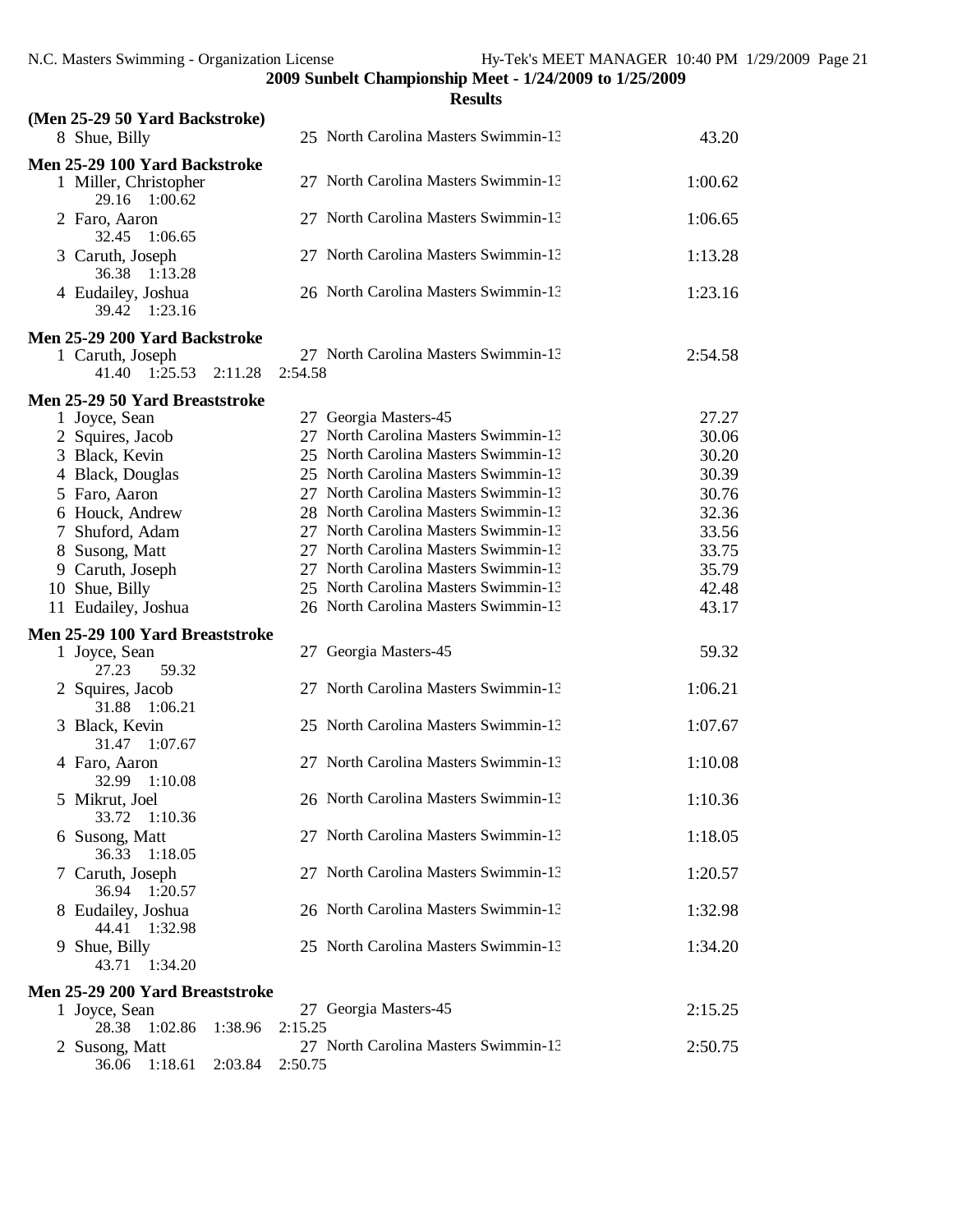| (Men 25-29 200 Yard Breaststroke) |         |                                      |         |
|-----------------------------------|---------|--------------------------------------|---------|
| 3 Shue, Billy                     |         | 25 North Carolina Masters Swimmin-13 | 3:31.94 |
| 45.46<br>1:38.96<br>2:35.51       | 3:31.94 |                                      |         |
| Men 25-29 50 Yard Butterfly       |         |                                      |         |
| 1 Miller, Christopher             |         | 27 North Carolina Masters Swimmin-13 | 23.94   |
| 2 Squires, Jacob                  |         | 27 North Carolina Masters Swimmin-13 | 24.61   |
| 3 Joyce, Sean                     |         | 27 Georgia Masters-45                | 24.77   |
| 4 Gentile, Anthony                |         | 25 North Carolina Masters Swimmin-13 | 25.24   |
| 5 Bowker, Chris                   |         | 25 North Carolina Masters Swimmin-13 | 25.47   |
| 6 Black, Kevin                    |         | 25 North Carolina Masters Swimmin-13 | 26.20   |
| 7 Houck, Andrew                   |         | 28 North Carolina Masters Swimmin-13 | 26.49   |
| 8 Faro, Aaron                     |         | 27 North Carolina Masters Swimmin-13 | 27.43   |
| 9 Mikrut, Joel                    |         | 26 North Carolina Masters Swimmin-13 | 29.05   |
| 10 Eudailey, Joshua               |         | 26 North Carolina Masters Swimmin-13 | 37.90   |
| 11 Shue, Billy                    |         | 25 North Carolina Masters Swimmin-13 | 53.71   |
| Men 25-29 100 Yard Butterfly      |         |                                      |         |
| 1 Miller, Christopher             |         | 27 North Carolina Masters Swimmin-13 | 55.78   |
| 25.90<br>55.78                    |         |                                      |         |
| 2 Bowker, Chris                   |         | 25 North Carolina Masters Swimmin-13 | 56.57   |
| 26.46<br>56.57                    |         |                                      |         |
| 3 Gentile, Anthony                |         | 25 North Carolina Masters Swimmin-13 | 57.33   |
| 25.93<br>57.33                    |         |                                      |         |
| 4 Squires, Jacob                  |         | 27 North Carolina Masters Swimmin-13 | 57.99   |
| 27.14<br>57.99                    |         |                                      |         |
| <b>Men 25-29 100 Yard IM</b>      |         |                                      |         |
| 1 Joyce, Sean                     |         | 27 Georgia Masters-45                | 55.88   |
| 55.88<br>26.36                    |         |                                      |         |
| 2 Miller, Christopher             |         | 27 North Carolina Masters Swimmin-13 | 59.24   |
| 26.92<br>59.24                    |         |                                      |         |
| 3 Bowker, Chris                   |         | 25 North Carolina Masters Swimmin-13 | 59.45   |
| 26.17<br>59.45                    |         |                                      |         |
| 4 Squires, Jacob                  |         | 27 North Carolina Masters Swimmin-13 | 1:00.38 |
| 28.46<br>1:00.38                  |         | 27 North Carolina Masters Swimmin-13 |         |
| 5 Faro, Aaron<br>29.04<br>1:02.51 |         |                                      | 1:02.51 |
| 6 Houck, Andrew                   |         | 28 North Carolina Masters Swimmin-13 | 1:02.64 |
| 28.67<br>1:02.64                  |         |                                      |         |
| 7 Mikrut, Joel                    |         | 26 North Carolina Masters Swimmin-13 | 1:03.83 |
| 30.44<br>1:03.83                  |         |                                      |         |
| 8 Shuford, Adam                   |         | 27 North Carolina Masters Swimmin-13 | 1:05.59 |
| 31.02<br>1:05.59                  |         |                                      |         |
| 9 Caruth, Joseph                  |         | 27 North Carolina Masters Swimmin-13 | 1:10.55 |
| 33.13<br>1:10.55                  |         |                                      |         |
| 10 Susong, Matt                   |         | 27 North Carolina Masters Swimmin-13 | 1:12.52 |
| 34.85<br>1:12.52                  |         |                                      |         |
| 11 Eudailey, Joshua               |         | 26 North Carolina Masters Swimmin-13 | 1:20.41 |
| 39.73<br>1:20.41                  |         |                                      |         |
| 12 Shue, Billy                    |         | 25 North Carolina Masters Swimmin-13 | 1:37.48 |
| 1:37.48<br>49.43                  |         |                                      |         |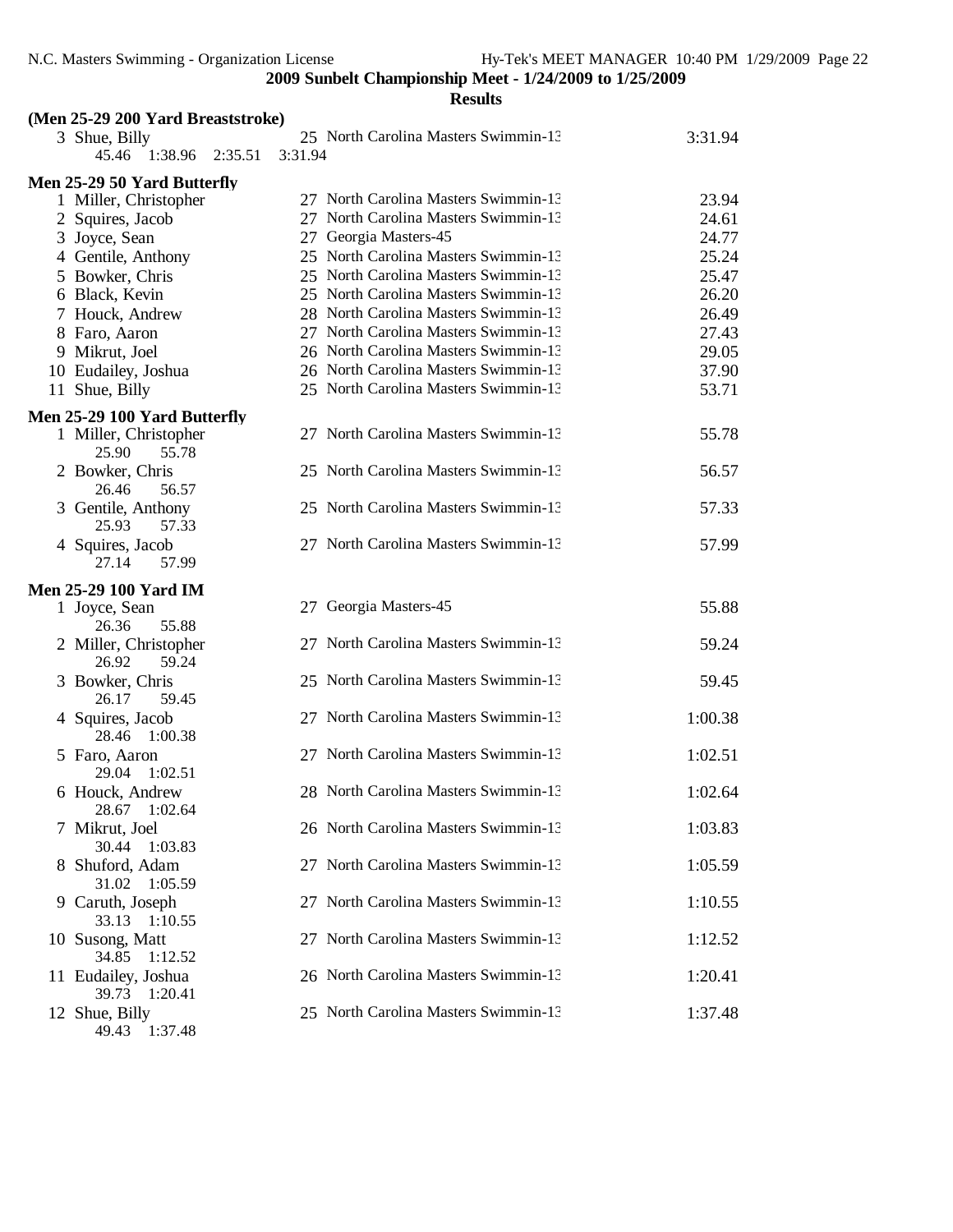| 25 North Carolina Masters Swimmin-13<br>2:10.23<br>1 Bowker, Chris<br>1:40.26<br>2:10.23<br>26.53<br>1:00.18<br>Men 30-34 50 Yard Freestyle<br>32 North Carolina Masters Swimmin-13<br>23.06<br>1 Terndrup, Seth<br>31 Wilmington-13<br>23.88<br>2 Carmine, Jay<br>31 North Carolina Masters Swimmin-13<br>3 Ferris, Michael<br>24.59<br>34 North Carolina Masters Swimmin-13<br>25.13<br>4 Parr, Derek<br>5 Vierling, Eric<br>30 Wilmington-13<br>25.91<br>33 North Carolina Masters Swimmin-13<br>6 Dunn, Chris<br>26.37<br>34 North Carolina Masters Swimmin-13<br>7 Su, Billy<br>26.45<br>31 Wilmington-13<br>8 Midgett, Todd<br>27.09<br>33 North Carolina Masters Swimmin-13<br>9 Mask, Jason<br>27.43<br>32 North Carolina Masters Swimmin-13<br>10 Nino-Acosta, Hernan<br>29.25<br>Men 30-34 100 Yard Freestyle<br>32 North Carolina Masters Swimmin-13<br>50.05<br>1 Terndrup, Seth<br>24.36<br>50.05<br>31 Wilmington-13<br>53.05<br>2 Carmine, Jay<br>25.21<br>53.05<br>3 Parr, Derek<br>34 North Carolina Masters Swimmin-13<br>56.09<br>26.35<br>56.09<br>33 North Carolina Masters Swimmin-13<br>56.77<br>4 Green, Marcus<br>27.12<br>56.77<br>59.75<br>5 Midgett, Todd<br>31 Wilmington-13<br>28.46<br>59.75<br>30 Wilmington-13<br>1:00.44<br>6 Vierling, Eric<br>29.16 1:00.44<br>33 North Carolina Masters Swimmin-13<br>7 Mask, Jason<br>1:02.50<br>32 North Carolina Masters Swimmin-13<br>1:07.48<br>8 Nino-Acosta, Hernan<br>31.97 1:07.48<br>Men 30-34 200 Yard Freestyle<br>30 North Carolina Masters Swimmin-13<br>1:45.23<br>1 Bathazi, Istvan<br>1:45.23<br>25.46<br>52.45<br>1:18.95<br>31 North Carolina Masters Swimmin-13<br>2:00.85<br>2 Ferris, Michael<br>1:30.55<br>28.30<br>59.28<br>2:00.85<br>34 North Carolina Masters Swimmin-13<br>3 Parr, Derek<br>2:08.00<br>29.15 1:02.40<br>1:36.22<br>2:08.00<br>31 Wilmington-13<br>2:13.98<br>4 Midgett, Todd<br>29.93<br>1:39.52<br>2:13.98<br>33 North Carolina Masters Swimmin-13<br>2:14.78<br>5 Green, Marcus<br>30.47<br>1:04.33<br>1:39.69<br>2:14.78<br>Men 30-34 500 Yard Freestyle<br>33 North Carolina Masters Swimmin-13<br>1 Green, Marcus<br>6:23.81<br>33.42<br>1:10.81<br>2:27.80<br>3:06.63 3:45.66 4:25.25 5:05.26<br>1:49.36<br>5:45.68<br>6:23.81<br>Men 30-34 1000 Yard Freestyle<br>31 Unattached<br>1 Millican, Jacob<br>12:33.92<br>3:03.90<br>32.26<br>1:09.28<br>2:25.58<br>1:47.12<br>3:42.35 4:21.17 4:58.99<br>5:37.24<br>6:15.78<br>6:53.83<br>7:31.60<br>8:10.02<br>8:48.98 9:27.75 10:05.55<br>10:43.17 11:19.96 11:56.87 12:33.92 | <b>Men 25-29 200 Yard IM</b> |  |  |
|----------------------------------------------------------------------------------------------------------------------------------------------------------------------------------------------------------------------------------------------------------------------------------------------------------------------------------------------------------------------------------------------------------------------------------------------------------------------------------------------------------------------------------------------------------------------------------------------------------------------------------------------------------------------------------------------------------------------------------------------------------------------------------------------------------------------------------------------------------------------------------------------------------------------------------------------------------------------------------------------------------------------------------------------------------------------------------------------------------------------------------------------------------------------------------------------------------------------------------------------------------------------------------------------------------------------------------------------------------------------------------------------------------------------------------------------------------------------------------------------------------------------------------------------------------------------------------------------------------------------------------------------------------------------------------------------------------------------------------------------------------------------------------------------------------------------------------------------------------------------------------------------------------------------------------------------------------------------------------------------------------------------------------------------------------------------------------------------------------------------------------------------------------------------------------------------------------------------------------------------------------------------------------------------------------------------------------------------------------------------------------------------------------------------------------------------------------------------------------------------------------------------------------------------------|------------------------------|--|--|
|                                                                                                                                                                                                                                                                                                                                                                                                                                                                                                                                                                                                                                                                                                                                                                                                                                                                                                                                                                                                                                                                                                                                                                                                                                                                                                                                                                                                                                                                                                                                                                                                                                                                                                                                                                                                                                                                                                                                                                                                                                                                                                                                                                                                                                                                                                                                                                                                                                                                                                                                                    |                              |  |  |
|                                                                                                                                                                                                                                                                                                                                                                                                                                                                                                                                                                                                                                                                                                                                                                                                                                                                                                                                                                                                                                                                                                                                                                                                                                                                                                                                                                                                                                                                                                                                                                                                                                                                                                                                                                                                                                                                                                                                                                                                                                                                                                                                                                                                                                                                                                                                                                                                                                                                                                                                                    |                              |  |  |
|                                                                                                                                                                                                                                                                                                                                                                                                                                                                                                                                                                                                                                                                                                                                                                                                                                                                                                                                                                                                                                                                                                                                                                                                                                                                                                                                                                                                                                                                                                                                                                                                                                                                                                                                                                                                                                                                                                                                                                                                                                                                                                                                                                                                                                                                                                                                                                                                                                                                                                                                                    |                              |  |  |
|                                                                                                                                                                                                                                                                                                                                                                                                                                                                                                                                                                                                                                                                                                                                                                                                                                                                                                                                                                                                                                                                                                                                                                                                                                                                                                                                                                                                                                                                                                                                                                                                                                                                                                                                                                                                                                                                                                                                                                                                                                                                                                                                                                                                                                                                                                                                                                                                                                                                                                                                                    |                              |  |  |
|                                                                                                                                                                                                                                                                                                                                                                                                                                                                                                                                                                                                                                                                                                                                                                                                                                                                                                                                                                                                                                                                                                                                                                                                                                                                                                                                                                                                                                                                                                                                                                                                                                                                                                                                                                                                                                                                                                                                                                                                                                                                                                                                                                                                                                                                                                                                                                                                                                                                                                                                                    |                              |  |  |
|                                                                                                                                                                                                                                                                                                                                                                                                                                                                                                                                                                                                                                                                                                                                                                                                                                                                                                                                                                                                                                                                                                                                                                                                                                                                                                                                                                                                                                                                                                                                                                                                                                                                                                                                                                                                                                                                                                                                                                                                                                                                                                                                                                                                                                                                                                                                                                                                                                                                                                                                                    |                              |  |  |
|                                                                                                                                                                                                                                                                                                                                                                                                                                                                                                                                                                                                                                                                                                                                                                                                                                                                                                                                                                                                                                                                                                                                                                                                                                                                                                                                                                                                                                                                                                                                                                                                                                                                                                                                                                                                                                                                                                                                                                                                                                                                                                                                                                                                                                                                                                                                                                                                                                                                                                                                                    |                              |  |  |
|                                                                                                                                                                                                                                                                                                                                                                                                                                                                                                                                                                                                                                                                                                                                                                                                                                                                                                                                                                                                                                                                                                                                                                                                                                                                                                                                                                                                                                                                                                                                                                                                                                                                                                                                                                                                                                                                                                                                                                                                                                                                                                                                                                                                                                                                                                                                                                                                                                                                                                                                                    |                              |  |  |
|                                                                                                                                                                                                                                                                                                                                                                                                                                                                                                                                                                                                                                                                                                                                                                                                                                                                                                                                                                                                                                                                                                                                                                                                                                                                                                                                                                                                                                                                                                                                                                                                                                                                                                                                                                                                                                                                                                                                                                                                                                                                                                                                                                                                                                                                                                                                                                                                                                                                                                                                                    |                              |  |  |
|                                                                                                                                                                                                                                                                                                                                                                                                                                                                                                                                                                                                                                                                                                                                                                                                                                                                                                                                                                                                                                                                                                                                                                                                                                                                                                                                                                                                                                                                                                                                                                                                                                                                                                                                                                                                                                                                                                                                                                                                                                                                                                                                                                                                                                                                                                                                                                                                                                                                                                                                                    |                              |  |  |
|                                                                                                                                                                                                                                                                                                                                                                                                                                                                                                                                                                                                                                                                                                                                                                                                                                                                                                                                                                                                                                                                                                                                                                                                                                                                                                                                                                                                                                                                                                                                                                                                                                                                                                                                                                                                                                                                                                                                                                                                                                                                                                                                                                                                                                                                                                                                                                                                                                                                                                                                                    |                              |  |  |
|                                                                                                                                                                                                                                                                                                                                                                                                                                                                                                                                                                                                                                                                                                                                                                                                                                                                                                                                                                                                                                                                                                                                                                                                                                                                                                                                                                                                                                                                                                                                                                                                                                                                                                                                                                                                                                                                                                                                                                                                                                                                                                                                                                                                                                                                                                                                                                                                                                                                                                                                                    |                              |  |  |
|                                                                                                                                                                                                                                                                                                                                                                                                                                                                                                                                                                                                                                                                                                                                                                                                                                                                                                                                                                                                                                                                                                                                                                                                                                                                                                                                                                                                                                                                                                                                                                                                                                                                                                                                                                                                                                                                                                                                                                                                                                                                                                                                                                                                                                                                                                                                                                                                                                                                                                                                                    |                              |  |  |
|                                                                                                                                                                                                                                                                                                                                                                                                                                                                                                                                                                                                                                                                                                                                                                                                                                                                                                                                                                                                                                                                                                                                                                                                                                                                                                                                                                                                                                                                                                                                                                                                                                                                                                                                                                                                                                                                                                                                                                                                                                                                                                                                                                                                                                                                                                                                                                                                                                                                                                                                                    |                              |  |  |
|                                                                                                                                                                                                                                                                                                                                                                                                                                                                                                                                                                                                                                                                                                                                                                                                                                                                                                                                                                                                                                                                                                                                                                                                                                                                                                                                                                                                                                                                                                                                                                                                                                                                                                                                                                                                                                                                                                                                                                                                                                                                                                                                                                                                                                                                                                                                                                                                                                                                                                                                                    |                              |  |  |
|                                                                                                                                                                                                                                                                                                                                                                                                                                                                                                                                                                                                                                                                                                                                                                                                                                                                                                                                                                                                                                                                                                                                                                                                                                                                                                                                                                                                                                                                                                                                                                                                                                                                                                                                                                                                                                                                                                                                                                                                                                                                                                                                                                                                                                                                                                                                                                                                                                                                                                                                                    |                              |  |  |
|                                                                                                                                                                                                                                                                                                                                                                                                                                                                                                                                                                                                                                                                                                                                                                                                                                                                                                                                                                                                                                                                                                                                                                                                                                                                                                                                                                                                                                                                                                                                                                                                                                                                                                                                                                                                                                                                                                                                                                                                                                                                                                                                                                                                                                                                                                                                                                                                                                                                                                                                                    |                              |  |  |
|                                                                                                                                                                                                                                                                                                                                                                                                                                                                                                                                                                                                                                                                                                                                                                                                                                                                                                                                                                                                                                                                                                                                                                                                                                                                                                                                                                                                                                                                                                                                                                                                                                                                                                                                                                                                                                                                                                                                                                                                                                                                                                                                                                                                                                                                                                                                                                                                                                                                                                                                                    |                              |  |  |
|                                                                                                                                                                                                                                                                                                                                                                                                                                                                                                                                                                                                                                                                                                                                                                                                                                                                                                                                                                                                                                                                                                                                                                                                                                                                                                                                                                                                                                                                                                                                                                                                                                                                                                                                                                                                                                                                                                                                                                                                                                                                                                                                                                                                                                                                                                                                                                                                                                                                                                                                                    |                              |  |  |
|                                                                                                                                                                                                                                                                                                                                                                                                                                                                                                                                                                                                                                                                                                                                                                                                                                                                                                                                                                                                                                                                                                                                                                                                                                                                                                                                                                                                                                                                                                                                                                                                                                                                                                                                                                                                                                                                                                                                                                                                                                                                                                                                                                                                                                                                                                                                                                                                                                                                                                                                                    |                              |  |  |
|                                                                                                                                                                                                                                                                                                                                                                                                                                                                                                                                                                                                                                                                                                                                                                                                                                                                                                                                                                                                                                                                                                                                                                                                                                                                                                                                                                                                                                                                                                                                                                                                                                                                                                                                                                                                                                                                                                                                                                                                                                                                                                                                                                                                                                                                                                                                                                                                                                                                                                                                                    |                              |  |  |
|                                                                                                                                                                                                                                                                                                                                                                                                                                                                                                                                                                                                                                                                                                                                                                                                                                                                                                                                                                                                                                                                                                                                                                                                                                                                                                                                                                                                                                                                                                                                                                                                                                                                                                                                                                                                                                                                                                                                                                                                                                                                                                                                                                                                                                                                                                                                                                                                                                                                                                                                                    |                              |  |  |
|                                                                                                                                                                                                                                                                                                                                                                                                                                                                                                                                                                                                                                                                                                                                                                                                                                                                                                                                                                                                                                                                                                                                                                                                                                                                                                                                                                                                                                                                                                                                                                                                                                                                                                                                                                                                                                                                                                                                                                                                                                                                                                                                                                                                                                                                                                                                                                                                                                                                                                                                                    |                              |  |  |
|                                                                                                                                                                                                                                                                                                                                                                                                                                                                                                                                                                                                                                                                                                                                                                                                                                                                                                                                                                                                                                                                                                                                                                                                                                                                                                                                                                                                                                                                                                                                                                                                                                                                                                                                                                                                                                                                                                                                                                                                                                                                                                                                                                                                                                                                                                                                                                                                                                                                                                                                                    |                              |  |  |
|                                                                                                                                                                                                                                                                                                                                                                                                                                                                                                                                                                                                                                                                                                                                                                                                                                                                                                                                                                                                                                                                                                                                                                                                                                                                                                                                                                                                                                                                                                                                                                                                                                                                                                                                                                                                                                                                                                                                                                                                                                                                                                                                                                                                                                                                                                                                                                                                                                                                                                                                                    |                              |  |  |
|                                                                                                                                                                                                                                                                                                                                                                                                                                                                                                                                                                                                                                                                                                                                                                                                                                                                                                                                                                                                                                                                                                                                                                                                                                                                                                                                                                                                                                                                                                                                                                                                                                                                                                                                                                                                                                                                                                                                                                                                                                                                                                                                                                                                                                                                                                                                                                                                                                                                                                                                                    |                              |  |  |
|                                                                                                                                                                                                                                                                                                                                                                                                                                                                                                                                                                                                                                                                                                                                                                                                                                                                                                                                                                                                                                                                                                                                                                                                                                                                                                                                                                                                                                                                                                                                                                                                                                                                                                                                                                                                                                                                                                                                                                                                                                                                                                                                                                                                                                                                                                                                                                                                                                                                                                                                                    |                              |  |  |
|                                                                                                                                                                                                                                                                                                                                                                                                                                                                                                                                                                                                                                                                                                                                                                                                                                                                                                                                                                                                                                                                                                                                                                                                                                                                                                                                                                                                                                                                                                                                                                                                                                                                                                                                                                                                                                                                                                                                                                                                                                                                                                                                                                                                                                                                                                                                                                                                                                                                                                                                                    |                              |  |  |
|                                                                                                                                                                                                                                                                                                                                                                                                                                                                                                                                                                                                                                                                                                                                                                                                                                                                                                                                                                                                                                                                                                                                                                                                                                                                                                                                                                                                                                                                                                                                                                                                                                                                                                                                                                                                                                                                                                                                                                                                                                                                                                                                                                                                                                                                                                                                                                                                                                                                                                                                                    |                              |  |  |
|                                                                                                                                                                                                                                                                                                                                                                                                                                                                                                                                                                                                                                                                                                                                                                                                                                                                                                                                                                                                                                                                                                                                                                                                                                                                                                                                                                                                                                                                                                                                                                                                                                                                                                                                                                                                                                                                                                                                                                                                                                                                                                                                                                                                                                                                                                                                                                                                                                                                                                                                                    |                              |  |  |
|                                                                                                                                                                                                                                                                                                                                                                                                                                                                                                                                                                                                                                                                                                                                                                                                                                                                                                                                                                                                                                                                                                                                                                                                                                                                                                                                                                                                                                                                                                                                                                                                                                                                                                                                                                                                                                                                                                                                                                                                                                                                                                                                                                                                                                                                                                                                                                                                                                                                                                                                                    |                              |  |  |
|                                                                                                                                                                                                                                                                                                                                                                                                                                                                                                                                                                                                                                                                                                                                                                                                                                                                                                                                                                                                                                                                                                                                                                                                                                                                                                                                                                                                                                                                                                                                                                                                                                                                                                                                                                                                                                                                                                                                                                                                                                                                                                                                                                                                                                                                                                                                                                                                                                                                                                                                                    |                              |  |  |
|                                                                                                                                                                                                                                                                                                                                                                                                                                                                                                                                                                                                                                                                                                                                                                                                                                                                                                                                                                                                                                                                                                                                                                                                                                                                                                                                                                                                                                                                                                                                                                                                                                                                                                                                                                                                                                                                                                                                                                                                                                                                                                                                                                                                                                                                                                                                                                                                                                                                                                                                                    |                              |  |  |
|                                                                                                                                                                                                                                                                                                                                                                                                                                                                                                                                                                                                                                                                                                                                                                                                                                                                                                                                                                                                                                                                                                                                                                                                                                                                                                                                                                                                                                                                                                                                                                                                                                                                                                                                                                                                                                                                                                                                                                                                                                                                                                                                                                                                                                                                                                                                                                                                                                                                                                                                                    |                              |  |  |
|                                                                                                                                                                                                                                                                                                                                                                                                                                                                                                                                                                                                                                                                                                                                                                                                                                                                                                                                                                                                                                                                                                                                                                                                                                                                                                                                                                                                                                                                                                                                                                                                                                                                                                                                                                                                                                                                                                                                                                                                                                                                                                                                                                                                                                                                                                                                                                                                                                                                                                                                                    |                              |  |  |
|                                                                                                                                                                                                                                                                                                                                                                                                                                                                                                                                                                                                                                                                                                                                                                                                                                                                                                                                                                                                                                                                                                                                                                                                                                                                                                                                                                                                                                                                                                                                                                                                                                                                                                                                                                                                                                                                                                                                                                                                                                                                                                                                                                                                                                                                                                                                                                                                                                                                                                                                                    |                              |  |  |
|                                                                                                                                                                                                                                                                                                                                                                                                                                                                                                                                                                                                                                                                                                                                                                                                                                                                                                                                                                                                                                                                                                                                                                                                                                                                                                                                                                                                                                                                                                                                                                                                                                                                                                                                                                                                                                                                                                                                                                                                                                                                                                                                                                                                                                                                                                                                                                                                                                                                                                                                                    |                              |  |  |
|                                                                                                                                                                                                                                                                                                                                                                                                                                                                                                                                                                                                                                                                                                                                                                                                                                                                                                                                                                                                                                                                                                                                                                                                                                                                                                                                                                                                                                                                                                                                                                                                                                                                                                                                                                                                                                                                                                                                                                                                                                                                                                                                                                                                                                                                                                                                                                                                                                                                                                                                                    |                              |  |  |
|                                                                                                                                                                                                                                                                                                                                                                                                                                                                                                                                                                                                                                                                                                                                                                                                                                                                                                                                                                                                                                                                                                                                                                                                                                                                                                                                                                                                                                                                                                                                                                                                                                                                                                                                                                                                                                                                                                                                                                                                                                                                                                                                                                                                                                                                                                                                                                                                                                                                                                                                                    |                              |  |  |
|                                                                                                                                                                                                                                                                                                                                                                                                                                                                                                                                                                                                                                                                                                                                                                                                                                                                                                                                                                                                                                                                                                                                                                                                                                                                                                                                                                                                                                                                                                                                                                                                                                                                                                                                                                                                                                                                                                                                                                                                                                                                                                                                                                                                                                                                                                                                                                                                                                                                                                                                                    |                              |  |  |
|                                                                                                                                                                                                                                                                                                                                                                                                                                                                                                                                                                                                                                                                                                                                                                                                                                                                                                                                                                                                                                                                                                                                                                                                                                                                                                                                                                                                                                                                                                                                                                                                                                                                                                                                                                                                                                                                                                                                                                                                                                                                                                                                                                                                                                                                                                                                                                                                                                                                                                                                                    |                              |  |  |
|                                                                                                                                                                                                                                                                                                                                                                                                                                                                                                                                                                                                                                                                                                                                                                                                                                                                                                                                                                                                                                                                                                                                                                                                                                                                                                                                                                                                                                                                                                                                                                                                                                                                                                                                                                                                                                                                                                                                                                                                                                                                                                                                                                                                                                                                                                                                                                                                                                                                                                                                                    |                              |  |  |
|                                                                                                                                                                                                                                                                                                                                                                                                                                                                                                                                                                                                                                                                                                                                                                                                                                                                                                                                                                                                                                                                                                                                                                                                                                                                                                                                                                                                                                                                                                                                                                                                                                                                                                                                                                                                                                                                                                                                                                                                                                                                                                                                                                                                                                                                                                                                                                                                                                                                                                                                                    |                              |  |  |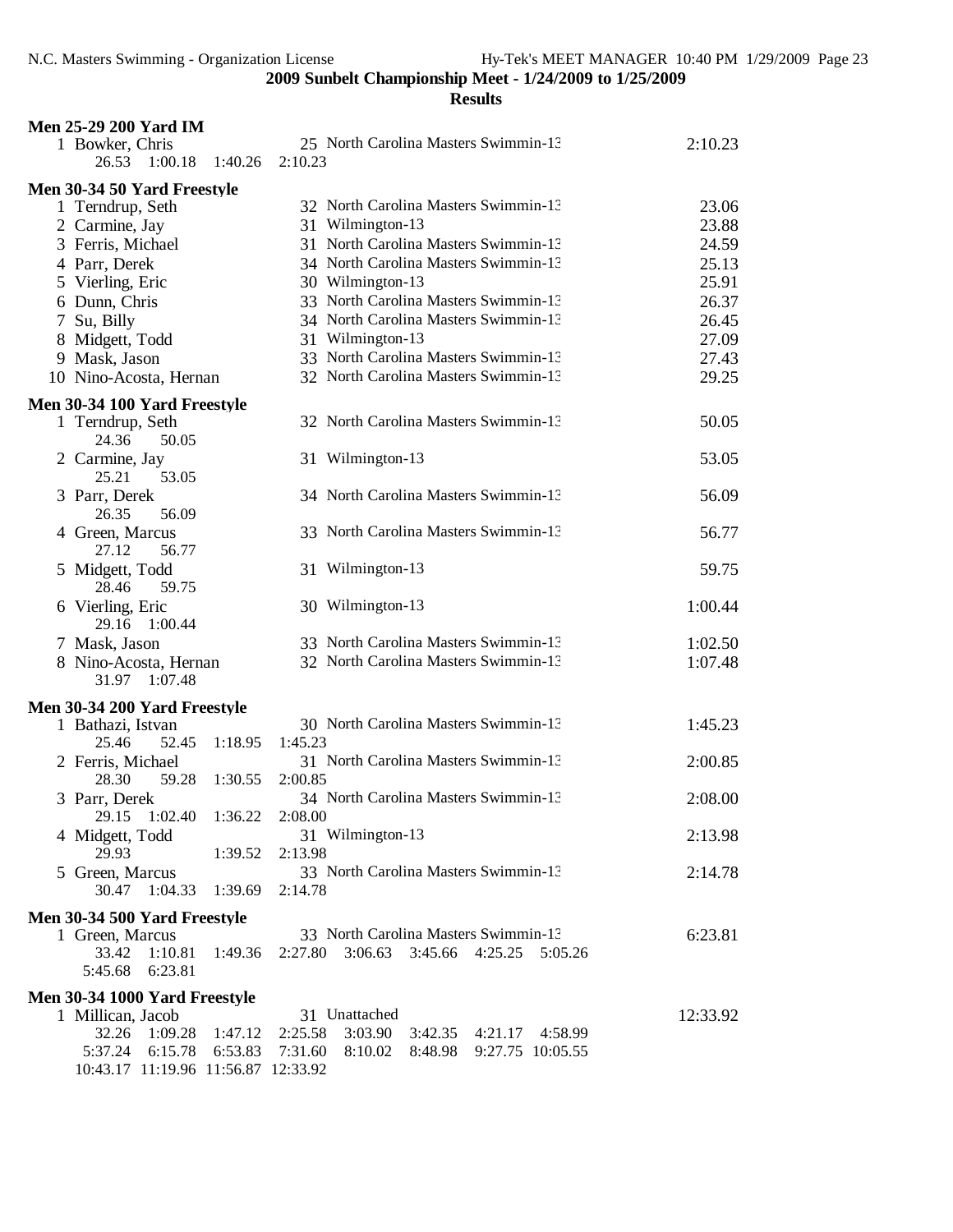| Men 30-34 1650 Yard Freestyle                             |                                                                                                            |                |
|-----------------------------------------------------------|------------------------------------------------------------------------------------------------------------|----------------|
| 1 Wind, Thys                                              | 32 North Carolina Masters Swimmin-13                                                                       | 19:52.02       |
| 1:07.73<br>31.91<br>1:44.45                               | 2:21.57<br>3:36.98<br>2:59.38<br>4:14.52<br>4:51.79                                                        |                |
| 5:29.42<br>6:06.81<br>6:43.93                             | 7:20.81<br>7:57.87<br>8:34.83<br>9:11.22<br>9:47.58                                                        |                |
|                                                           | 10:24.02 11:00.26 11:36.37 12:12.11 12:48.00 13:23.65 13:59.29 14:35.03                                    |                |
|                                                           | 15:10.61 15:45.98 16:21.24 16:56.67 17:32.04 18:07.46 18:43.11 19:17.96 19:52.02                           |                |
| 2 Millican, Jacob                                         | 31 Unattached                                                                                              | 21:06.40       |
| 30.56<br>1:05.27<br>1:40.53<br>5:28.00<br>6:05.98 6:44.30 | 2:17.13<br>2:54.56<br>3:33.40<br>4:11.63<br>4:49.75<br>7:22.81<br>8:00.38<br>8:39.38<br>9:18.43<br>9:57.00 |                |
|                                                           | 10:35.58 11:14.03 11:53.31 12:32.36 13:11.75 13:51.27 14:31.32 15:11.10                                    |                |
|                                                           | 15:50.49 16:30.38 17:10.26 17:50.18 18:29.77 19:09.33 19:48.71 20:27.84 21:06.40                           |                |
| Men 30-34 50 Yard Backstroke                              |                                                                                                            |                |
| 1 Terndrup, Seth                                          | 32 North Carolina Masters Swimmin-13                                                                       | 28.12          |
| 2 Ferris, Michael                                         | 31 North Carolina Masters Swimmin-13                                                                       | 29.98          |
| 3 Su, Billy                                               | 34 North Carolina Masters Swimmin-13                                                                       | 32.67          |
| Men 30-34 100 Yard Backstroke                             |                                                                                                            |                |
| 1 Terndrup, Seth                                          | 32 North Carolina Masters Swimmin-13                                                                       | 59.78          |
| 59.78<br>30.08                                            |                                                                                                            |                |
| 2 Carmine, Jay                                            | 31 Wilmington-13                                                                                           | 1:02.52        |
| 31.06 1:02.52                                             |                                                                                                            |                |
| 3 Ferris, Michael                                         | 31 North Carolina Masters Swimmin-13                                                                       | 1:05.79        |
| 32.25<br>1:05.79                                          |                                                                                                            |                |
| 4 Su, Billy                                               | 34 North Carolina Masters Swimmin-13                                                                       | 1:10.29        |
| 35.11<br>1:10.29                                          |                                                                                                            |                |
| Men 30-34 50 Yard Breaststroke                            |                                                                                                            |                |
| 1 Bathazi, Istvan                                         | 30 North Carolina Masters Swimmin-13                                                                       | 28.29          |
| 2 Terndrup, Seth                                          | 32 North Carolina Masters Swimmin-13                                                                       | 29.13          |
| 3 Green, Marcus                                           | 33 North Carolina Masters Swimmin-13                                                                       | 30.36          |
| 4 Parr, Derek                                             | 34 North Carolina Masters Swimmin-13                                                                       | 31.19          |
| 5 Vierling, Eric                                          | 30 Wilmington-13<br>33 North Carolina Masters Swimmin-13                                                   | 33.40          |
| 6 Dunn, Chris                                             | 32 North Carolina Masters Swimmin-13                                                                       | 36.91<br>37.29 |
| 7 Nino-Acosta, Hernan<br>8 Midgett, Todd                  | 31 Wilmington-13                                                                                           | 38.38          |
| 9 Mask, Jason                                             | 33 North Carolina Masters Swimmin-13                                                                       | 38.84          |
|                                                           |                                                                                                            |                |
| Men 30-34 100 Yard Breaststroke                           | 32 North Carolina Masters Swimmin-13                                                                       |                |
| 1 Terndrup, Seth<br>30.55 1:04.18                         |                                                                                                            | 1:04.18        |
| 2 Parr, Derek                                             | 34 North Carolina Masters Swimmin-13                                                                       | 1:11.76        |
| 33.68<br>1:11.76                                          |                                                                                                            |                |
| 3 Ferris, Michael                                         | 31 North Carolina Masters Swimmin-13                                                                       | 1:13.75        |
| 35.43<br>1:13.75                                          |                                                                                                            |                |
| 4 Nino-Acosta, Hernan                                     | 32 North Carolina Masters Swimmin-13                                                                       | 1:23.27        |
| 38.69<br>1:23.27                                          |                                                                                                            |                |
| 5 Mask, Jason                                             | 33 North Carolina Masters Swimmin-13                                                                       | 1:24.68        |
| 40.19<br>1:24.68                                          |                                                                                                            |                |
| Men 30-34 200 Yard Breaststroke                           |                                                                                                            |                |
| 1 Wind, Thys                                              | 32 North Carolina Masters Swimmin-13                                                                       | 2:32.50        |
| 34.00<br>1:13.09<br>1:52.73<br>2 Nino-Acosta, Hernan      | 2:32.50<br>32 North Carolina Masters Swimmin-13                                                            | 3:05.74        |
| 39.82 1:25.39<br>2:15.27                                  | 3:05.74                                                                                                    |                |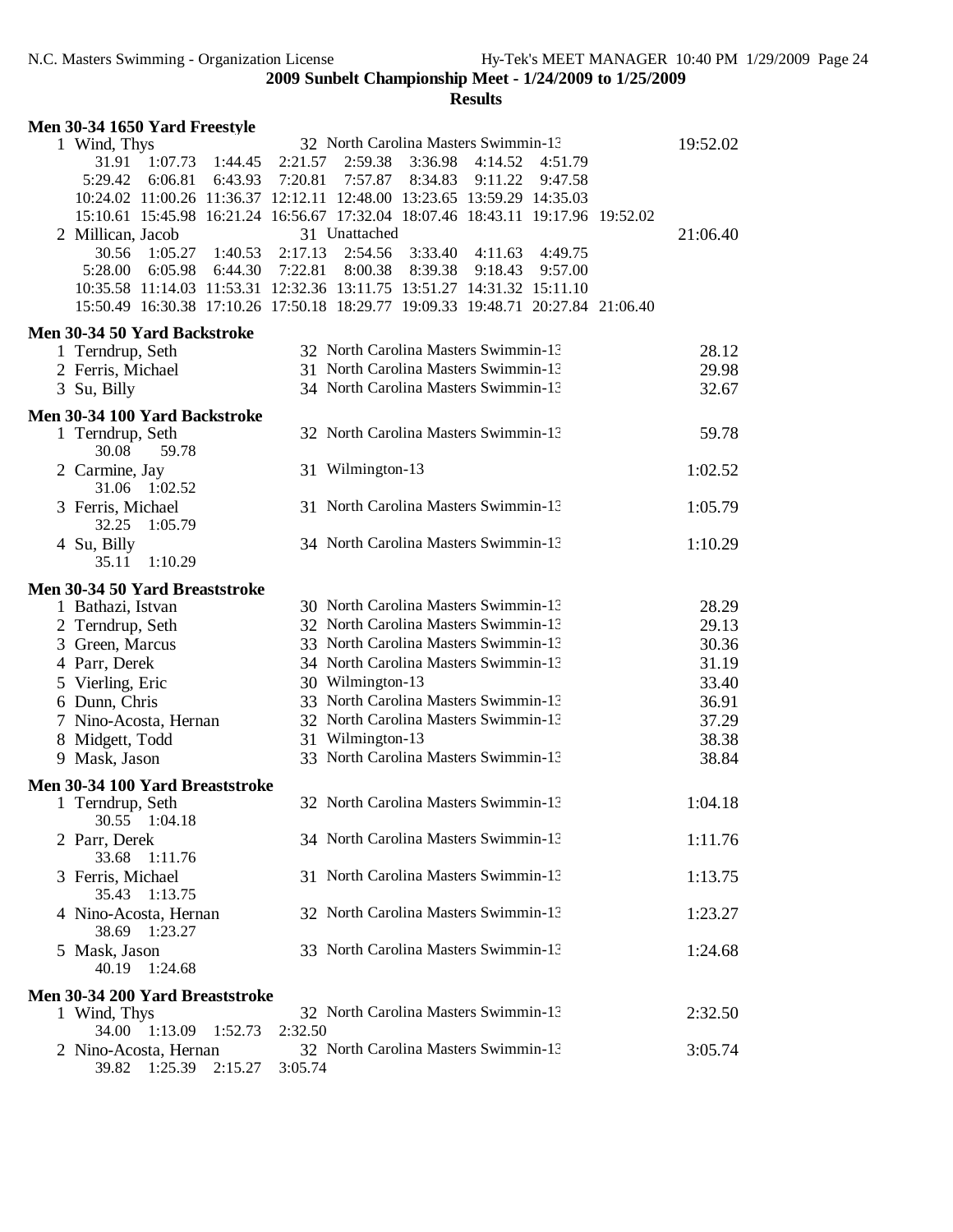| Men 30-34 50 Yard Butterfly                           |                                                     |         |
|-------------------------------------------------------|-----------------------------------------------------|---------|
| 1 Terndrup, Seth                                      | 32 North Carolina Masters Swimmin-13                | 26.25   |
| 2 Green, Marcus                                       | 33 North Carolina Masters Swimmin-13                | 27.56   |
| 3 Ferris, Michael                                     | 31 North Carolina Masters Swimmin-13                | 27.58   |
| 4 Parr, Derek                                         | 34 North Carolina Masters Swimmin-13                | 28.67   |
| 5 Su, Billy                                           | 34 North Carolina Masters Swimmin-13                | 28.97   |
| 6 Vierling, Eric                                      | 30 Wilmington-13                                    | 29.17   |
| 7 Mask, Jason                                         | 33 North Carolina Masters Swimmin-13                | 30.14   |
| 8 Nino-Acosta, Hernan                                 | 32 North Carolina Masters Swimmin-13                | 33.13   |
| 9 Midgett, Todd                                       | 31 Wilmington-13                                    | 35.69   |
| Men 30-34 100 Yard Butterfly                          |                                                     |         |
| 1 Terndrup, Seth<br>27.54<br>57.95                    | 32 North Carolina Masters Swimmin-13                | 57.95   |
| 2 Ferris, Michael<br>28.02 1:00.10                    | 31 North Carolina Masters Swimmin-13                | 1:00.10 |
| 3 Mask, Jason<br>31.73 1:10.91                        | 33 North Carolina Masters Swimmin-13                | 1:10.91 |
| <b>Men 30-34 100 Yard IM</b>                          |                                                     |         |
| 1 Terndrup, Seth<br>27.25<br>59.04                    | 32 North Carolina Masters Swimmin-13                | 59.04   |
| 2 Carmine, Jay<br>28.52 1:00.11                       | 31 Wilmington-13                                    | 1:00.11 |
| 3 Green, Marcus<br>30.95<br>1:04.68                   | 33 North Carolina Masters Swimmin-13                | 1:04.68 |
| 4 Su, Billy<br>31.64<br>1:07.32                       | 34 North Carolina Masters Swimmin-13                | 1:07.32 |
| 5 Vierling, Eric<br>33.53<br>1:10.36                  | 30 Wilmington-13                                    | 1:10.36 |
| 6 Dunn, Chris<br>34.95<br>1:10.99                     | 33 North Carolina Masters Swimmin-13                | 1:10.99 |
| 7 Nino-Acosta, Hernan<br>35.78<br>1:16.25             | 32 North Carolina Masters Swimmin-13                | 1:16.25 |
| 8 Mask, Jason<br>1:16.55<br>35.74                     | 33 North Carolina Masters Swimmin-13                | 1:16.55 |
| <b>Men 30-34 200 Yard IM</b>                          |                                                     |         |
| 1 Carmine, Jay<br>29.99 1:04.79 1:43.52               | 31 Wilmington-13<br>2:13.90                         | 2:13.90 |
| 2 Nino-Acosta, Hernan<br>35.19<br>$1:20.38$ $2:10.46$ | 32 North Carolina Masters Swimmin-13<br>2:51.95     | 2:51.95 |
| <b>Men 30-34 400 Yard IM</b>                          |                                                     |         |
| 1 Bathazi, Istvan                                     | 30 North Carolina Masters Swimmin-13                | 4:05.47 |
| 56.66<br>1:29.62<br>26.09                             | 2:00.99<br>2:35.16<br>3:10.01<br>3:38.60<br>4:05.47 |         |
| Men 35-39 50 Yard Freestyle                           |                                                     |         |
| 1 Murray, Jeff                                        | 39 North Carolina Masters Swimmin-13                | 21.98   |
| 2 Pletcher, Todd                                      | 38 Wilmington-13                                    | 22.51   |
| 3 Butcher, Rob                                        | 36 North Carolina Masters Swimmin-13                | 22.71   |
| 4 Lane, Will                                          | 37 North Carolina Masters Swimmin-13                | 22.74   |
| 5 Harper, Gregory                                     | 36 North Carolina Masters Swimmin-13                | 23.53   |
| 6 Hunter, Ralph                                       | 39 North Carolina Masters Swimmin-13                | 24.17   |
| Robling, Steve                                        | 38 North Carolina Masters Swimmin-13                | 24.41   |
| 8 Jordan, Jason                                       | 37 Unattached                                       | 24.63   |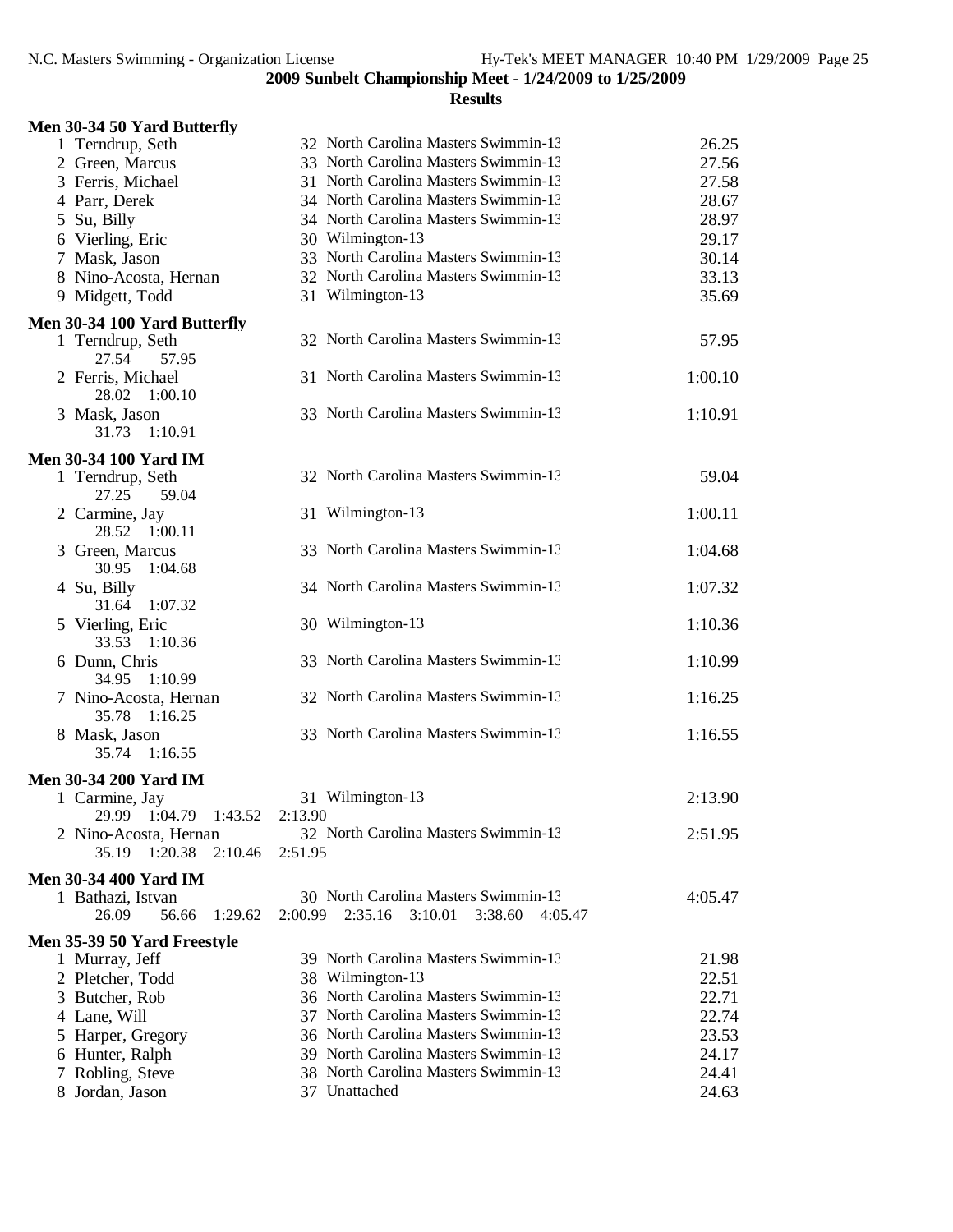| (Men 35-39 50 Yard Freestyle)                                    |                                                 |         |
|------------------------------------------------------------------|-------------------------------------------------|---------|
| 9 Sturgis, Jason                                                 | 36 North Carolina Masters Swimmin-13            | 26.46   |
| 10 Parrish, Christopher                                          | 38 North Carolina Masters Swimmin-13            | 28.19   |
| 11 Terada, Scott                                                 | 39 North Carolina Masters Swimmin-13            | 35.94   |
|                                                                  |                                                 |         |
| Men 35-39 100 Yard Freestyle<br>1 Murray, Jeff<br>22.79<br>48.25 | 39 North Carolina Masters Swimmin-13            | 48.25   |
| 2 Pletcher, Todd<br>22.92<br>48.33                               | 38 Wilmington-13                                | 48.33   |
| 3 Lane, Will<br>24.93<br>51.01                                   | 37 North Carolina Masters Swimmin-13            | 51.01   |
| 4 Harper, Gregory<br>24.55<br>51.17                              | 36 North Carolina Masters Swimmin-13            | 51.17   |
| 5 Butcher, Rob<br>24.55<br>52.21                                 | 36 North Carolina Masters Swimmin-13            | 52.21   |
| 6 Hunter, Ralph<br>25.55<br>52.88                                | 39 North Carolina Masters Swimmin-13            | 52.88   |
| 7 Robling, Steve<br>25.37<br>52.98                               | 38 North Carolina Masters Swimmin-13            | 52.98   |
| 8 Davis, Matthew<br>27.33<br>56.58                               | 36 North Carolina Masters Swimmin-13            | 56.58   |
| 9 Lee, David<br>28.62<br>1:01.44                                 | 37 Nemsnems                                     | 1:01.44 |
| 10 Parrish, Christopher<br>1:03.68<br>30.48                      | 38 North Carolina Masters Swimmin-13            | 1:03.68 |
| Men 35-39 200 Yard Freestyle                                     |                                                 |         |
| 1 Murray, Jeff                                                   | 39 North Carolina Masters Swimmin-13            | 1:46.07 |
| 24.45<br>51.34<br>1:18.81                                        | 1:46.07                                         |         |
| 2 Lane, Will                                                     | 37 North Carolina Masters Swimmin-13            | 1:52.14 |
| 26.24<br>54.33<br>1:22.86                                        | 1:52.14                                         |         |
| 3 Andersen, Morten                                               | 38 North Carolina Masters Swimmin-13            | 1:53.97 |
| 26.41<br>55.37<br>1:24.32                                        | 1:53.97                                         |         |
| 4 Robling, Steve                                                 | 38 North Carolina Masters Swimmin-13            | 2:00.56 |
| 28.19<br>1:30.45<br>59.18                                        | 2:00.56<br>36 North Carolina Masters Swimmin-13 |         |
| 5 Davis, Matthew<br>28.74<br>1:00.20<br>1:33.49                  | 2:07.32                                         | 2:07.32 |
| 6 Jordan, Jason                                                  | 37 Unattached                                   | 2:18.19 |
| 29.98 1:03.45 1:39.52                                            | 2:18.19                                         |         |
| Men 35-39 500 Yard Freestyle                                     |                                                 |         |
| 1 Andersen, Morten                                               | 38 North Carolina Masters Swimmin-13            | 5:17.37 |
| 28.39<br>59.49<br>1:31.36                                        | 2:03.64 2:35.54 3:07.91<br>3:39.73 4:12.43      |         |
| 4:45.11<br>5:17.37                                               |                                                 |         |
| 2 Murray, Jeff                                                   | 39 North Carolina Masters Swimmin-13            | 5:50.98 |
| 27.37<br>58.38<br>1:31.93                                        | 2:07.23 2:39.47 3:14.96 3:54.65 4:33.88         |         |
| 5:12.04<br>5:50.98                                               |                                                 |         |
| 3 Davis, Matthew                                                 | 36 North Carolina Masters Swimmin-13            | 6:09.10 |
| 32.10<br>1:07.04<br>1:43.15                                      | 2:20.16 2:58.35 3:36.88 4:15.44 4:54.11         |         |
| 5:32.86<br>6:09.10                                               |                                                 |         |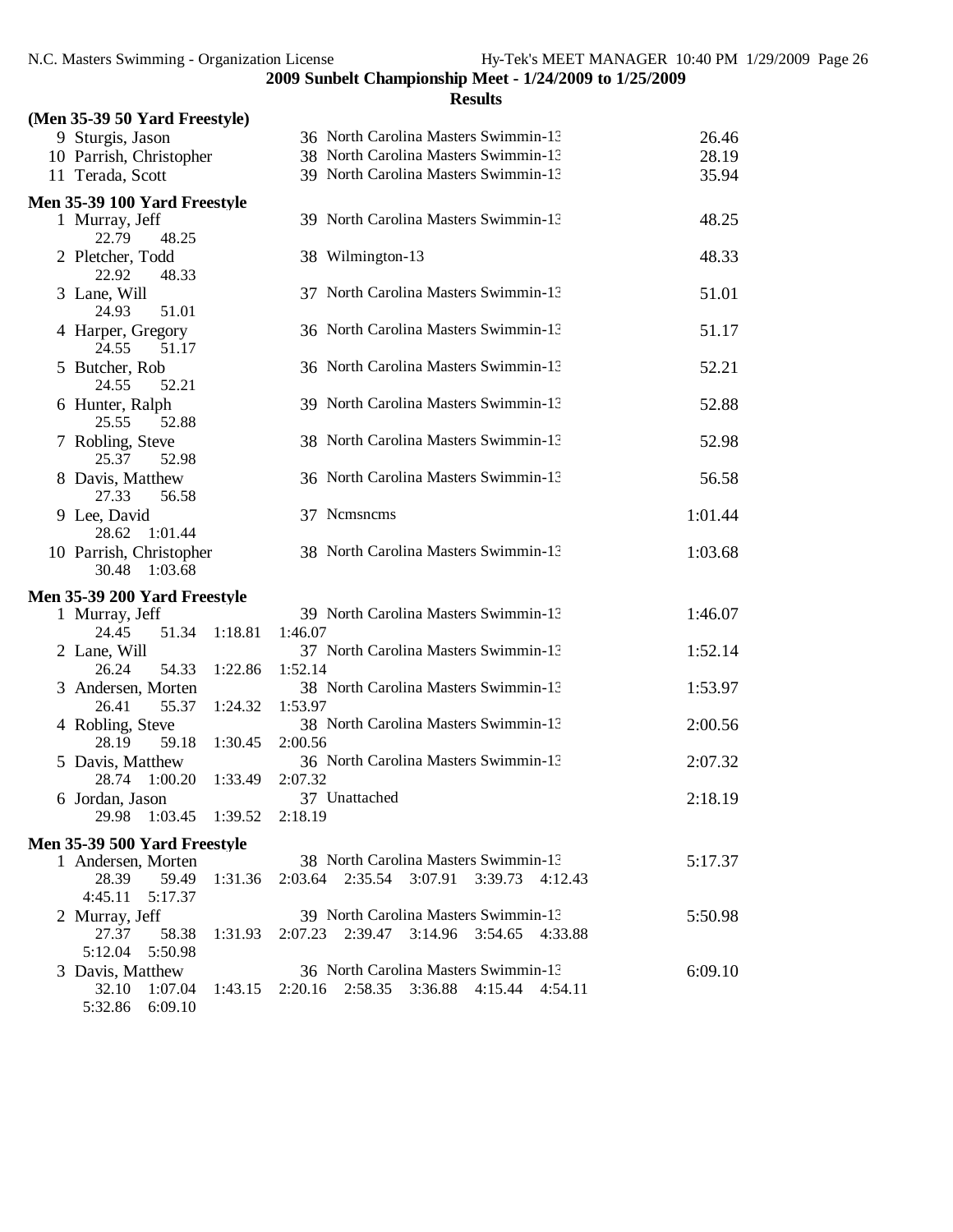| Men 35-39 1000 Yard Freestyle                     |                                                               |                |
|---------------------------------------------------|---------------------------------------------------------------|----------------|
| 1 Davis, Matthew                                  | 36 North Carolina Masters Swimmin-13                          | 13:49.98       |
| 35.09<br>1:12.06<br>1:49.41                       | 2:27.28<br>3:05.37<br>3:43.81<br>5:40.89 6:58.31              |                |
| 8:16.76                                           | 9:34.62 10:13.63 10:52.38 11:31.44 12:09.65 12:45.83 13:08.48 |                |
| 13:49.98                                          |                                                               |                |
| Men 35-39 50 Yard Backstroke                      |                                                               |                |
| 1 Lane, Will                                      | 37 North Carolina Masters Swimmin-13                          | 25.79          |
| 2 Pletcher, Todd                                  | 38 Wilmington-13                                              | 26.07          |
| 3 Murray, Jeff                                    | 39 North Carolina Masters Swimmin-13                          | 26.21          |
| 4 Harper, Gregory                                 | 36 North Carolina Masters Swimmin-13                          | 27.88          |
| 5 Hunter, Ralph                                   | 39 North Carolina Masters Swimmin-13                          | 28.43          |
| 6 Parrish, Christopher                            | 38 North Carolina Masters Swimmin-13                          | 38.10          |
| Men 35-39 100 Yard Backstroke                     |                                                               |                |
| 1 Lane, Will                                      | 37 North Carolina Masters Swimmin-13                          | 55.62          |
| 55.62<br>27.18                                    |                                                               |                |
| 2 Hunter, Ralph                                   | 39 North Carolina Masters Swimmin-13                          | 1:03.13        |
| 31.23 1:03.13                                     |                                                               |                |
| 3 Jordan, Jason                                   | 37 Unattached                                                 | 1:09.82        |
| 34.25<br>1:09.82                                  |                                                               |                |
| 4 Sturgis, Jason                                  | 36 North Carolina Masters Swimmin-13                          | 1:12.63        |
| 35.84<br>1:12.63                                  |                                                               |                |
| Men 35-39 200 Yard Backstroke                     |                                                               |                |
| 1 Lane, Will                                      | 37 North Carolina Masters Swimmin-13                          | 2:05.01        |
| 30.28 1:02.43<br>1:34.77                          | 2:05.01                                                       |                |
| 2 Davis, Matthew                                  | 36 North Carolina Masters Swimmin-13                          | 2:35.98        |
| 1:14.28<br>36.21<br>1:54.45                       | 2:35.98                                                       |                |
| Men 35-39 50 Yard Breaststroke                    |                                                               |                |
| 1 Butcher, Rob                                    | 36 North Carolina Masters Swimmin-13                          | 27.84          |
| 2 Harper, Gregory                                 | 36 North Carolina Masters Swimmin-13                          | 31.37          |
| 3 Jordan, Jason                                   | 37 Unattached                                                 | 35.81          |
| 4 Parrish, Christopher                            | 38 North Carolina Masters Swimmin-13                          | 37.85          |
| 5 Terada, Scott                                   | 39 North Carolina Masters Swimmin-13                          | 46.43          |
|                                                   |                                                               |                |
| Men 35-39 100 Yard Breaststroke                   | 36 North Carolina Masters Swimmin-13                          |                |
| 1 Butcher, Rob<br>1:01.99<br>28.85                |                                                               | 1:01.99        |
| 2 Andersen, Morten                                | 38 North Carolina Masters Swimmin-13                          | 1:06.69        |
| 31.67 1:06.69                                     |                                                               |                |
| 3 Parrish, Christopher                            | 38 North Carolina Masters Swimmin-13                          | 1:23.28        |
| 39.23<br>1:23.28                                  |                                                               |                |
|                                                   |                                                               |                |
| Men 35-39 200 Yard Breaststroke<br>1 Butcher, Rob | 36 North Carolina Masters Swimmin-13                          | 2:18.54        |
| 30.37 1:05.31<br>1:41.46                          | 2:18.54                                                       |                |
| 2 Parrish, Christopher                            | 38 North Carolina Masters Swimmin-13                          | 3:01.23        |
| $1:26.32$ $2:14.62$<br>40.42                      | 3:01.23                                                       |                |
|                                                   |                                                               |                |
| Men 35-39 50 Yard Butterfly                       | 37 North Carolina Masters Swimmin-13                          |                |
| 1 Lane, Will                                      | 39 North Carolina Masters Swimmin-13                          | 24.14          |
| 2 Murray, Jeff                                    |                                                               | 24.21          |
| 3 Pletcher, Todd                                  | 38 Wilmington-13<br>36 North Carolina Masters Swimmin-13      | 24.65<br>25.91 |
| 4 Butcher, Rob                                    | 36 North Carolina Masters Swimmin-13                          | 26.21          |
| 5 Harper, Gregory                                 |                                                               |                |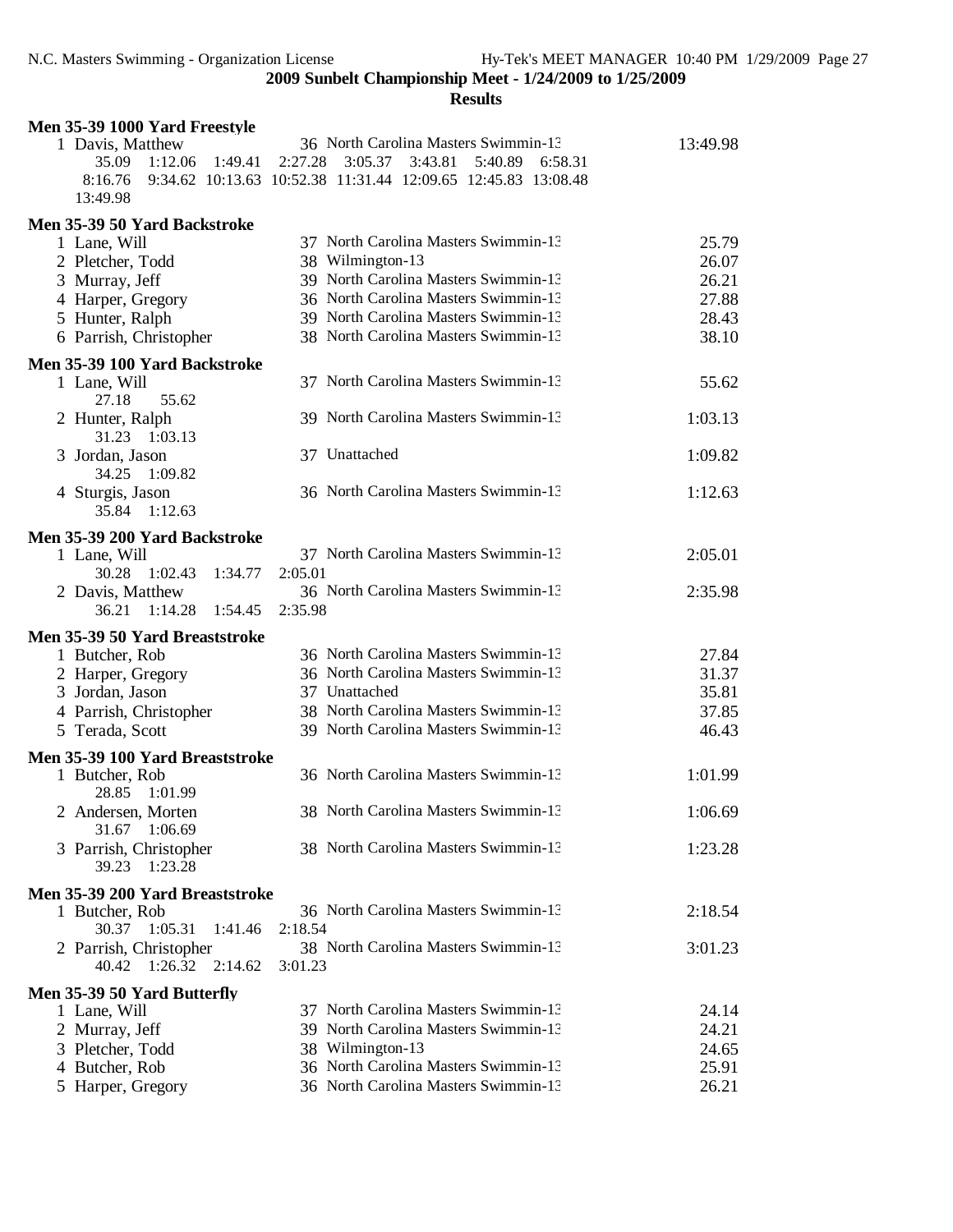| (Men 35-39 50 Yard Butterfly)        |                                                     |         |
|--------------------------------------|-----------------------------------------------------|---------|
| 6 Hunter, Ralph                      | 39 North Carolina Masters Swimmin-13                | 26.30   |
| 7 Robling, Steve                     | 38 North Carolina Masters Swimmin-13                | 26.64   |
| 8 Davis, Matthew                     | 36 North Carolina Masters Swimmin-13                | 31.23   |
| 9 Parrish, Christopher               | 38 North Carolina Masters Swimmin-13                | 33.50   |
|                                      |                                                     |         |
| Men 35-39 100 Yard Butterfly         | 39 North Carolina Masters Swimmin-13                | 52.67   |
| 1 Murray, Jeff<br>24.38<br>52.67     |                                                     |         |
| 2 Andersen, Morten                   | 38 North Carolina Masters Swimmin-13                | 54.62   |
| 25.65<br>54.62                       |                                                     |         |
| 3 Pletcher, Todd                     | 38 Wilmington-13                                    | 54.70   |
| 24.89<br>54.70                       |                                                     |         |
| 4 Butcher, Rob                       | 36 North Carolina Masters Swimmin-13                | 58.70   |
| 26.69<br>58.70                       |                                                     |         |
| 5 Hunter, Ralph                      | 39 North Carolina Masters Swimmin-13                | 58.79   |
| 27.71<br>58.79                       |                                                     |         |
| 6 Robling, Steve                     | 38 North Carolina Masters Swimmin-13                | 59.69   |
| 59.69<br>27.82                       |                                                     |         |
| 7 Parrish, Christopher               | 38 North Carolina Masters Swimmin-13                | 1:16.28 |
| 34.58<br>1:16.28                     |                                                     |         |
|                                      |                                                     |         |
| <b>Men 35-39 100 Yard IM</b>         |                                                     |         |
| 1 Pletcher, Todd<br>56.39            | 38 Wilmington-13                                    | 56.39   |
| 25.85                                |                                                     |         |
| 2 Hunter, Ralph<br>28.01             | 39 North Carolina Masters Swimmin-13                | 1:00.44 |
| 1:00.44                              | 38 North Carolina Masters Swimmin-13                | 1:04.56 |
| 3 Robling, Steve<br>1:04.56<br>30.02 |                                                     |         |
| 4 Sturgis, Jason                     | 36 North Carolina Masters Swimmin-13                | 1:13.25 |
| 33.17<br>1:13.25                     |                                                     |         |
| 5 Jordan, Jason                      | 37 Unattached                                       | 1:15.80 |
| 1:15.80<br>35.76                     |                                                     |         |
| 6 Parrish, Christopher               | 38 North Carolina Masters Swimmin-13                | 1:16.63 |
| 36.21<br>1:16.63                     |                                                     |         |
|                                      |                                                     |         |
| Men 35-39 200 Yard IM                |                                                     |         |
| 1 Andersen, Morten                   | 38 North Carolina Masters Swimmin-13                | 2:05.92 |
| 25.88<br>58.64<br>1:35.51            | 2:05.92                                             |         |
| 2 Parrish, Christopher               | 38 North Carolina Masters Swimmin-13                | 2:48.07 |
| 36.11<br>1:23.61<br>2:11.06          | 2:48.07                                             |         |
| <b>Men 35-39 400 Yard IM</b>         |                                                     |         |
| 1 Andersen, Morten                   | 38 North Carolina Masters Swimmin-13                | 4:36.59 |
| 1:37.34<br>28.00<br>1:00.52          | 2:14.59<br>2:53.09<br>3:32.13<br>4:05.09<br>4:36.59 |         |
| Men 40-44 50 Yard Freestyle          |                                                     |         |
| 1 Schultz, Norman                    | 43 North Carolina Masters Swimmin-13                | 22.76   |
| 2 Brewick, Noel                      | 40 North Carolina Masters Swimmin-13                | 23.27   |
| 3 Pistorio, Anthony                  | 43 North Carolina Masters Swimmin-13                | 23.87   |
| 4 Finn, John                         | 40 North Carolina Masters Swimmin-13                | 24.06   |
| 5 St Jean, Rob                       | 40 Charleston Family YMCA-12                        | 24.31   |
| *6 Curtis, Russ                      | 42 North Carolina Masters Swimmin-13                | 24.95   |
| *6 Davis, William                    | 41 North Carolina Masters Swimmin-13                | 24.95   |
| 8 Fawcett, Frank                     | 44 Unattached                                       | 25.80   |
| 9 Perers, Peter                      | 42 North Carolina Masters Swimmin-13                | 26.08   |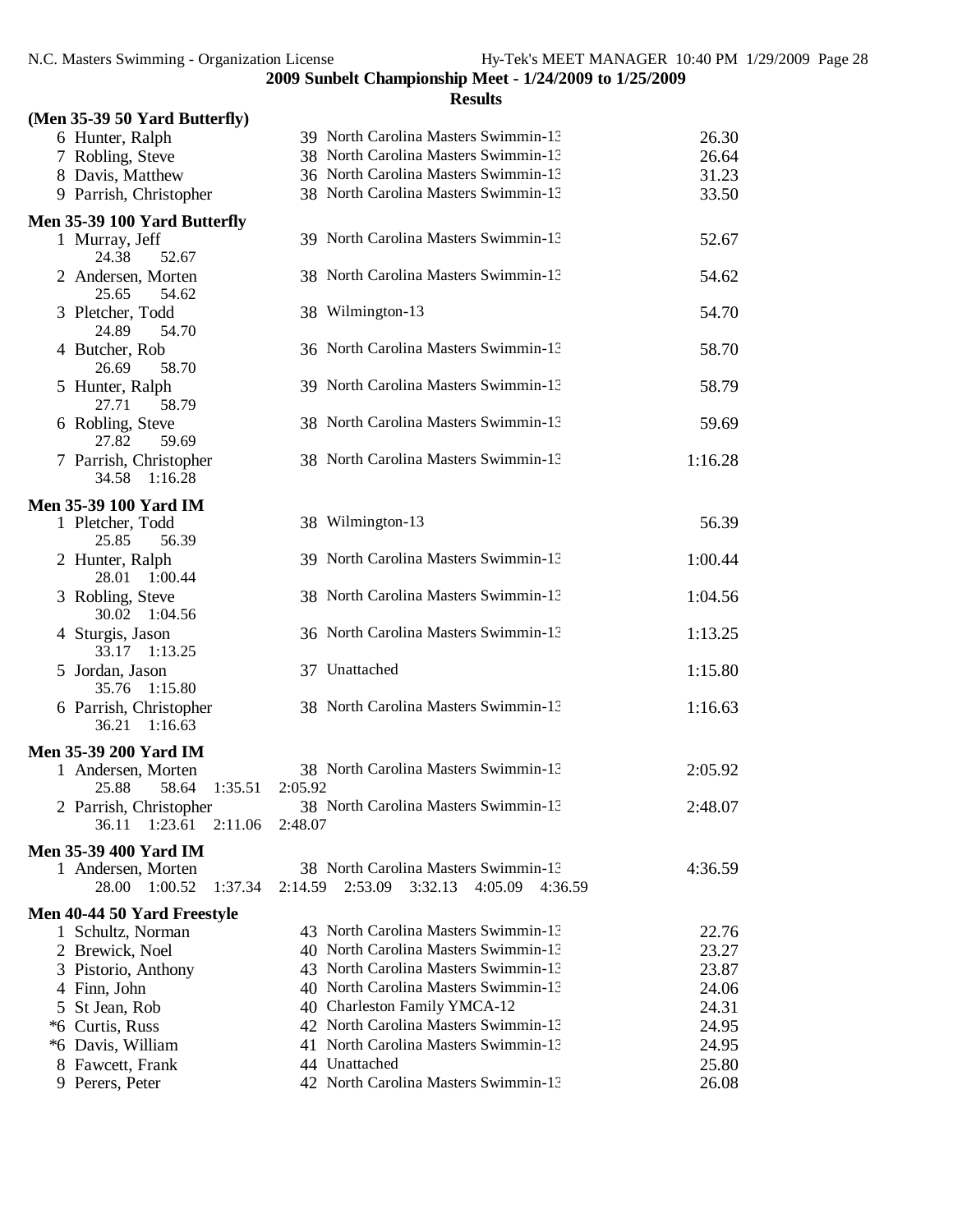| (Men 40-44 50 Yard Freestyle)          |         |                                                     |         |
|----------------------------------------|---------|-----------------------------------------------------|---------|
| 10 Blake, Thomas                       |         | 40 North Carolina Masters Swimmin-13                | 26.23   |
| 11 Dudley, Thomas                      |         | 42 Team Greenville Masters-55                       | 26.42   |
| 12 Tomlinson, Scott                    |         | 42 North Carolina Masters Swimmin-13                | 26.88   |
| Men 40-44 100 Yard Freestyle           |         |                                                     |         |
| 1 Schultz, Norman                      |         | 43 North Carolina Masters Swimmin-13                | 51.39   |
| 24.94<br>51.39                         |         |                                                     |         |
| 2 Pistorio, Anthony                    |         | 43 North Carolina Masters Swimmin-13                | 51.69   |
| 24.59<br>51.69                         |         |                                                     |         |
| 3 Brewick, Noel                        |         | 40 North Carolina Masters Swimmin-13                | 52.13   |
| 25.22<br>52.13<br>4 St Jean, Rob       |         | 40 Charleston Family YMCA-12                        | 53.21   |
| 25.82<br>53.21                         |         |                                                     |         |
| 5 Finn, John                           |         | 40 North Carolina Masters Swimmin-13                | 54.33   |
| 25.88<br>54.33                         |         |                                                     |         |
| 6 Davis, William                       |         | 41 North Carolina Masters Swimmin-13                | 54.60   |
| 26.85<br>54.60                         |         |                                                     |         |
| 7 Fawcett, Frank                       |         | 44 Unattached                                       | 55.10   |
| 26.29<br>55.10                         |         |                                                     |         |
| 8 Curtis, Russ                         |         | 42 North Carolina Masters Swimmin-13                | 55.73   |
| 26.91<br>55.73                         |         |                                                     |         |
| 9 Perers, Peter<br>29.09<br>58.79      |         | 42 North Carolina Masters Swimmin-13                | 58.79   |
| 10 Jewett, Russell                     |         | 42 North Carolina Masters Swimmin-13                | 1:00.00 |
| 28.50<br>1:00.00                       |         |                                                     |         |
| 11 Blake, Thomas                       |         | 40 North Carolina Masters Swimmin-13                | 1:00.63 |
| 29.18<br>1:00.63                       |         |                                                     |         |
| Men 40-44 200 Yard Freestyle           |         |                                                     |         |
| 1 Pistorio, Anthony                    |         | 43 North Carolina Masters Swimmin-13                | 1:55.80 |
| 57.50<br>27.96                         | 1:26.99 | 1:55.80                                             |         |
| 2 Schultz, Norman                      |         | 43 North Carolina Masters Swimmin-13                | 1:56.62 |
| 27.59<br>57.41                         | 1:27.44 | 1:56.62                                             |         |
| 3 Davis, William                       |         | 41 North Carolina Masters Swimmin-13                | 1:59.34 |
| 27.46<br>57.60                         | 1:28.29 | 1:59.34<br>42 North Carolina Masters Swimmin-13     | 2:13.07 |
| 4 Perers, Peter<br>32.08<br>1:07.05    | 1:40.48 | 2:13.07                                             |         |
| 5 Blake, Thomas                        |         | 40 North Carolina Masters Swimmin-13                | 2:20.13 |
| 1:09.90<br>33.20                       | 1:44.79 | 2:20.13                                             |         |
| Men 40-44 500 Yard Freestyle           |         |                                                     |         |
| 1 Pistorio, Anthony                    |         | 43 North Carolina Masters Swimmin-13                | 5:23.11 |
| 30.17<br>1:02.45                       | 1:35.29 | 2:08.41<br>2:41.74<br>3:15.03<br>3:47.28<br>4:19.55 |         |
| 4:52.00<br>5:23.11                     |         |                                                     |         |
| 2 Davis, William                       |         | 41 North Carolina Masters Swimmin-13                | 5:26.94 |
| 29.81<br>1:01.57                       | 1:34.29 | 2:07.58<br>2:41.18 3:14.73<br>3:47.85<br>4:21.16    |         |
| 4:54.59<br>5:26.94                     |         |                                                     |         |
| 3 Hilgen, Thomas                       |         | 44 North Carolina Masters Swimmin-13                | 5:36.14 |
| 31.15<br>1:05.61<br>5:03.60<br>5:36.14 | 1:39.18 | 2:13.36 2:47.34 3:21.62<br>3:55.76<br>4:29.89       |         |
| 4 Schultz, Norman                      |         | 43 North Carolina Masters Swimmin-13                | 5:37.49 |
| 33.01<br>1:08.09                       | 1:43.33 | 2:18.05 2:52.63 3:27.21 4:00.38 4:33.07             |         |
| 5:05.47    5:37.49                     |         |                                                     |         |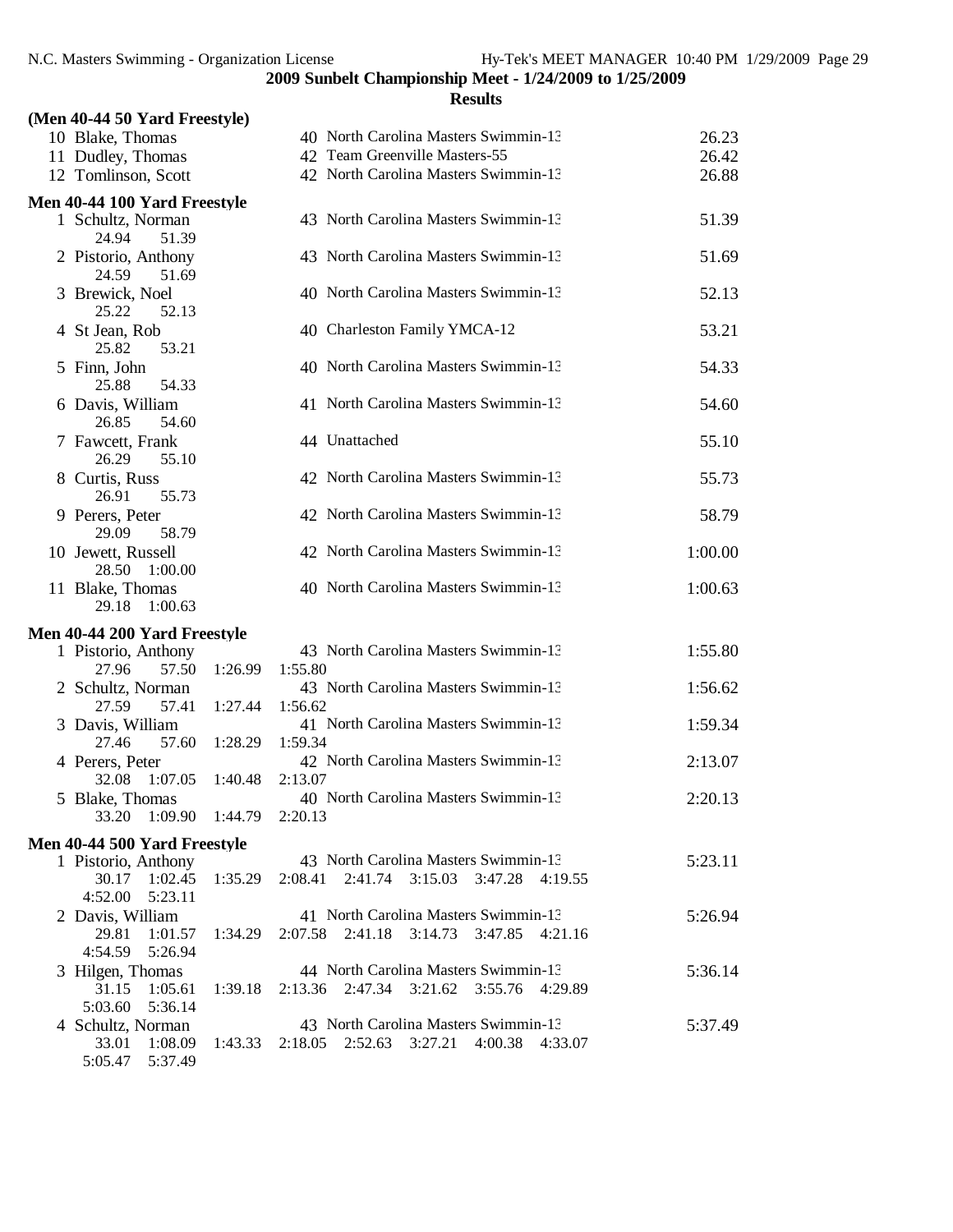| (Men 40-44 500 Yard Freestyle)                                                   |         |                 |         |                               |                                                 |                  |          |
|----------------------------------------------------------------------------------|---------|-----------------|---------|-------------------------------|-------------------------------------------------|------------------|----------|
| 5 Smith, Stratton                                                                |         |                 |         |                               | 44 North Carolina Masters Swimmin-13            |                  | 5:47.54  |
| 31.88<br>1:06.20<br>5:12.17<br>5:47.54                                           | 1:39.99 | 2:14.34         |         | 2:48.95 3:24.13               | 4:00.06 4:36.09                                 |                  |          |
| 6 Jewett, Russell<br>31.80<br>1:06.43                                            | 1:42.95 | 2:21.00         | 2:59.80 | 3:39.56                       | 42 North Carolina Masters Swimmin-13<br>4:19.47 | 4:59.17          | 6:16.33  |
| 5:38.36<br>6:16.33                                                               |         |                 |         |                               |                                                 |                  |          |
| Men 40-44 1000 Yard Freestyle                                                    |         |                 |         |                               |                                                 |                  |          |
| 1 Davis, William                                                                 |         |                 |         |                               | 41 North Carolina Masters Swimmin-13            |                  | 11:14.80 |
| 30.13<br>1:03.04                                                                 | 1:36.20 | 2:09.74         | 2:43.35 | 3:17.91                       | 3:52.44                                         | 4:26.61          |          |
| 5:01.02<br>5:35.32                                                               | 6:09.56 | 6:43.77         | 7:17.96 | 7:52.21                       | 8:26.34                                         | 9:00.73          |          |
| 9:34.73 10:08.75 10:42.50 11:14.80                                               |         |                 |         |                               |                                                 |                  |          |
| 2 Hilgen, Thomas                                                                 |         |                 |         |                               | 44 North Carolina Masters Swimmin-13            |                  | 11:33.74 |
| 31.19<br>1:05.21                                                                 | 1:39.33 | 2:13.70         | 2:48.50 | 3:23.54                       | 3:58.24                                         | 4:33.19          |          |
| 5:07.99<br>5:42.56                                                               | 6:17.19 | 6:52.00         | 7:27.35 | 8:02.48                       | 8:37.88                                         | 9:13.51          |          |
| 9:49.04 10:24.95 11:00.22 11:33.74                                               |         |                 |         |                               |                                                 |                  |          |
| 3 Smith, Stratton                                                                |         |                 |         |                               | 44 North Carolina Masters Swimmin-13            |                  | 12:01.48 |
| 30.74<br>1:03.28                                                                 |         | 1:36.98 2:11.56 | 2:46.89 | 3:23.31                       | 4:00.22                                         | 4:37.30          |          |
| 5:14.26<br>5:51.54<br>10:12.17 10:49.11 11:25.91 12:01.48                        | 6:28.95 | 7:06.19 7:43.51 |         | 8:20.48                       | 8:57.78                                         | 9:34.91          |          |
|                                                                                  |         |                 |         |                               |                                                 |                  |          |
| Men 40-44 1650 Yard Freestyle                                                    |         |                 |         |                               |                                                 |                  |          |
| 1 Pistorio, Anthony                                                              |         |                 |         |                               | 43 North Carolina Masters Swimmin-13            |                  | 18:53.92 |
| 31.11<br>1:04.87                                                                 | 1:39.36 | 2:14.31         | 2:49.39 | 3:24.43                       | 3:59.25                                         | 4:33.85          |          |
| 5:08.47<br>5:42.93                                                               | 6:17.27 | 6:51.91         | 7:26.61 | 8:01.05                       | 8:35.31                                         | 9:10.04          |          |
| 9:44.40 10:18.87 10:53.52 11:27.83 12:02.21 12:36.49 13:10.63 13:44.83           |         |                 |         |                               |                                                 |                  |          |
| 14:18.85 14:52.91 15:27.20 16:01.52 16:35.95 17:10.61 17:45.61 18:20.49 18:53.92 |         |                 |         |                               |                                                 |                  |          |
| 2 Jewett, Russell                                                                |         |                 |         |                               | 42 North Carolina Masters Swimmin-13            |                  | 21:39.99 |
| 32.03<br>1:08.14                                                                 | 1:45.92 | 2:24.85         | 3:04.55 | 3:44.66                       | 4:24.94                                         | 5:04.89          |          |
| 5:44.62<br>6:25.11                                                               | 7:05.05 | 7:44.90         | 8:24.47 | 9:04.80                       |                                                 | 9:44.92 10:24.39 |          |
| 11:05.05 11:44.12 12:23.81 13:03.83 13:43.75 14:22.67 15:03.44 15:43.81          |         |                 |         |                               |                                                 |                  |          |
| 16:23.51 17:03.70 17:43.64 18:23.17 19:02.97 19:43.30 20:23.22 21:01.05 21:39.99 |         |                 |         |                               |                                                 |                  |          |
| Men 40-44 50 Yard Backstroke                                                     |         |                 |         |                               |                                                 |                  |          |
| 1 St Jean, Rob                                                                   |         |                 |         | 40 Charleston Family YMCA-12  |                                                 |                  | 27.87    |
| 2 Gantt, Rick                                                                    |         |                 |         | 41 Team Greenville Masters-55 |                                                 |                  | 29.64    |
| 3 Dudley, Thomas                                                                 |         |                 |         | 42 Team Greenville Masters-55 |                                                 |                  | 31.60    |
| 4 Blake, Thomas                                                                  |         |                 |         |                               | 40 North Carolina Masters Swimmin-13            |                  | 33.89    |
| Men 40-44 100 Yard Backstroke                                                    |         |                 |         |                               |                                                 |                  |          |
| 1 Gantt, Rick                                                                    |         |                 |         | 41 Team Greenville Masters-55 |                                                 |                  | 1:04.73  |
| 31.71<br>1:04.73                                                                 |         |                 |         |                               |                                                 |                  |          |
| 2 Smith, Stratton                                                                |         |                 |         |                               | 44 North Carolina Masters Swimmin-13            |                  | 1:05.88  |
| 1:05.88<br>31.85                                                                 |         |                 |         |                               |                                                 |                  |          |
| 3 Dudley, Thomas                                                                 |         |                 |         | 42 Team Greenville Masters-55 |                                                 |                  | 1:09.18  |
| 33.93<br>1:09.18                                                                 |         |                 |         |                               |                                                 |                  |          |
| 4 Perers, Peter                                                                  |         |                 |         |                               | 42 North Carolina Masters Swimmin-13            |                  | 1:11.26  |
| 34.67<br>1:11.26                                                                 |         |                 |         |                               |                                                 |                  |          |
| Men 40-44 200 Yard Backstroke                                                    |         |                 |         |                               |                                                 |                  |          |
| 1 St Jean, Rob                                                                   |         |                 |         | 40 Charleston Family YMCA-12  |                                                 |                  | 2:04.41  |
| 30.73<br>1:02.71                                                                 | 1:34.15 | 2:04.41         |         |                               |                                                 |                  |          |
| 2 Hilgen, Thomas                                                                 |         |                 |         |                               | 44 North Carolina Masters Swimmin-13            |                  | 2:16.81  |
| 32.53<br>1:07.48                                                                 | 1:42.89 | 2:16.81         |         |                               |                                                 |                  |          |
| 3 Gantt, Rick                                                                    |         |                 |         | 41 Team Greenville Masters-55 |                                                 |                  | 2:17.16  |
| 32.44<br>1:07.26                                                                 | 1:42.40 | 2:17.16         |         |                               |                                                 |                  |          |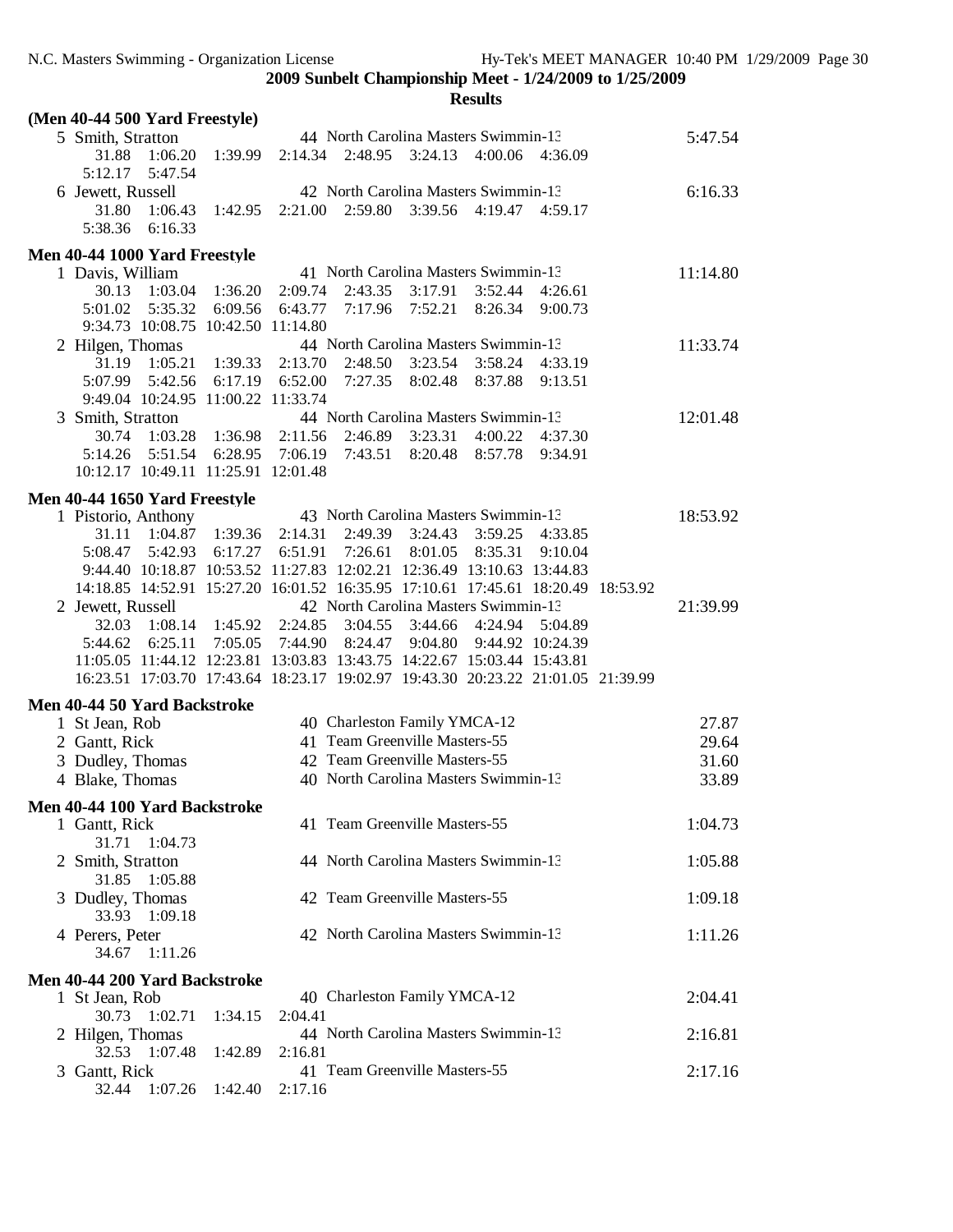| (Men 40-44 200 Yard Backstroke)                                                    |                                          |         |
|------------------------------------------------------------------------------------|------------------------------------------|---------|
| 4 Dudley, Thomas<br>1:14.35<br>2:31.78<br>35.78                                    | 42 Team Greenville Masters-55            | 2:31.78 |
| Men 40-44 50 Yard Breaststroke                                                     |                                          |         |
| 1 Brewick, Noel                                                                    | 40 North Carolina Masters Swimmin-13     | 28.32   |
| 2 Finn, John                                                                       | 40 North Carolina Masters Swimmin-13     | 28.94   |
| 3 St Jean, Rob                                                                     | 40 Charleston Family YMCA-12             | 30.94   |
| 4 Curtis, Russ                                                                     | 42 North Carolina Masters Swimmin-13     | 32.12   |
| 5 Stuart, Steven                                                                   | 40 Team Greenville Masters-55            | 32.24   |
| 6 Schultz, Norman                                                                  | 43 North Carolina Masters Swimmin-13     | 32.43   |
| 7 Blake, Thomas                                                                    | 40 North Carolina Masters Swimmin-13     | 34.98   |
|                                                                                    |                                          |         |
| Men 40-44 100 Yard Breaststroke                                                    |                                          |         |
| 1 Brewick, Noel<br>29.81 1:03.76                                                   | 40 North Carolina Masters Swimmin-13     | 1:03.76 |
| 2 Finn, John<br>1:05.20<br>30.12                                                   | 40 North Carolina Masters Swimmin-13     | 1:05.20 |
| 3 St Jean, Rob<br>33.05<br>1:09.42                                                 | 40 Charleston Family YMCA-12             | 1:09.42 |
| 4 Schultz, Norman<br>33.62<br>1:10.19                                              | 43 North Carolina Masters Swimmin-13     | 1:10.19 |
| 5 Curtis, Russ<br>33.93<br>1:13.17                                                 | 42 North Carolina Masters Swimmin-13     | 1:13.17 |
| Men 40-44 200 Yard Breaststroke<br>1 Stuart, Steven<br>1:14.80<br>35.52<br>1:54.52 | 40 Team Greenville Masters-55<br>2:33.87 | 2:33.87 |
| Men 40-44 50 Yard Butterfly                                                        |                                          |         |
| 1 Brewick, Noel                                                                    | 40 North Carolina Masters Swimmin-13     | 24.63   |
| 2 Schultz, Norman                                                                  | 43 North Carolina Masters Swimmin-13     | 25.50   |
| 3 Finn, John                                                                       | 40 North Carolina Masters Swimmin-13     | 25.80   |
| 4 St Jean, Rob                                                                     | 40 Charleston Family YMCA-12             | 25.85   |
| 5 Curtis, Russ                                                                     | 42 North Carolina Masters Swimmin-13     | 26.38   |
| 6 Gantt, Rick                                                                      | 41 Team Greenville Masters-55            | 27.18   |
| 7 Fawcett, Frank                                                                   | 44 Unattached                            | 27.73   |
| 8 Perers, Peter                                                                    | 42 North Carolina Masters Swimmin-13     | 28.79   |
| 9 Dudley, Thomas                                                                   | 42 Team Greenville Masters-55            | 29.84   |
| Men 40-44 100 Yard Butterfly                                                       |                                          |         |
| 1 Brewick, Noel<br>26.04<br>56.15                                                  | 40 North Carolina Masters Swimmin-13     | 56.15   |
| 2 St Jean, Rob<br>26.63<br>56.50                                                   | 40 Charleston Family YMCA-12             | 56.50   |
| Schultz, Norman<br>3<br>26.87<br>58.06                                             | 43 North Carolina Masters Swimmin-13     | 58.06   |
| 4 Gantt, Rick                                                                      | 41 Team Greenville Masters-55            | 59.60   |
| 27.56<br>59.60<br>5 Dudley, Thomas<br>30.57<br>1:07.08                             | 42 Team Greenville Masters-55            | 1:07.08 |
| Men 40-44 200 Yard Butterfly                                                       |                                          |         |
| 1 Dudley, Thomas<br>1:58.71<br>1:12.32<br>32.88                                    | 42 Team Greenville Masters-55<br>2:43.95 | 2:43.95 |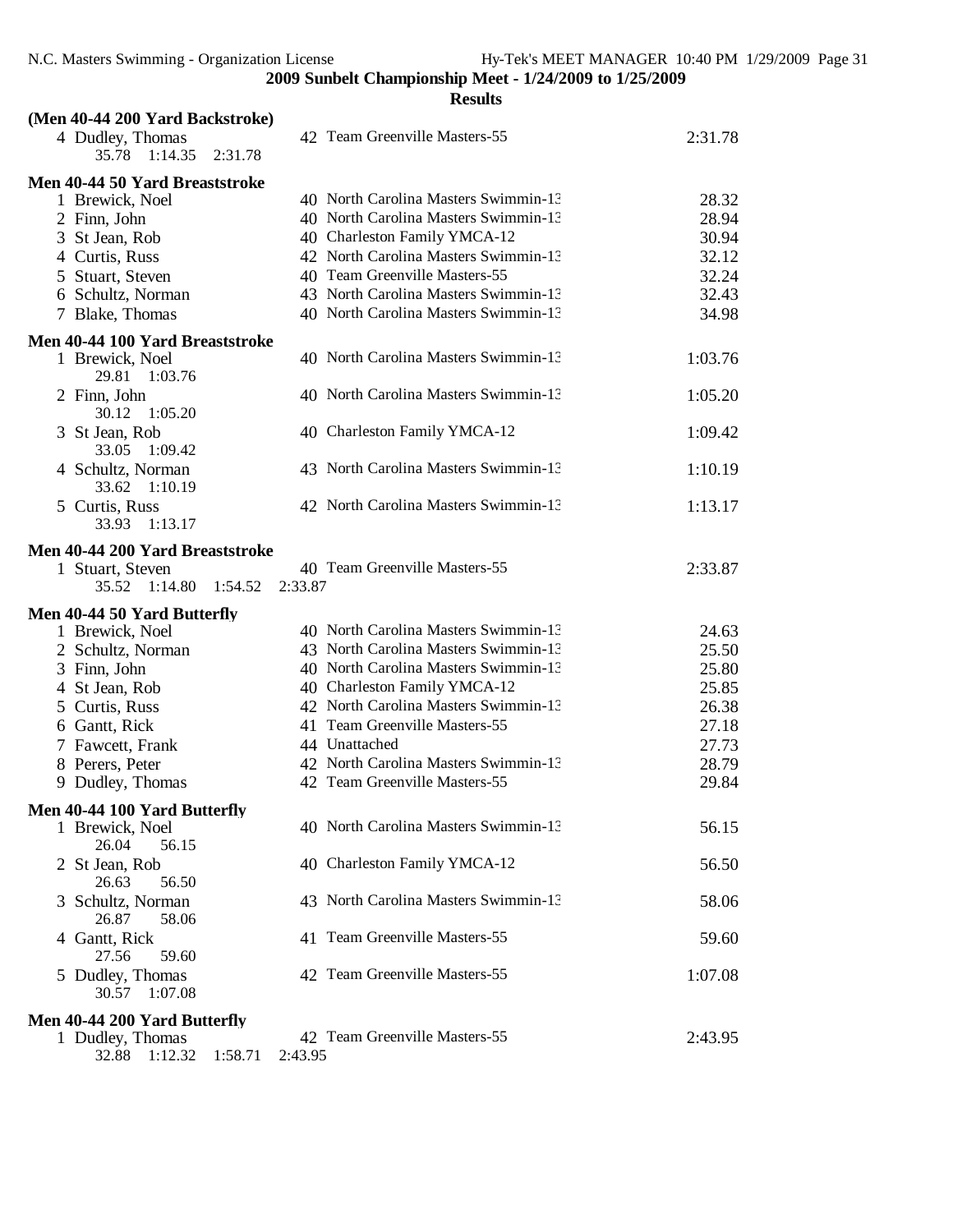|   | <b>Men 40-44 100 Yard IM</b>          |         |                                                                                             |         |
|---|---------------------------------------|---------|---------------------------------------------------------------------------------------------|---------|
|   | 1 Brewick, Noel<br>26.79<br>57.58     |         | 40 North Carolina Masters Swimmin-13                                                        | 57.58   |
|   | 2 St Jean, Rob<br>26.55<br>58.82      |         | 40 Charleston Family YMCA-12                                                                | 58.82   |
|   | 3 Finn, John<br>28.17 1:02.41         |         | 40 North Carolina Masters Swimmin-13                                                        | 1:02.41 |
|   | 4 Curtis, Russ<br>29.19<br>1:03.71    |         | 42 North Carolina Masters Swimmin-13                                                        | 1:03.71 |
|   | 5 Stuart, Steven<br>30.20<br>1:03.95  |         | 40 Team Greenville Masters-55                                                               | 1:03.95 |
|   | 6 Gantt, Rick<br>28.91<br>1:04.91     |         | 41 Team Greenville Masters-55                                                               | 1:04.91 |
|   | 7 Smith, Stratton<br>29.88<br>1:05.77 |         | 44 North Carolina Masters Swimmin-13                                                        | 1:05.77 |
|   | 8 Fawcett, Frank<br>30.26<br>1:06.77  |         | 44 Unattached                                                                               | 1:06.77 |
|   | 9 Tomlinson, Scott<br>31.50 1:07.05   |         | 42 North Carolina Masters Swimmin-13                                                        | 1:07.05 |
|   | <b>Men 40-44 200 Yard IM</b>          |         |                                                                                             |         |
|   | 1 Pistorio, Anthony                   |         | 43 North Carolina Masters Swimmin-13                                                        | 2:10.23 |
|   | 27.39 1:00.06                         | 1:38.99 | 2:10.23                                                                                     |         |
|   | 2 Schultz, Norman<br>28.45 1:03.57    | 1:41.78 | 43 North Carolina Masters Swimmin-13<br>2:11.79                                             | 2:11.79 |
|   | 3 Hilgen, Thomas<br>29.91<br>1:05.00  | 1:44.56 | 44 North Carolina Masters Swimmin-13<br>2:16.30                                             | 2:16.30 |
|   | 4 Smith, Stratton<br>30.04<br>1:05.02 | 1:50.13 | 44 North Carolina Masters Swimmin-13<br>2:25.68                                             | 2:25.68 |
|   | 5 Jewett, Russell<br>31.89 1:12.44    | 1:58.43 | 42 North Carolina Masters Swimmin-13<br>2:34.26                                             | 2:34.26 |
|   | 6 Blake, Thomas<br>30.95<br>1:12.06   | 1:59.15 | 40 North Carolina Masters Swimmin-13<br>2:34.64                                             | 2:34.64 |
|   | <b>Men 40-44 400 Yard IM</b>          |         |                                                                                             |         |
|   | 1 St Jean, Rob                        |         | 40 Charleston Family YMCA-12                                                                | 4:31.29 |
|   | 28.06<br>1:00.33                      | 1:34.32 | 2:47.51<br>3:28.49<br>4:00.85<br>2:07.11<br>4:31.29                                         |         |
|   | 2 Schultz, Norman<br>30.70<br>1:06.43 | 1:46.94 | 43 North Carolina Masters Swimmin-13<br>2:25.18<br>3:05.90<br>3:46.61<br>4:19.52<br>4:49.63 | 4:49.63 |
|   | 3 Stuart, Steven<br>32.30<br>1:11.88  | 1:55.23 | 40 Team Greenville Masters-55<br>3:19.21<br>4:01.09<br>2:36.75<br>4:39.89<br>5:16.47        | 5:16.47 |
|   | 4 Jewett, Russell<br>35.23<br>1:19.33 | 2:05.17 | 42 North Carolina Masters Swimmin-13<br>2:49.92<br>3:39.01<br>4:26.58<br>5:05.08<br>5:41.16 | 5:41.16 |
|   | Men 45-49 50 Yard Freestyle           |         |                                                                                             |         |
|   | 1 Smith, Jeffrey                      |         | 45 North Carolina Masters Swimmin-13                                                        | 24.90   |
|   | 2 Cole, Robert                        |         | 47 North Carolina Masters Swimmin-13                                                        | 25.20   |
|   | 3 Arnholt, Alan                       |         | 45 North Carolina Masters Swimmin-13                                                        | 25.33   |
|   | 4 D'Englere, Paul                     |         | 47 North Carolina Masters Swimmin-13                                                        | 25.76   |
|   | 5 Williams, Ned                       |         | 48 North Carolina Masters Swimmin-13                                                        | 25.87   |
|   | 6 Johnson, Steven                     |         | 48 North Carolina Masters Swimmin-13                                                        | 25.88   |
| 7 | Tucker, David                         |         | 45 North Carolina Masters Swimmin-13                                                        | 26.51   |
|   | 8 Haller, Fritz                       |         | 49 Unattached                                                                               | 27.12   |
| 9 | Ericson, David A                      |         | 47 Unattached                                                                               | 29.50   |
|   | 10 White, Jay                         |         | 48 North Carolina Masters Swimmin-13                                                        | 30.20   |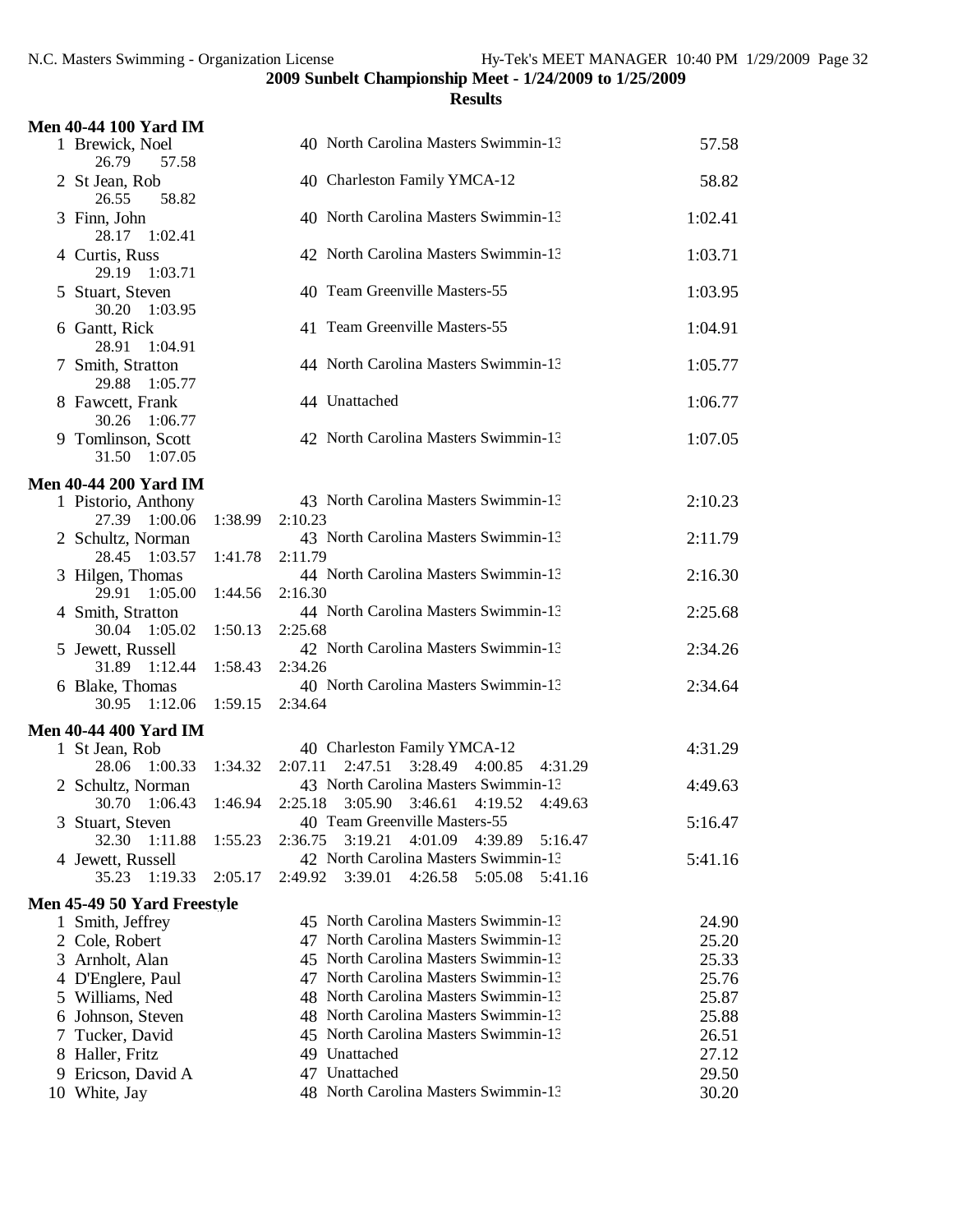| ı<br>ı<br>- 1 |
|---------------|
|---------------|

| Men 45-49 100 Yard Freestyle                              |         |                                                                                             |         |
|-----------------------------------------------------------|---------|---------------------------------------------------------------------------------------------|---------|
| 1 Smith, Jeffrey<br>25.82<br>53.35                        |         | 45 North Carolina Masters Swimmin-13                                                        | 53.35   |
| 2 Cole, Robert<br>26.10<br>55.28                          |         | 47 North Carolina Masters Swimmin-13                                                        | 55.28   |
| 3 D'Englere, Paul<br>27.40<br>56.30                       |         | 47 North Carolina Masters Swimmin-13                                                        | 56.30   |
| 4 Arnholt, Alan<br>27.42<br>57.04                         |         | 45 North Carolina Masters Swimmin-13                                                        | 57.04   |
| 5 Williams, Ned<br>27.13<br>57.47                         |         | 48 North Carolina Masters Swimmin-13                                                        | 57.47   |
| 6 Dickerman, Dwight<br>28.03<br>58.44                     |         | 47 North Carolina Masters Swimmin-13                                                        | 58.44   |
| 7 Hartley, Larry<br>1:00.15<br>28.61                      |         | 49 North Carolina Masters Swimmin-13                                                        | 1:00.15 |
| 8 Cook, Gregory<br>29.10 1:00.91                          |         | 46 North Carolina Masters Swimmin-13                                                        | 1:00.91 |
| 9 Turpin, Tom<br>28.58 1:01.22                            |         | 47 Nemsnems                                                                                 | 1:01.22 |
| Men 45-49 200 Yard Freestyle                              |         |                                                                                             |         |
| 1 Switzer, Keith<br>25.19<br>51.82                        | 1:19.13 | 45 Coluunat<br>1:46.25                                                                      | 1:46.25 |
| 2 Cole, Robert<br>28.72<br>59.90                          | 1:30.49 | 47 North Carolina Masters Swimmin-13<br>2:02.60                                             | 2:02.60 |
| 3 Doyle, G. Mark<br>30.26 1:02.57                         | 1:34.30 | 49 North Carolina Masters Swimmin-13<br>2:05.42                                             | 2:05.42 |
| 4 D'Englere, Paul<br>30.28 1:02.27                        | 1:34.73 | 47 North Carolina Masters Swimmin-13<br>2:05.98                                             | 2:05.98 |
| 5 Johnson, Steven<br>30.27 1:02.32                        | 1:35.32 | 48 North Carolina Masters Swimmin-13<br>2:07.03                                             | 2:07.03 |
| 6 Arnholt, Alan<br>31.36 1:04.59                          | 1:38.51 | 45 North Carolina Masters Swimmin-13<br>2:11.88                                             | 2:11.88 |
| 7 Cook, Gregory                                           |         | 46 North Carolina Masters Swimmin-13                                                        | 2:14.89 |
| 30.14 1:03.34<br>8 Ericson, David A                       | 1:38.70 | 2:14.89<br>47 Unattached                                                                    | 2:43.52 |
| 35.06 1:17.04                                             | 2:02.11 | 2:43.52                                                                                     |         |
| Men 45-49 500 Yard Freestyle                              |         |                                                                                             |         |
| 1 Matysek, Jim                                            |         | 49 Movy Masters-28                                                                          | 5:34.19 |
| 29.52<br>1:01.80<br>5:01.29<br>5:34.19                    | 1:34.51 | 2:07.94 2:41.87<br>3:15.97<br>3:50.92 4:26.25                                               |         |
| 2 Cole, Robert<br>31.10<br>1:06.22<br>5:51.14<br>5:15.06  | 1:41.50 | 47 North Carolina Masters Swimmin-13<br>2:16.77<br>2:52.31<br>3:27.97<br>4:04.05<br>4:39.80 | 5:51.14 |
| 3 Cook, Gregory<br>1:05.85<br>31.45<br>5:40.22<br>6:18.61 | 1:42.32 | 46 North Carolina Masters Swimmin-13<br>2:20.16 2:59.18<br>3:38.96<br>4:19.04<br>4:59.49    | 6:18.61 |
|                                                           |         |                                                                                             |         |
| 4 Turpin, Tom<br>1:09.81<br>31.83<br>5:50.71<br>6:27.87   | 1:49.29 | 47 Nemsnems<br>3:09.60<br>2:29.15<br>3:50.36<br>4:30.93<br>5:10.94                          | 6:27.87 |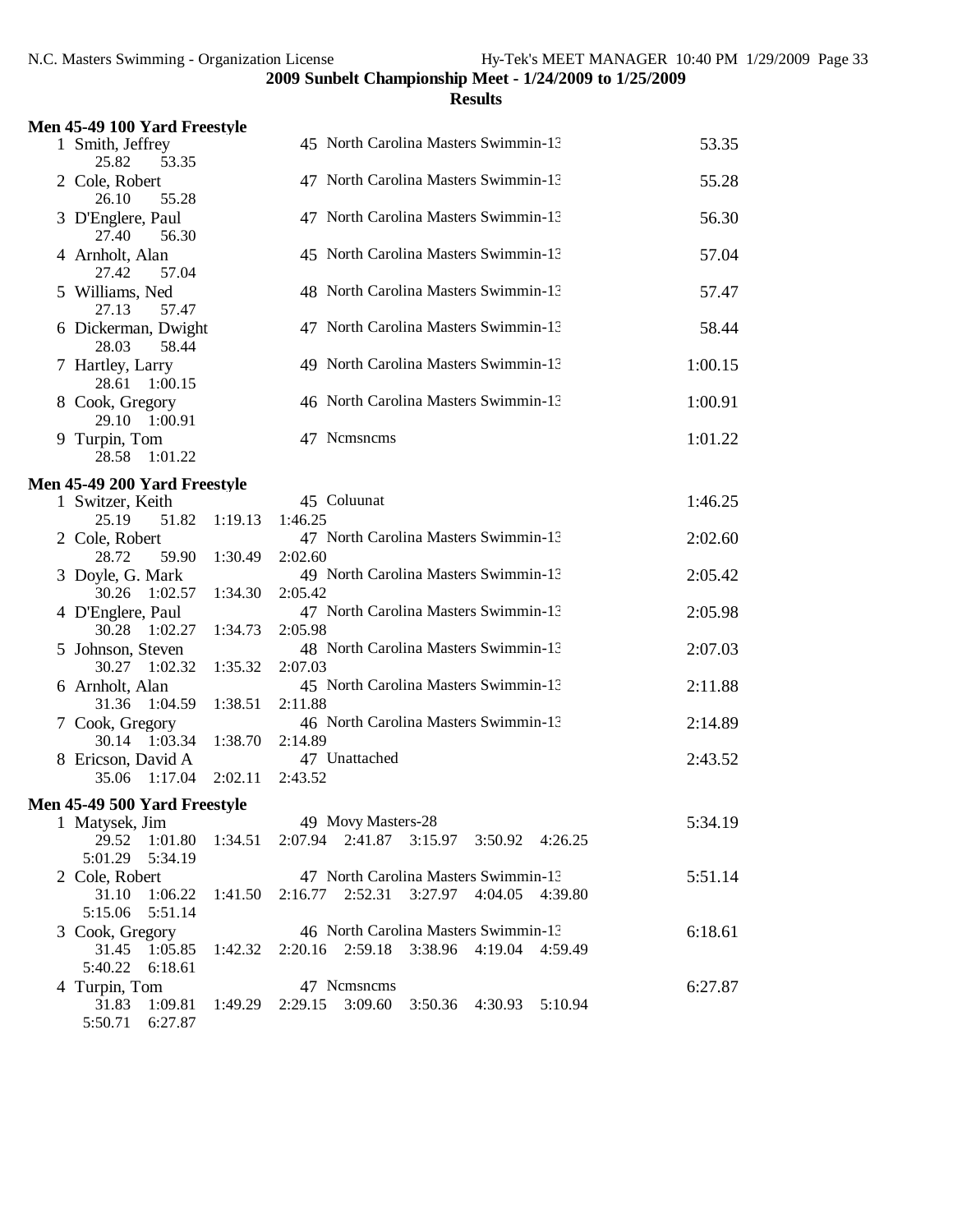| Men 45-49 1000 Yard Freestyle         |                                                       |          |
|---------------------------------------|-------------------------------------------------------|----------|
| 1 Doyle, G. Mark                      | 49 North Carolina Masters Swimmin-13                  | 12:14.19 |
| 33.50<br>1:10.91<br>1:48.82           | 2:26.35<br>3:41.67<br>3:04.05<br>4:19.15 4:56.20      |          |
| 5:33.45<br>6:10.39 6:47.17            | 7:23.39<br>7:59.81<br>8:36.69<br>9:13.52 9:50.41      |          |
| 10:26.81 11:03.46 11:39.69 12:14.19   |                                                       |          |
| 2 Holshouser, Boyce Jay               | 46 North Carolina Masters Swimmin-13                  | 14:30.30 |
| 2:00.33<br>36.92 1:17.40              | 2:43.16 3:26.76<br>4:09.95 4:53.80 5:38.30            |          |
| 6:22.82<br>7:07.24 7:52.18            | 8:37.09<br>9:21.94 10:06.60 10:51.08 11:34.98         |          |
| 12:19.54 13:04.08 13:48.58 14:30.30   |                                                       |          |
| Men 45-49 50 Yard Backstroke          |                                                       |          |
| 1 Smith, Jeffrey                      | 45 North Carolina Masters Swimmin-13                  | 28.29    |
| 2 D'Englere, Paul                     | 47 North Carolina Masters Swimmin-13                  | 29.52    |
| 3 Doyle, G. Mark                      | 49 North Carolina Masters Swimmin-13                  | 30.18    |
| 4 Williams, Ned                       | 48 North Carolina Masters Swimmin-13                  | 31.78    |
| 5 White, Jay                          | 48 North Carolina Masters Swimmin-13                  | 34.01    |
| 6 Dickerman, Dwight                   | 47 North Carolina Masters Swimmin-13                  | 35.20    |
| 7 Holshouser, Boyce Jay               | 46 North Carolina Masters Swimmin-13                  | 40.50    |
| Men 45-49 100 Yard Backstroke         |                                                       |          |
| 1 Smith, Jeffrey<br>30.70 1:02.74     | 45 North Carolina Masters Swimmin-13                  | 1:02.74  |
| 2 Doyle, G. Mark<br>32.12<br>1:04.99  | 49 North Carolina Masters Swimmin-13                  | 1:04.99  |
| 3 D'Englere, Paul<br>32.37<br>1:05.25 | 47 North Carolina Masters Swimmin-13                  | 1:05.25  |
| 4 Williams, Ned<br>1:06.85<br>33.11   | 48 North Carolina Masters Swimmin-13                  | 1:06.85  |
| 5 Hartley, Larry<br>33.10 1:07.46     | 49 North Carolina Masters Swimmin-13                  | 1:07.46  |
| 6 Cook, Gregory<br>33.70 1:09.39      | 46 North Carolina Masters Swimmin-13                  | 1:09.39  |
| 7 Tucker, David<br>1:09.63<br>33.29   | 45 North Carolina Masters Swimmin-13                  | 1:09.63  |
| 8 White, Jay                          | 48 North Carolina Masters Swimmin-13                  | 1:18.30  |
| Men 45-49 200 Yard Backstroke         |                                                       |          |
| 1 Doyle, G. Mark                      | 49 North Carolina Masters Swimmin-13                  | 2:20.29  |
| 33.14 1:08.55<br>1:44.51              | 2:20.29                                               |          |
| 2 White, Jay                          | 48 North Carolina Masters Swimmin-13                  | 2:46.96  |
| 40.00 1:22.31<br>2:05.91              | 2:46.96                                               |          |
| Men 45-49 50 Yard Breaststroke        |                                                       |          |
| 1 Matysek, Jim                        | 49 Movy Masters-28                                    | 30.23    |
| 2 Smith, Jeffrey                      | 45 North Carolina Masters Swimmin-13                  | 31.96    |
| 3 D'Englere, Paul                     | 47 North Carolina Masters Swimmin-13                  | 33.03    |
| 4 Johnson, Steven                     | 48 North Carolina Masters Swimmin-13                  | 34.45    |
| 5 Holshouser, Boyce Jay               | 46 North Carolina Masters Swimmin-13                  | 35.41    |
| 6 White, Jay                          | 48 North Carolina Masters Swimmin-13<br>47 Unattached | 37.12    |
| 7 Ericson, David A                    |                                                       | 40.42    |
| Men 45-49 100 Yard Breaststroke       |                                                       |          |
| 1 Matysek, Jim<br>31.51<br>1:07.13    | 49 Movy Masters-28                                    | 1:07.13  |
| 2 Smith, Jeffrey<br>33.29 1:10.09     | 45 North Carolina Masters Swimmin-13                  | 1:10.09  |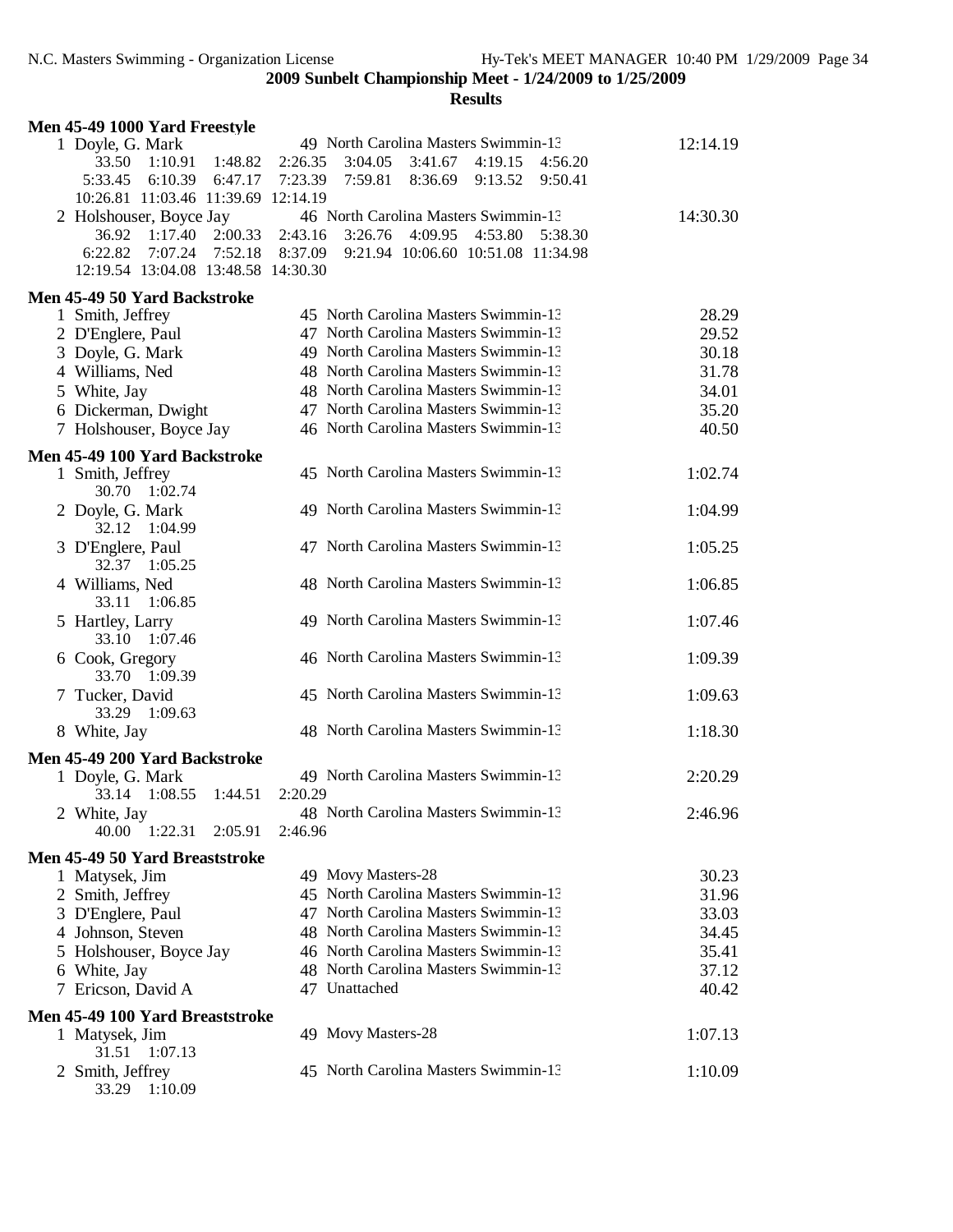|                                          |         |         | <b>Results</b>                       |         |
|------------------------------------------|---------|---------|--------------------------------------|---------|
| (Men 45-49 100 Yard Breaststroke)        |         |         |                                      |         |
| 3 D'Englere, Paul<br>35.19 1:14.46       |         |         | 47 North Carolina Masters Swimmin-13 | 1:14.46 |
| 4 Hartley, Larry<br>36.66 1:17.08        |         |         | 49 North Carolina Masters Swimmin-13 | 1:17.08 |
| 5 Cook, Gregory<br>36.80 1:17.57         |         |         | 46 North Carolina Masters Swimmin-13 | 1:17.57 |
| 6 Holshouser, Boyce Jay<br>37.76 1:20.97 |         |         | 46 North Carolina Masters Swimmin-13 | 1:20.97 |
| Men 45-49 200 Yard Breaststroke          |         |         |                                      |         |
| 1 Matysek, Jim                           |         |         | 49 Movy Masters-28                   | 2:23.88 |
| 1:10.03<br>32.95                         | 1:47.10 | 2:23.88 |                                      |         |
| 2 Hartley, Larry<br>36.93 1:21.63        | 2:06.22 | 2:49.25 | 49 North Carolina Masters Swimmin-13 | 2:49.25 |
| Men 45-49 50 Yard Butterfly              |         |         |                                      |         |
| 1 Smith, Jeffrey                         |         |         | 45 North Carolina Masters Swimmin-13 | 27.19   |
| 2 D'Englere, Paul                        |         |         | 47 North Carolina Masters Swimmin-13 | 28.74   |
| 3 Doyle, G. Mark                         |         |         | 49 North Carolina Masters Swimmin-13 | 28.77   |
| 4 Dickerman, Dwight                      |         |         | 47 North Carolina Masters Swimmin-13 | 29.05   |
| 5 Turpin, Tom                            |         |         | 47 Nemsnems                          | 31.30   |
| 6 White, Jay                             |         |         | 48 North Carolina Masters Swimmin-13 | 33.22   |
| 7 Ericson, David A                       |         |         | 47 Unattached                        | 33.68   |
| --- Haller, Fritz                        |         |         | 49 Unattached                        | DQ      |
| Men 45-49 100 Yard Butterfly             |         |         |                                      |         |
| 1 Smith, Jeffrey<br>28.10 1:00.31        |         |         | 45 North Carolina Masters Swimmin-13 | 1:00.31 |
| 2 Johnson, Steven<br>30.13<br>1:04.10    |         |         | 48 North Carolina Masters Swimmin-13 | 1:04.10 |
| 3 Breen, James<br>28.68<br>1:04.59       |         |         | 47 Georgia Masters-45                | 1:04.59 |
| 4 Hartley, Larry<br>31.31 1:06.54        |         |         | 49 North Carolina Masters Swimmin-13 | 1:06.54 |
| 5 Arnholt, Alan<br>30.72<br>1:07.32      |         |         | 45 North Carolina Masters Swimmin-13 | 1:07.32 |
| 6 Tucker, David<br>30.03<br>1:08.21      |         |         | 45 North Carolina Masters Swimmin-13 | 1:08.21 |
| Men 45-49 100 Yard IM                    |         |         |                                      |         |
| 1 Smith, Jeffrey<br>29.36<br>1:02.17     |         |         | 45 North Carolina Masters Swimmin-13 | 1:02.17 |
| 2 Matysek, Jim<br>30.34<br>1:02.56       |         |         | 49 Movy Masters-28                   | 1:02.56 |
| 3 Breen, James<br>29.17<br>1:04.42       |         | 47      | Georgia Masters-45                   | 1:04.42 |
| 4 D'Englere, Paul<br>30.11 1:05.06       |         |         | 47 North Carolina Masters Swimmin-13 | 1:05.06 |
| 5 Johnson, Steven<br>30.01<br>1:06.09    |         |         | 48 North Carolina Masters Swimmin-13 | 1:06.09 |
| 6 Williams, Ned<br>31.66<br>1:06.66      |         |         | 48 North Carolina Masters Swimmin-13 | 1:06.66 |
| 7 Tucker, David<br>30.50 1:07.14         |         |         | 45 North Carolina Masters Swimmin-13 | 1:07.14 |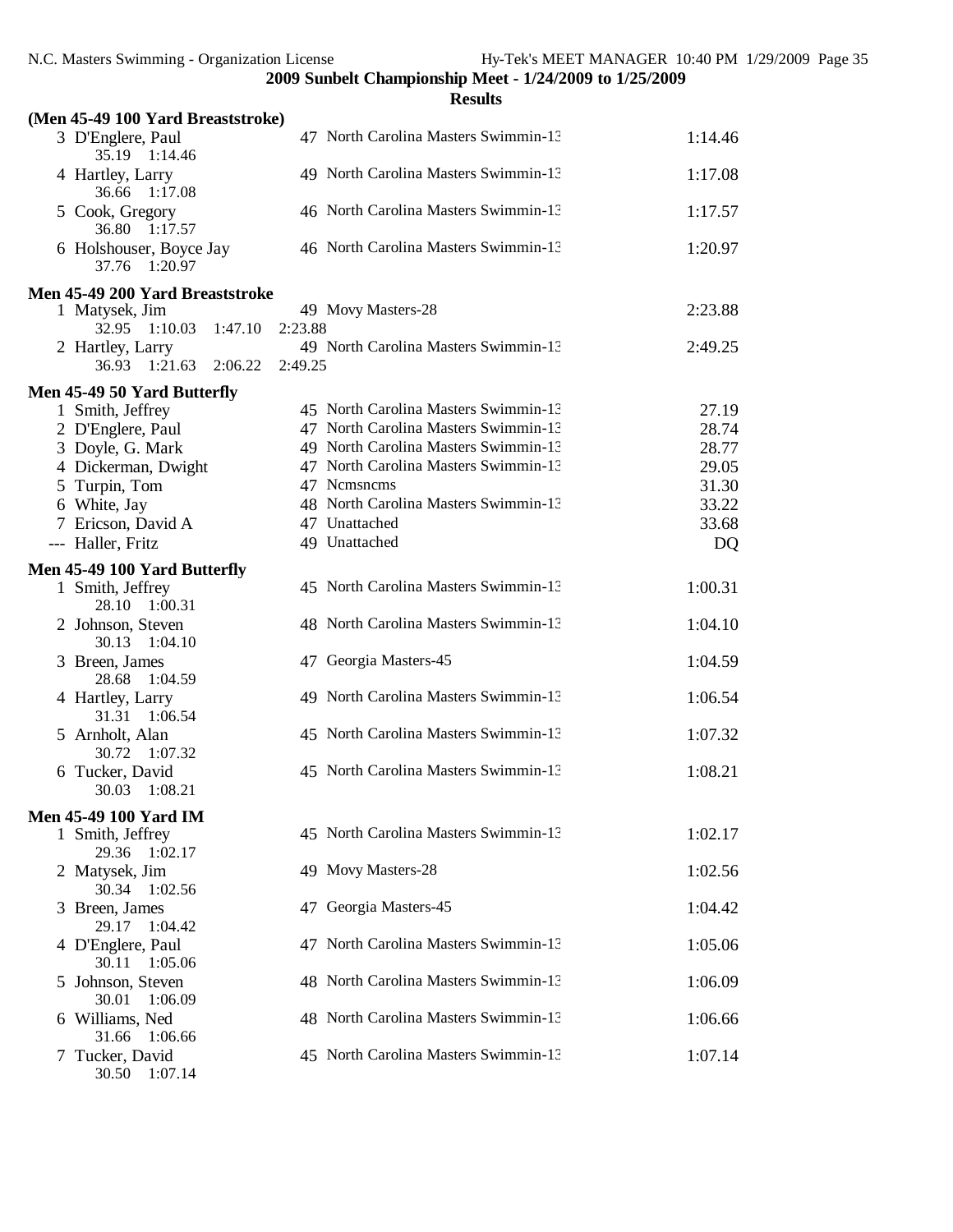|                                                  | <b>Results</b>                                                                               |         |
|--------------------------------------------------|----------------------------------------------------------------------------------------------|---------|
| (Men 45-49 100 Yard IM)                          |                                                                                              |         |
| 8 Cook, Gregory<br>32.68 1:09.31                 | 46 North Carolina Masters Swimmin-13                                                         | 1:09.31 |
| 9 White, Jay<br>35.88 1:16.72                    | 48 North Carolina Masters Swimmin-13                                                         | 1:16.72 |
| 10 Holshouser, Boyce Jay<br>39.44 1:18.47        | 46 North Carolina Masters Swimmin-13                                                         | 1:18.47 |
| <b>Men 45-49 200 Yard IM</b>                     |                                                                                              |         |
| 1 Matysek, Jim                                   | 49 Movy Masters-28                                                                           | 2:15.60 |
| 30.33<br>1:06.15<br>1:43.71                      | 2:15.60                                                                                      |         |
| 2 D'Englere, Paul                                | 47 North Carolina Masters Swimmin-13                                                         | 2:23.52 |
| 1:06.20<br>30.23<br>1:49.29                      | 2:23.52                                                                                      |         |
| 3 Hartley, Larry                                 | 49 North Carolina Masters Swimmin-13                                                         | 2:31.12 |
| 32.82<br>1:12.80<br>1:57.78                      | 2:31.12                                                                                      |         |
| 4 Cook, Gregory                                  | 46 North Carolina Masters Swimmin-13                                                         | 2:31.36 |
| 1:55.60<br>31.63 1:10.64                         | 2:31.36                                                                                      |         |
| 5 Arnholt, Alan                                  | 45 North Carolina Masters Swimmin-13                                                         | 2:33.63 |
| 31.44<br>1:11.75<br>1:57.52                      | 2:33.63                                                                                      |         |
| Men 45-49 400 Yard IM                            |                                                                                              |         |
| 1 Matysek, Jim                                   | 49 Movy Masters-28                                                                           | 4:49.62 |
| 1:48.31<br>31.53<br>1:08.62                      | 2:26.86 3:06.49<br>3:46.59<br>4:19.43<br>4:49.62                                             |         |
| 2 Breen, James                                   | 47 Georgia Masters-45                                                                        | 5:04.13 |
| 1:08.28<br>32.26<br>1:47.32                      | $2:27.69$ $3:10.79$<br>3:54.75<br>4:30.04<br>5:04.13                                         |         |
| 3 Holshouser, Boyce Jay<br>41.05 1:27.45 2:19.44 | 46 North Carolina Masters Swimmin-13<br>$3:08.91$ $3:57.67$<br>4:47.68<br>5:32.61<br>6:13.80 | 6:13.80 |
| Men 50-54 50 Yard Freestyle                      |                                                                                              |         |
| 1 Dyer, Andy                                     | 50 Atlanta Water Jocks-45                                                                    | 24.39   |
| 2 Stocksdale, Steve                              | 54 North Carolina Masters Swimmin-13                                                         | 26.65   |
| 3 Miller, Richard                                | 54 North Carolina Masters Swimmin-13                                                         | 27.28   |
| 4 King, Edward                                   | 53 Grand Strand Masters Swimming-55                                                          | 28.45   |
| 5 Lance, Robert                                  | 52 North Carolina Masters Swimmin-13                                                         | 29.65   |
| 6 Wolfe, Bill                                    | 51 North Carolina Masters Swimmin-13                                                         | 30.14   |
| 7 Acheson, Scott                                 | 50 North Carolina Masters Swimmin-13                                                         | 31.89   |
| 8 McWhorter, Will                                | 52 Unattached                                                                                | 33.09   |
| 9 Miller, Jamie                                  | 54 Unattached                                                                                | 33.89   |
| Men 50-54 100 Yard Freestyle                     |                                                                                              |         |
| 1 Dyer, Andy                                     | 50 Atlanta Water Jocks-45                                                                    | 53.79   |
| 25.86<br>53.79                                   |                                                                                              |         |
| 2 Gilchrist, Donald                              | 54 North Carolina Masters Swimmin-13                                                         | 54.60   |
| 26.35<br>54.60                                   |                                                                                              |         |
| 3 Phillips, John M<br>27.01<br>55.66             | 51 North Carolina Masters Swimmin-13                                                         | 55.66   |
| 4 King, Edward                                   | 53 Grand Strand Masters Swimming-55                                                          | 1:02.20 |
| 5 Lucas, Jeff<br>31.75<br>1:06.03                | 51 Charleston Family YMCA-12                                                                 | 1:06.03 |
| 6 Lance, Robert<br>32.81<br>1:08.91              | 52 North Carolina Masters Swimmin-13                                                         | 1:08.91 |
| 7 Sandford, Bill<br>39.57 1:21.30                | 54 North Carolina Masters Swimmin-13                                                         | 1:21.30 |
| 8 Miller, Jamie<br>38.39 1:23.14                 | 54 Unattached                                                                                | 1:23.14 |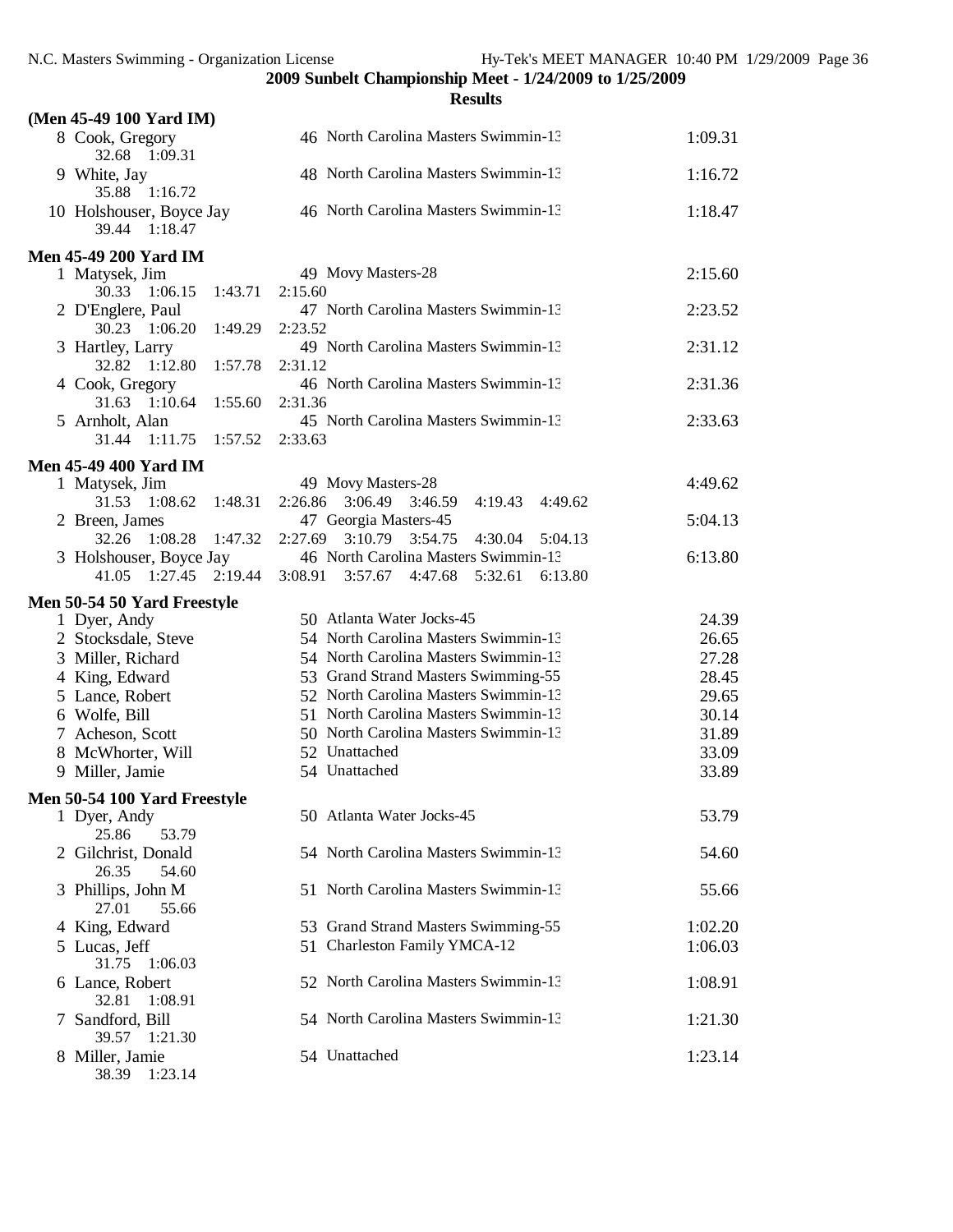| Men 50-54 200 Yard Freestyle                    |                     |                                                                                                                           |          |
|-------------------------------------------------|---------------------|---------------------------------------------------------------------------------------------------------------------------|----------|
| 1 Gilchrist, Donald                             |                     | 54 North Carolina Masters Swimmin-13                                                                                      | 2:05.40  |
| 29.09 1:01.27                                   | 1:34.10             | 2:05.40                                                                                                                   |          |
| 2 Phillips, John M                              |                     | 51 North Carolina Masters Swimmin-13                                                                                      | 2:09.51  |
| 29.26 1:01.56                                   | 1:35.46             | 2:09.51                                                                                                                   |          |
| 3 Miller, Richard                               |                     | 54 North Carolina Masters Swimmin-13                                                                                      | 2:19.91  |
| 31.00 1:06.27                                   | 1:43.60             | 2:19.91                                                                                                                   |          |
| 4 Lance, Robert                                 |                     | 52 North Carolina Masters Swimmin-13                                                                                      | 2:37.19  |
| 34.83<br>1:14.66                                | 1:56.41             | 2:37.19                                                                                                                   |          |
| 5 Acheson, Scott<br>35.79 1:16.17               | 1:58.15             | 50 North Carolina Masters Swimmin-13<br>2:39.79                                                                           | 2:39.79  |
| 6 McWhorter, Will                               |                     | 52 Unattached                                                                                                             | 2:46.38  |
| 38.30 1:21.36                                   | 2:04.64             | 2:46.38                                                                                                                   |          |
| 7 Sandford, Bill                                |                     | 54 North Carolina Masters Swimmin-13                                                                                      | 3:10.08  |
| 40.91 2:21.02                                   | 3:10.08             |                                                                                                                           |          |
|                                                 |                     |                                                                                                                           |          |
| Men 50-54 500 Yard Freestyle<br>1 Lance, Robert |                     | 52 North Carolina Masters Swimmin-13                                                                                      | 7:09.48  |
| 1:17.96<br>37.75                                | 1:59.86             | 2:42.37<br>3:25.95<br>4:09.58<br>4:54.04<br>5:40.99                                                                       |          |
| 6:26.23<br>7:09.48                              |                     |                                                                                                                           |          |
| 2 Lucas, Jeff                                   |                     | 51 Charleston Family YMCA-12                                                                                              | 7:39.60  |
| 38.65<br>1:23.88                                | 2:10.83             | $2:58.79$ $3:46.54$ $4:34.00$<br>5:21.62<br>6:10.74                                                                       |          |
| 6:56.64<br>7:39.60                              |                     |                                                                                                                           |          |
| 3 Miller, Jamie                                 |                     | 54 Unattached                                                                                                             | 8:51.08  |
| 1:39.96                                         | 2:35.87             | 3:30.77 4:26.08 5:20.31<br>6:14.32<br>7:05.90                                                                             |          |
| 8:02.27 8:51.08                                 |                     | 54 North Carolina Masters Swimmin-13                                                                                      | 9:07.74  |
| 4 Sandford, Bill<br>45.01 1:35.76               |                     | 3:30.36<br>5:26.34                                                                                                        |          |
| 8:19.35<br>9:07.74                              |                     |                                                                                                                           |          |
|                                                 |                     |                                                                                                                           |          |
| Men 50-54 1000 Yard Freestyle<br>1 Lucas, Jeff  |                     | 51 Charleston Family YMCA-12                                                                                              | 16:30.86 |
| 38.31                                           | $1:22.26$ $2:07.66$ | 4:27.29 5:13.99<br>2:54.65<br>3:40.93<br>6:00.84                                                                          |          |
| 6:46.69                                         | 7:33.92 8:29.40     | 9:23.63 10:17.27 11:09.55 12:02.70 12:56.77                                                                               |          |
| 13:50.14 14:44.77 15:38.53 16:30.86             |                     |                                                                                                                           |          |
| Men 50-54 1650 Yard Freestyle                   |                     |                                                                                                                           |          |
| 1 Miller, Richard                               |                     | 54 North Carolina Masters Swimmin-13                                                                                      | 22:53.01 |
| 34.73                                           | $1:14.29$ $1:55.15$ | 2:36.05 3:18.10 4:00.10 4:42.44 5:25.10                                                                                   |          |
|                                                 |                     | 6:07.45 6:49.71 7:32.08 8:13.77 8:56.03 9:38.00 10:20.11 11:02.30                                                         |          |
|                                                 |                     | 11:44.49 12:26.44 13:08.71 13:50.78 14:33.40 15:15.62 15:57.43 16:39.17                                                   |          |
|                                                 |                     | 17:20.69 18:02.56 18:44.33 19:26.32 20:07.88 20:50.03 21:32.07 22:13.55 22:53.01                                          |          |
| 2 Acheson, Scott                                |                     | 50 North Carolina Masters Swimmin-13                                                                                      | 24:58.77 |
| 41.97<br>1:24.52                                | 2:08.16             | 2:53.13 3:38.46 4:23.89<br>5:09.26<br>5:54.32                                                                             |          |
| 6:39.78                                         | 7:25.53 8:11.76     | 8:58.34  9:45.27  10:31.48  11:17.26  12:03.34<br>12:49.06 13:35.43 14:22.13 15:08.85 15:54.47 16:40.01 17:25.89 18:12.18 |          |
|                                                 |                     | 18:58.69 19:45.48 20:30.86 21:16.52 22:01.90 22:47.17 23:32.38 24:17.77 24:58.77                                          |          |
| 3 Miller, Jamie                                 |                     | 54 Unattached                                                                                                             | 32:39.34 |
| 47.73<br>1:43.17                                | 2:40.78             | 4:40.22<br>3:39.31<br>5:39.45<br>6:40.40<br>7:38.47                                                                       |          |
| 8:39.04                                         |                     | 9:39.62 10:41.48 11:38.51 12:38.65 13:40.54 14:42.44 15:41.30                                                             |          |
|                                                 |                     | 16:40.34 17:41.13 18:43.66 19:43.55 20:42.01 21:41.25 22:35.47 23:36.79                                                   |          |
|                                                 |                     | 24:37.37 25:39.95 26:42.12 27:41.16 28:40.34 29:41.36 30:38.87 31:38.26 32:39.34                                          |          |
| <b>Men 50-54 50 Yard Backstroke</b>             |                     |                                                                                                                           |          |
| 1 Gilchrist, Donald                             |                     | 54 North Carolina Masters Swimmin-13                                                                                      | 30.26    |
| 2 King, Edward                                  |                     | 53 Grand Strand Masters Swimming-55                                                                                       | 34.88    |
| 3 Miller, Jamie                                 |                     | 54 Unattached                                                                                                             | 47.73    |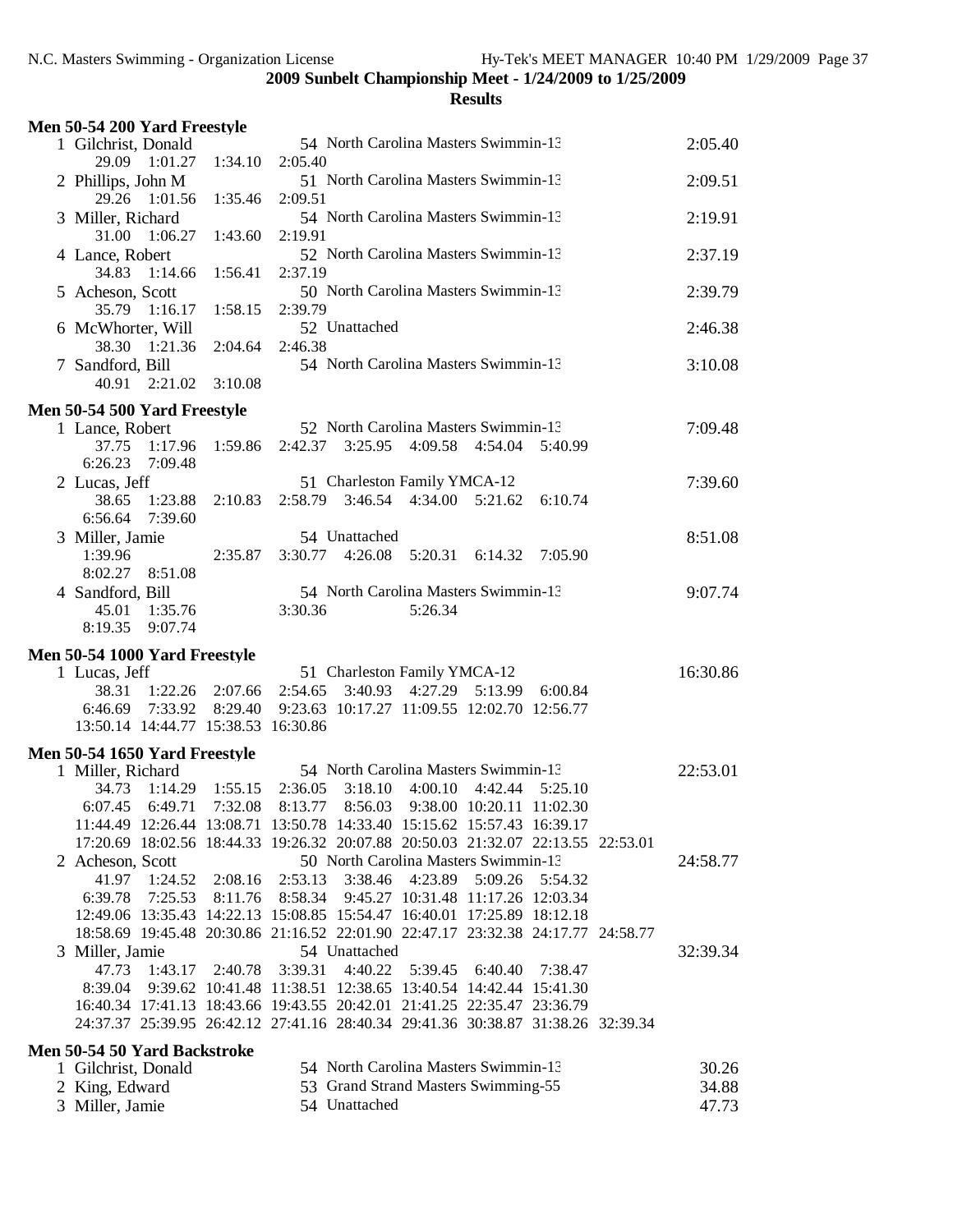| Men 50-54 100 Yard Backstroke           |                                      |         |
|-----------------------------------------|--------------------------------------|---------|
| 1 Stocksdale, Steve<br>33.31<br>1:07.65 | 54 North Carolina Masters Swimmin-13 | 1:07.65 |
| 2 Lance, Robert<br>43.05<br>1:26.78     | 52 North Carolina Masters Swimmin-13 | 1:26.78 |
| 3 McWhorter, Will<br>47.39 1:42.48      | 52 Unattached                        | 1:42.48 |
| Men 50-54 50 Yard Breaststroke          |                                      |         |
| 1 Dyer, Andy                            | 50 Atlanta Water Jocks-45            | 29.06   |
| 2 Gilchrist, Donald                     | 54 North Carolina Masters Swimmin-13 | 32.60   |
| 3 Lucas, Jeff                           | 51 Charleston Family YMCA-12         | 32.62   |
| 4 Stocksdale, Steve                     | 54 North Carolina Masters Swimmin-13 | 33.04   |
| 5 Wolfe, Bill                           | 51 North Carolina Masters Swimmin-13 | 33.84   |
| 6 Lance, Robert                         | 52 North Carolina Masters Swimmin-13 | 43.29   |
| 7 Miller, Jamie                         | 54 Unattached                        | 43.72   |
| Men 50-54 100 Yard Breaststroke         |                                      |         |
| 1 Dyer, Andy<br>31.25 1:06.02           | 50 Atlanta Water Jocks-45            | 1:06.02 |
| 2 Gilchrist, Donald<br>33.15 1:10.98    | 54 North Carolina Masters Swimmin-13 | 1:10.98 |
| 3 Lucas, Jeff<br>34.51<br>1:13.31       | 51 Charleston Family YMCA-12         | 1:13.31 |
| 4 Lance, Robert<br>46.73<br>1:37.36     | 52 North Carolina Masters Swimmin-13 | 1:37.36 |
| 5 Miller, Jamie<br>1:46.24<br>49.46     | 54 Unattached                        | 1:46.24 |
| Men 50-54 200 Yard Breaststroke         |                                      |         |
| 1 Gilchrist, Donald                     | 54 North Carolina Masters Swimmin-13 | 2:36.99 |
| 34.87 1:14.28<br>1:55.41                | 2:36.99                              |         |
| 2 Lucas, Jeff                           | 51 Charleston Family YMCA-12         | 2:48.43 |
| 1:19.30<br>37.51<br>2:04.07             | 2:48.43                              |         |
| Men 50-54 50 Yard Butterfly             |                                      |         |
| 1 Phillips, John M                      | 51 North Carolina Masters Swimmin-13 | 26.84   |
| 2 Gilchrist, Donald                     | 54 North Carolina Masters Swimmin-13 | 27.23   |
| 3 Lucas, Jeff                           | 51 Charleston Family YMCA-12         | 31.77   |
| 4 King, Edward                          | 53 Grand Strand Masters Swimming-55  | 32.64   |
| 5 Miller, Jamie                         | 54 Unattached                        | 42.34   |
| Men 50-54 100 Yard Butterfly            |                                      |         |
| 1 Phillips, John M<br>28.40 1:00.07     | 51 North Carolina Masters Swimmin-13 | 1:00.07 |
| 2 Gilchrist, Donald<br>28.81 1:02.10    | 54 North Carolina Masters Swimmin-13 | 1:02.10 |
| Men 50-54 200 Yard Butterfly            |                                      |         |
| 1 Lucas, Jeff                           | 51 Charleston Family YMCA-12         | 3:17.90 |
| 43.55<br>1:34.65<br>2:27.59             | 3:17.90                              |         |
| <b>Men 50-54 100 Yard IM</b>            |                                      |         |
| 1 Dyer, Andy                            | 50 Atlanta Water Jocks-45            | 59.93   |
| 28.06<br>59.93                          |                                      |         |
| 2 Gilchrist, Donald<br>30.70 1:05.08    | 54 North Carolina Masters Swimmin-13 | 1:05.08 |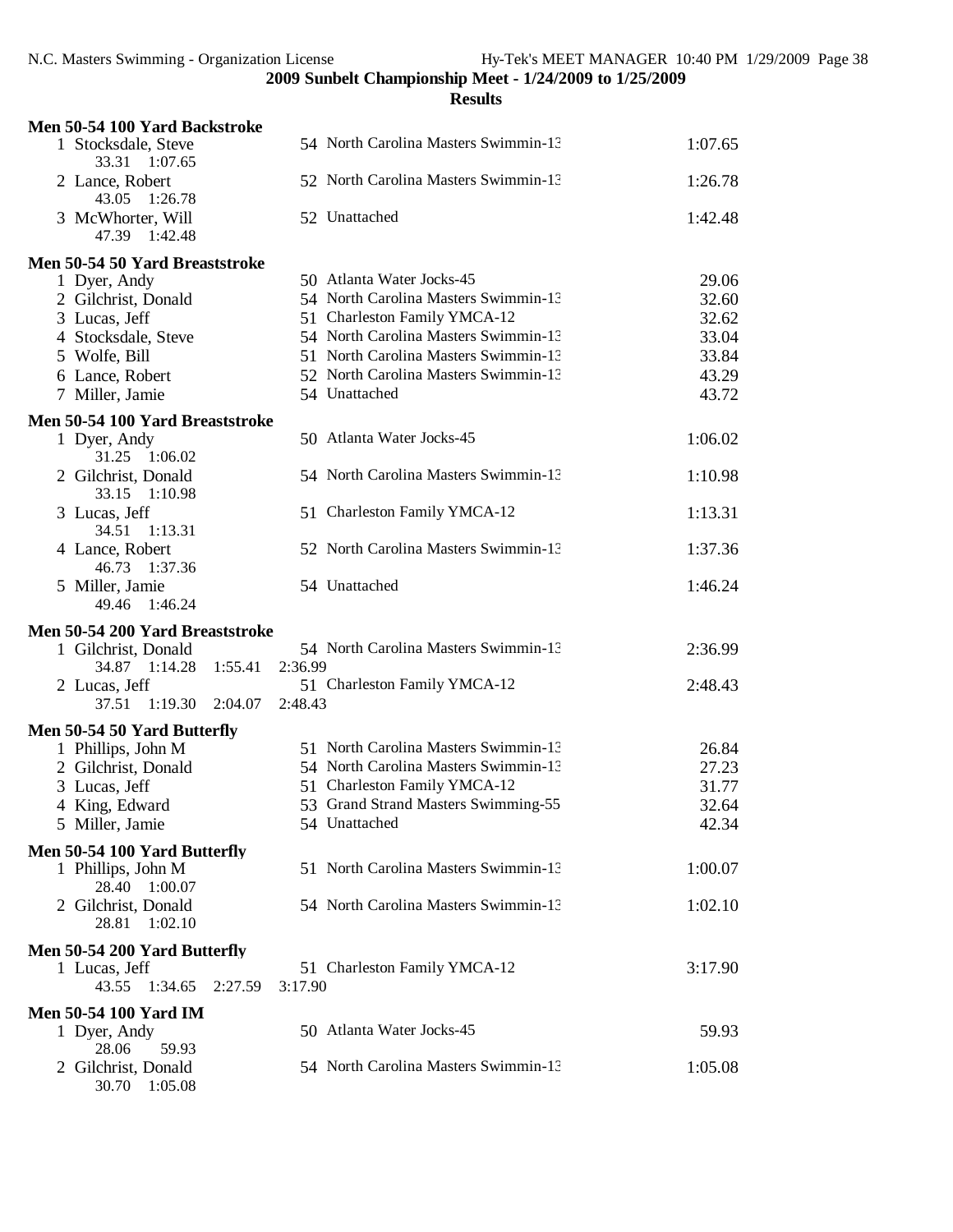|                                       |         | <b>Results</b>                                                                      |         |
|---------------------------------------|---------|-------------------------------------------------------------------------------------|---------|
| (Men 50-54 100 Yard IM)               |         |                                                                                     |         |
| 3 Lucas, Jeff<br>36.24<br>1:13.35     |         | 51 Charleston Family YMCA-12                                                        | 1:13.35 |
| 4 Wolfe, Bill<br>35.83<br>1:15.12     |         | 51 North Carolina Masters Swimmin-13                                                | 1:15.12 |
| 5 King, Edward<br>33.23<br>1:17.87    |         | 53 Grand Strand Masters Swimming-55                                                 | 1:17.87 |
| 6 Lance, Robert<br>40.31<br>1:24.87   |         | 52 North Carolina Masters Swimmin-13                                                | 1:24.87 |
| 7 McWhorter, Will<br>44.66<br>1:32.94 |         | 52 Unattached                                                                       | 1:32.94 |
| 8 Miller, Jamie<br>43.37<br>1:38.91   |         | 54 Unattached                                                                       | 1:38.91 |
| <b>Men 50-54 200 Yard IM</b>          |         |                                                                                     |         |
| 1 Dyer, Andy<br>29.33 1:04.07         | 1:42.55 | 50 Atlanta Water Jocks-45<br>2:13.86                                                | 2:13.86 |
| 2 Gilchrist, Donald<br>29.03 1:04.23  | 1:44.15 | 54 North Carolina Masters Swimmin-13<br>2:15.08                                     | 2:15.08 |
| 3 Lance, Robert                       |         | 52 North Carolina Masters Swimmin-13                                                | 3:00.97 |
| 39.67 1:27.03                         | 2:22.60 | 3:00.97                                                                             |         |
| <b>Men 50-54 400 Yard IM</b>          |         |                                                                                     |         |
| 1 Lucas, Jeff<br>1:30.40<br>41.30     | 2:23.49 | 51 Charleston Family YMCA-12<br>5:08.86<br>3:19.85<br>4:14.44<br>6:01.57<br>6:50.13 | 6:50.13 |
| Men 55-59 50 Yard Freestyle           |         |                                                                                     |         |
| 1 Self, Howard                        |         | 55 Charleston Family YMCA-12                                                        | 25.31   |
| 2 Long, Douglas                       |         | 55 Team Greenville Masters-55                                                       | 26.20   |
| 3 Glass, Ernie                        |         | 59 North Carolina Masters Swimmin-13                                                | 26.48   |
| 4 Turnbull, David                     |         | 55 Charleston Family YMCA-12                                                        | 27.94   |
| 5 Boder, Robert                       |         | 57 Charleston Family YMCA-12                                                        | 29.02   |
| 6 Sesler, Richard                     |         | 59 North Carolina Masters Swimmin-13                                                | 29.23   |
| 7 Holbrook, Russell                   |         | 57 North Carolina Masters Swimmin-13                                                | 29.29   |
| 8 Conover, Steven                     |         | 59 Unattached                                                                       | 32.88   |
| 9 Fumi, Leonard                       |         | 59 North Carolina Masters Swimmin-13                                                | 37.48   |
| Men 55-59 100 Yard Freestyle          |         |                                                                                     |         |
| 1 Long, Douglas<br>27.87 58.27        |         | 55 Team Greenville Masters-55                                                       | 58.27   |
| 2 Self, Howard<br>27.92<br>59.11      |         | 55 Charleston Family YMCA-12                                                        | 59.11   |
| 3 Glass, Ernie<br>28.56<br>59.38      |         | 59 North Carolina Masters Swimmin-13                                                | 59.38   |
| 4 Turnbull, David<br>29.70 1:01.81    |         | 55 Charleston Family YMCA-12                                                        | 1:01.81 |
| 5 Boder, Robert<br>30.83<br>1:04.88   |         | 57 Charleston Family YMCA-12                                                        | 1:04.88 |
| 6 Fumi, Leonard<br>1:22.41<br>39.77   |         | 59 North Carolina Masters Swimmin-13                                                | 1:22.41 |
| Men 55-59 200 Yard Freestyle          |         |                                                                                     |         |
| 1 Long, Douglas                       |         | 55 Team Greenville Masters-55                                                       | 2:11.94 |
| 30.24 1:03.60                         | 1:37.66 | 2:11.94                                                                             |         |
| 2 Self, Howard                        |         | 55 Charleston Family YMCA-12                                                        | 2:18.03 |
| 32.22<br>1:07.08                      | 1:43.89 | 2:18.03                                                                             |         |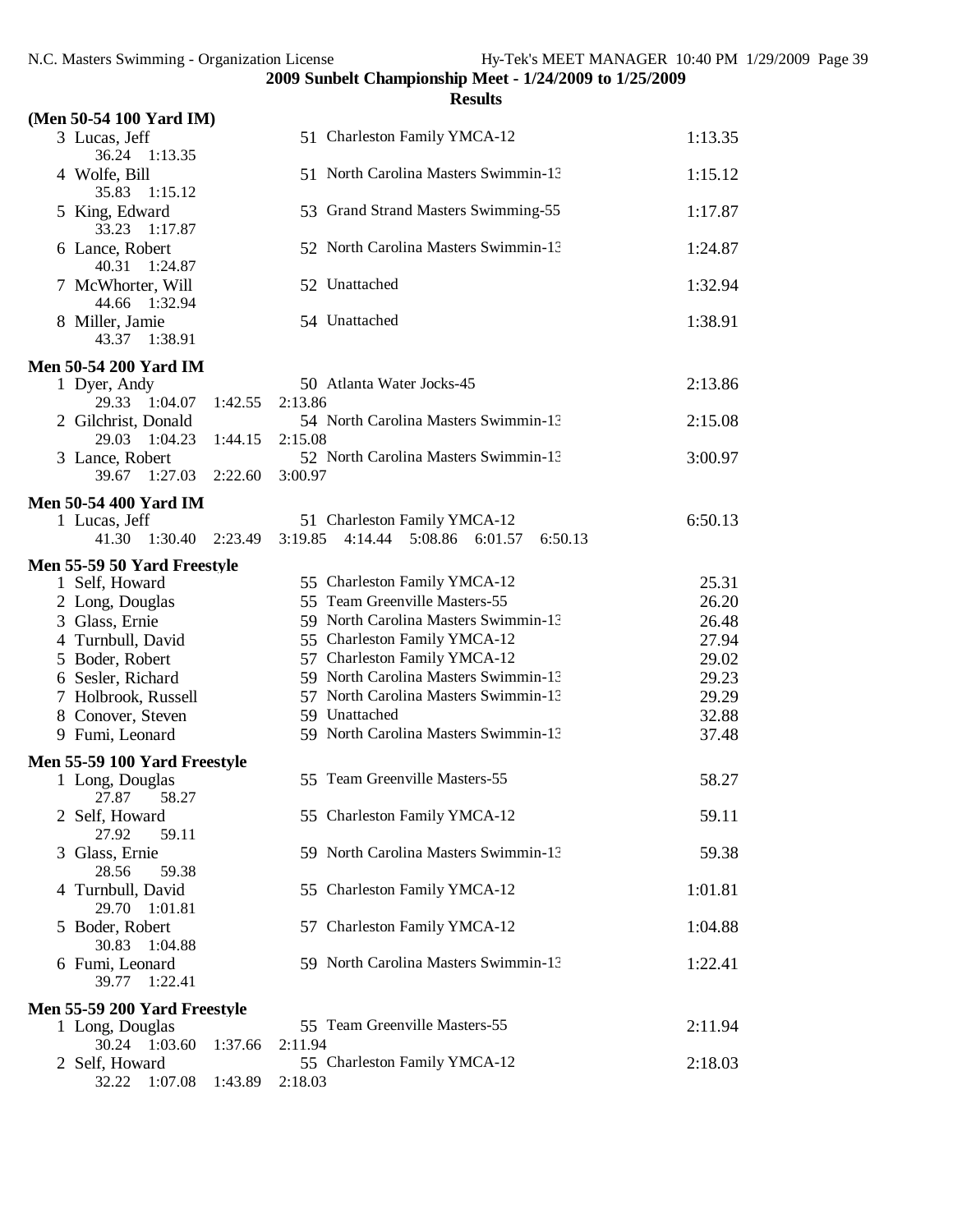| (Men 55-59 200 Yard Freestyle)                                                   |                 |                                         |               |                               |                                                |                    |  |          |
|----------------------------------------------------------------------------------|-----------------|-----------------------------------------|---------------|-------------------------------|------------------------------------------------|--------------------|--|----------|
| 3 Turnbull, David                                                                |                 |                                         |               | 55 Charleston Family YMCA-12  |                                                |                    |  | 2:20.42  |
| 31.58 1:08.49                                                                    | 1:45.29         | 2:20.42                                 |               |                               |                                                |                    |  |          |
| 4 Glass, Ernie                                                                   |                 |                                         |               |                               | 59 North Carolina Masters Swimmin-13           |                    |  | 2:22.50  |
| 31.91<br>1:08.32                                                                 | 1:45.55         | 2:22.50                                 |               |                               |                                                |                    |  |          |
| 5 Boder, Robert                                                                  |                 | 57 Charleston Family YMCA-12            |               |                               |                                                |                    |  | 2:33.56  |
| 34.36<br>1:13.29                                                                 | 1:54.22         | 2:33.56                                 |               |                               |                                                |                    |  |          |
| 6 Fumi, Leonard                                                                  |                 |                                         |               |                               | 59 North Carolina Masters Swimmin-13           |                    |  | 3:13.18  |
| 43.32 1:32.65                                                                    | 2:22.65         | 3:13.18                                 |               |                               |                                                |                    |  |          |
| Men 55-59 500 Yard Freestyle                                                     |                 |                                         |               |                               |                                                |                    |  |          |
| 1 Long, Douglas                                                                  |                 |                                         |               | 55 Team Greenville Masters-55 |                                                |                    |  | 6:05.56  |
| 31.01                                                                            | 1:05.30 1:41.07 |                                         |               |                               | 2:18.54 2:55.94 3:33.26 4:11.42                | 4:49.87            |  |          |
| 5:28.43<br>6:05.56                                                               |                 |                                         |               |                               |                                                |                    |  |          |
| 2 Glass, Ernie                                                                   |                 |                                         |               |                               | 59 North Carolina Masters Swimmin-13           |                    |  | 6:22.39  |
| 33.81<br>1:12.49                                                                 | 1:52.18         |                                         |               | 2:32.29 3:12.34 3:52.32       | 4:31.31                                        | 5:09.68            |  |          |
| 5:47.52<br>6:22.39                                                               |                 |                                         |               |                               |                                                |                    |  |          |
| 3 Self, Howard                                                                   |                 |                                         |               | 55 Charleston Family YMCA-12  |                                                |                    |  | 6:24.55  |
| 35.00<br>1:13.22<br>5:49.50<br>6:24.55                                           |                 | 1:52.84 2:32.29 3:12.24 3:51.79 4:31.31 |               |                               |                                                | 5:10.49            |  |          |
| 4 Boder, Robert                                                                  |                 |                                         |               | 57 Charleston Family YMCA-12  |                                                |                    |  | 7:12.86  |
| 37.41<br>1:19.14                                                                 |                 | 2:01.92 2:47.45 3:34.28 4:20.67 5:04.71 |               |                               |                                                | 5:48.60            |  |          |
| 6:32.62<br>7:12.86                                                               |                 |                                         |               |                               |                                                |                    |  |          |
|                                                                                  |                 |                                         |               |                               |                                                |                    |  |          |
| Men 55-59 1000 Yard Freestyle                                                    |                 |                                         |               |                               |                                                |                    |  |          |
| 1 Self, Howard                                                                   |                 |                                         |               | 55 Charleston Family YMCA-12  |                                                |                    |  | 13:14.38 |
| 36.02 1:15.49 1:55.86                                                            |                 | 2:36.68                                 |               |                               | 3:17.98 3:59.65 4:41.04 5:22.45                |                    |  |          |
| 6:03.41<br>11:23.56 12:03.14 12:41.80 13:14.38                                   | 6:44.19 7:24.31 | 8:04.61                                 |               |                               | 8:44.73  9:24.81  10:04.80  10:44.07           |                    |  |          |
| 2 Glass, Ernie                                                                   |                 |                                         |               |                               | 59 North Carolina Masters Swimmin-13           |                    |  | 13:27.53 |
| 34.13                                                                            |                 | $1:13.53$ $1:54.46$ $2:35.67$           |               | 3:16.58 3:57.35               | 4:38.38 5:19.64                                |                    |  |          |
| 6:00.85                                                                          | 6:41.84 7:23.27 | 8:04.46                                 | 8:45.97       |                               | 9:27.30 10:08.72 10:49.83                      |                    |  |          |
| 11:29.68 12:09.88 12:49.33 13:27.53                                              |                 |                                         |               |                               |                                                |                    |  |          |
| 3 Rensink, Rick                                                                  |                 |                                         |               |                               | 56 North Carolina Masters Swimmin-13           |                    |  | 14:55.90 |
| 37.71                                                                            | 1:20.70 2:06.88 | 2:53.77                                 | 3:39.66       | 4:26.07                       |                                                | 5:12.15    5:57.85 |  |          |
| 6:44.21                                                                          | 7:29.88 8:15.80 |                                         |               |                               | 9:01.39  9:46.59  10:31.83  11:16.95  12:02.04 |                    |  |          |
| 12:46.18                                                                         |                 | 14:14.95 14:55.90                       |               |                               |                                                |                    |  |          |
| Men 55-59 1650 Yard Freestyle                                                    |                 |                                         |               |                               |                                                |                    |  |          |
| 1 Self, Howard                                                                   |                 |                                         |               | 55 Charleston Family YMCA-12  |                                                |                    |  | 22:22.35 |
| 38.21<br>1:17.29                                                                 | 1:58.45         | 2:39.77                                 | 3:21.42       |                               | 4:02.87 4:45.06                                | 5:26.64            |  |          |
| 6:08.21<br>6:49.52                                                               | 7:31.16         | 8:12.43                                 | 8:53.61       |                               | 9:34.84 10:15.74 10:57.05                      |                    |  |          |
| 11:38.23 12:19.30 13:00.43 13:41.36 14:22.53 15:03.23 15:44.43 16:25.18          |                 |                                         |               |                               |                                                |                    |  |          |
| 17:06.10 17:47.01 18:27.51 19:08.52 19:48.54 20:28.32 21:07.88 21:47.80 22:22.35 |                 |                                         |               |                               |                                                |                    |  |          |
| 2 Boder, Robert                                                                  |                 |                                         |               | 57 Charleston Family YMCA-12  |                                                |                    |  | 24:34.46 |
| 1:22.03<br>39.31                                                                 | 2:10.29         | 2:55.70                                 | 3:40.04       | 4:24.24                       | 5:08.81                                        | 6:00.45            |  |          |
| 7:28.00<br>6:44.28                                                               | 8:12.21         | 8:57.10                                 |               |                               | 9:41.97 10:26.23 11:10.87 11:55.91             |                    |  |          |
| 12:41.24 13:25.91 14:09.83 14:54.68 15:39.24 16:24.01 17:09.41 17:54.35          |                 |                                         |               |                               |                                                |                    |  |          |
| 18:39.57 19:24.45 20:09.08 20:54.44 21:39.17 22:23.57 23:08.11 23:52.47 24:34.46 |                 |                                         |               |                               |                                                |                    |  |          |
| <b>Men 55-59 50 Yard Backstroke</b>                                              |                 |                                         |               |                               |                                                |                    |  |          |
| 1 Long, Douglas                                                                  |                 |                                         |               | 55 Team Greenville Masters-55 |                                                |                    |  | 30.11    |
| 2 Turnbull, David                                                                |                 |                                         |               | 55 Charleston Family YMCA-12  |                                                |                    |  | 34.29    |
| 3 Boder, Robert                                                                  |                 |                                         |               | 57 Charleston Family YMCA-12  |                                                |                    |  | 42.07    |
| 4 Conover, Steven                                                                |                 |                                         | 59 Unattached |                               |                                                |                    |  | 44.10    |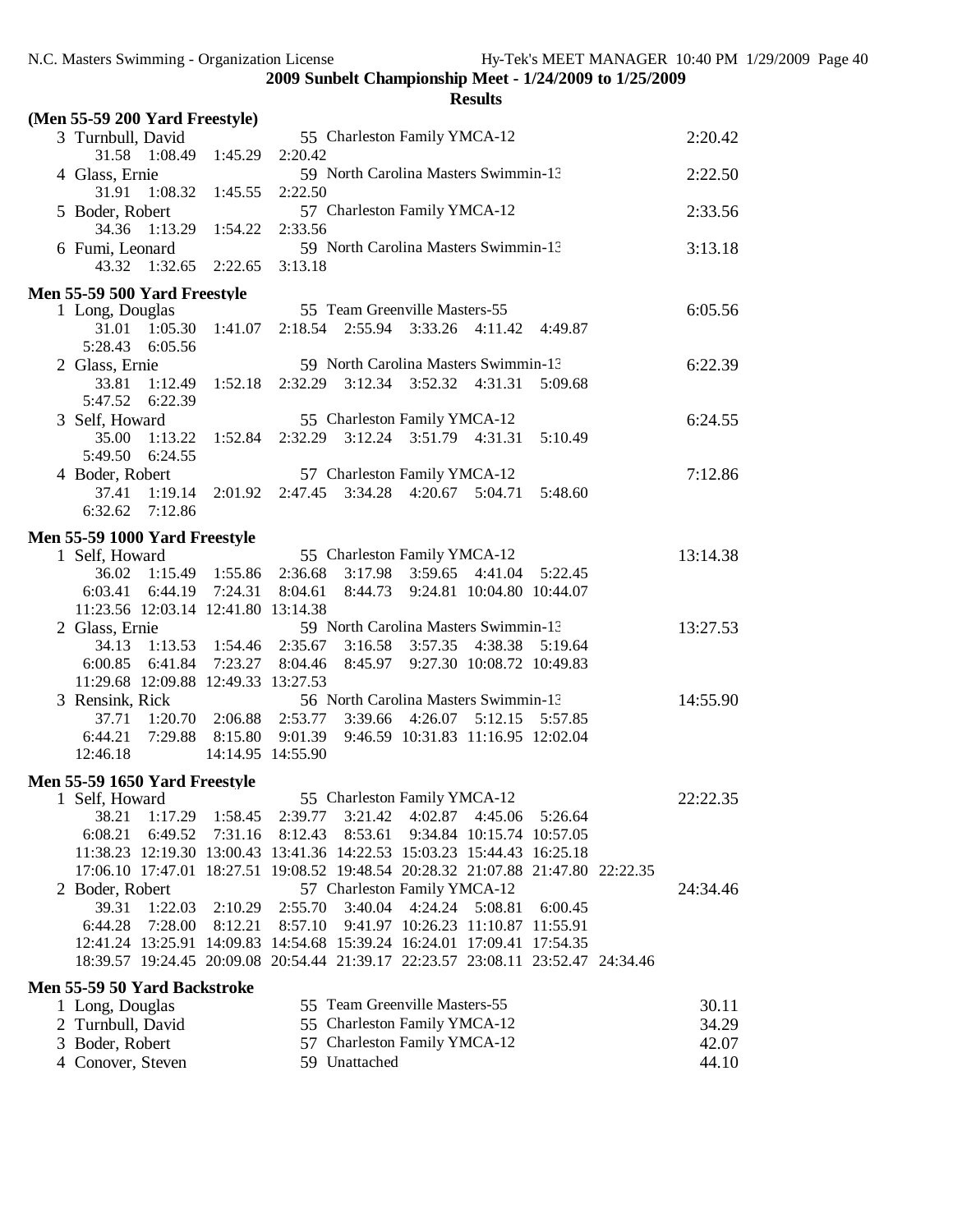| Men 55-59 100 Yard Backstroke                                      |                                      |         |
|--------------------------------------------------------------------|--------------------------------------|---------|
| 1 Long, Douglas<br>32.75 1:07.21                                   | 55 Team Greenville Masters-55        | 1:07.21 |
| 2 Turnbull, David<br>35.81 1:15.50                                 | 55 Charleston Family YMCA-12         | 1:15.50 |
| 3 Rensink, Rick<br>39.56<br>1:22.42                                | 56 North Carolina Masters Swimmin-13 | 1:22.42 |
| 4 Boder, Robert<br>46.00<br>1:33.21                                | 57 Charleston Family YMCA-12         | 1:33.21 |
| 5 Conover, Steven<br>46.61 1:34.75                                 | 59 Unattached                        | 1:34.75 |
| Men 55-59 200 Yard Backstroke                                      |                                      |         |
| 1 Long, Douglas                                                    | 55 Team Greenville Masters-55        | 2:30.62 |
| 35.54 1:13.31<br>1:52.21                                           | 2:30.62                              |         |
| 2 Turnbull, David                                                  | 55 Charleston Family YMCA-12         | 2:46.16 |
| 38.76 1:21.39<br>2:05.12                                           | 2:46.16                              |         |
| Men 55-59 50 Yard Breaststroke                                     |                                      |         |
| 1 Stone, Jeff                                                      | 57 Team Greenville Masters-55        | 33.90   |
| 2 Holbrook, Russell                                                | 57 North Carolina Masters Swimmin-13 | 37.61   |
| 3 Boder, Robert                                                    | 57 Charleston Family YMCA-12         | 37.78   |
| 4 Sesler, Richard                                                  | 59 North Carolina Masters Swimmin-13 | 40.08   |
| 5 Fumi, Leonard                                                    | 59 North Carolina Masters Swimmin-13 | 43.95   |
| 6 Conover, Steven                                                  | 59 Unattached                        | 49.83   |
| Men 55-59 100 Yard Breaststroke                                    |                                      |         |
| 1 Boder, Robert<br>40.04 1:24.94                                   | 57 Charleston Family YMCA-12         | 1:24.94 |
| 2 Fumi, Leonard<br>48.31<br>1:40.62                                | 59 North Carolina Masters Swimmin-13 | 1:40.62 |
| 3 Conover, Steven<br>52.31 1:47.97                                 | 59 Unattached                        | 1:47.97 |
| Men 55-59 200 Yard Breaststroke                                    |                                      |         |
| 1 Stone, Jeff                                                      | 57 Team Greenville Masters-55        | 3:19.01 |
| 43.92<br>$1:36.47$ $2:30.00$                                       | 3:19.01                              |         |
| Men 55-59 50 Yard Butterfly                                        |                                      |         |
| 1 Sesler, Richard                                                  | 59 North Carolina Masters Swimmin-13 | 30.25   |
| 2 Conover, Steven                                                  | 59 Unattached                        | 39.14   |
|                                                                    |                                      |         |
| Men 55-59 100 Yard Butterfly<br>1 Conover, Steven<br>40.72 1:27.79 | 59 Unattached                        | 1:27.79 |
| Men 55-59 200 Yard Butterfly                                       |                                      |         |
| 1 Conover, Steven                                                  | 59 Unattached                        | 3:19.29 |
| 42.46 1:32.85<br>2:25.91                                           | 3:19.29                              |         |
| <b>Men 55-59 100 Yard IM</b>                                       |                                      |         |
| 1 Long, Douglas<br>31.23 1:07.67                                   | 55 Team Greenville Masters-55        | 1:07.67 |
| 2 Rensink, Rick<br>37.45 1:21.67                                   | 56 North Carolina Masters Swimmin-13 | 1:21.67 |
| 3 Stone, Jeff<br>41.10<br>1:22.10                                  | 57 Team Greenville Masters-55        | 1:22.10 |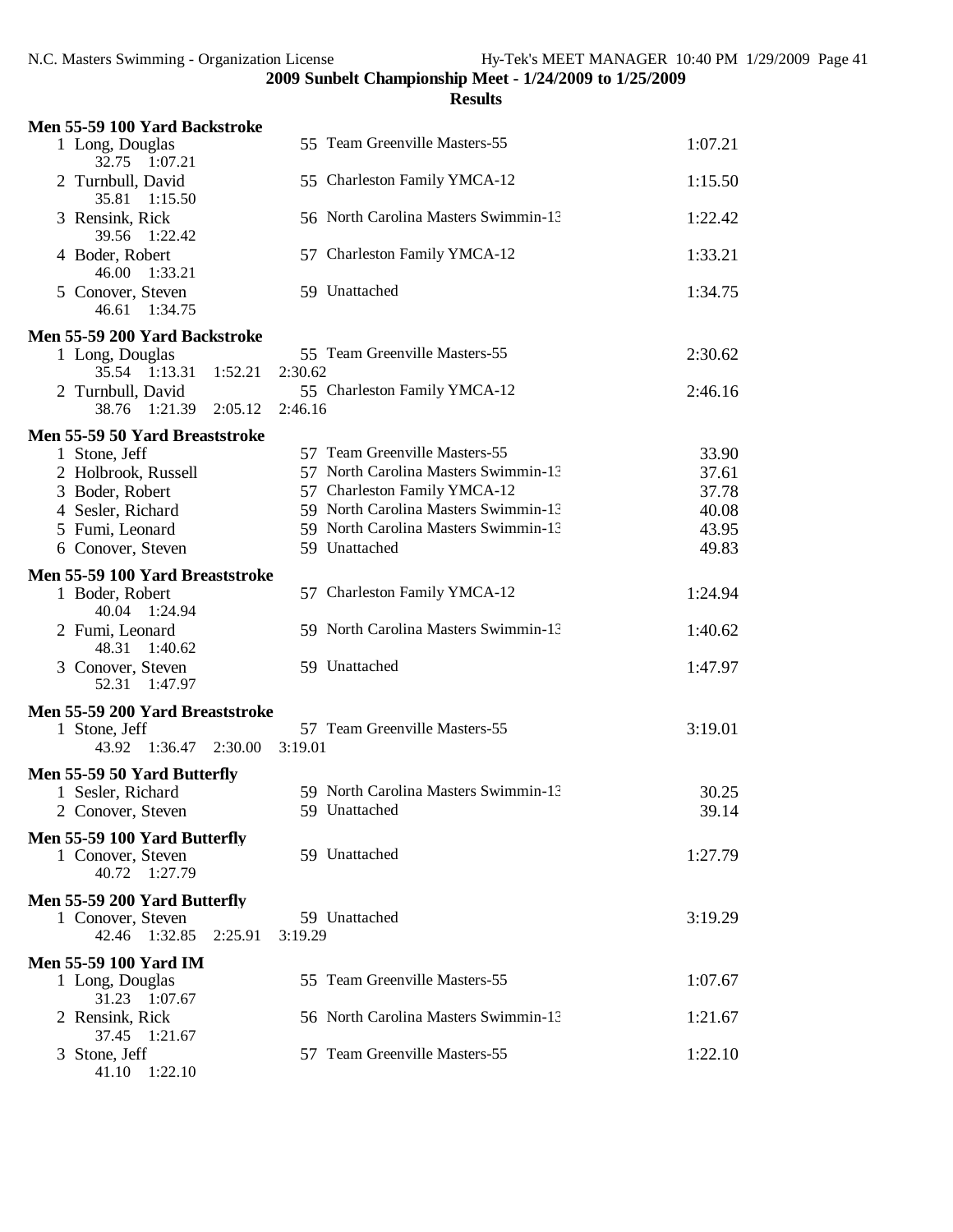| (Men 55-59 100 Yard IM)                           |                                                               |          |
|---------------------------------------------------|---------------------------------------------------------------|----------|
| 4 Fumi, Leonard<br>1:42.46<br>52.82               | 59 North Carolina Masters Swimmin-13                          | 1:42.46  |
| <b>Men 55-59 200 Yard IM</b>                      |                                                               |          |
| 1 Boder, Robert<br>43.73 1:31.86<br>2:21.40       | 57 Charleston Family YMCA-12<br>3:02.01                       | 3:02.01  |
| 2 Conover, Steven<br>39.90 1:28.67<br>2:27.86     | 59 Unattached<br>3:08.72                                      | 3:08.72  |
|                                                   |                                                               |          |
| <b>Men 55-59 400 Yard IM</b>                      |                                                               |          |
| 1 Conover, Steven                                 | 59 Unattached                                                 | 6:52.82  |
| 1:33.22 2:27.05<br>42.52                          | 4:22.70<br>3:20.69<br>6:10.61<br>6:52.82<br>5:25.88           |          |
| Men 60-64 50 Yard Freestyle                       |                                                               |          |
| 1 Richelson, Andrew                               | 61 North Carolina Masters Swimmin-13                          | 28.39    |
| 2 McDonald, Mike                                  | 64 North Carolina Masters Swimmin-13                          | 28.57    |
| 3 Calandro, James                                 | 62 North Carolina Masters Swimmin-13                          | 29.27    |
| 4 Britt, James                                    | 62 North Carolina Masters Swimmin-13                          | 31.18    |
|                                                   | 64 North Carolina Masters Swimmin-13                          | 40.62    |
| 5 Davenport, John                                 |                                                               |          |
| Men 60-64 100 Yard Freestyle<br>1 Calandro, James | 62 North Carolina Masters Swimmin-13                          | 1:09.46  |
| 34.33 1:09.46<br>2 Zeigler, John                  | 63 Georgia Masters-45                                         | 1:11.80  |
| 34.66 1:11.80                                     |                                                               |          |
| 3 Van Meeteren, Hans<br>42.48<br>1:27.30          | 64 North Carolina Masters Swimmin-13                          | 1:27.30  |
| Men 60-64 200 Yard Freestyle                      |                                                               |          |
| 1 Zeigler, John                                   | 63 Georgia Masters-45                                         | 2:38.94  |
| 1:18.68<br>36.21<br>2:01.00                       | 2:38.94                                                       |          |
|                                                   |                                                               |          |
| Men 60-64 500 Yard Freestyle                      |                                                               |          |
| 1 Kute, Tim                                       | 63 North Carolina Masters Swimmin-13                          | 6:50.18  |
| 33.61<br>1:11.44<br>1:51.15                       | 2:32.16<br>3:13.96<br>3:57.16<br>4:40.53<br>5:24.33           |          |
| 6:07.64<br>6:50.18                                |                                                               |          |
|                                                   |                                                               |          |
|                                                   |                                                               |          |
| Men 60-64 1000 Yard Freestyle                     |                                                               |          |
| 1 Kute, Tim                                       | 63 North Carolina Masters Swimmin-13                          | 14:00.42 |
| 35.12<br>1:13.20<br>1:52.96                       | 2:33.52<br>3:56.91<br>3:15.48<br>4:38.62<br>5:21.52           |          |
| 6:46.73<br>7:29.54<br>6:04.19                     | 8:12.79<br>8:56.31<br>9:39.67 10:23.54 11:06.63               |          |
| 11:50.42 12:33.77 13:17.38 14:00.42               |                                                               |          |
| 2 Davenport, John                                 | 64 North Carolina Masters Swimmin-13                          | 20:07.38 |
| 47.20<br>1:43.20<br>2:42.58                       | 3:43.70<br>4:45.29<br>5:47.70<br>6:49.43<br>7:52.79           |          |
| 8:55.00                                           | 9:57.04 10:59.61 12:00.93 13:03.64 14:07.33 15:09.38 16:10.61 |          |
| 17:11.35 18:11.69 19:13.12 20:07.38               |                                                               |          |
| Men 60-64 50 Yard Backstroke                      |                                                               |          |
| 1 McDonald, Mike                                  | 64 North Carolina Masters Swimmin-13                          | 36.72    |
|                                                   |                                                               |          |
| Men 60-64 100 Yard Backstroke                     |                                                               |          |
| 1 Kute, Tim                                       | 63 North Carolina Masters Swimmin-13                          | 1:16.11  |
| 36.24 1:16.11                                     |                                                               |          |
| 2 McDonald, Mike                                  | 64 North Carolina Masters Swimmin-13                          | 1:19.08  |
| 37.69 1:19.08<br>3 Davenport, John                | 64 North Carolina Masters Swimmin-13                          | 1:50.26  |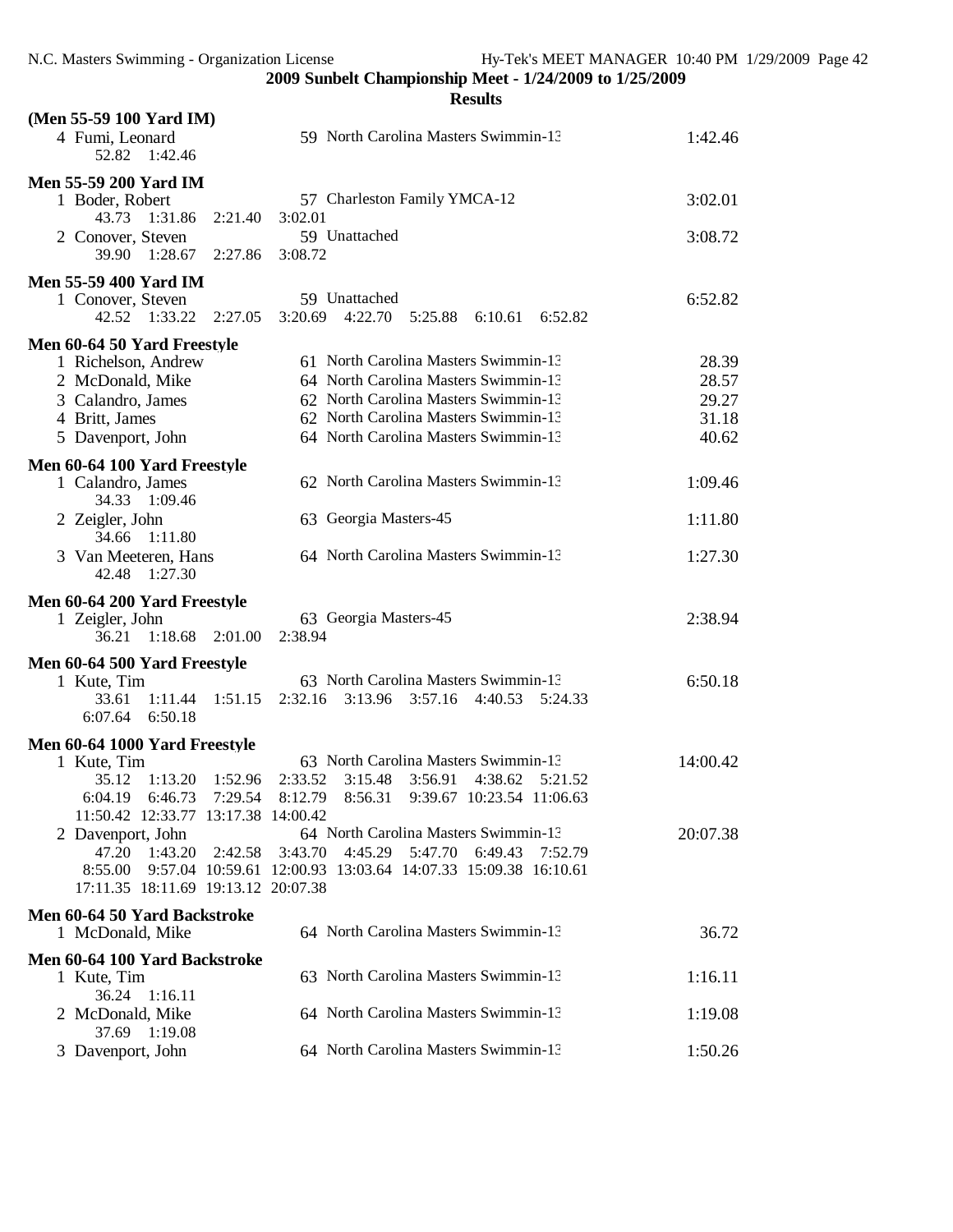| Men 60-64 50 Yard Breaststroke                |                                      |         |
|-----------------------------------------------|--------------------------------------|---------|
| 1 Britt, James                                | 62 North Carolina Masters Swimmin-13 | 37.51   |
| 2 Zeigler, John                               | 63 Georgia Masters-45                | 38.33   |
| 3 Van Meeteren, Hans                          | 64 North Carolina Masters Swimmin-13 | 43.39   |
| 4 Davenport, John                             | 64 North Carolina Masters Swimmin-13 | 48.55   |
| Men 60-64 100 Yard Breaststroke               |                                      |         |
| 1 Zeigler, John                               | 63 Georgia Masters-45                | 1:23.14 |
| 40.13 1:23.14                                 |                                      |         |
| 2 Kute, Tim                                   | 63 North Carolina Masters Swimmin-13 | 1:24.78 |
| 40.29 1:24.78                                 |                                      |         |
| 3 Van Meeteren, Hans<br>46.00 1:36.20         | 64 North Carolina Masters Swimmin-13 | 1:36.20 |
|                                               |                                      |         |
| Men 60-64 200 Yard Breaststroke               |                                      |         |
| 1 Zeigler, John<br>43.28 1:33.09<br>2:22.52   | 63 Georgia Masters-45<br>3:10.41     | 3:10.41 |
|                                               | 62 North Carolina Masters Swimmin-13 |         |
| 2 Britt, James<br>1:31.02<br>42.06<br>2:21.52 | 3:12.43                              | 3:12.43 |
|                                               |                                      |         |
| Men 60-64 50 Yard Butterfly                   |                                      |         |
| 1 Zeigler, John                               | 63 Georgia Masters-45                | 36.48   |
| 2 Calandro, James                             | 62 North Carolina Masters Swimmin-13 | 38.58   |
| 3 Van Meeteren, Hans                          | 64 North Carolina Masters Swimmin-13 | 43.07   |
| Men 60-64 100 Yard Butterfly                  |                                      |         |
| 1 Richelson, Andrew                           | 61 North Carolina Masters Swimmin-13 | 1:15.29 |
| 34.79 1:15.29                                 |                                      |         |
| 2 Zeigler, John                               | 63 Georgia Masters-45                | 1:26.87 |
| 1:26.82 1:26.87                               |                                      |         |
| 3 Van Meeteren, Hans                          | 64 North Carolina Masters Swimmin-13 | 1:41.36 |
| 50.11 1:41.36                                 |                                      |         |
| Men 60-64 200 Yard Butterfly                  |                                      |         |
| 1 Zeigler, John                               | 63 Georgia Masters-45                | 3:07.51 |
| 40.87 1:29.67 2:20.13                         | 3:07.51                              |         |
| <b>Men 60-64 100 Yard IM</b>                  |                                      |         |
| 1 Kute, Tim                                   | 63 North Carolina Masters Swimmin-13 | 1:13.32 |
| 34.03<br>1:13.32                              |                                      |         |
| 2 Richelson, Andrew                           | 61 North Carolina Masters Swimmin-13 | 1:19.25 |
| 38.00 1:19.25                                 |                                      |         |
| 3 Britt, James                                | 62 North Carolina Masters Swimmin-13 | 1:28.25 |
| 44.01<br>1:28.25                              |                                      |         |
| 4 Van Meeteren, Hans                          | 64 North Carolina Masters Swimmin-13 | 1:30.13 |
| 44.50<br>1:30.13                              |                                      |         |
| <b>Men 60-64 200 Yard IM</b>                  |                                      |         |
| 1 Kute, Tim                                   | 63 North Carolina Masters Swimmin-13 | 2:47.64 |
| 36.26<br>1:15.88<br>2:07.32                   | 2:47.64                              |         |
| 2 Zeigler, John                               | 63 Georgia Masters-45                | 3:05.07 |
| 39.56<br>1:31.26<br>2:20.70                   | 3:05.07                              |         |
| 3 Van Meeteren, Hans                          | 64 North Carolina Masters Swimmin-13 | 3:26.65 |
| 2:37.60<br>49.38 1:44.63                      | 3:26.65                              |         |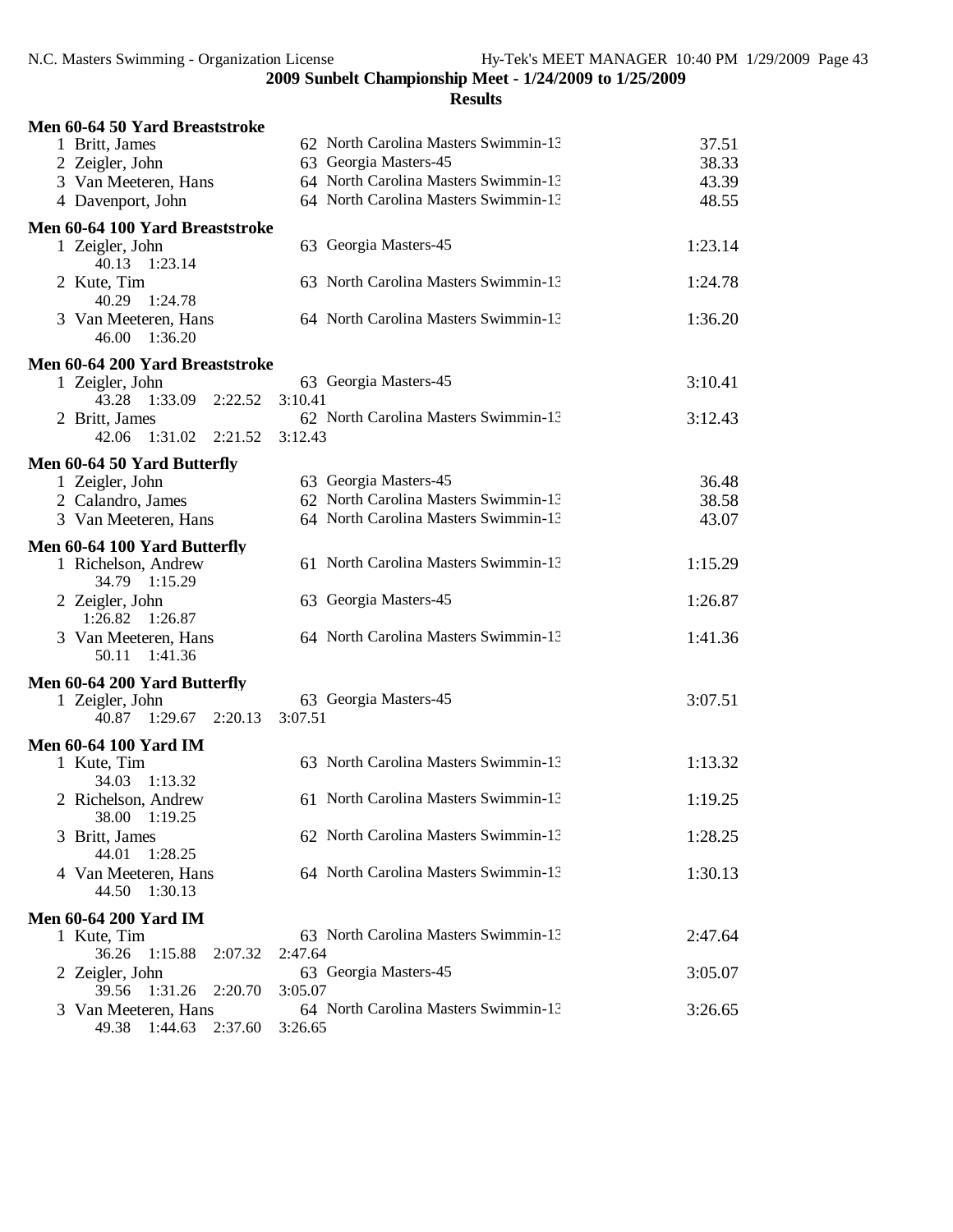| <b>Men 60-64 400 Yard IM</b>                            |         |                                                                            |          |
|---------------------------------------------------------|---------|----------------------------------------------------------------------------|----------|
| 1 Zeigler, John                                         |         | 63 Georgia Masters-45                                                      | 6:11.57  |
| 41.09<br>1:30.38                                        | 2:22.72 | 3:10.92 4:00.94 4:49.95<br>5:32.94<br>6:11.57                              |          |
| 2 Van Meeteren, Hans                                    |         | 64 North Carolina Masters Swimmin-13                                       | 7:28.48  |
| 52.82 1:49.57                                           | 2:48.34 | 3:49.48 4:47.25 5:42.93<br>6:37.10<br>7:28.48                              |          |
| Men 65-69 50 Yard Freestyle                             |         |                                                                            |          |
| 1 White, Bernard                                        |         | 65 North Carolina Masters Swimmin-13                                       | 29.51    |
| 2 Gadol, Louis                                          |         | 67 North Carolina Masters Swimmin-13                                       | 30.64    |
| 3 Frogley, Chris S                                      |         | 65 Virginia Masters Swim Team                                              | 31.66    |
| 4 Wilson, Robin                                         |         | 66 Charleston Family YMCA-12                                               | 32.49    |
| 5 Leen, Walter                                          |         | 66 Georgia Masters-45                                                      | 44.12    |
| Men 65-69 100 Yard Freestyle                            |         |                                                                            |          |
| 1 White, Bernard                                        |         | 65 North Carolina Masters Swimmin-13                                       | 1:10.43  |
| 33.11<br>1:10.43                                        |         |                                                                            |          |
| 2 Frogley, Chris S                                      |         | 65 Virginia Masters Swim Team                                              | 1:14.81  |
| 36.37 1:14.81                                           |         |                                                                            |          |
| 3 Wilson, Robin                                         |         | 66 Charleston Family YMCA-12                                               | 1:16.37  |
| 1:16.37<br>35.44                                        |         | 66 North Carolina Masters Swimmin-13                                       |          |
| 4 Fletcher, Doug<br>37.93 1:21.51                       |         |                                                                            | 1:21.51  |
| 5 Leen, Walter                                          |         | 66 Georgia Masters-45                                                      | 1:54.39  |
| 52.78<br>1:54.39                                        |         |                                                                            |          |
|                                                         |         |                                                                            |          |
| Men 65-69 200 Yard Freestyle                            |         | 65 North Carolina Masters Swimmin-13                                       | 2:44.50  |
| 1 White, Bernard<br>1:22.83 2:06.80                     | 2:44.50 |                                                                            |          |
| 2 Wilson, Robin                                         |         | 66 Charleston Family YMCA-12                                               | 2:58.32  |
| 40.22 1:27.11                                           | 2:14.51 | 2:58.32                                                                    |          |
| 3 Frogley, Chris S                                      |         | 65 Virginia Masters Swim Team                                              | 3:02.61  |
| 39.03<br>1:23.22                                        | 2:11.85 | 3:02.61                                                                    |          |
| 4 Fletcher, Doug                                        |         | 66 North Carolina Masters Swimmin-13                                       | 3:04.10  |
| 40.77 1:27.52                                           | 2:16.36 | 3:04.10                                                                    |          |
| Men 65-69 500 Yard Freestyle                            |         |                                                                            |          |
| 1 Fletcher, Doug                                        |         | 66 North Carolina Masters Swimmin-13                                       | 8:05.24  |
| 1:29.71<br>42.64                                        | 2:19.89 | $3:09.43$ $3:58.65$<br>4:49.09 5:39.28<br>6:29.25                          |          |
| 7:19.75<br>8:05.24                                      |         |                                                                            |          |
| 2 Wilson, Robin                                         |         | 66 Charleston Family YMCA-12                                               | 8:09.82  |
| 41.82<br>1:30.97                                        |         | 2:21.74 3:12.14 4:02.37 4:53.05 5:41.36 6:32.17                            |          |
| 7:22.02<br>8:09.82                                      |         |                                                                            |          |
| 3 Denker, Martin                                        |         | 65 Team Greenville Masters-55                                              | 13:06.57 |
| 1:07.86                                                 |         | 2:26.80 3:45.32 5:04.00 6:26.29 7:49.26 9:10.06 10:33.26                   |          |
| 11:52.95 13:06.57                                       |         |                                                                            |          |
| Men 65-69 1000 Yard Freestyle                           |         |                                                                            |          |
| 1 Wilson, Robin                                         |         | 66 Charleston Family YMCA-12                                               | 16:10.17 |
| 41.25<br>1:27.88 2:17.29                                |         | 3:07.53<br>3:56.34 4:46.64 5:36.38 6:24.81                                 |          |
|                                                         |         | 7:15.21  8:04.47  8:54.32  9:44.54  10:34.62  11:22.93  12:13.21  13:01.77 |          |
| 13:51.31 14:41.05 15:26.97 16:10.17<br>2 Fletcher, Doug |         | 66 North Carolina Masters Swimmin-13                                       | 16:47.58 |
| 43.15 1:31.05 2:20.45 3:11.50                           |         | 4:02.36 4:53.54 5:44.80<br>6:35.03                                         |          |
|                                                         |         | 7:26.37 8:19.17 9:09.64 10:01.93 10:53.63 11:44.45 12:35.72 13:26.58       |          |
| 14:16.85 15:09.16 15:59.91 16:47.58                     |         |                                                                            |          |
|                                                         |         |                                                                            |          |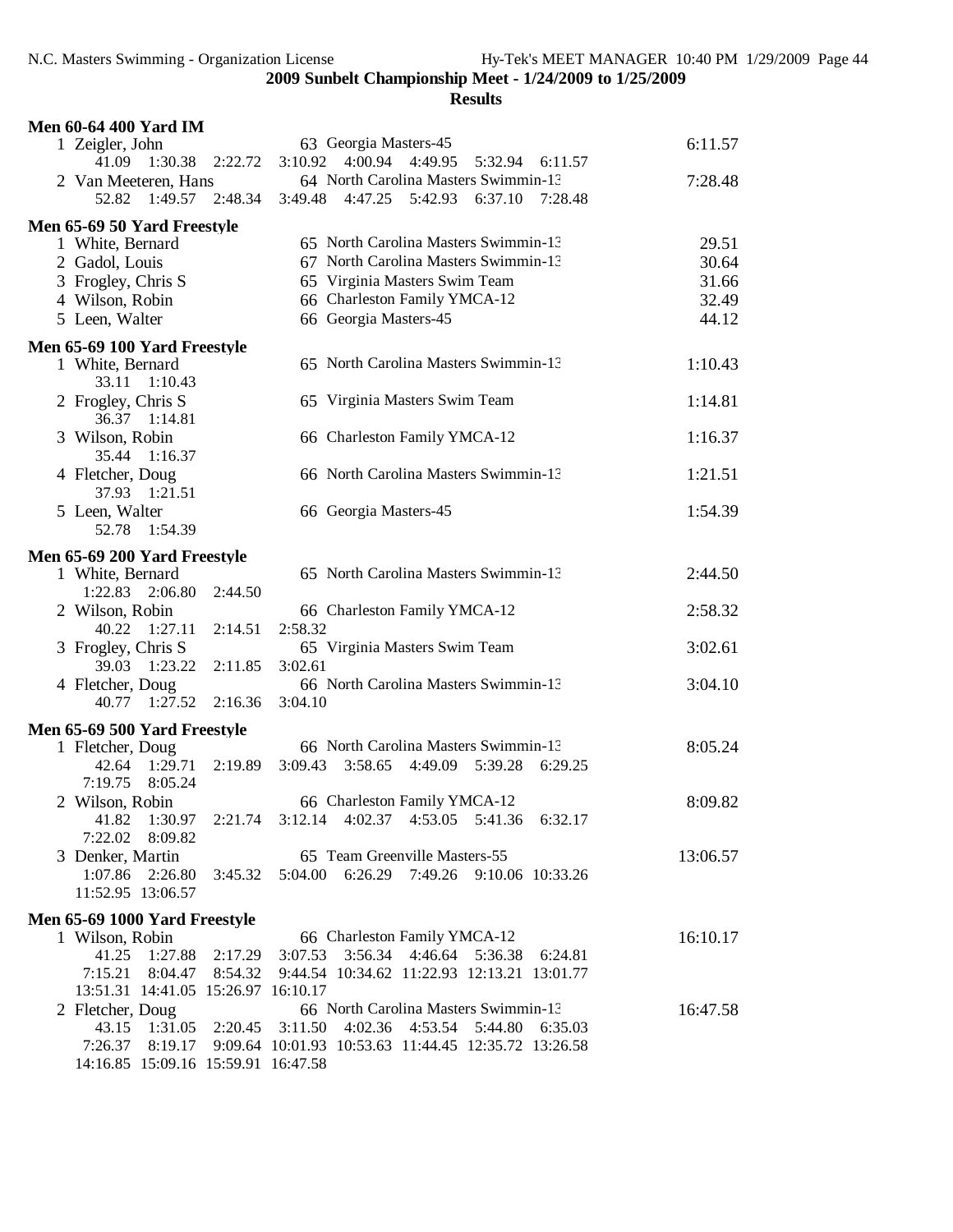| Men 65-69 1650 Yard Freestyle                    |                                                                                                                                                                                                                                                                                                                                      |                |
|--------------------------------------------------|--------------------------------------------------------------------------------------------------------------------------------------------------------------------------------------------------------------------------------------------------------------------------------------------------------------------------------------|----------------|
| 1 McGillivray, Alan<br>50.10 1:48.75<br>2:51.92  | 66 North Carolina Masters Swimmin-13<br>3:56.23<br>5:07.31<br>6:11.07<br>7:12.94<br>8:18.79<br>9:24.57 10:30.53 11:37.99 12:43.89 13:49.57 14:56.80 16:01.29 17:09.79<br>18:15.73 19:23.76 20:28.78 21:33.46 22:41.39 23:50.50 24:58.84 26:07.20<br>27:14.12 28:20.23 29:35.24 30:40.81 31:48.69 32:55.84 34:02.19 35:07.66 36:11.29 | 36:11.29       |
| Men 65-69 50 Yard Backstroke                     |                                                                                                                                                                                                                                                                                                                                      |                |
| 1 Wilson, Robin                                  | 66 Charleston Family YMCA-12                                                                                                                                                                                                                                                                                                         | 46.40          |
| 2 Leen, Walter                                   | 66 Georgia Masters-45                                                                                                                                                                                                                                                                                                                | 55.43          |
| 3 Denker, Martin                                 | 65 Team Greenville Masters-55                                                                                                                                                                                                                                                                                                        | 1:15.74        |
| Men 65-69 50 Yard Breaststroke                   |                                                                                                                                                                                                                                                                                                                                      |                |
| 1 Gadol, Louis                                   | 67 North Carolina Masters Swimmin-13                                                                                                                                                                                                                                                                                                 | 39.07          |
| 2 Fletcher, Doug<br>3 Frogley, Chris S           | 66 North Carolina Masters Swimmin-13<br>65 Virginia Masters Swim Team                                                                                                                                                                                                                                                                | 40.85<br>44.66 |
|                                                  |                                                                                                                                                                                                                                                                                                                                      |                |
| Men 65-69 100 Yard Breaststroke                  | 66 North Carolina Masters Swimmin-13                                                                                                                                                                                                                                                                                                 | 1:30.32        |
| 1 Fletcher, Doug<br>42.17 1:30.32                |                                                                                                                                                                                                                                                                                                                                      |                |
| 2 Frogley, Chris S<br>47.93 1:40.26              | 65 Virginia Masters Swim Team                                                                                                                                                                                                                                                                                                        | 1:40.26        |
| 3 Denker, Martin                                 | 65 Team Greenville Masters-55                                                                                                                                                                                                                                                                                                        | 2:12.97        |
| $1:04.21$ $2:12.97$                              |                                                                                                                                                                                                                                                                                                                                      |                |
| Men 65-69 200 Yard Breaststroke                  |                                                                                                                                                                                                                                                                                                                                      |                |
| 1 Fletcher, Doug                                 | 66 North Carolina Masters Swimmin-13                                                                                                                                                                                                                                                                                                 | 3:20.53        |
| 44.26 1:35.51<br>2:28.70                         | 3:20.53                                                                                                                                                                                                                                                                                                                              |                |
| 2 Gadol, Louis                                   | 67 North Carolina Masters Swimmin-13                                                                                                                                                                                                                                                                                                 | 3:24.00        |
| 1:37.41<br>44.96<br>2:32.38                      | 3:24.00                                                                                                                                                                                                                                                                                                                              |                |
| Men 65-69 50 Yard Butterfly                      |                                                                                                                                                                                                                                                                                                                                      |                |
| 1 White, Bernard                                 | 65 North Carolina Masters Swimmin-13                                                                                                                                                                                                                                                                                                 | 31.00          |
| 2 Wilson, Robin                                  | 66 Charleston Family YMCA-12                                                                                                                                                                                                                                                                                                         | 39.74          |
| Men 65-69 100 Yard Butterfly<br>1 White, Bernard | 65 North Carolina Masters Swimmin-13                                                                                                                                                                                                                                                                                                 | 1:16.61        |
| 36.76 1:16.61                                    |                                                                                                                                                                                                                                                                                                                                      |                |
| 2 Wilson, Robin<br>45.26 1:40.22                 | 66 Charleston Family YMCA-12                                                                                                                                                                                                                                                                                                         | 1:40.22        |
|                                                  |                                                                                                                                                                                                                                                                                                                                      |                |
| <b>Men 65-69 100 Yard IM</b>                     | 67 North Carolina Masters Swimmin-13                                                                                                                                                                                                                                                                                                 |                |
| 1 Gadol, Louis<br>38.42<br>1:23.77               |                                                                                                                                                                                                                                                                                                                                      | 1:23.77        |
| 2 Fletcher, Doug                                 | 66 North Carolina Masters Swimmin-13                                                                                                                                                                                                                                                                                                 | 1:34.87        |
| 47.92<br>1:34.87                                 |                                                                                                                                                                                                                                                                                                                                      |                |
| Wilson, Robin<br>3.<br>46.33                     | 66 Charleston Family YMCA-12                                                                                                                                                                                                                                                                                                         | 1:39.69        |
| 1:39.69<br>4 Leen, Walter                        | 66 Georgia Masters-45                                                                                                                                                                                                                                                                                                                | 2:22.61        |
| $1:06.36$ $2:22.61$                              |                                                                                                                                                                                                                                                                                                                                      |                |
| <b>Men 65-69 200 Yard IM</b>                     |                                                                                                                                                                                                                                                                                                                                      |                |
| 1 Wilson, Robin                                  | 66 Charleston Family YMCA-12                                                                                                                                                                                                                                                                                                         | 3:38.24        |
| 44.44<br>1:46.18<br>2:54.23                      | 3:38.24                                                                                                                                                                                                                                                                                                                              |                |
| Men 70-74 50 Yard Freestyle                      |                                                                                                                                                                                                                                                                                                                                      |                |
| 1 Clark, Jerry                                   | 71 North Carolina Masters Swimmin-13                                                                                                                                                                                                                                                                                                 | 27.52          |
| 2 Robertson, William                             | 72 Team Greenville Masters-55                                                                                                                                                                                                                                                                                                        | 30.28          |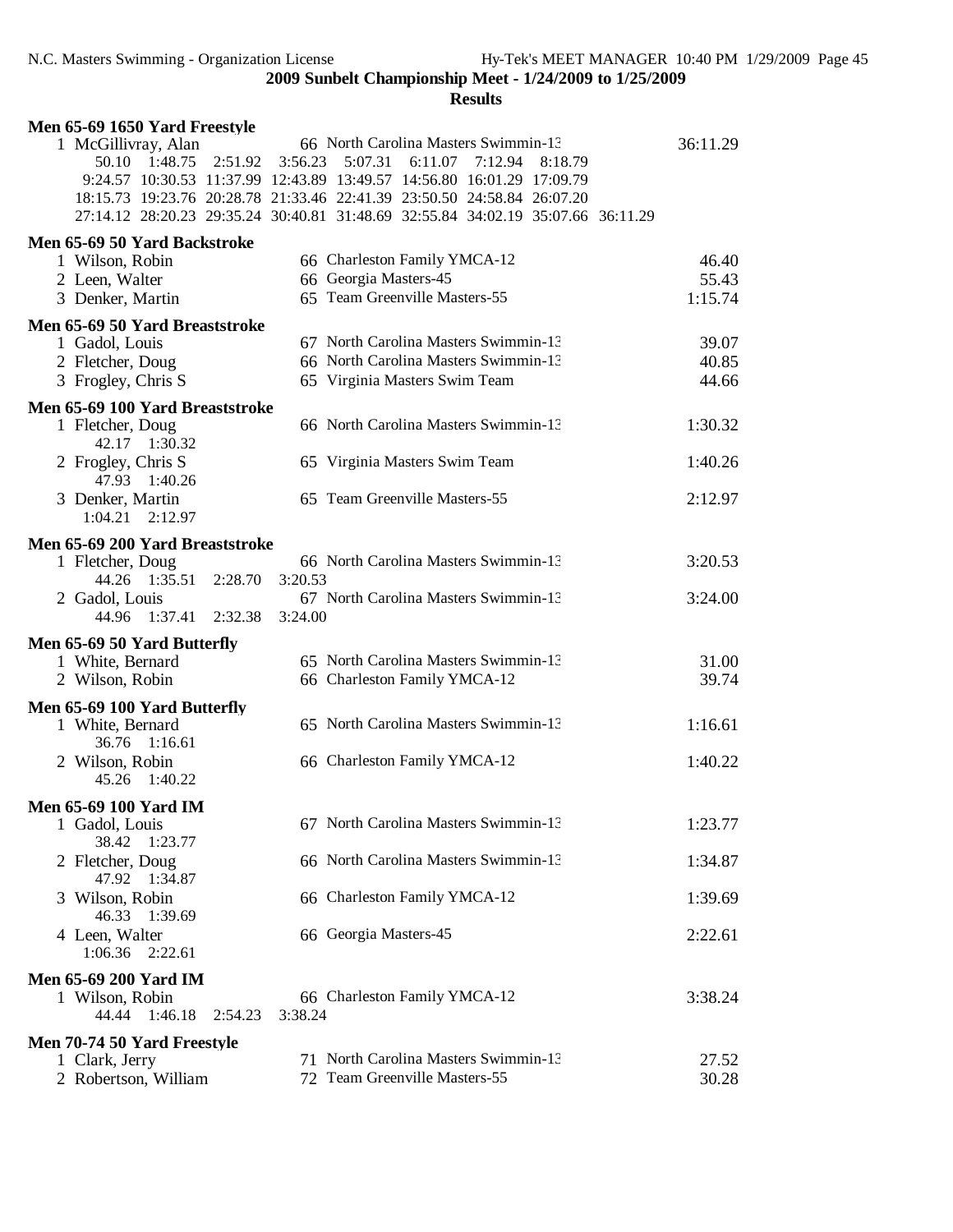**Results (Men 70-74 50 Yard Freestyle)** 3 Morvay, Rudolf 71 North Carolina Masters Swimmin-13 45.53 **Men 70-74 100 Yard Freestyle** 1 Clark, Jerry 71 North Carolina Masters Swimmin-13 1:02.63 29.78 1:02.63 2 Robertson, William 72 Team Greenville Masters-55 1:09.02 33.01 1:09.02 **Men 70-74 200 Yard Freestyle** 1 Clark, Jerry 71 North Carolina Masters Swimmin-13 2:20.38 32.30 1:07.92 1:44.34 2:20.38 2 Robertson, William 72 Team Greenville Masters-55 2:43.92 36.87 1:18.11 2:00.90 2:43.92 **Men 70-74 500 Yard Freestyle** 1 Clark, Jerry 71 North Carolina Masters Swimmin-13 6:43.53 37.62 1:17.60 1:58.58 2:39.35 3:20.35 4:00.55 4:41.15 5:22.48 6:03.62 6:43.53 **Men 70-74 50 Yard Backstroke** 1 Clark, Jerry 71 North Carolina Masters Swimmin-13 40.78 2 Morvay, Rudolf 71 North Carolina Masters Swimmin-13 49.56 **Men 70-74 100 Yard Backstroke** 1 Robertson, William 72 Team Greenville Masters-55 1:33.12 44.38 1:33.12 2 Morvay, Rudolf 71 North Carolina Masters Swimmin-13 1:48.88 52.26 1:48.88 **Men 70-74 200 Yard Backstroke** 1 72 Team Greenville Masters-55 3:39.87<br>3:39.87 3:39.87 49.73 1:45.94 2:43.41 **Men 70-74 50 Yard Breaststroke** 1 Clark, Jerry 71 North Carolina Masters Swimmin-13 38.96 2 Morvay, Rudolf 71 North Carolina Masters Swimmin-13 48.60 **Men 70-74 100 Yard Breaststroke** 1 Morvay, Rudolf 71 North Carolina Masters Swimmin-13 1:46.64 50.47 1:46.64 **Men 70-74 200 Yard Breaststroke** 1 Morvay, Rudolf 71 North Carolina Masters Swimmin-13 4:02.67 53.42 1:56.26 3:01.15 4:02.67 **Men 70-74 50 Yard Butterfly** 1 Robertson, William 72 Team Greenville Masters-55 39.73 **Men 70-74 100 Yard IM** 1 Robertson, William 72 Team Greenville Masters-55 1:29.46 42.13 1:29.46 2 Morvay, Rudolf 71 North Carolina Masters Swimmin-13 1:58.90 58.90 1:58.90 **Men 70-74 200 Yard IM**<br>--- Robertson, William 72 Team Greenville Masters-55 DQ 49.79 1:52.12 2:50.52 DQ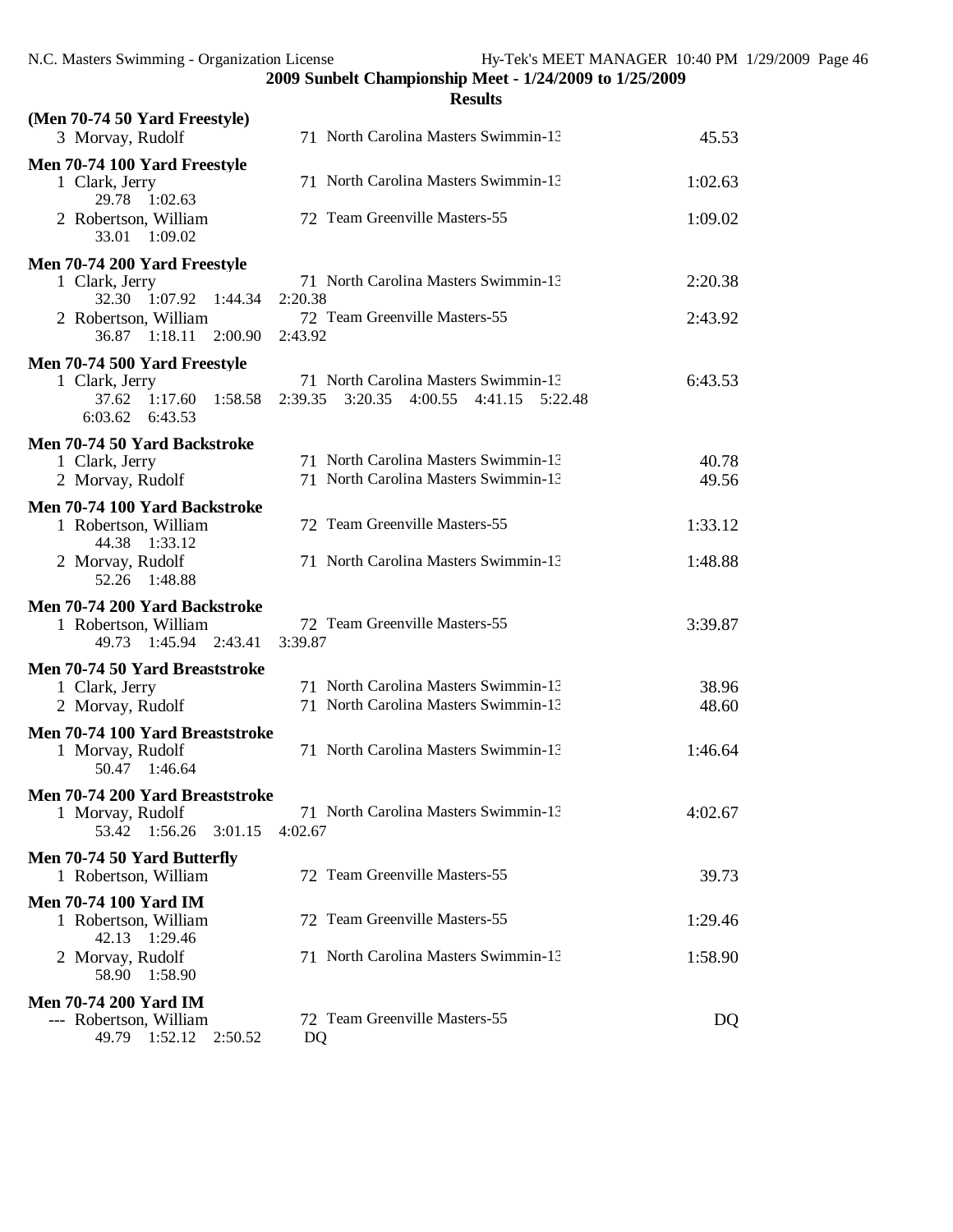| Men 75-79 50 Yard Freestyle                                 |                                                                         |         |         |                         |         |                                                                    |                                                                                  |          |
|-------------------------------------------------------------|-------------------------------------------------------------------------|---------|---------|-------------------------|---------|--------------------------------------------------------------------|----------------------------------------------------------------------------------|----------|
| 1 Stoltz, Irwin                                             |                                                                         |         |         | 79 Georgia Masters-45   |         |                                                                    |                                                                                  | 36.25    |
| 2 DePaul, Donald                                            |                                                                         |         |         |                         |         | 75 North Carolina Masters Swimmin-13                               |                                                                                  | 59.21    |
| Men 75-79 100 Yard Freestyle                                |                                                                         |         |         |                         |         |                                                                    |                                                                                  |          |
| 1 Stoltz, Irwin                                             | 43.06 1:29.00                                                           |         |         | 79 Georgia Masters-45   |         |                                                                    |                                                                                  | 1:29.00  |
| 2 DePaul, Donald                                            | 59.89 2:10.57                                                           |         |         |                         |         | 75 North Carolina Masters Swimmin-13                               |                                                                                  | 2:10.57  |
| Men 75-79 200 Yard Freestyle                                |                                                                         |         |         |                         |         |                                                                    |                                                                                  |          |
| 1 Mitchell, Clarke                                          |                                                                         |         |         |                         |         | 76 Asheville Masters Swimming-13                                   |                                                                                  | 2:45.63  |
|                                                             | 37.24 1:19.90 2:04.22                                                   |         | 2:45.63 |                         |         |                                                                    |                                                                                  |          |
| 2 Stoltz, Irwin                                             |                                                                         |         |         | 79 Georgia Masters-45   |         |                                                                    |                                                                                  | 3:00.04  |
| 40.12                                                       | 1:24.75                                                                 | 2:11.14 | 3:00.04 |                         |         |                                                                    |                                                                                  |          |
| Men 75-79 500 Yard Freestyle                                |                                                                         |         |         |                         |         |                                                                    |                                                                                  |          |
| 1 Mitchell, Clarke                                          |                                                                         |         |         |                         |         | 76 Asheville Masters Swimming-13                                   |                                                                                  | 7:45.26  |
| 40.02<br>7:01.08                                            | 1:24.92<br>7:45.26                                                      | 2:12.14 | 3:00.55 |                         |         | 3:49.74 4:38.05 5:26.39 6:15.43                                    |                                                                                  |          |
| 2 Stoltz, Irwin                                             |                                                                         |         |         | 79 Georgia Masters-45   |         |                                                                    |                                                                                  | 8:01.11  |
| 43.51                                                       | 1:29.64<br>7:13.38 8:01.11                                              | 2:19.13 |         | 3:08.28 3:57.17 4:46.77 |         | 5:35.44                                                            | 6:24.49                                                                          |          |
| Men 75-79 1650 Yard Freestyle                               |                                                                         |         |         |                         |         |                                                                    |                                                                                  |          |
| 1 Stoltz, Irwin                                             |                                                                         |         |         | 79 Georgia Masters-45   |         |                                                                    |                                                                                  | 27:59.95 |
|                                                             | 43.55 1:31.83                                                           | 2:21.96 | 3:11.58 | 4:01.96                 | 4:52.14 | 5:43.34                                                            | 6:34.71                                                                          |          |
| 7:26.01                                                     |                                                                         |         |         |                         |         | 8:18.05  9:09.86  10:01.49  10:53.18  11:44.76  12:35.94  13:27.72 |                                                                                  |          |
|                                                             | 14:19.75 15:11.77 16:03.74 16:55.29 17:46.82 18:38.72 19:30.06 20:21.59 |         |         |                         |         |                                                                    |                                                                                  |          |
|                                                             |                                                                         |         |         |                         |         |                                                                    | 21:13.28 22:05.05 22:56.40 23:47.81 24:38.39 25:29.54 26:20.31 27:11.66 27:59.95 |          |
| 2 DePaul, Donald                                            |                                                                         |         |         |                         |         | 75 North Carolina Masters Swimmin-13                               |                                                                                  | 45:08.76 |
| 1:12.55                                                     | 2:32.73                                                                 | 3:54.16 | 5:06.92 | 6:29.60                 | 7:43.74 |                                                                    | 9:09.76 10:24.73                                                                 |          |
|                                                             | 11:47.34 13:00.18 14:25.17 15:41.17 17:08.90 18:30.55 21:13.02 22:25.30 |         |         |                         |         |                                                                    |                                                                                  |          |
|                                                             | 23:51.42 25:04.78 26:30.60 27:46.10 29:12.29 30:26.50 31:52.90 33:06.53 |         |         |                         |         |                                                                    |                                                                                  |          |
|                                                             |                                                                         |         |         |                         |         |                                                                    | 34:31.97 35:48.74 37:14.57 38:30.36 39:56.47 41:10.81 42:36.56 43:52.99 45:08.76 |          |
| Men 75-79 50 Yard Backstroke<br>1 DePaul, Donald            |                                                                         |         |         |                         |         | 75 North Carolina Masters Swimmin-13                               |                                                                                  | 1:25.60  |
|                                                             |                                                                         |         |         |                         |         |                                                                    |                                                                                  |          |
| Men 75-79 100 Yard Backstroke<br>1 Mitchell, Clarke         | 39.74 1:21.33                                                           |         |         |                         |         | 76 Asheville Masters Swimming-13                                   |                                                                                  | 1:21.33  |
| Men 75-79 50 Yard Breaststroke<br>1 DePaul, Donald          |                                                                         |         |         |                         |         | 75 North Carolina Masters Swimmin-13                               |                                                                                  | 1:36.79  |
| Men 75-79 50 Yard Butterfly<br>1 DePaul, Donald             |                                                                         |         |         |                         |         | 75 North Carolina Masters Swimmin-13                               |                                                                                  | 1:25.89  |
| Men 75-79 100 Yard Butterfly<br>1 DePaul, Donald            |                                                                         |         |         |                         |         | 75 North Carolina Masters Swimmin-13                               |                                                                                  | 3:22.47  |
| <b>Men 75-79 100 Yard IM</b><br>1 DePaul, Donald<br>1:25.92 | 3:10.77                                                                 |         |         |                         |         | 75 North Carolina Masters Swimmin-13                               |                                                                                  | 3:10.77  |
| <b>Men 75-79 200 Yard IM</b><br>1 Mitchell, Clarke          | 38.29 1:26.64                                                           | 2:20.26 | 3:03.32 |                         |         | 76 Asheville Masters Swimming-13                                   |                                                                                  | 3:03.32  |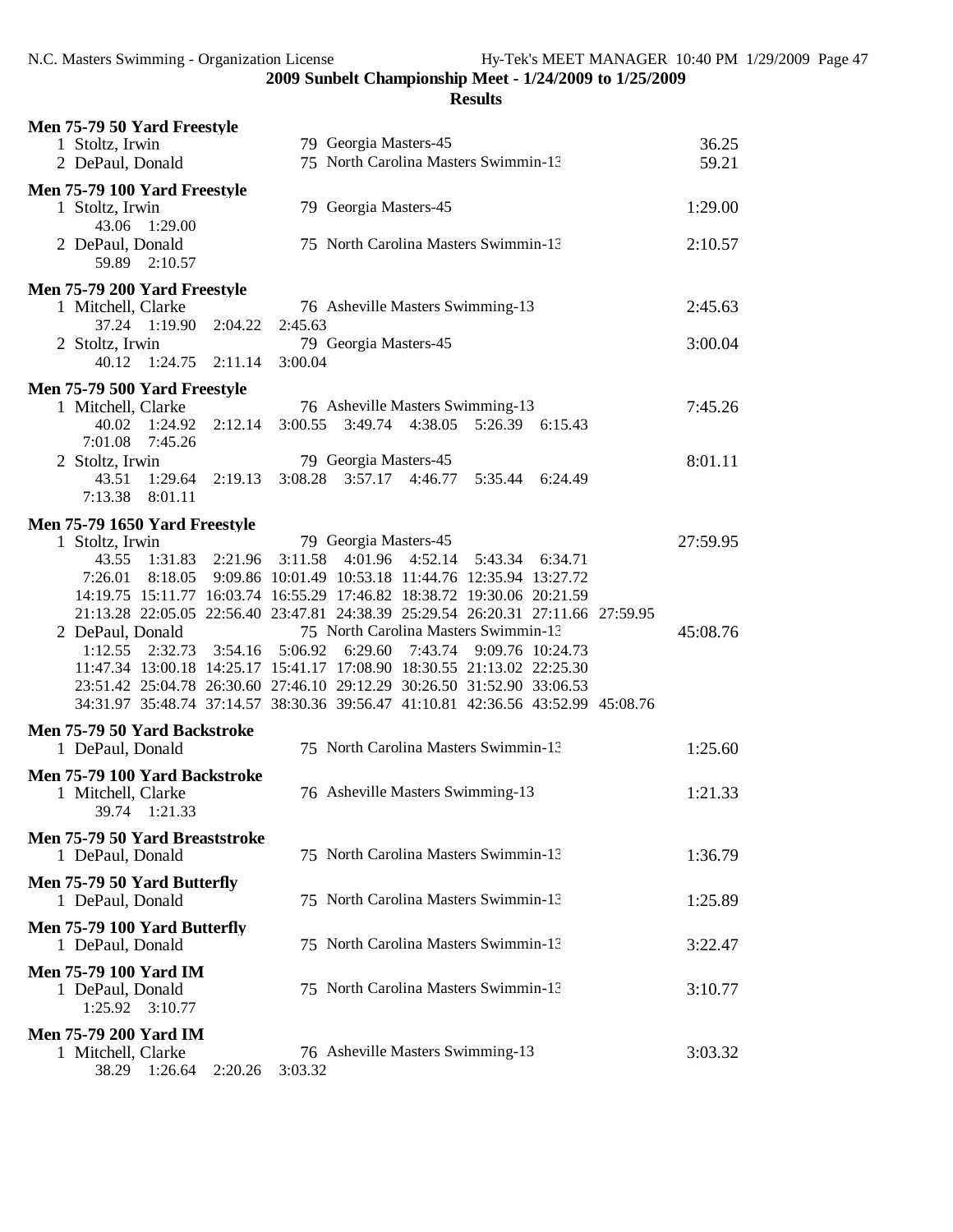| <b>Results</b>                                                                                                                                                  |                                                                 |  |  |
|-----------------------------------------------------------------------------------------------------------------------------------------------------------------|-----------------------------------------------------------------|--|--|
| Men 85-89 500 Yard Freestyle<br>87 Nemsnems<br>1 Larson, E Ole<br>54.60  1:56.61  3:00.99<br>9:37.29 10:40.04                                                   | 10:40.04<br>4:06.01 5:12.10 6:17.78 7:24.20 8:31.10             |  |  |
| Men 85-89 1000 Yard Freestyle<br>87 Nemsnems<br>1 Larson, E Ole<br>56.53 1:59.21 3:03.48<br>6:18.09                                                             | 21:17.10<br>15:59.65 19:12.87 21:17.10                          |  |  |
| Men 85-89 50 Yard Breaststroke<br>87 Nemsnems<br>1 Larson, E Ole                                                                                                | 1:06.70                                                         |  |  |
| Men 85-89 100 Yard Breaststroke<br>1 Scherbarth, James<br>46.29 1:37.30<br>87 Nemsnems<br>2 Larson, E Ole                                                       | 85 North Carolina Masters Swimmin-13<br>1:37.30<br>2:22.83      |  |  |
| $1:07.61$ $2:22.83$                                                                                                                                             |                                                                 |  |  |
| Men 85-89 200 Yard Breaststroke<br>87 Nemsnems<br>1 Larson, E Ole<br>1:08.23 2:26.92 3:46.46 5:04.59                                                            | 5:04.59                                                         |  |  |
| Women 18+200 Yard Freestyle Relay                                                                                                                               |                                                                 |  |  |
| 1 North Carolina Masters Swim<br>A<br>1) Proud, Jessica W27<br>2) Fritchie, Karen W31<br>32.76 1:00.89 1:28.92 1:56.97                                          | 1:56.97<br>3) Fischer, Amy W22<br>4) Williams, Heidi W39        |  |  |
| 2 North Carolina Masters Swim<br>A<br>2) Vogel, Melissa W27<br>1) Bear, Shelley W41<br>47.31 1:38.86 2:08.31<br>31.43                                           | 2:08.31<br>3) Koontz, Lani W26<br>4) Walker, Sarah W20          |  |  |
| Women 18+200 Yard Medley Relay<br>1 North Carolina Masters Swim<br>A<br>1) Proud, Jessica W27<br>2) Fritchie, Karen W31<br>33.87 1:07.71 1:43.75 2:11.93        | 2:11.93<br>3) Fischer, Amy W22<br>4) Williams, Heidi W39        |  |  |
| 2 North Carolina Masters Swim<br>$\mathbf{A}$<br>1) Braun, Erika W36<br>2) Hawley, Kate W28<br>29.30 1:11.45 1:44.07 2:18.51                                    | 2:18.51<br>3) Cheetham, Meredith W22<br>4) Angermeier, Mary W24 |  |  |
| $\mathbf{A}$<br>3 North Carolina Masters Swim<br>2) Bear, Shelley W41<br>1) Vogel, Melissa W27<br>46.43 1:21.71 1:51.72 2:22.93                                 | 2:22.93<br>3) Walker, Sarah W20<br>4) Koontz, Lani W26          |  |  |
| Women 25+ 200 Yard Freestyle Relay<br>1 North Carolina Masters Swim<br>A<br>1) Alston, Anne W40<br>2) Pollock, Julia W28<br>27.17<br>55.91 1:31.69<br>1:58.20   | 1:58.20<br>3) Rogers, Eugenia (Jennie W564) Battle, Ruth W46    |  |  |
| Women 25+200 Yard Medley Relay                                                                                                                                  |                                                                 |  |  |
| 1 North Carolina Masters Swim<br>A<br>1) Rogers, Eugenia (Jennie W562) Pollock, Julia W28<br>40.44 1:16.21 1:46.16<br>2:14.88                                   | 2:14.88<br>3) Battle, Ruth W46<br>4) Alston, Anne W40           |  |  |
| 2 Team Greenville Masters-55<br>A<br>1) Fahnline, Kathryn W45<br>2) Mendez, Katie W25<br>47.91 1:31.41 2:06.39<br>2:36.11                                       | 2:36.11<br>3) Wingerter, Pamela W64<br>4) Long, Ashley W27      |  |  |
| Women 35+200 Yard Freestyle Relay<br>A<br>1 Charleston Family YMCA-12<br>1) Hamilton, April W41<br>2) Self, Tracy W53<br>1:07.43<br>1:39.85<br>29.51<br>2:08.93 | 2:08.93<br>3) Adams, Martita W50<br>4) St Jean, Rebecca W38     |  |  |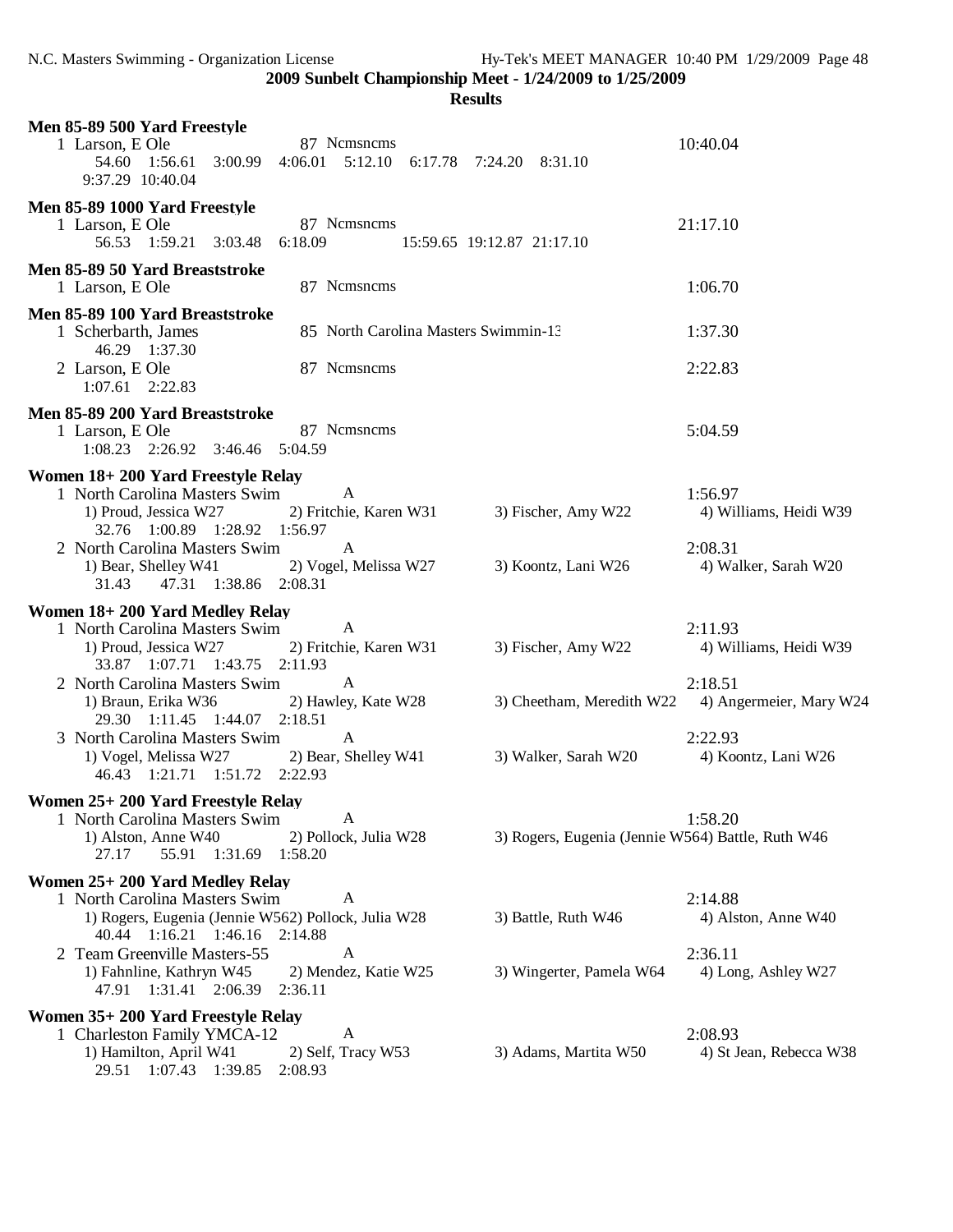N.C. Masters Swimming - Organization License Hy-Tek's MEET MANAGER 10:40 PM 1/29/2009 Page 49

**2009 Sunbelt Championship Meet - 1/24/2009 to 1/25/2009**

| Women 35+200 Yard Medley Relay<br>1 Charleston Family YMCA-12<br>1) Adams, Martita W50<br>36.48 1:19.46 1:52.79 2:30.52                       | A<br>2) St Jean, Rebecca W38         | 3) Hamilton, April W41                              | 2:30.52<br>4) Self, Tracy W53           |
|-----------------------------------------------------------------------------------------------------------------------------------------------|--------------------------------------|-----------------------------------------------------|-----------------------------------------|
| Women 45+200 Yard Medley Relay<br>1 North Carolina Masters Swim<br>1) Starnes, Rebecca W55<br>39.00 1:23.66 1:55.97 2:28.16                   | B<br>2) Airheart, Susan W50          | $3)$ Casey, Peg W56                                 | 2:28.16<br>4) Roeth, Cynthia W47        |
| Men 18+200 Yard Freestyle Relay<br>1 North Carolina Masters Swim<br>1) Thompson, Jeff M24 2) Black, Kevin M25<br>24.37 48.15 1:10.98 1:33.88  | A                                    | 3) Gentile, Anthony M25                             | 1:33.88<br>4) Black, Douglas M25        |
| Men 18+200 Yard Medley Relay<br>1 North Carolina Masters Swim<br>1) Black, Douglas M25 2) Black, Kevin M25<br>57.14 1:22.00 1:45.34<br>27.27  | A                                    | 3) Gentile, Anthony M25                             | 1:45.34<br>4) Thompson, Jeff M24        |
| 2 Wilmington-13<br>1) Pletcher, Todd M38 2) Carmine, Jay M31<br>57.76 1:23.71 1:50.83<br>26.83                                                | $\mathbf{A}$                         | 3) Wisthoff, Matthew M23 4) Midgett, Todd M31       | 1:50.83                                 |
| Men 25+200 Yard Freestyle Relay<br>1 Wilmington-13<br>1) Midgett, Todd M31 2) Carmine, Jay M31<br>51.06 1:17.19 1:39.71<br>24.61              | $\mathbf{A}$                         | 3) Vierling, Eric M30                               | 1:39.71<br>4) Pletcher, Todd M38        |
| 2 North Carolina Masters Swim<br>1) Miller, Christopher M27 2) Parr, Derek M34<br>25.57 53.57 1:19.15 1:42.54                                 | $\mathbf{A}$                         | 3) Mask, Jason M33                                  | 1:42.54<br>4) Caruth, Joseph M27        |
| 3 North Carolina Masters Swim<br>1) Faro, Aaron M27<br>29.81<br>57.62 1:24.09 1:47.63                                                         | $\mathbf{A}$<br>2) Susong, Matt M27  | 3) Nino-Acosta, Hernan M32 4) Blake, Thomas M40     | 1:47.63                                 |
| 4 North Carolina Masters Swim<br>1) Harper, Gregory M36<br>49.63 1:15.70 1:49.16<br>24.71                                                     | $\mathbf{A}$<br>2) Glass, Ernie M59  | 3) Shue, Billy M25                                  | 1:49.16<br>4) Phillips, John M M51      |
| Men 25+200 Yard Medley Relay<br>1 North Carolina Masters Swim<br>1) Miller, Christopher M27 2) Parr, Derek M34<br>26.94 58.54 1:29.53 1:54.92 | $\mathbf{A}$                         | 3) Mask, Jason M33                                  | 1:54.92<br>4) Caruth, Joseph M27        |
| 2 North Carolina Masters Swim<br>1) Johnson, Steven M48<br>32.13 1:03.32 1:32.84 2:03.10                                                      | $\overline{A}$<br>2) Wind, Thys M32  | 3) Su, Billy M34                                    | 2:03.10<br>4) Holshouser, Boyce Jay M46 |
| 3 North Carolina Masters Swim<br>1) Blake, Thomas M40<br>32.71 1:19.47 1:52.17                                                                | A<br>2) Terada, Scott M39<br>2:21.76 | 3) Nino-Acosta, Hernan M32 4) Holbrook, Russell M57 | 2:21.76                                 |
| Men 35+200 Yard Freestyle Relay<br>1 North Carolina Masters Swim<br>1) Murray, Jeff M39<br>22.78<br>45.32 1:07.78                             | A<br>2) Butcher, Rob M36<br>1:30.39  | 3) Brewick, Noel M40                                | 1:30.39<br>4) Schultz, Norman M43       |
| Men 35+200 Yard Medley Relay<br>1 North Carolina Masters Swim<br>1) Murray, Jeff M39<br>28.48<br>55.91 1:20.65                                | A<br>2) Butcher, Rob M36<br>1:43.28  | 3) Andersen, Morten M38                             | 1:43.28<br>4) Schultz, Norman M43       |
|                                                                                                                                               |                                      |                                                     |                                         |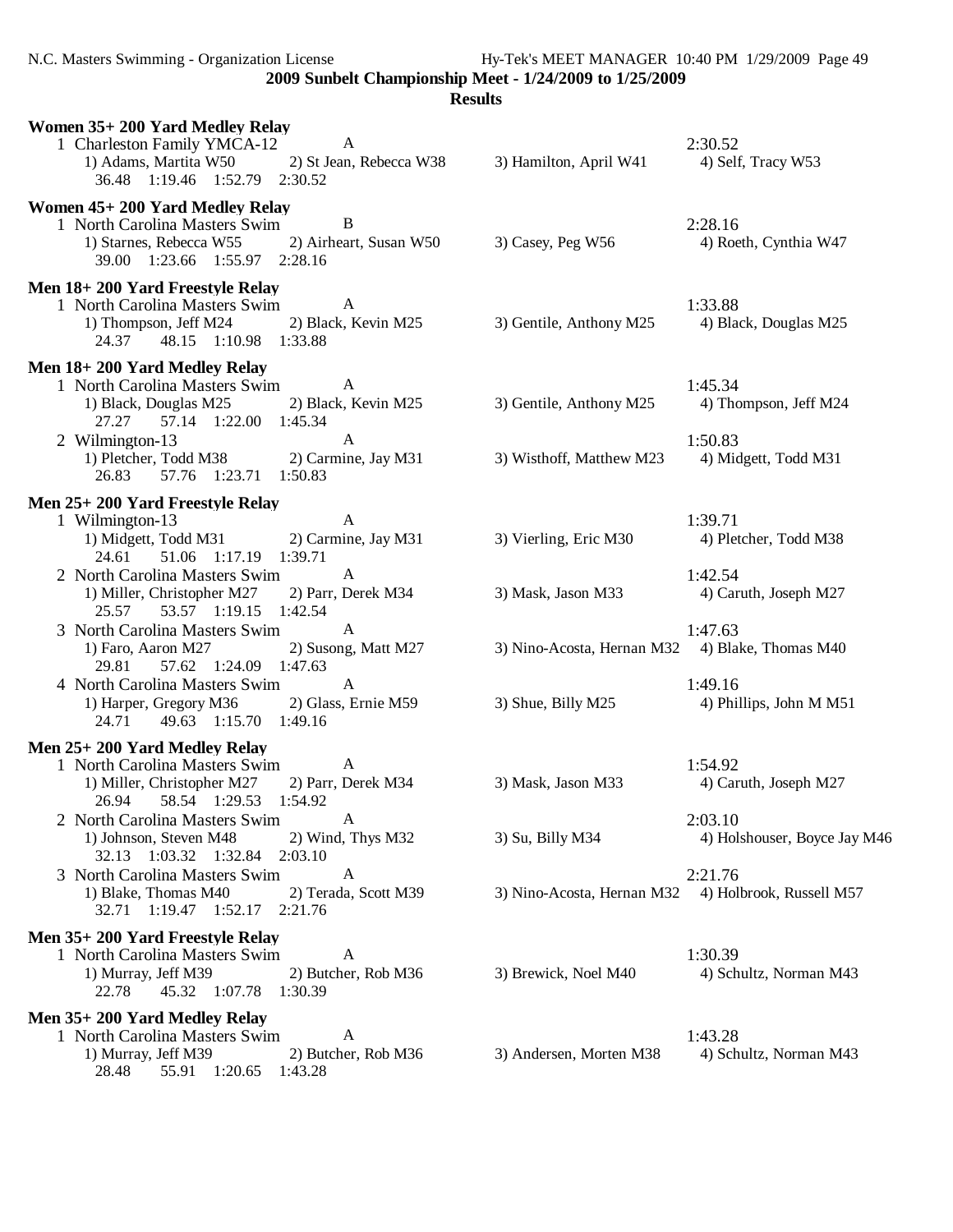N.C. Masters Swimming - Organization License Hy-Tek's MEET MANAGER 10:40 PM 1/29/2009 Page 50

**2009 Sunbelt Championship Meet - 1/24/2009 to 1/25/2009**

| (Men 35+200 Yard Medley Relay)                                                                                                                          |                                                  |                                       |
|---------------------------------------------------------------------------------------------------------------------------------------------------------|--------------------------------------------------|---------------------------------------|
| 2 North Carolina Masters Swim<br>$\mathcal{C}$<br>2) Brewick, Noel M40<br>1) Smith, Stratton M44<br>31.52 1:00.60 1:26.64 1:50.86                       | 3) Pistorio, Anthony M43                         | 1:50.86<br>4) Robling, Steve M38      |
| $\mathbf D$<br>3 North Carolina Masters Swim<br>$2)$ Finn, John M40<br>1) Davis, William M41<br>29.93 1:00.01 1:26.01 1:52.87                           | 3) Hunter, Ralph M39                             | 1:52.87<br>4) Jewett, Russell M42     |
| $\mathbf{A}$<br>4 Team Greenville Masters-55<br>1) Dudley, Thomas M42<br>2) Stuart, Steven M40<br>32.17 1:03.48 1:30.53 1:56.27                         | 3) Gantt, Rick M41                               | 1:56.27<br>4) Long, Douglas M55       |
| Men 55+200 Yard Freestyle Relay<br>1 Charleston Family YMCA-12<br>A<br>1) Boder, Robert M57<br>2) Wilson, Robin M66<br>29.76 1:00.82 1:27.65 1:53.86    | 3) Turnbull, David M55                           | 1:53.86<br>4) Self, Howard M55        |
| Men 55+200 Yard Medley Relay<br>1 Charleston Family YMCA-12<br>A<br>1) Turnbull, David M55 2) Boder, Robert M57<br>33.38 1:10.47 1:41.56 2:12.92        | 3) Self, Howard M55                              | 2:12.92<br>4) Wilson, Robin M66       |
| Mixed 18+200 Yard Freestyle Relay<br>1 North Carolina Masters Swim<br>A<br>1) Cheetham, Meredith W22 2) Su, Billy M34<br>28.70<br>59.08 1:25.00 1:50.03 | 3) Holshouser, Boyce Jay M46 4) Braun, Erika W36 | 1:50.03                               |
| $\bf{B}$<br>2 North Carolina Masters Swim<br>2) Fischer, Amy W22<br>1) Mask, Jason M33<br>33.31 1:00.69 1:25.32 1:54.24                                 | 3) Davis, Matthew M36                            | 1:54.24<br>4) Proud, Jessica W27      |
| 3 Charleston Family YMCA-12<br>A<br>1) Hamilton, April W41<br>2) Boder, Robert M57<br>32.48 1:01.55 1:30.65 1:54.46                                     | 3) St Jean, Rebecca W38                          | 1:54.46<br>4) St Jean, Rob M40        |
| 5 North Carolina Masters Swim<br>A<br>1) Blake, Thomas M40<br>2) Bear, Shelley W41<br>25.84<br>58.07 1:29.84 1:59.33                                    | 3) Walker, Sarah W20                             | 1:59.33<br>4) Nino-Acosta, Hernan M32 |
| --- North Carolina Masters Swim<br>Q<br>43.11 1:17.51 1:47.41 2:13.62                                                                                   |                                                  | X2:13.62                              |
| Mixed 18+200 Yard Medley Relay                                                                                                                          |                                                  |                                       |
| $\overline{A}$<br>1 North Carolina Masters Swim<br>2) Vogel, Melissa W27<br>1) Faro, Aaron M27<br>33.86 1:08.57 1:44.28 2:07.75                         | 3) Walker, Sarah W20                             | 2:07.75<br>4) Bear, Shelley W41       |
| $\mathcal{C}$<br>2 North Carolina Masters Swim<br>1) Caruth, Joseph M27<br>2) Fritchie, Karen W31<br>33.26 1:07.12 1:43.36 2:11.61                      | 3) Fischer, Amy W22                              | 2:11.61<br>4) Mask, Jason M33         |
| $\mathbf{A}$<br>3 North Carolina Masters Swim<br>1) Johnson, Steven M48<br>2) Fletcher, Doug M66<br>33.70 1:14.28 1:47.69<br>2:22.71                    | 3) Cheetham, Meredith W22                        | 2:22.71<br>4) Angermeier, Mary W24    |
| Mixed 25+200 Yard Freestyle Relay                                                                                                                       |                                                  |                                       |
| 1 North Carolina Masters Swim<br>A<br>1) Parr, Derek M34<br>2) Fritchie, Karen W31<br>25.73<br>53.64 1:21.50<br>1:44.61                                 | 3) Williams, Heidi W39                           | 1:44.61<br>4) Miller, Christopher M27 |
| 2 North Carolina Masters Swim<br>A<br>1) Curtis, Russ M42<br>2) Pollock, Julia W28<br>52.46 1:20.01<br>25.21<br>1:47.08                                 | 3) Battle, Ruth W46                              | 1:47.08<br>4) Hartley, Larry M49      |
|                                                                                                                                                         |                                                  |                                       |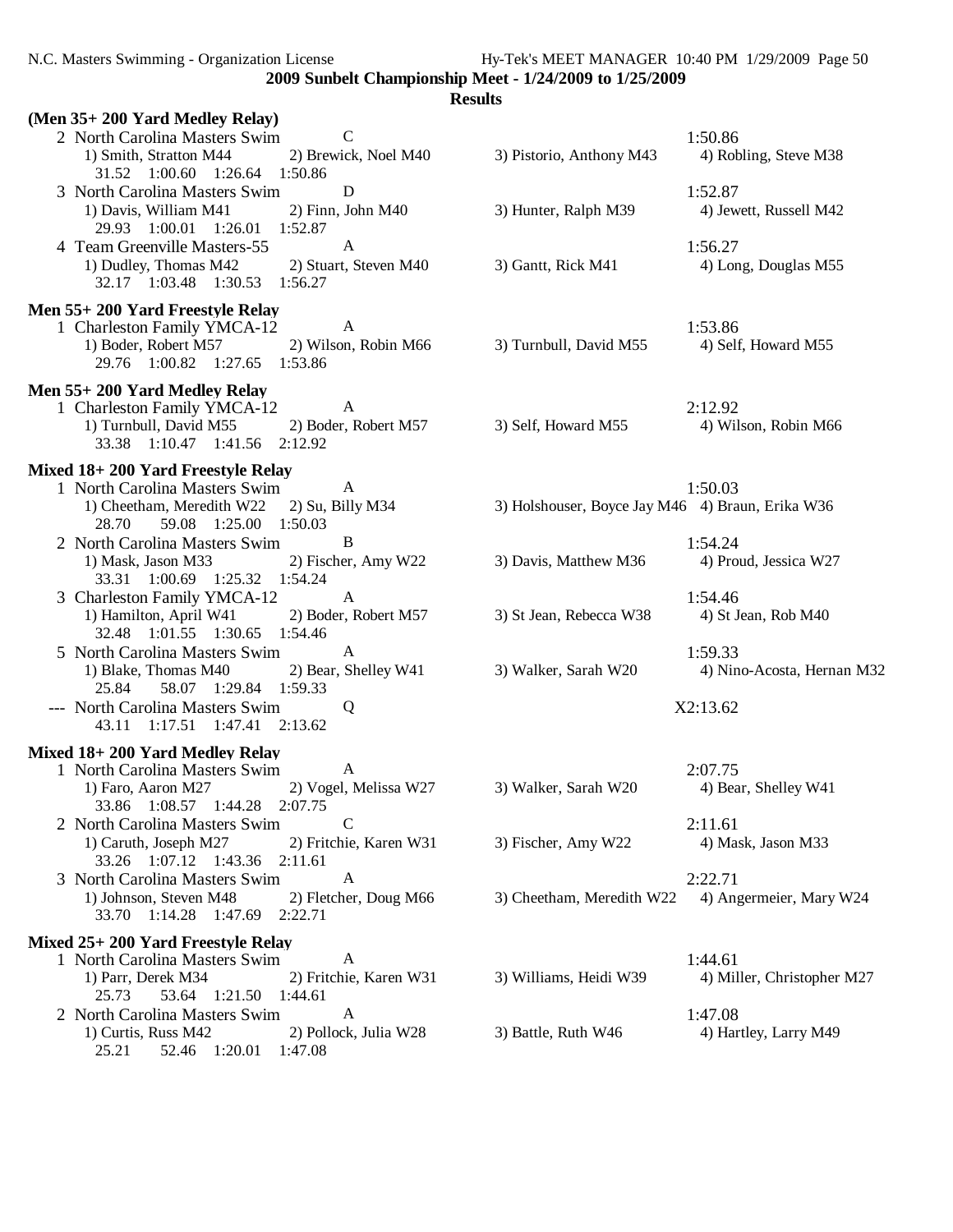| Mixed 25+ 200 Yard Medley Relay                                                                                                                          |                                                 |                                        |
|----------------------------------------------------------------------------------------------------------------------------------------------------------|-------------------------------------------------|----------------------------------------|
| 1 North Carolina Masters Swim<br>B<br>2) Parr, Derek M34<br>1) Miller, Christopher M27<br>33.37 1:04.90 1:29.31 1:57.29                                  | 3) Proud, Jessica W27                           | 1:57.29<br>4) Williams, Heidi W39      |
| 2 North Carolina Masters Swim<br>A<br>2) Lawrence, Kari W27<br>1) Squires, Jacob M27<br>28.89 1:04.42 1:28.46 1:58.41                                    | 3) Bathazi, Istvan M30                          | 1:58.41<br>4) Potochnik, Sarah W25     |
| B<br>3 North Carolina Masters Swim<br>1) Braun, Erika W36<br>2) Holshouser, Boyce Jay M46 3) Su, Billy M34<br>29.44 1:04.45 1:32.93 2:04.11              |                                                 | 2:04.11<br>4) Hawley, Kate W28         |
| $\mathbf{A}$<br>4 Team Greenville Masters-55<br>2) Stuart, Steven M40<br>1) Long, Douglas M55<br>31.71 1:03.99 1:39.00 2:08.83                           | 3) Mendez, Katie W25                            | 2:08.83<br>4) Long, Ashley W27         |
| $\mathbf{A}$<br>5 North Carolina Masters Swim<br>2) Fisher, Barbie W49<br>1) Higgins, Nicole W25<br>33.65 1:08.05 1:42.85<br>2:09.48                     | 3) Arnholt, Alan M45                            | 2:09.48<br>4) Miller, Richard M54      |
| 7 North Carolina Masters Swim<br>$\mathbf{A}$<br>1) Hovey, Mary Anna W65 2) Eudailey, Joshua M26<br>51.01 1:32.15 2:01.77 2:35.43                        | 3) Davis, Matthew M36                           | 2:35.43<br>4) Kennedy, Katie W28       |
| --- Wilmington-13<br>A<br>1) Pletcher, Todd M38 2) Vierling, Eric M30<br>28.70 1:04.00 1:32.26 1:58.38                                                   | 3) Carmine, Jay M31                             | X1:58.38<br>4) Uhl, Alicia W32         |
| B<br>--- North Carolina Masters Swim<br>2) Holbrook, Russell M57<br>1) Koontz, Lani W26<br>33.26 1:10.98 1:44.57 2:15.71                                 | 3) Nino-Acosta, Hernan M32 4) Blake, Thomas M40 | X2:15.71                               |
| Mixed 35+200 Yard Freestyle Relay                                                                                                                        |                                                 |                                        |
| 1 North Carolina Masters Swim<br>B<br>1) Vogel, Melissa W27<br>2) Susong, Matt M27<br>28.70 1:00.72 1:36.90 1:59.24                                      | 3) Faro, Aaron M27                              | 1:59.24<br>4) Koontz, Lani W26         |
| Mixed 35+200 Yard Medley Relay                                                                                                                           |                                                 |                                        |
| 1 North Carolina Masters Swim<br>A<br>1) Lane, Will M37<br>2) Lane, Tanya W37<br>58.52 1:26.65 1:54.20<br>26.15                                          | 3) Holland, Amy W37                             | 1:54.20<br>4) Parrish, Christopher M38 |
| D<br>2 North Carolina Masters Swim<br>1) Gillman, Regina W43<br>2) Butcher, Rob M36<br>51.73 1:29.57 2:02.23<br>36.40                                    | 3) Andersen, Morten M38                         | 2:02.23<br>4) Roberts, Connie W41      |
| 3 North Carolina Masters Swim<br>A<br>1) Alston, Anne W40<br>2) Curtis, Russ M42<br>35.11 1:07.31 1:37.14<br>2:03.81                                     | 3) Wolfe, Bill M51                              | 2:03.81<br>4) Battle, Ruth W46         |
| 4 Charleston Family YMCA-12<br>A<br>1) Hamilton, April W41<br>2) St Jean, Rebecca W38<br>27.84 1:11.33 1:45.70<br>2:17.26                                | 3) St Jean, Rob M40                             | 2:17.26<br>4) Wilson, Robin M66        |
| 5 Team Greenville Masters-55<br>B<br>1) Williamson, Cile W53<br>2) Stone, Jeff M57<br>57.91 1:36.03 2:03.65<br>2:38.57                                   | 3) Gantt, Rick M41                              | 2:38.57<br>4) Wingerter, Pamela W64    |
| Mixed 45+200 Yard Freestyle Relay<br>B<br>1 Charleston Family YMCA-12<br>1) Adams, Martita W50<br>2) Self, Tracy W53<br>2:00.48<br>29.89 1:08.01 1:24.44 | 3) Lucas, Jeff M51                              | 2:00.48<br>4) Self, Howard M55         |
| Mixed 45+200 Yard Medley Relay<br>B<br>1 Charleston Family YMCA-12<br>1) Turnbull, David M55<br>2) Lucas, Jeff M51<br>34.02 1:15.97 1:49.42<br>2:26.49   | 3) Adams, Martita W50                           | 2:26.49<br>4) Self, Tracy W53          |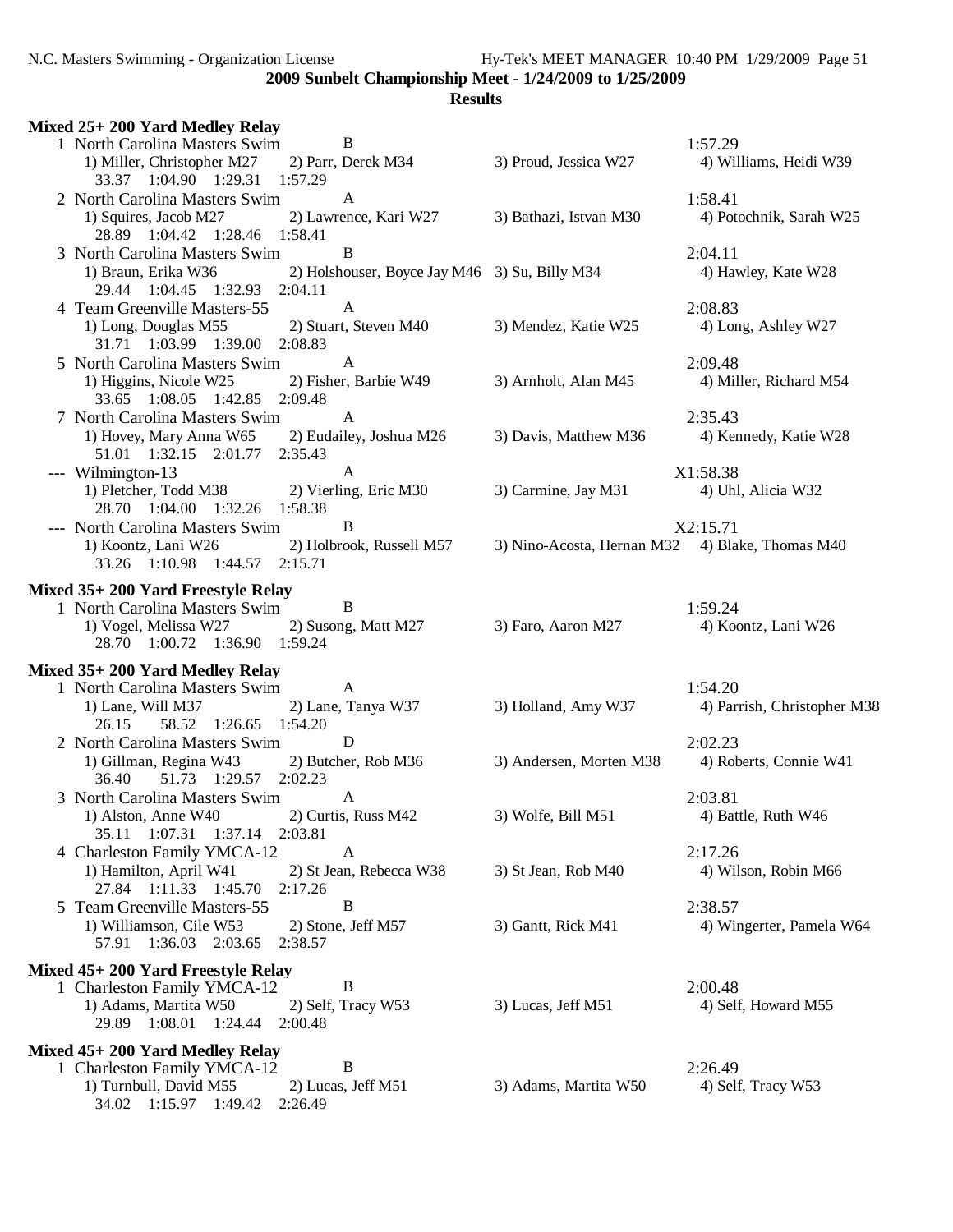N.C. Masters Swimming - Organization License Hy-Tek's MEET MANAGER 10:40 PM 1/29/2009 Page 52

**2009 Sunbelt Championship Meet - 1/24/2009 to 1/25/2009**

**Results**

#### **(Mixed 45+ 200 Yard Medley Relay)**

2 North Carolina Masters Swim<br>
2 1) Doyle, G. Mark M49 2) Van Meeteren, Greta W62 3) Van Meeteren, Hans M64 4) Klotz, Camille W63 2) Van Meeteren, Greta W62 3) Van Meeteren, Hans M64 30.05 1:17.27 2:00.98 2:52.31

|                                    |        | Combined Team Scores - Through Event 38 |       |
|------------------------------------|--------|-----------------------------------------|-------|
| 1. North Carolina Masters Swimmin  | 1559.5 | 2. Charleston Family YMCA               | 668   |
| 3. North Carolina Masters Swimmin  | 574    | 4. Team Greenville Masters              | 504   |
| 5. North Carolina Masters Swimmin  | 482    | 6. North Carolina Masters Swimmin       | 391   |
| 7. North Carolina Masters Swimmin  | 384    | 8. North Carolina Masters Swimmin       | 349.5 |
| 9. Unattached                      | 279    | 10. North Carolina Masters Swimmin      | 275   |
| 11. North Carolina Masters Swimmin | 260    | 12. Wilmington                          | 219   |
| 13. North Carolina Masters Swimmin | 213    | 14. Georgia Masters                     | 204   |
| 15. North Carolina Masters Swimmin | 174    | 16. North Carolina Masters Swimmin      | 117   |
| 17. Virginia Masters Swim Team     | 113    | 18. North Carolina Masters Swimmin      | 97    |
| 19. North Carolina Masters Swimmin | 84     | 20. North Carolina Masters Swimmin      | 74    |
| 21. Nemsnems                       | 69     | 22. Nemsunat                            | 61    |
| 22. Movy Masters                   | 61     | 24. Atlanta Water Jocks                 | 54    |
| 25. Charlotte SwimMasters          | 47     | 26. Asheville Masters Swimming          | 36    |
| 27. North Carolina Masters Swimmin | 28     | 28. Grand Strand Masters Swimming       | 26    |
| 29. North Carolina Masters Swimmin | 25     | 30. North Carolina Masters Swimmin      | 17    |
| 31. North Carolina Masters Swimmin | 9      | 31. Coluunat                            | 9     |
| 33. Middle Tennessee Masters Swim  | 6      |                                         |       |

# Women - Team Rankings - Through Event 38

| 1. North Carolina Masters Swimmin  | 427   | 2. North Carolina Masters Swimmin  | 286 |
|------------------------------------|-------|------------------------------------|-----|
| 3. Charleston Family YMCA          | 223   | 4. Team Greenville Masters         | 221 |
| 5. North Carolina Masters Swimmin  | 193.5 | 6. North Carolina Masters Swimmin  | 192 |
| 7. North Carolina Masters Swimmin  | 186.5 | 8. North Carolina Masters Swimmin  | 168 |
| 9. North Carolina Masters Swimmin  | 146   | 10. North Carolina Masters Swimmin | 108 |
| 11. North Carolina Masters Swimmin | 99    | 12. North Carolina Masters Swimmin | 97  |
| 13. Virginia Masters Swim Team     | 81    | 14. Unattached                     | 75  |
| 15. North Carolina Masters Swimmin | 72    | 16. Nemsunat                       | 61  |
| 17. Charlotte SwimMasters          | 47    | 18. Wilmington                     | 34  |
| 19. North Carolina Masters Swimmin | 21    | 20. Nemsnems                       | 17  |
| 21. North Carolina Masters Swimmin | 9     | 22. Middle Tennessee Masters Swim  | 6   |
|                                    |       |                                    |     |

#### Men - Team Rankings - Through Event 38

| 1. North Carolina Masters Swimmin  | 1104.5 | 2. Charleston Family YMCA          | 387   |
|------------------------------------|--------|------------------------------------|-------|
| 3. North Carolina Masters Swimmin  | 287    | 4. North Carolina Masters Swimmin  | 280.5 |
| 5. Team Greenville Masters         | 265    | 6. North Carolina Masters Swimmin  | 220   |
| 7. Georgia Masters                 | 204    | 7. Unattached                      | 204   |
| 9. Wilmington                      | 185    | 10. North Carolina Masters Swimmin | 157   |
| 11. North Carolina Masters Swimmin | 137.5  | 12. North Carolina Masters Swimmin | 96    |
| 13. North Carolina Masters Swimmin | 91     | 14. North Carolina Masters Swimmin | 84    |
| 15. North Carolina Masters Swimmin | 76     | 16. North Carolina Masters Swimmin | 75    |
| 17. North Carolina Masters Swimmin | 74     | 18. North Carolina Masters Swimmin | 62.5  |
| 19. Movy Masters                   | 61     | 20. Atlanta Water Jocks            | 54    |
|                                    |        |                                    |       |